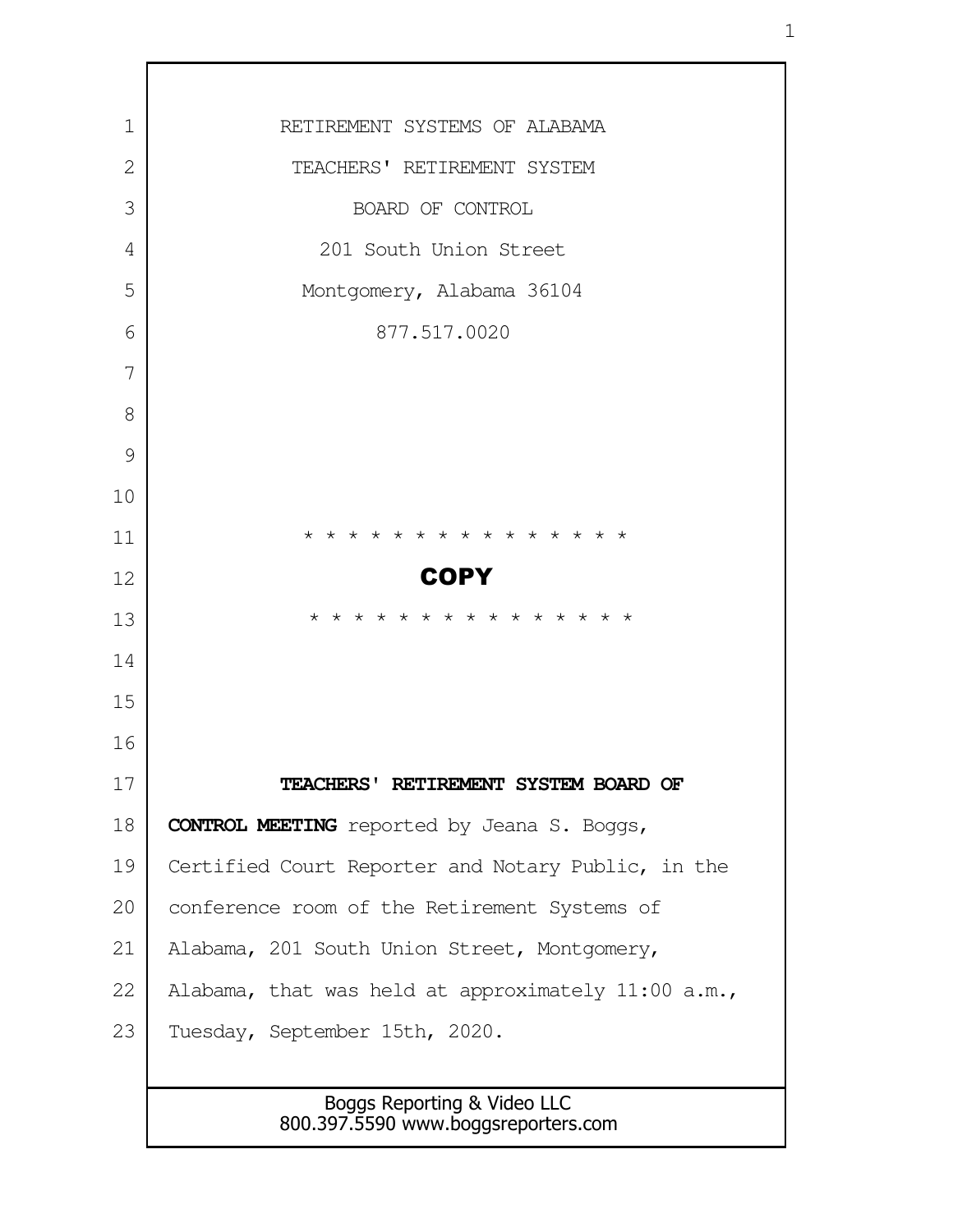| $\mathbf 1$  | APPEARANCES                                                        |
|--------------|--------------------------------------------------------------------|
| $\mathbf{2}$ | BOARD MEMBERS:                                                     |
| 3            | MR. LUKE HALLMARK, CHAIRMAN                                        |
| 4            | MR. RICKY WHALEY                                                   |
| 5            | MR. KELLY BUTLER                                                   |
| 6            | MR. JOHN MCMILLAN                                                  |
| 7            | DR. ERIC MACKEY                                                    |
| 8            | DR. JOSEPH G. VAN MATRE                                            |
| 9            | DR. KELLI SHOMAKER                                                 |
| 10           | DR. SUSAN BROWN                                                    |
| 11           | MS. AMY CREW                                                       |
| 12           | MS. CHARLENE MCCOY                                                 |
| 13           | MRS. SUSAN LOCKRIDGE                                               |
| 14           | MR. RUSSELL TWILLEY                                                |
| 15           | MS. PEGGY MOBLEY                                                   |
| 16           | MS. ANITA GIBSON                                                   |
| 17           | MR. JEFF COLE                                                      |
| 18           |                                                                    |
| 19           |                                                                    |
| 20           |                                                                    |
| 21           |                                                                    |
| 22           |                                                                    |
| 23           |                                                                    |
|              |                                                                    |
|              | Boggs Reporting & Video LLC<br>800.397.5590 www.boggsreporters.com |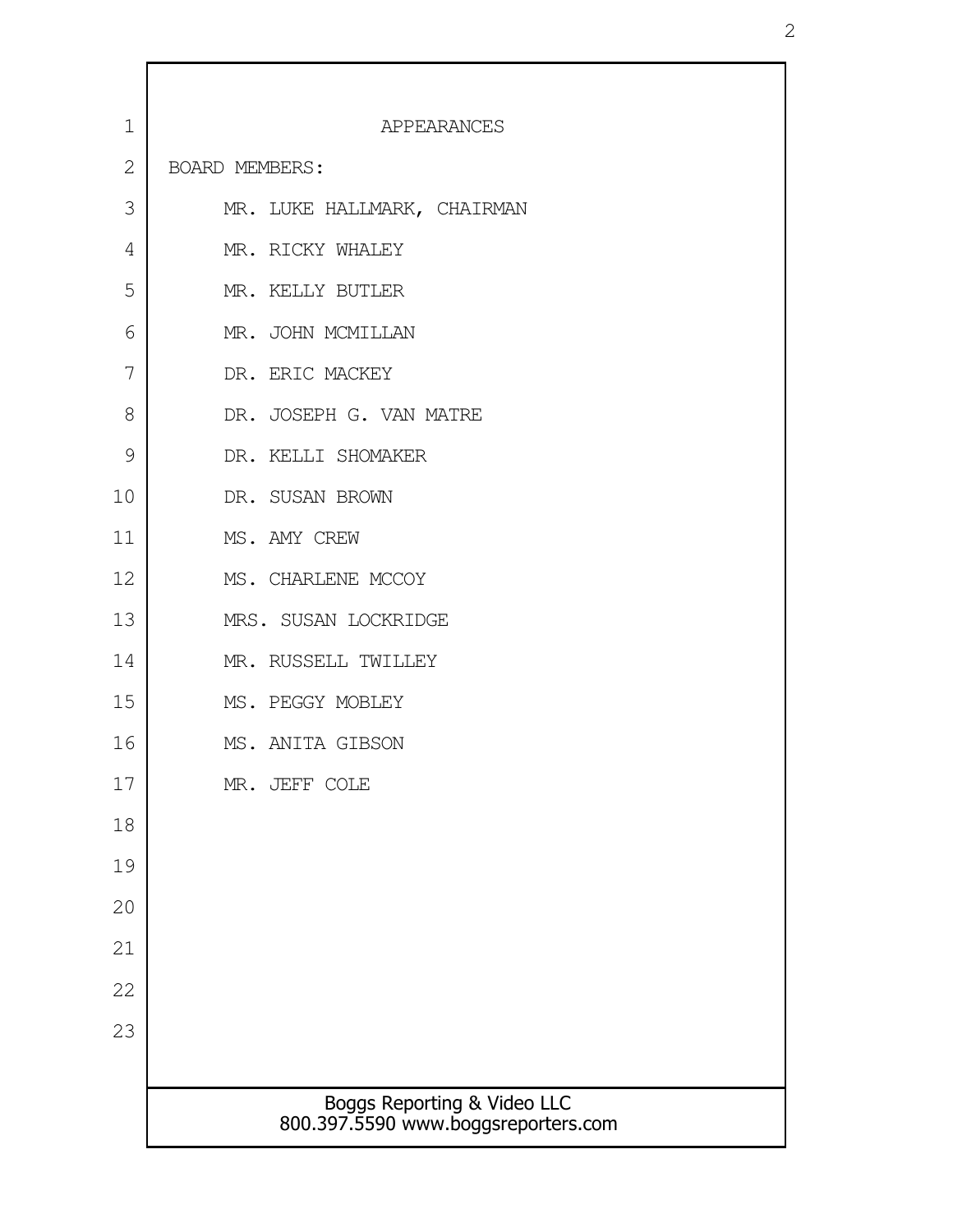Boggs Reporting & Video LLC 800.397.5590 www.boggsreporters.com ALSO PRESENT: DR. DAVID BRONNER, RSA SECRETARY/TREASURER MR. DON YANCEY, DEPUTY DIRECTOR MS. EMILY EATON, RSA ASSISTANT MR. MARC GREEN, RSA CIO MR. LARRY LANGER, CAVANAUGH MACDONALD CONSULTING, LLC MS. DONNA BARRETT, PRESIDENT, CNHI MR. STEVE MCPHAUL, VICE-PRESIDENT, CNHI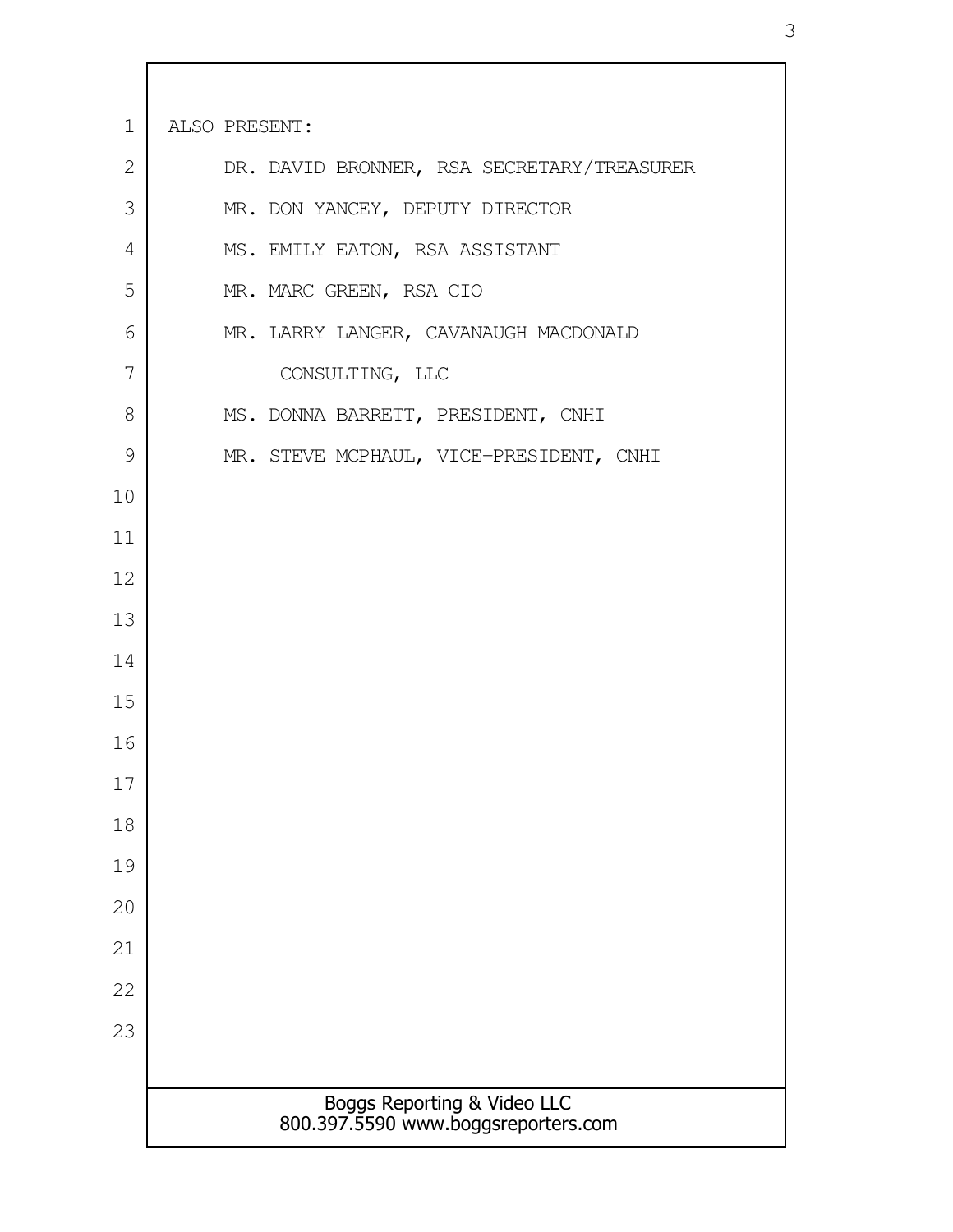| $\mathbf{1}$   | <b>AGENDA</b>                                                      |
|----------------|--------------------------------------------------------------------|
| $\overline{2}$ |                                                                    |
| 3              | CALL TO ORDER/ROLL CALL - EMILY EATON5                             |
| 4              |                                                                    |
| 5              | APPROVAL OF 5/14/2020 MEETING MINUTES7                             |
| 6              | CNHI REPORT - DONNA BARRETT8                                       |
| 7              | INVESTMENT PERFORMANCE REPORT - MARC GREEN40                       |
| 8              | ACTUARIAL REPORT - CAVANAUGH-MACDONALD48                           |
| 9              | ELECTION UPDATE - DON YANCEY77                                     |
| 10             |                                                                    |
| 11             |                                                                    |
| 12             |                                                                    |
| 13             |                                                                    |
| 14             |                                                                    |
| 15             |                                                                    |
| 16             |                                                                    |
| 17             |                                                                    |
| 18             |                                                                    |
| 19             |                                                                    |
| 20             |                                                                    |
| 21             |                                                                    |
| 22             |                                                                    |
| 23             |                                                                    |
|                |                                                                    |
|                | Boggs Reporting & Video LLC<br>800.397.5590 www.boggsreporters.com |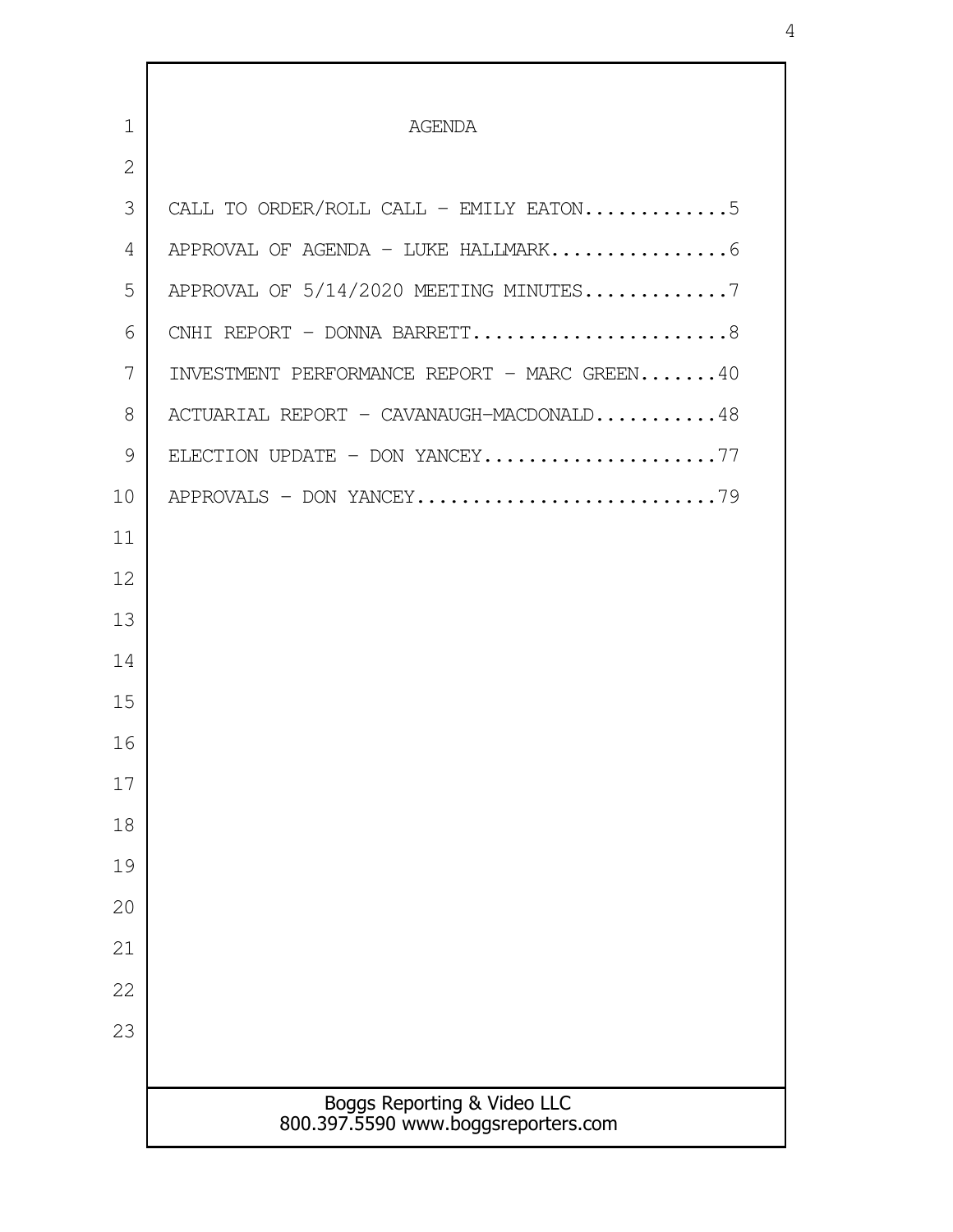| $\mathbf 1$ | CALL TO ORDER/ROLL CALL                                            |
|-------------|--------------------------------------------------------------------|
| 2           | CHAIRMAN HALLMARK: I've got                                        |
| 3           | 10:45, we want to go ahead and get our TRS                         |
| 4           | meeting started.                                                   |
| 5           | DR. BRONNER: Sure. Sure.                                           |
| 6           | CHAIRMAN HALLMARK: At this time,                                   |
| 7           | could I have a roll call, please? Is Emily                         |
| 8           | here? Yeah. Excuse me, I didn't see you.                           |
| 9           | DR. BRONNER: Right there. You                                      |
| 10          | can't see her over the podium.                                     |
| 11          | MS. EATON: Luke Hallmark?                                          |
| 12          | CHAIRMAN HALLMARK: Here.                                           |
| 13          | MS. EATON: Ricky Whaley?                                           |
| 14          | MR. WHALEY: Here.                                                  |
| 15          | MS. EATON: Kelly Butler?                                           |
| 16          | MR. BUTLER: Here.                                                  |
| 17          | MS. EATON: John McMillan?                                          |
| 18          | MR. MCMILLAN: Here.                                                |
| 19          | MS. EATON: Eric Mackey?                                            |
| 20          | (No response).                                                     |
| 21          | MS. EATON: Joseph Van Matre?                                       |
| 22          | MR. VAN MATRE:<br>Here.                                            |
| 23          | MS. EATON: Kelli Shomaker?                                         |
|             |                                                                    |
|             | Boggs Reporting & Video LLC<br>800.397.5590 www.boggsreporters.com |
|             |                                                                    |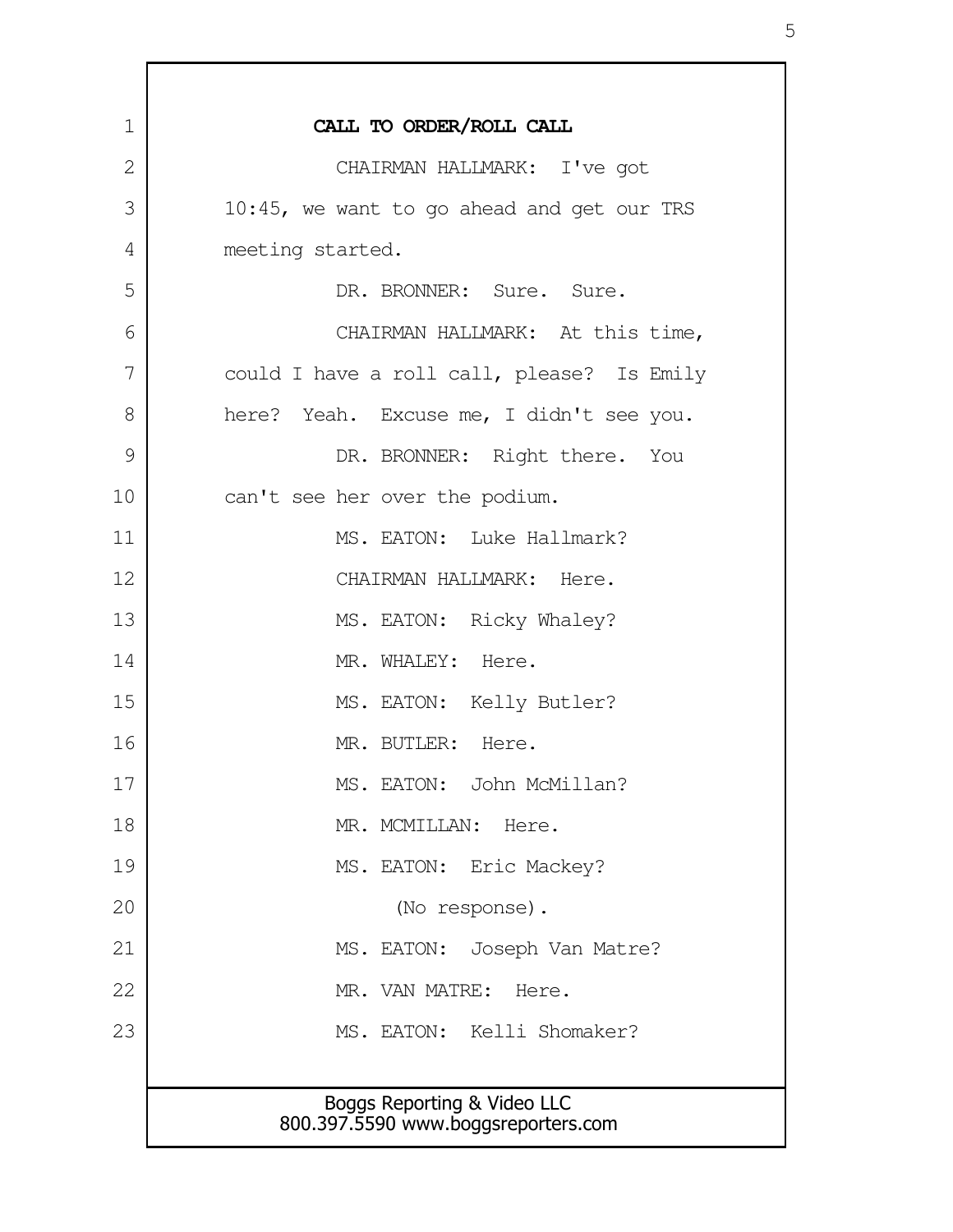| $\mathbf 1$    | MS. SHOMAKER: Here.                                                |
|----------------|--------------------------------------------------------------------|
| $\overline{2}$ | MS. EATON: Susan Brown?                                            |
| 3              | (No response).                                                     |
| 4              | MS. EATON: Amy Crew?                                               |
| 5              | MS. CREW: Here.                                                    |
| 6              | MS. EATON: Charlene McCoy?                                         |
| 7              | MS. McCOY: Here.                                                   |
| 8              | MS. EATON: Susan Lockridge?                                        |
| 9              | MRS. LOCKRIDGE: (Waving).                                          |
| 10             | MS. EATON: Russell Twilley?                                        |
| 11             | MR. TWILLEY: (Waving).                                             |
| 12             | MS. EATON: Peggy Mobley?                                           |
| 13             | MS. MOBLEY: Here.                                                  |
| 14             | MS. EATON: Anita Gibson?                                           |
| 15             | MS. GIBSON: Here.                                                  |
| 16             | MS. EATON: Jeff Cole?                                              |
| 17             | MR. COLE: Here.                                                    |
| 18             | DR. BRONNER: They are all here.                                    |
| 19             | They are on the screen now.                                        |
| 20             | APPROVAL OF AGENDA                                                 |
| 21             | CHAIRMAN HALLMARK: Okay. We do                                     |
| 22             | have a quorum.                                                     |
| 23             | Item II, we need to approve                                        |
|                |                                                                    |
|                | Boggs Reporting & Video LLC<br>800.397.5590 www.boggsreporters.com |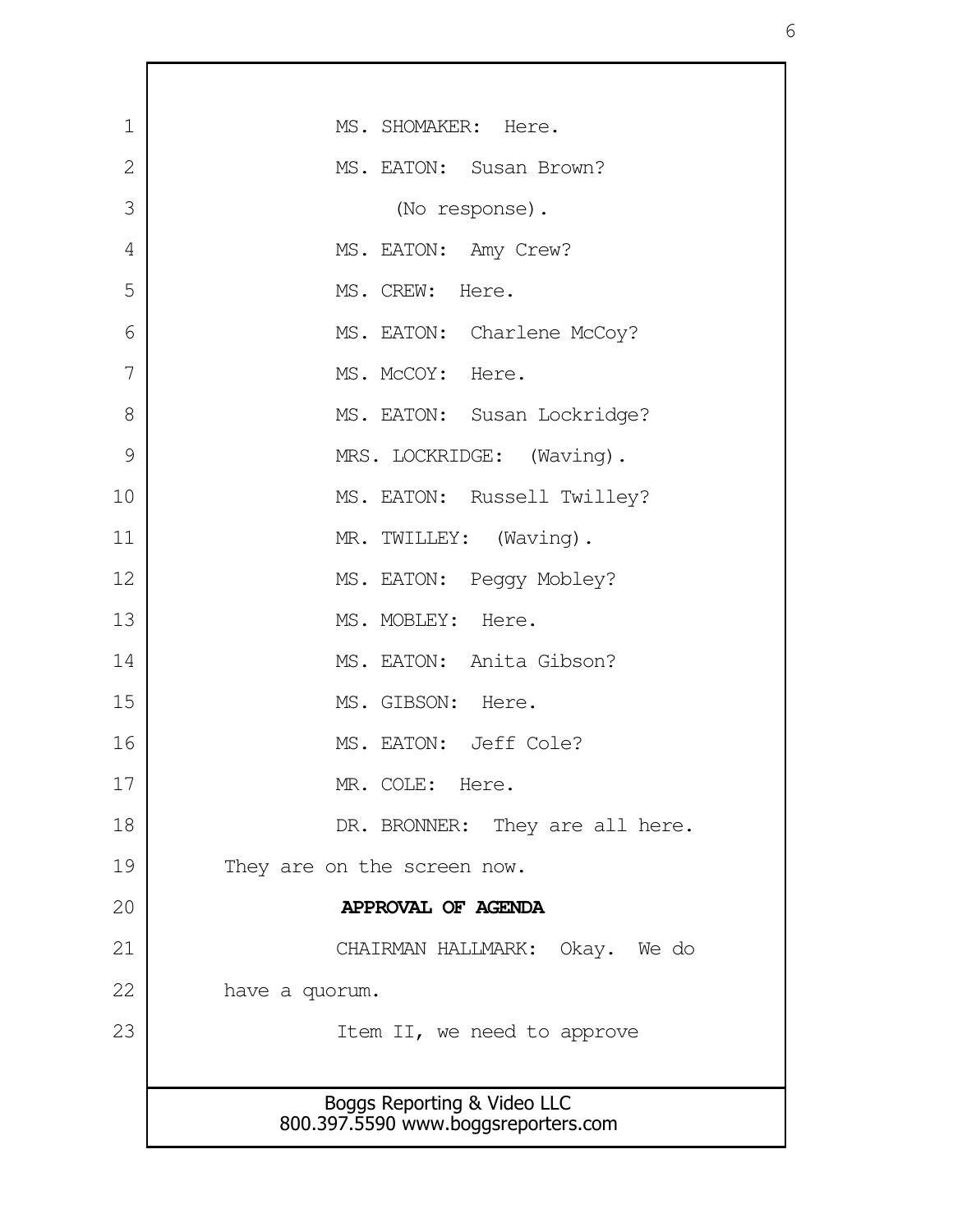| 1  | today's agenda. You can see the agenda      |
|----|---------------------------------------------|
| 2  | here in front of you. There have been no    |
| 3  | changes. So, at this time, I need a         |
| 4  | motion to approve the agenda.               |
| 5  | MS. MOBLEY: So moved.                       |
| 6  | CHAIRMAN HALLMARK: Ms. Mobley.              |
| 7  | Ms. Gibson has seconded. Any comments?      |
| 8  | (No response).                              |
| 9  | CHAIRMAN HALLMARK: All in favor             |
| 10 | say "aye".                                  |
| 11 | (Board members saying "aye").               |
| 12 | CHAIRMAN HALLMARK: All opposed,             |
| 13 | like sign?                                  |
| 14 | (No response).                              |
| 15 | CHAIRMAN HALLMARK: Ayes carry.              |
| 16 | APPROVAL OF 5/14/2020 MINUTES               |
| 17 | CHAIRMAN HALLMARK: Item III will            |
| 18 | be our May 14th, 2020, Board meeting        |
| 19 | minutes. I hope you get them in enough time |
| 20 | to review them. I think in the past we had  |
| 21 | a Board member that would go through them   |
| 22 | pretty thoroughly, and sometimes we would   |
| 23 | have to make some changes. But if you do    |
|    |                                             |
|    | Boggs Reporting & Video LLC                 |
|    | 800.397.5590 www.boggsreporters.com         |

 $\mathsf{l}$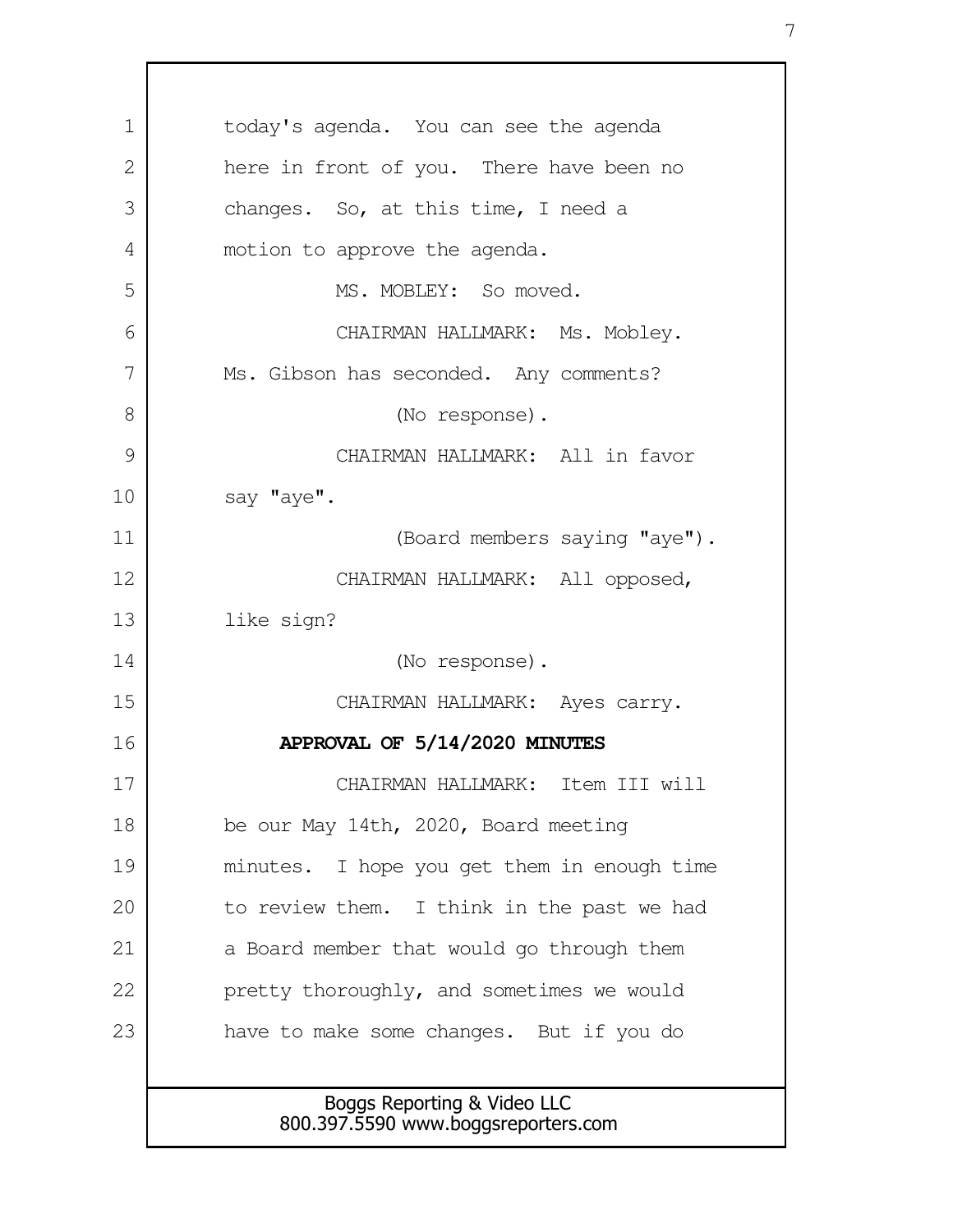Boggs Reporting & Video LLC 800.397.5590 www.boggsreporters.com have time before we have our meetings, just go through them and look at them. So, if there are not any changes, I will need a motion to approve the May 14, 2020, minutes. MR. WHALEY: So moved. CHAIRMAN HALLMARK: Mr. Whaley. MS. CREW: Second. CHAIRMAN HALLMARK: I have a second from Ms. Crew. Any changes, any corrections, any comments? (No response). CHAIRMAN HALLMARK: All in favor say "aye." (Board members saying "aye"). CHAIRMAN HALLMARK: All opposed, like sign? (No response). CHAIRMAN HALLMARK: Ayes carry. We will move to Item IV. Ms. Donna Barrett. **CNHI REPORT** MS. BARRETT: All right. Well, 1 2 3 4 5 6 7 8 9 10 11 12 13 14 15 16 17 18 19 20 21 22 23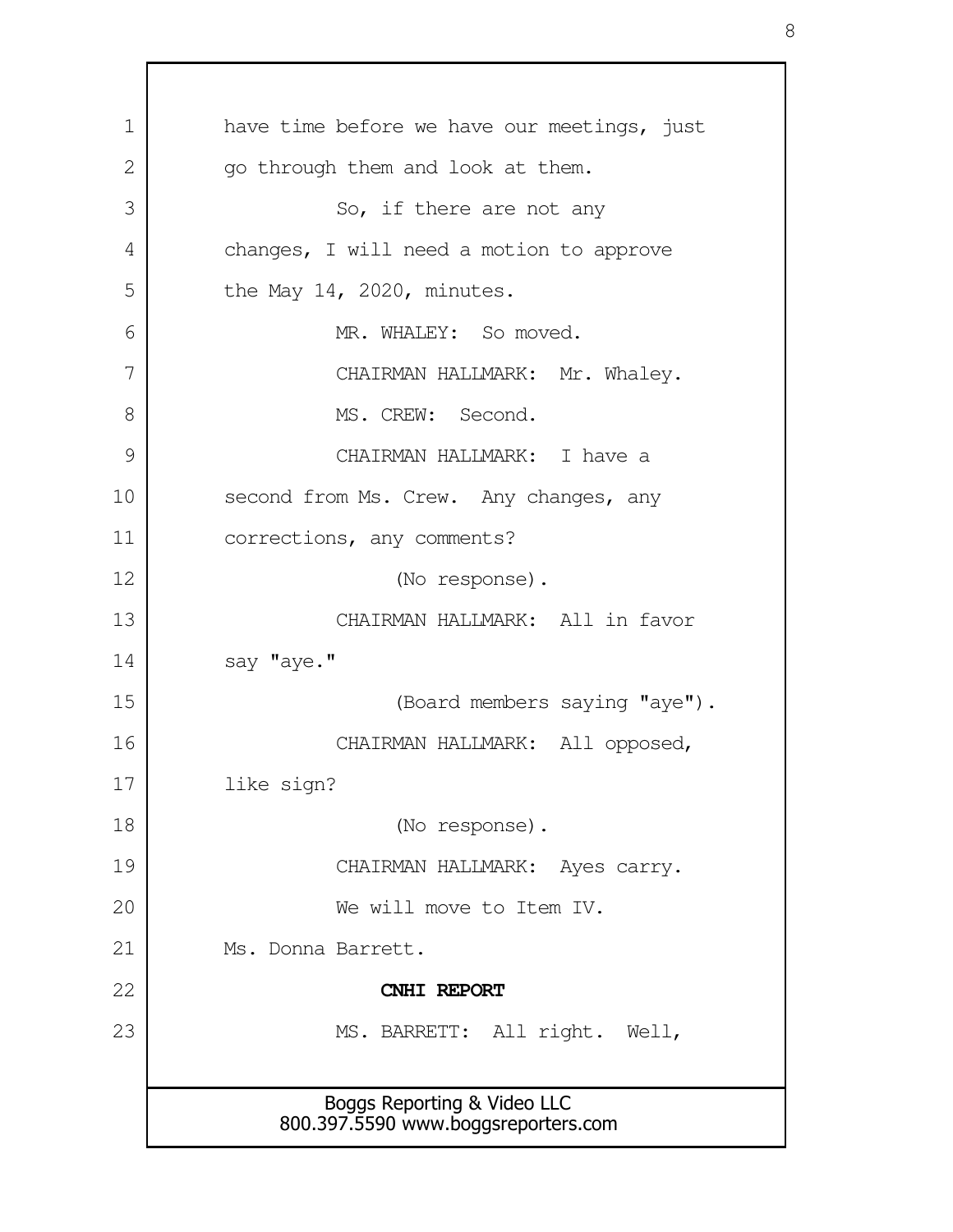Boggs Reporting & Video LLC 800.397.5590 www.boggsreporters.com thank you for inviting us to be here with you today to talk about our company, and that is something that we love to do because we are very proud of it, and we hope that you are, as well. So, Steve is passing around our presentation. We are going to start off by introducing ourselves. Now, when you get your presentation and you flip to page one, because of the pandemic, we wanted to show you what we look like with regular haircuts. Okay? So, this is it. Much snazzier and spiffier than now. But we also wanted to tell you a little bit about our experience, because we didn't want you to think that you have a sleepy, local newspaper company. CNHI is a company that, quite frankly, plays on the national and the international stage. Steve and I both have served in leadership roles that are significant, and we do that for CNHI, we do that for RSA, and we do that for 1  $\mathcal{L}$  3 4 5 6 7 8 9 10 11 12 13 14 15 16 17 18 19 20 21 22 23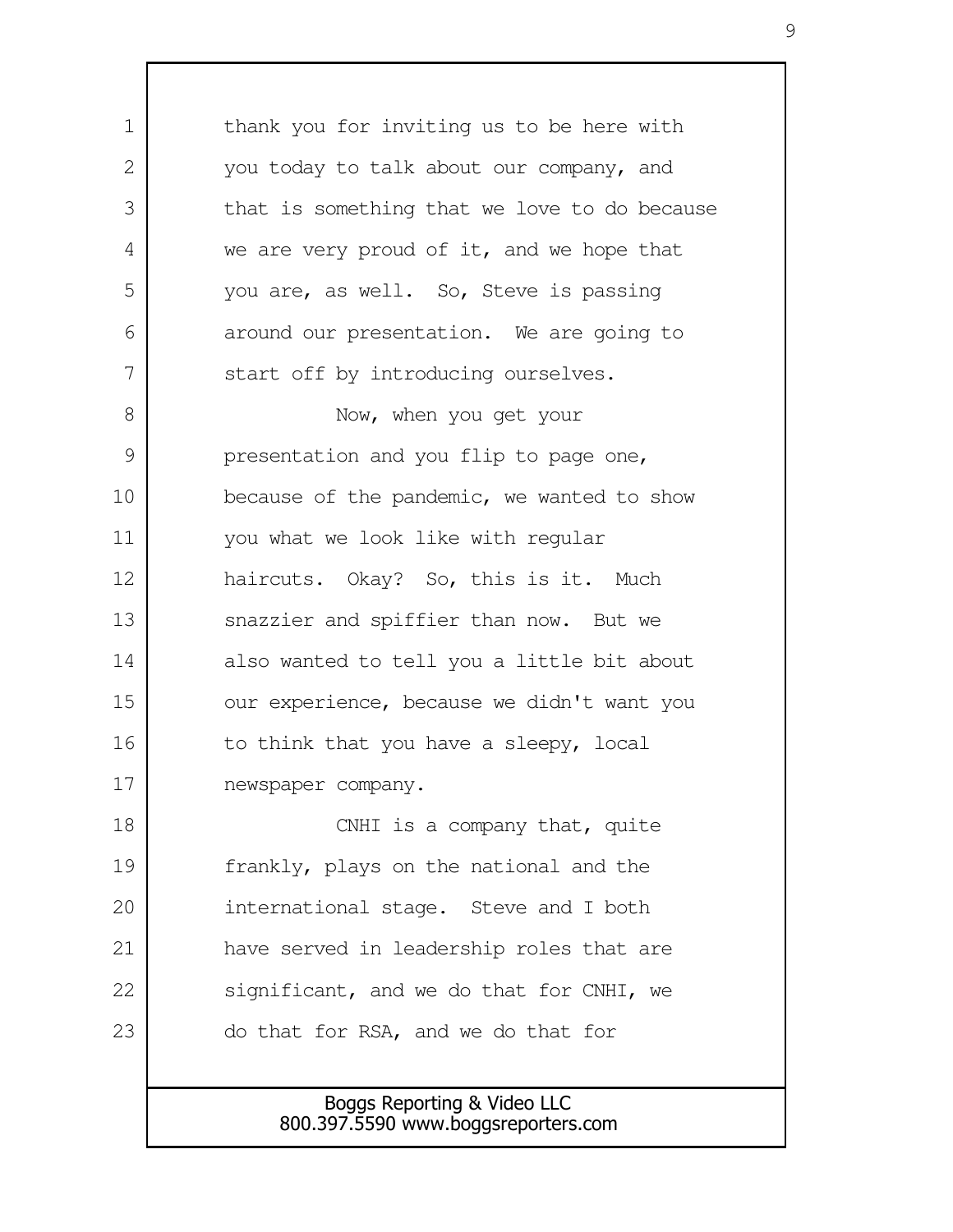Boggs Reporting & Video LLC 800.397.5590 www.boggsreporters.com Alabama, quite frankly. I have been the national chairman of the Newspaper Association of America, which represents all 2,000 newspapers in the country. I have also served as the U.S. delegate of the International Newspaper Organization. And Steve, as you will see, has very deep leadership as well, particularly in the state of Alabama, where he has personally published several of the newspapers. So, flipping to page two, a little bit about our recent history. Most of you know that we were with RSA in a lender capacity for many years. We were then sold to Raycom, and we were with Raycom for a year-and-a-half. And in January 2019, RSA purchased membership for CNHI from Raycom, and we have been living happily ever after ever since, I can assure you. We have been thrilled to be back with RSA. On page three, we show you our 1  $\mathcal{L}$  3 4 5 6 7 8 9 10 11 12 13 14 15 16 17 18 19 20 21 22 23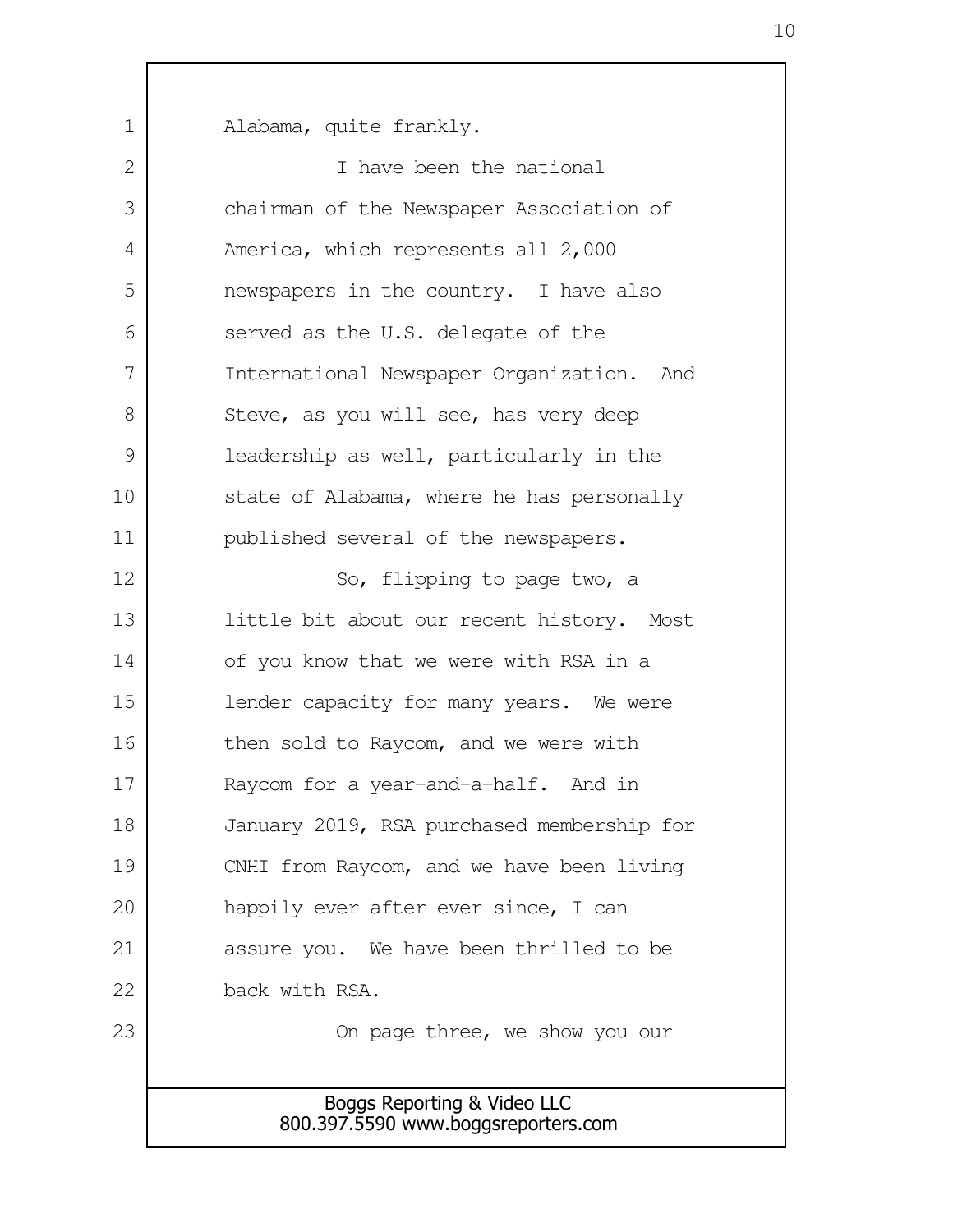footprint, which is heavily concentrated both in the Southeast and in the Midwest, and going up a little into the Northeast. When you look at the map, it makes sense. We have not strayed far from a contiguous footprint for synergy reasons and others that have made operating our company particularly efficient. MR. MCPHAUL: And just as Donna mentioned, our footprint is very sizeable. DR. BRONNER: Take your mask off. MR. MCPHAUL: Thank you, sir. I was about to run out of gas already. Thank you. So, we have a very good sized footprint, if you will. We are also a very geographically diverse company. And so, that allows us to take care of regional economic opportunities. At the same time, it avoids dependents upon any one regional economic driver, such as you think about oil in Oklahoma, agriculture in the South. We are diversified, and 1  $\mathcal{L}$  3 4 5 6 7 8 9 10 11 12 13 14 15 16 17 18 19 20 21 22 23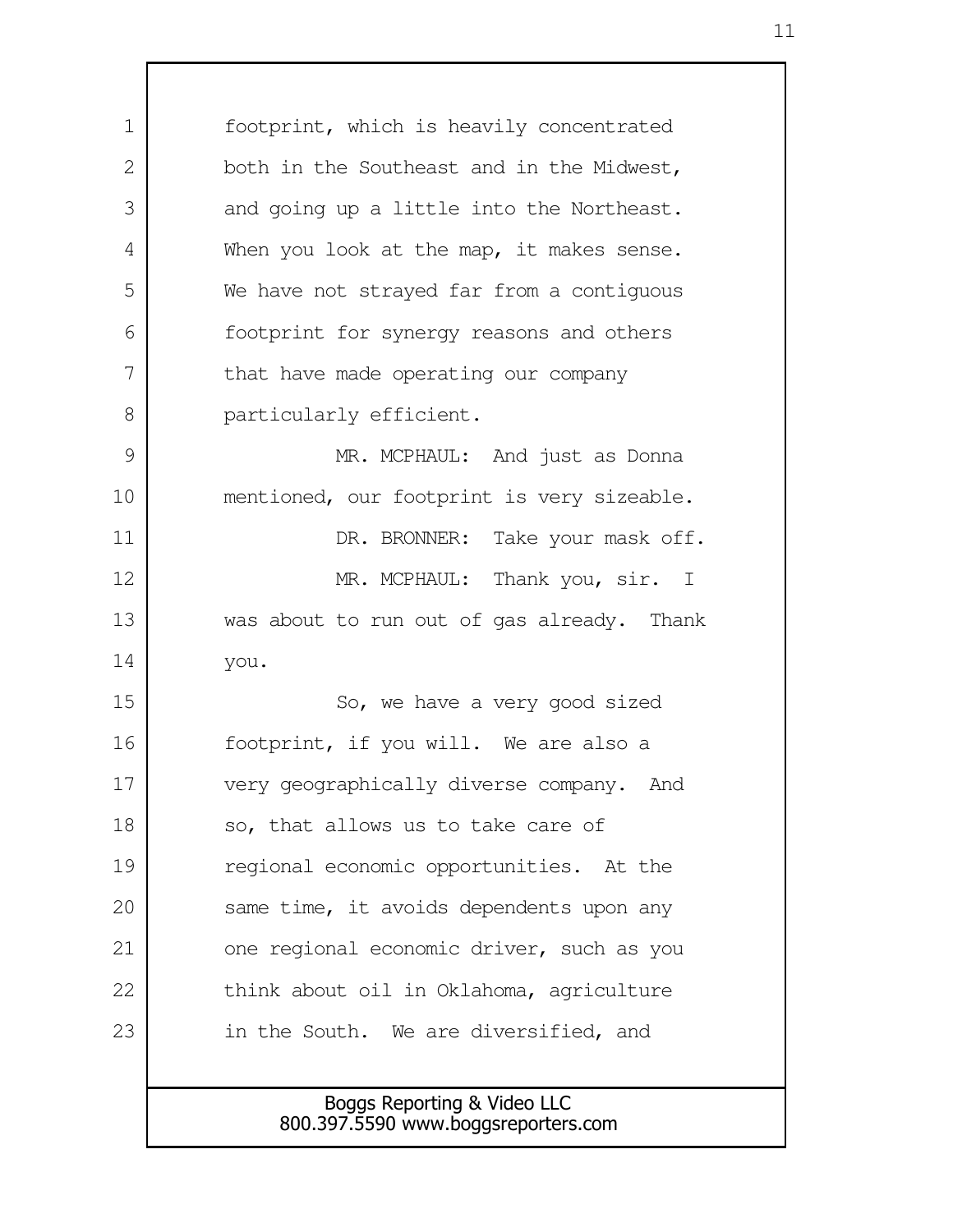| $\mathbf 1$ | that said, our company was built with         |
|-------------|-----------------------------------------------|
| 2           | geographical diversity in mind.               |
| 3           | If you look at page four, this                |
| 4           | is our newspaper portfolio. We own            |
| 5           | newspapers in communities like Valdosta,      |
| 6           | Georgia; Norman, Oklahoma; Beckley, West      |
| 7           | Virginia; Joplin, Missouri. The key           |
| 8           | takeaway on this particular slide is not      |
| 9           | really the names, but it's the fact that      |
| 10          | we do not operate in metro cities. We         |
| 11          | operate in small to medium size               |
| 12          | communities across the country. And we        |
| 13          | are the dominant news and information         |
| 14          | source in those communities we serve.         |
| 15          | Another way to put it would be: We are        |
| 16          | the voice of those communities.               |
| 17          | BARRETT: On page five, this<br>MS.            |
| 18          | is probably what you are most interested in.  |
| 19          | We provide an ongoing and unique returns to   |
| 20          | Since rejoining RSA in January 2019,<br>RSA.  |
| 21          | we have readmitted \$21.4 million in payments |
| 22          | to RSA. We provide \$32 million in annual     |
| 23          | advertising support, which we will talk       |
|             |                                               |
|             | Boggs Reporting & Video LLC                   |
|             | 800.397.5590 www.boggsreporters.com           |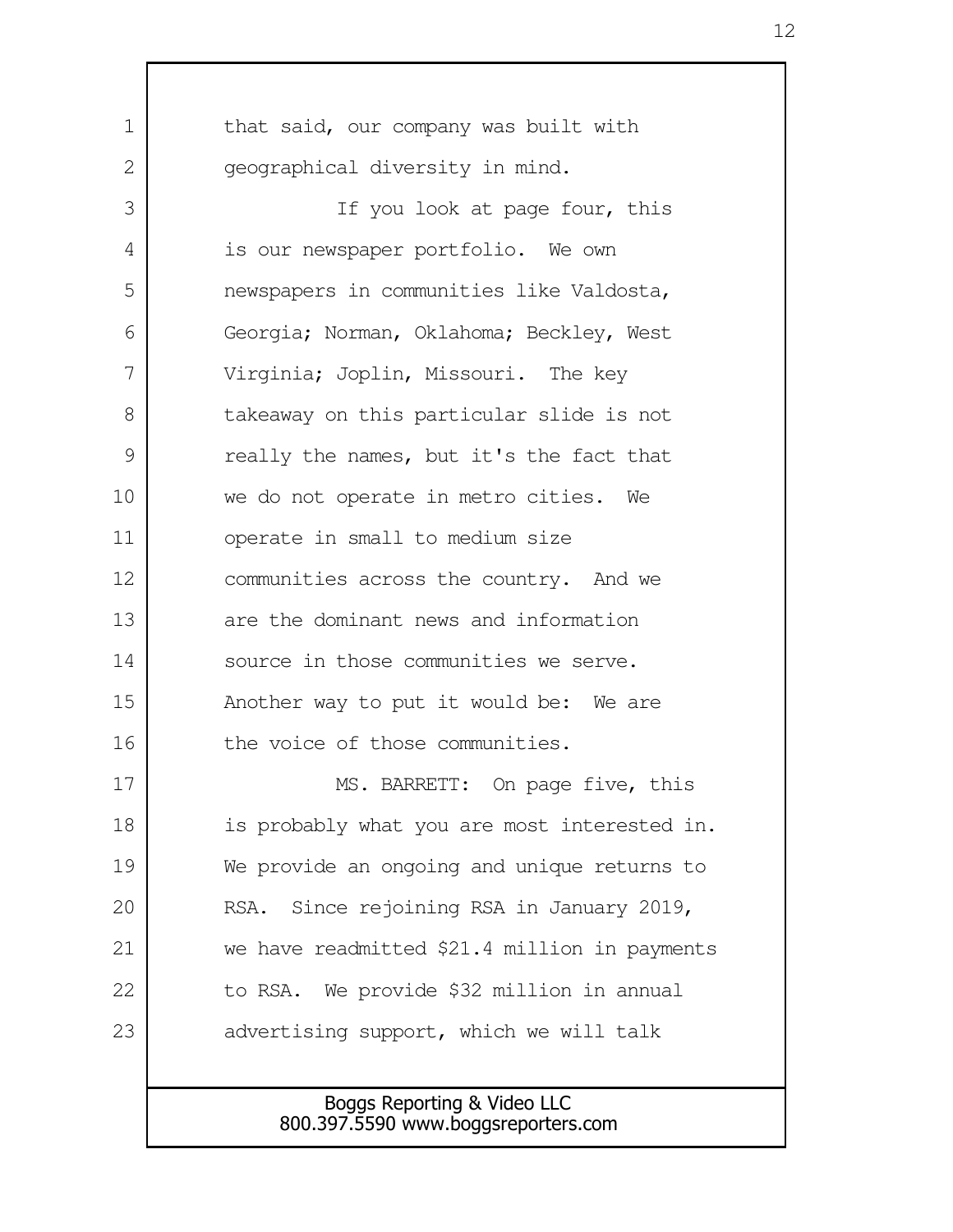Boggs Reporting & Video LLC 800.397.5590 www.boggsreporters.com about more in a minute. We own \$60 million in real estate, which is actually valued separate and away from the newspapers. The newspapers have value apart from the real estate and visa-versa, so the \$60 million is an additional bonus value that you have with us. And we also carry an annual membership for the RSA golf trail for all CNHI newspapers in the country. We are well positioned to have current and future viability. Even in a pandemic year, we remain solidly profitable; what we will call in our company "safely profitable." We talk about that a lot. You have heard a lot about newspapers having struggles? We will tell you why we have been a success story as we move through the presentation. So, on page six, we show you some of these beautiful ads; \$32 million in ads. We run them in our magazines. We run them in our newspapers, because we 1  $\mathcal{L}$  3 4 5 6 7 8 9 10 11 12 13 14 15 16 17 18 19 20 21 22 23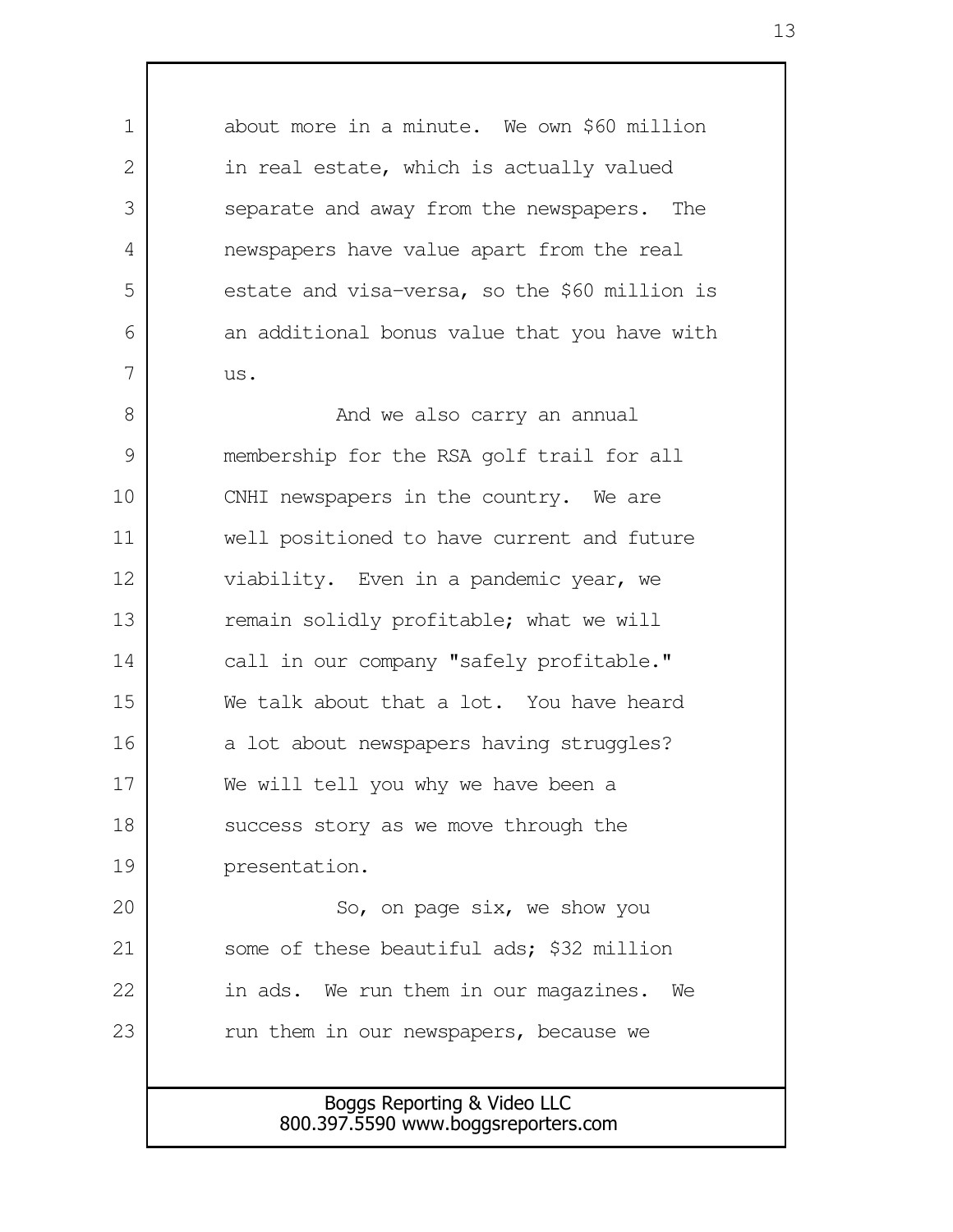Boggs Reporting & Video LLC 800.397.5590 www.boggsreporters.com have both. We also make ad buys for Golf Digest, USA Today, and a number of other publications. So, this is Allegany Magazine, one of ours. And if you open the very front cover, the first thing you will see on page three is an RSA ad. So, Allegany is published in - if you are familiar at all with the Appalachian Mountains, north of the Blue Ridge is Allegany. So, this would be the area in West Virginia, Southern Pennsylvania, and also Maryland. So, this is a regional publication that very prominently advertises for RSA because of our relationship. We also run the ads in our newspapers. And this is in -- from Traverse City, Michigan. And as you will see, here's how we do it. The very back page of a section, so we are talking about premium ads that have absolute best placement and gather, quite frankly, a lot 1 2 3 4 5 6 7 8 9 10 11 12 13 14 15 16 17 18 19 20 21 22 23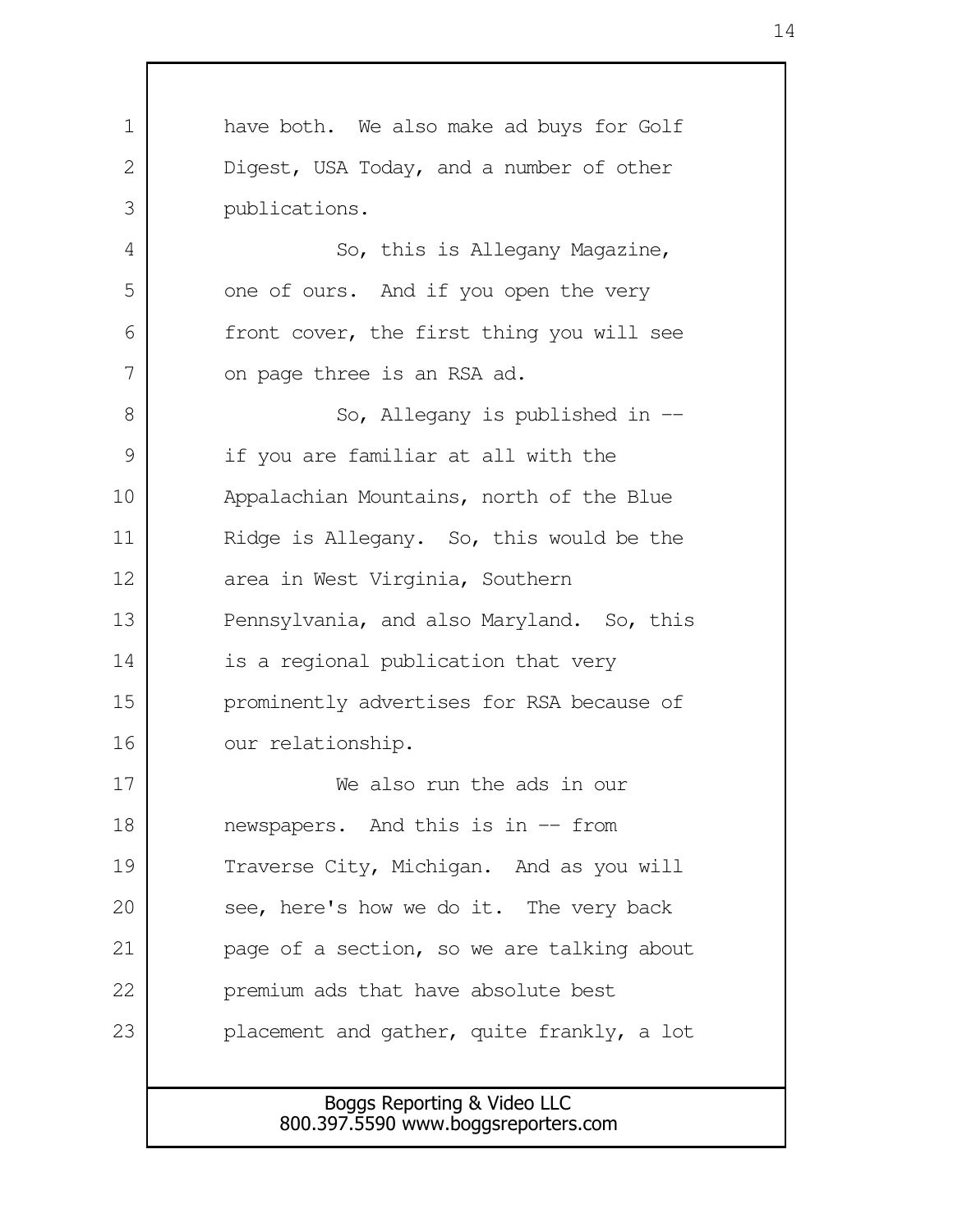Boggs Reporting & Video LLC 800.397.5590 www.boggsreporters.com of attention. We one time had a competitor who wondered how we got all these beautiful RSA ads. And he bugged and harassed us to say: How did you do it, how did you land that big account? And we never did tell him what the real story was, of course, that's it's because of our relationship with RSA that we run these ads. MR. MCPHAUL: Yes. So, if you move to page seven, just as Donna mentioned, I will drill down just a little bit -- yes, sir. DR. BRONNER: Can you get closer? MR. MCPHAUL: Yes, sir. Okay. So, I will drill down just a little bit on page seven in terms of the real estate. We have \$60 million in real estate property. And this is real value. This is property and prime locations in the communities we serve. And so, we have quickly established that value by selling \$4 1  $\mathcal{L}$  3 4 5 6 7 8 9 10 11 12 13 14 15 16 17 18 19 20 21 22 23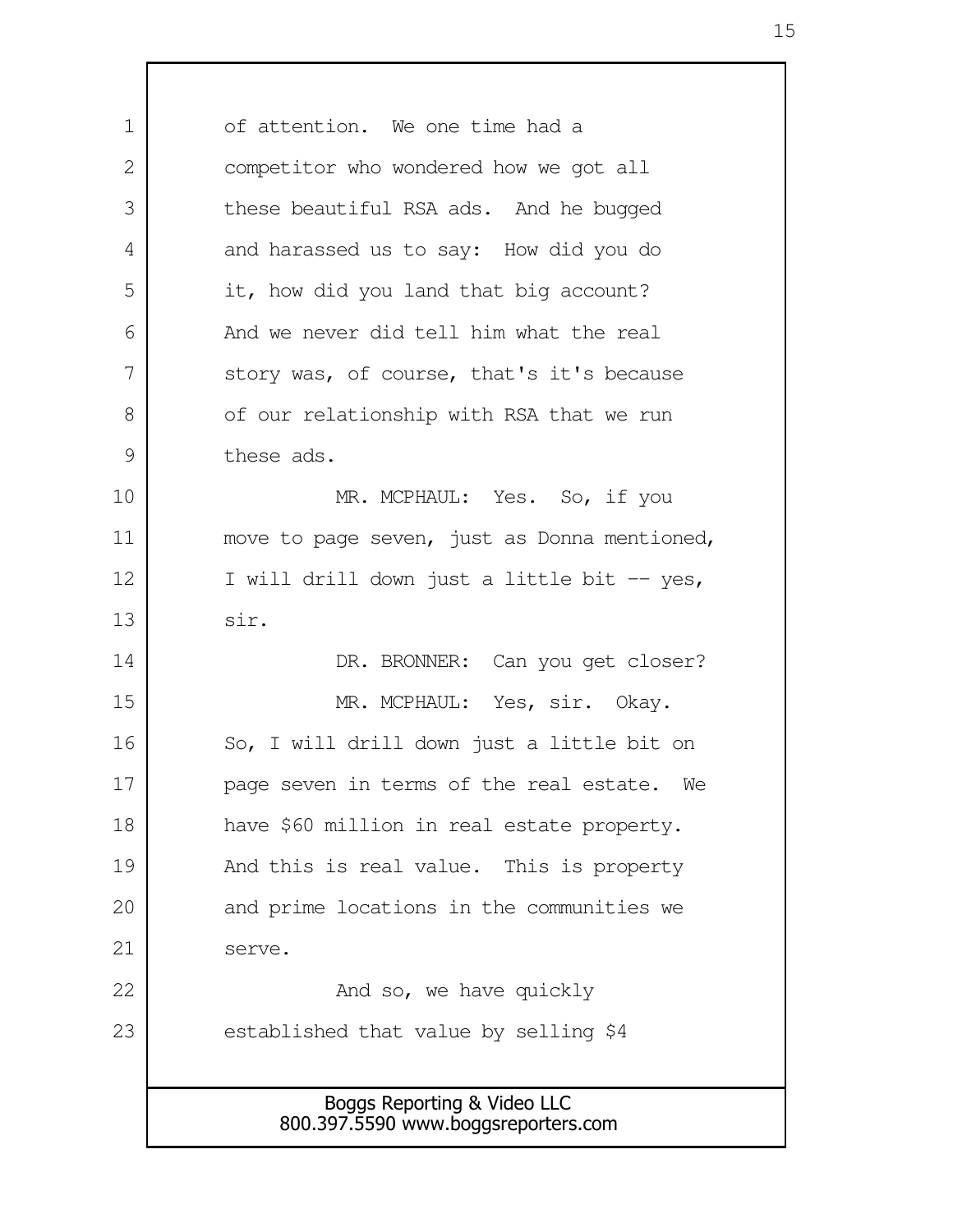Boggs Reporting & Video LLC 800.397.5590 www.boggsreporters.com million worth of it within the last 18 months alone. When we did that, you actually saved more money because we reduced operating expenses by moving over to lease premises; and on that \$4 million, we are also saving a half million dollars a year just in pure operational expenses, as well. So, basically, this is \$60 million, just as Donna mentioned, in real estate value that is value separate from the business -- from the core business of newspapers. MS. BARRETT: So, the reason real estate is so valuable for newspaper companies, you can probably tell by the photos. A hundred years ago newspaper owners were the fat cat in town. They were not owned by groups, they were owned by individuals. And those individuals built Taj Mahals. We still own a lot of those Taj Mahals. They are very well placed in town. Generally, the sweet spot in the middle of 1  $\mathcal{L}$  3 4 5 6 7 8 9 10 11 12 13 14 15 16 17 18 19 20 21 22 23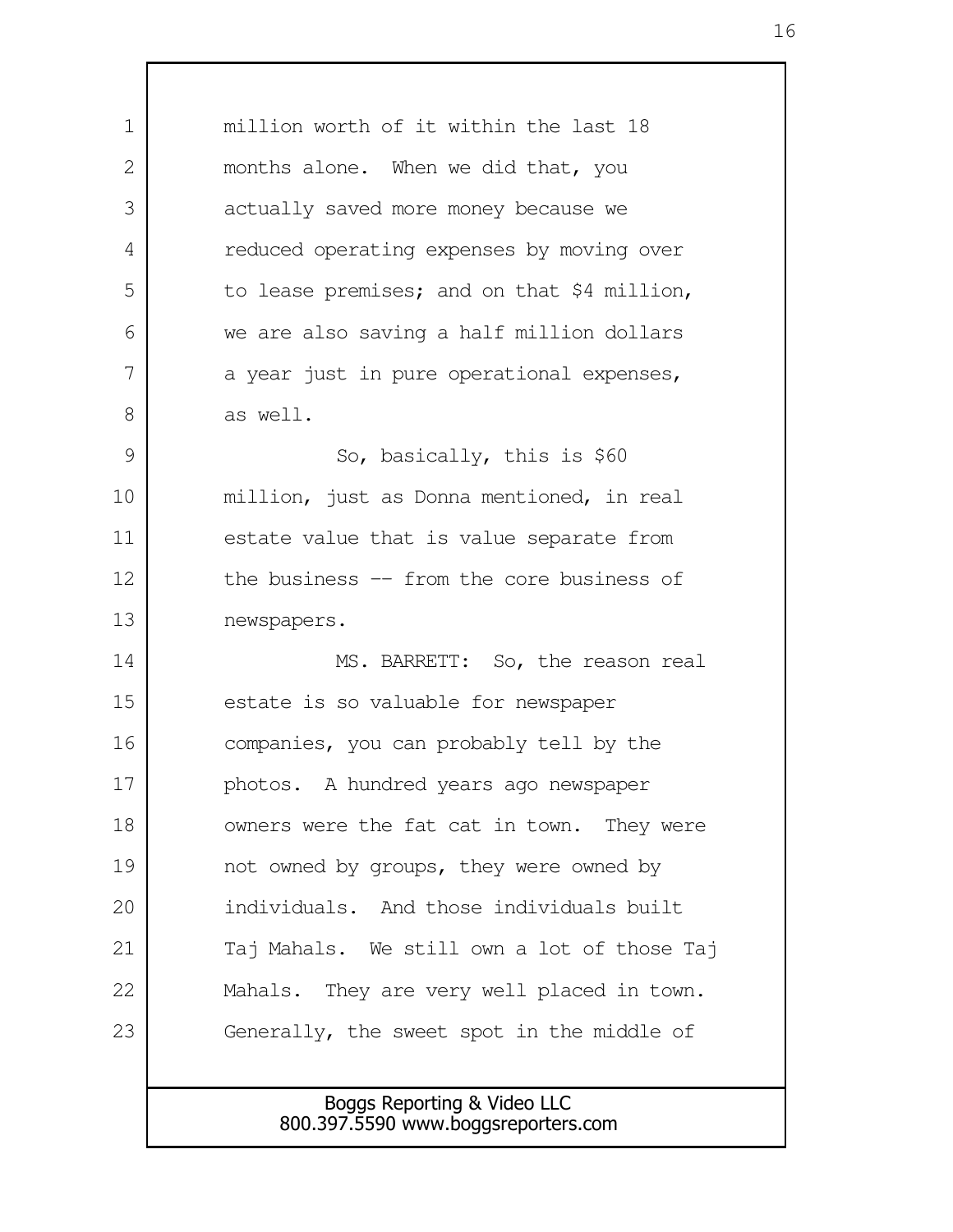Boggs Reporting & Video LLC 800.397.5590 www.boggsreporters.com the city, and they are beautiful, and they are historic. We, on the other hand, actually have changed enough, as a business, where it makes sense often for us to go to a different type of facility. So, when we vacate the Taj Mahal, we sell it, generally for more than the book value, and we actually save money on operating costs because of the reduced utilities, taxes, and everything that you want to talk about. So, it really is a win-win. MR. MCPHAUL: Moving over to page eight. In terms of the business, it is just like the headline on the slide says. The print and digital debate is frequently misunderstood. The business that we are in is content. And that is what readers are buying. They are not buying the platform. And so, whether that content is delivered on a driveway or whether or not that content is delivered smart phone, desktop, laptop, iPad, the business is 1  $\mathcal{L}$  3 4 5 6 7 8 9 10 11 12 13 14 15 16 17 18 19 20 21 22 23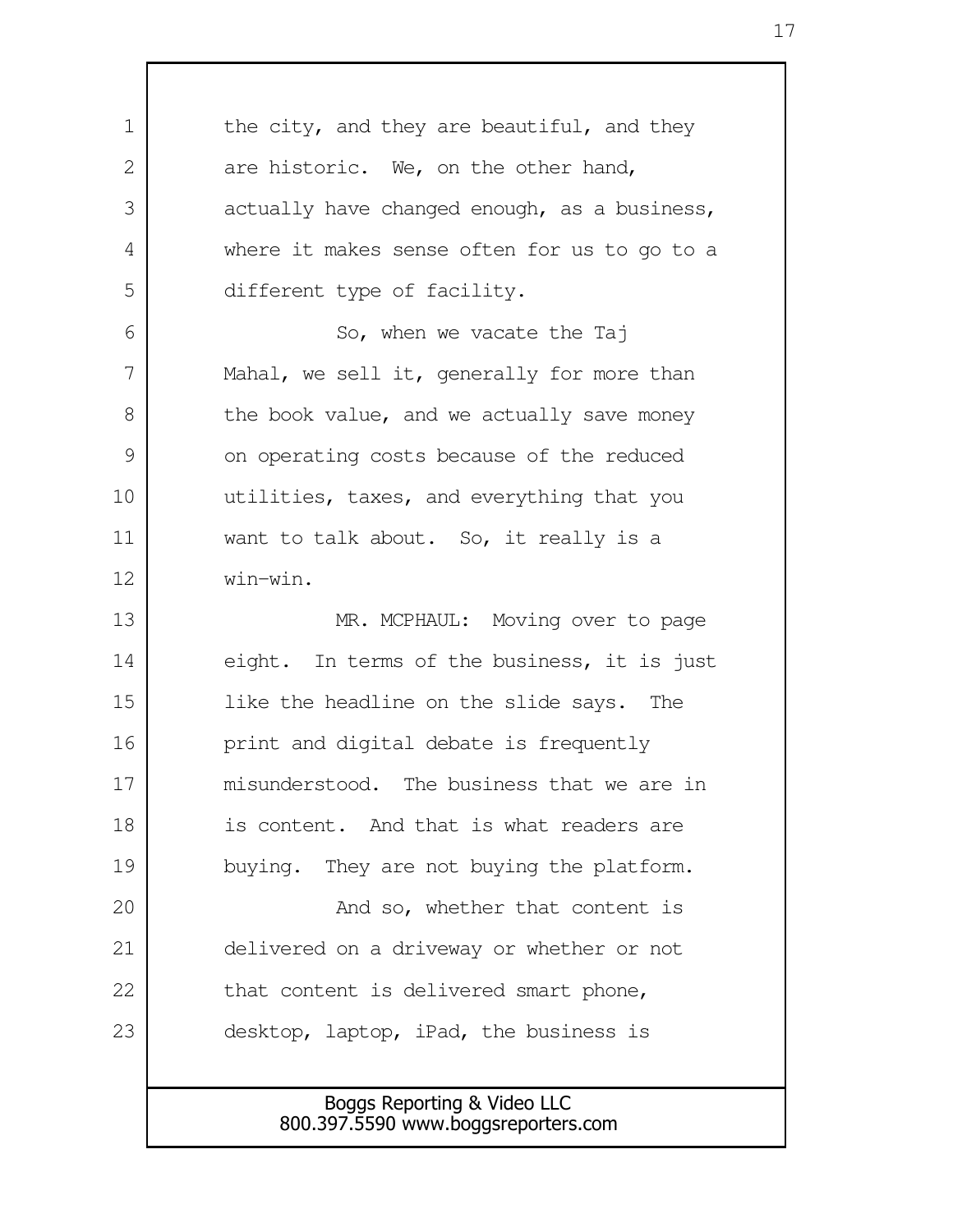content. And in 2020, we are on track to have our largest audience ever in our company's history. MS. BARRETT: So, when you hear people say, newspapers are dying, nobody is reading them any more, the opposite is true. We have a larger audience than we have ever had. What is also true, though, is that newspapers historically relied on department stores for advertising. And if you know what's happened with the department stores, you know what has impacted newspapers negatively. But there is good news, and there is a strategy. So, the disruptive force which hit our advertising revenue has nothing to do with our audience. We are taking a page from what they have done in other countries all along. In other countries, they never had the retail base that we have enjoyed in the U.S. They have received almost all of their money -newspapers have received almost all of 1  $\mathcal{L}$  3 4 5 6 7 8 9 10 11 12 13 14 15 16 17 18 19 20 21 22 23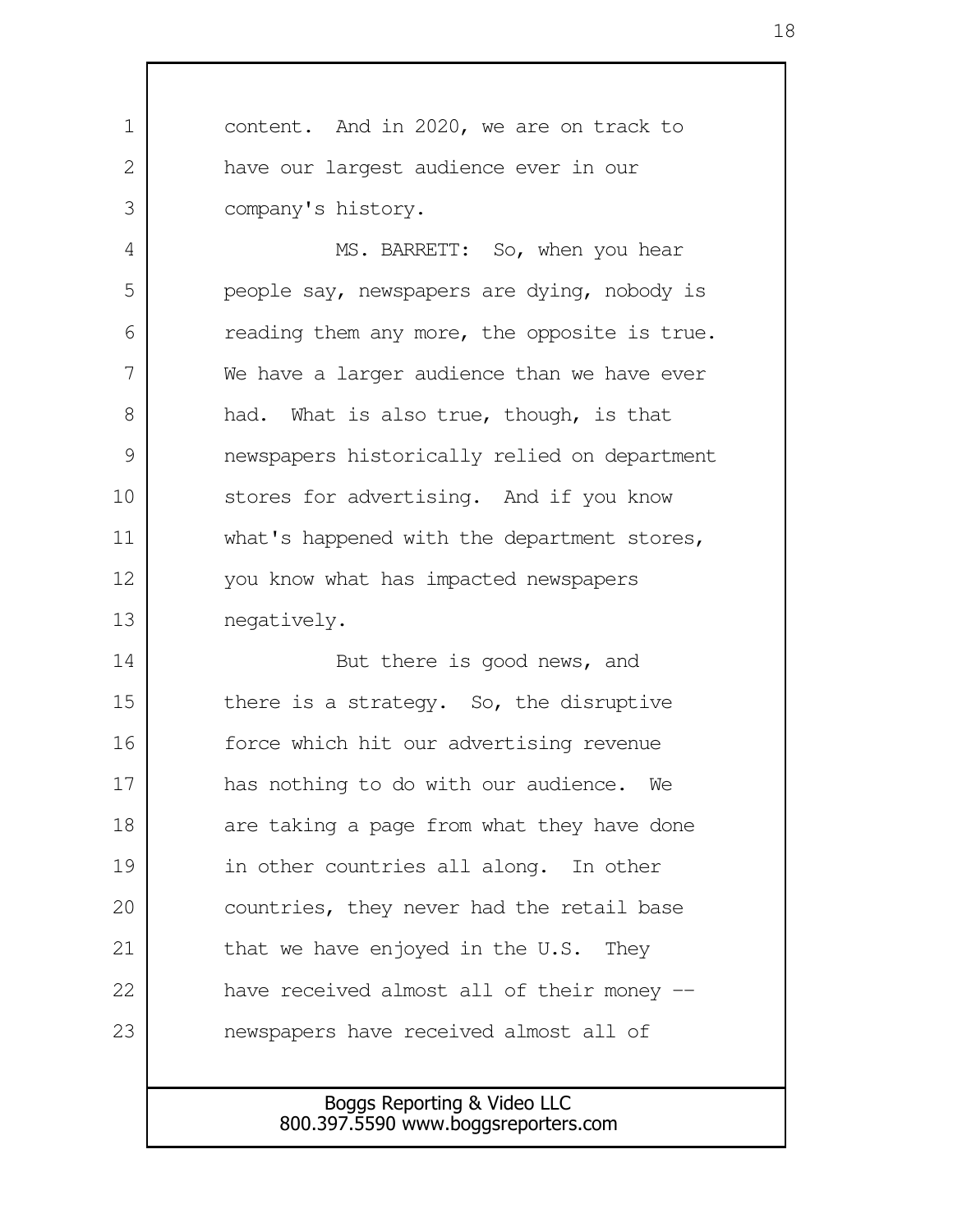| 1             | their money from readers. As I was part                            |
|---------------|--------------------------------------------------------------------|
| 2             | of the international board that I talked                           |
| 3             | about, I learned so much about how                                 |
| 4             | newspapers was operated in other                                   |
| 5             | countries, and that helped us improve and                          |
| 6             | build CNHI for today and tomorrow.                                 |
| 7             | In Denmark, for example, 95% of                                    |
| 8             | their revenue comes directly from readers.                         |
| $\mathcal{G}$ | Only 5% comes from advertising. Ours, as                           |
| 10            | an industry in the U.S., was completely                            |
| 11            | flipped. When we started, 80% of our                               |
| 12            | revenue came from advertising. Today we                            |
| 13            | are more at $50/50$ , which is a very healthy                      |
| 14            | mix and you will continue to see it grow                           |
| 15            | so that some day we will be like Denmark,                          |
| 16            | where 95% of our revenue comes from                                |
| 17            | readers. And we are well on our way.                               |
| 18            | Now, that only happens if you                                      |
| 19            | have good content. Nobody is going to pay                          |
| 20            | us if our newspapers are crappy. Let's                             |
| 21            | admit it.                                                          |
| 22            | So, we have put a lot of                                           |
| 23            | emphasis on making sure that our                                   |
|               |                                                                    |
|               | Boggs Reporting & Video LLC<br>800.397.5590 www.boggsreporters.com |
|               |                                                                    |

 $\mathsf{l}$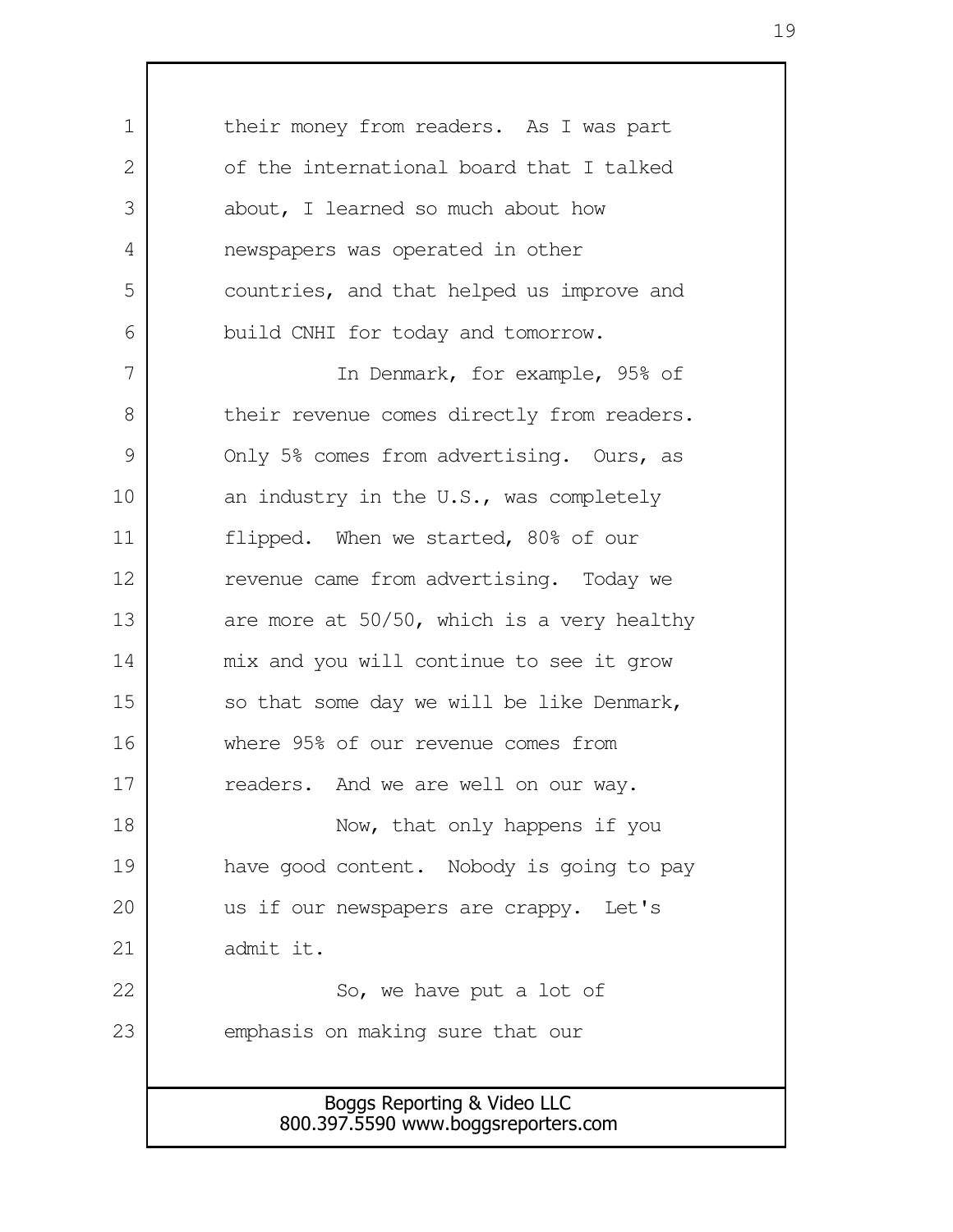newspapers are the best they can be. We have Statehouse bureaus in every state where we have meaningful numbers of newspapers. That is no longer true of most newspaper companies today. Even major players have pulled out of Statehouse bureaus. We have done the opposite. We also developed specialty 1  $\mathcal{L}$  3 4 5 6 7 8 9

papers. We have shown two here that are terrific. We have amazing designers. And I think if you picked up your daily newspaper and had one of these two pages in it, you would be thrilled, because this is value-added content that is presented in a very attractive form, and our readers just eat it up. 10 11 12 13 14 15 16 17

And of course, we have magazines. Not every newspaper company has launched magazines like we have. We, today, have almost as many magazines as we have newspapers. They are all local and regional, and they are all successful, and 18 19 20 21 22 23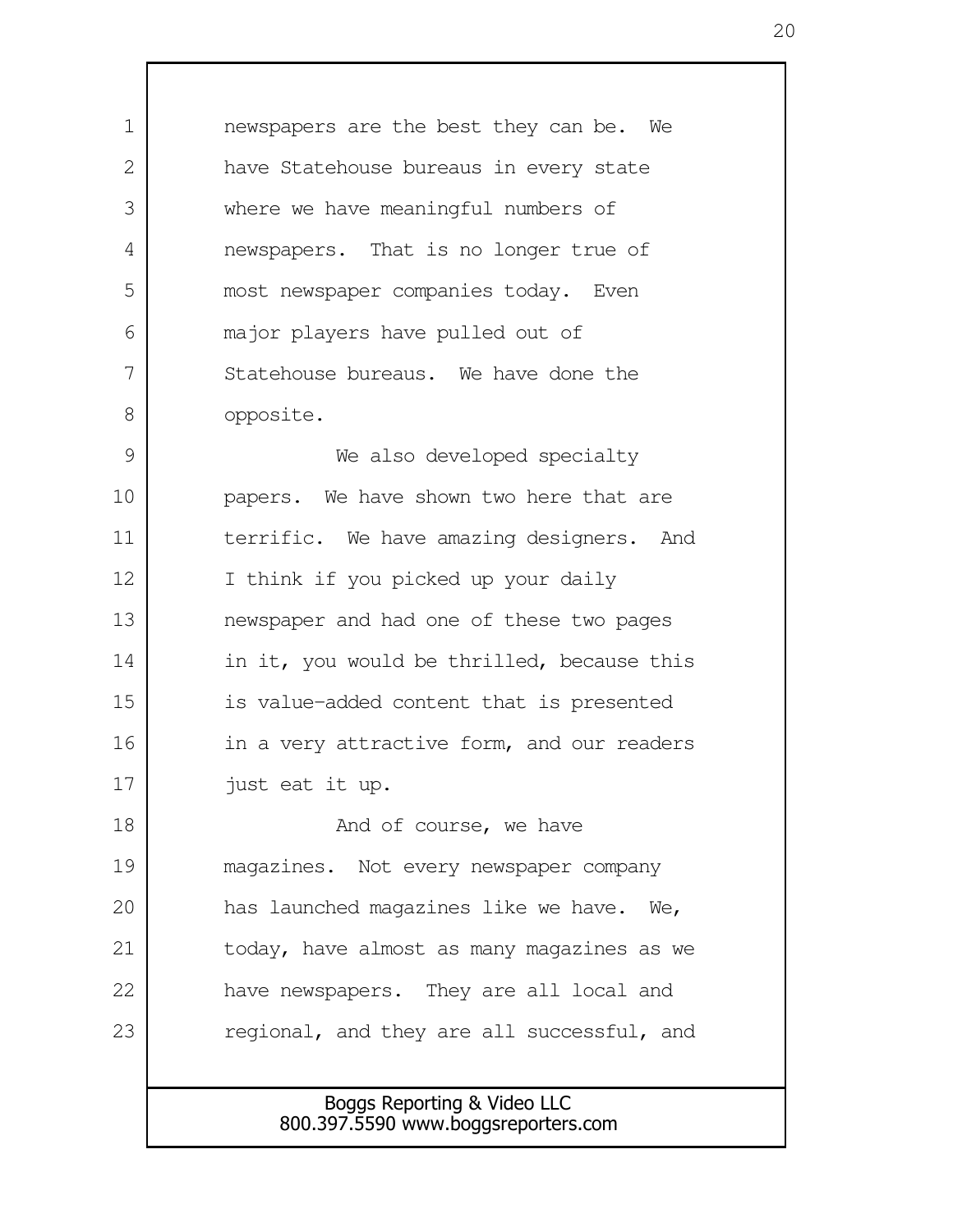something we are very proud of.

1

Boggs Reporting & Video LLC 800.397.5590 www.boggsreporters.com MR. MCPHAUL: If you move over to page 11, just as we mentioned, our mission has never been more important than it is today. And if you think about it, the current confluent of events -- global pandemic, economic crisis, nationwide protests, throw in even a presidential election -- this confluence of events has not happened, really, in our lifetime. And so, it's critical that we provide accurate and timely news to our communities, and we do just that. If you take a look at the next page, it kind of gives you a nice little example. On page 12, this is a photo of a line of police at a Black Lives Matters protest. This was taken by a CNHI photographer in Georgia. The point here is this: We cover events that impact the lives of people in our communities we serve. MS. BARRETT: So, we are going to 2 3 4 5 6 7 8 9 10 11 12 13 14 15 16 17 18 19 20 21 22 23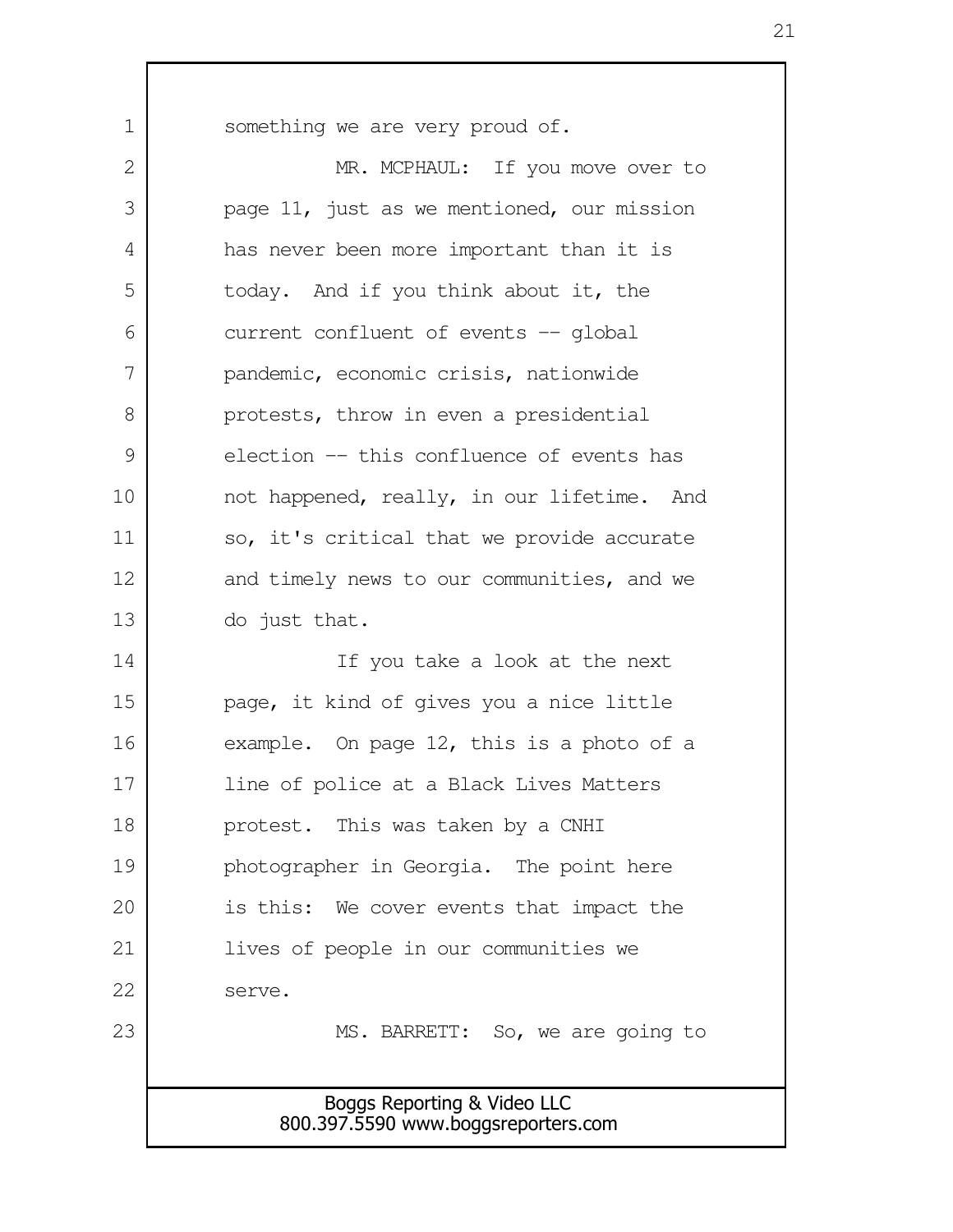Boggs Reporting & Video LLC brag a little bit about specific newspapers. We currently are the "Newspaper Of The Year" in three states, and this is determined by their state press associations. This has nothing to do with us and who we say is great. The state press associations make the determination. So, in Indiana, we have the reigning "Newspaper Of The Year" in Anderson, which, if you know anything Indiana, Anderson is significantly smaller than not only Indianapolis, but also West Laffayette, Bloomington, Muncie, fill in the blanks. I happen to be from Indiana. Anderson is not the biggest town, I will assure you. Missouri, we have the "Newspaper Of The Year" in Joplin. We are so proud of Joplin. You might recall that a few years ago they had a devastating tornado. The community has rallied around the Joplin newspaper like nothing we have ever seen, because the Joplin newspaper was 1  $\mathcal{L}$  3 4 5 6 7 8 9 10 11 12 13 14 15 16 17 18 19 20 21 22 23

800.397.5590 www.boggsreporters.com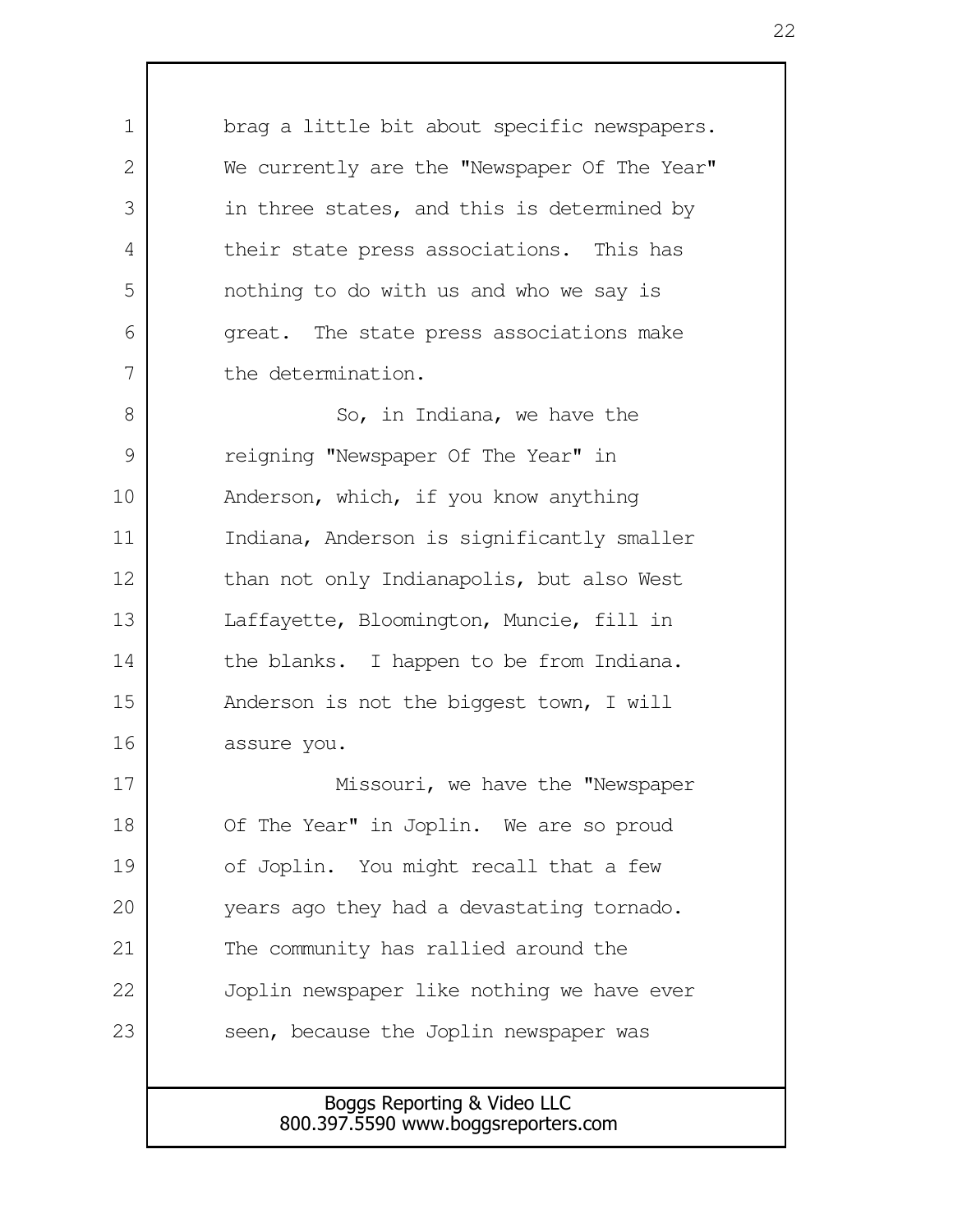| $\mathbf 1$  | there for them when they needed it most    |
|--------------|--------------------------------------------|
| $\mathbf{2}$ | and put out amazing content, and that      |
| 3            | relationship has continued to grow.        |
| 4            | And, also, in Oklahoma, we have            |
| 5            | the "Newspaper Of The Year" in Norman,     |
| 6            | which is where the University of Oklahoma  |
| 7            | happens to be based if you are a college   |
| 8            | sports, or otherwise, fan.                 |
| 9            | So, the point is, we have beat             |
| 10           | out the major metros in all of these       |
| 11           | states. We are the "Newspaper Of The       |
| 12           | Year." And every year we continue to win   |
| 13           | awards such as this. Sometimes the states  |
| 14           | change, but the overall success doesn't.   |
| 15           | We also balance our strategy.              |
| 16           | You have probably seen or heard a lot of   |
| 17           | newspapers try to rush to digital only.    |
| 18           | We also know of newspapers that try to be  |
| 19           | print only. The truth is, both of those    |
| 20           | answers are wrong. A few years ago, we     |
| 21           | developed what we called "the balance      |
| 22           | strategy" so that everybody in our company |
| 23           | knows how it works. You have print and     |
|              |                                            |
|              | Boggs Reporting & Video LLC                |

Г

800.397.5590 www.boggsreporters.com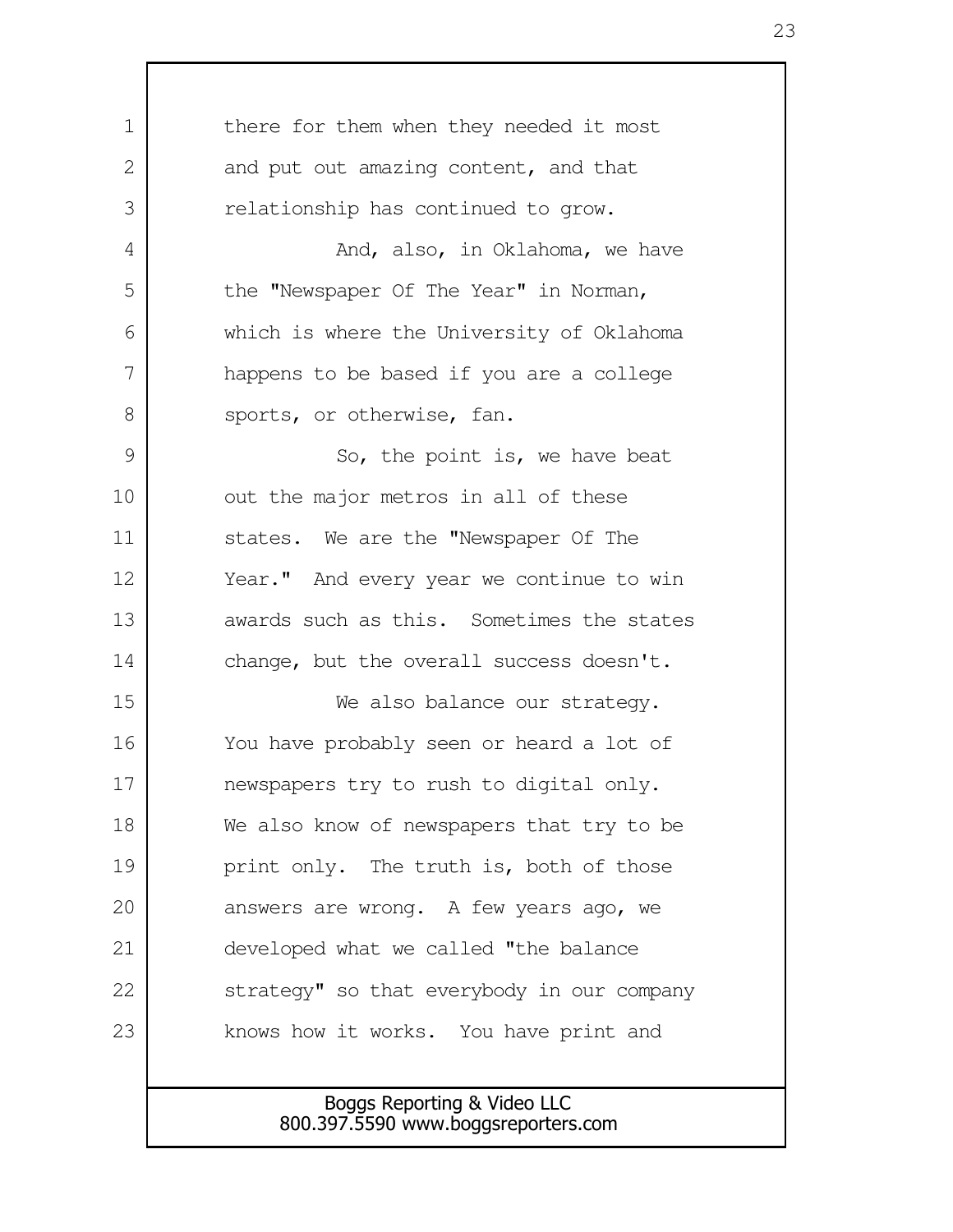digital and balance. One does not dominate the other. They complement one another. 1  $\mathcal{L}$ 3

So, we came up with the simple strategy to communicate to every single person who works in CNHI, so that when Steve and I visit locations, which we do often, if we say to the pressman, tell us what our strategy is, he or she is likely to say, it's balanced strategy, and that means we keep printing, digital and balance instead of letting one destroy the other. Because we have watched -- it hurts us. It hurts us all when we see newspapers to make the wrong gamble and let one destroy the other. 4 5 6 7 8 9 10 11 12 13 14 15 16

Print is our core, and it still provides the biggest part of our business. But digital is our growth area. So, it would be ridiculous to favor one over the other, especially when we have readers who prefer one over the other. And that's a mix, as well. A lot of readers prefer 17 18 19 20 21 22 23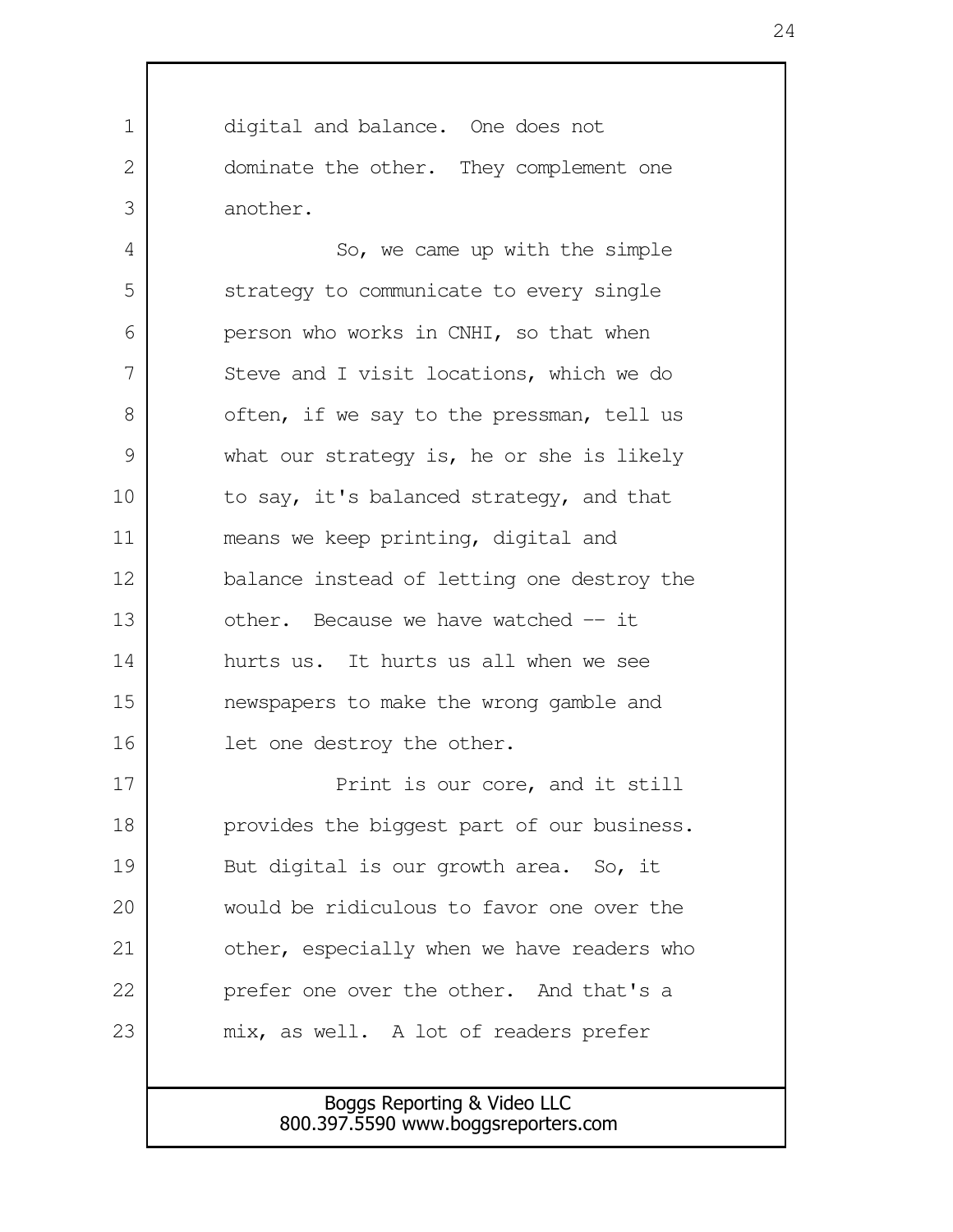digital. They prefer to consume our news and information on their smart phones or their laptops. But a lot of our newspaper readers are very traditional and probably, like many of us, enjoy reading that newspaper with breakfast or the morning cup of coffee. So, the emphasis is on the content, as Steve just said, not the format, or not the platform. Just think of it that way. It's your newspaper, regardless of how you are reading it. MR. MCPHAUL: So, on page 15, a little bit more about our readership, and that readership is growing. Our readers are very, very high -- if you will, highly engaged. They are loyal, and this is a very, very sizeable audience, too. This year we expect to be in the neighborhood of 620-million projected digital views. That -- I can't tell you -- I can't give you an example. That's just very significant throughout the industry. 1  $\mathcal{L}$  3 4 5 6 7 8 9 10 11 12 13 14 15 16 17 18 19 20 21 22 23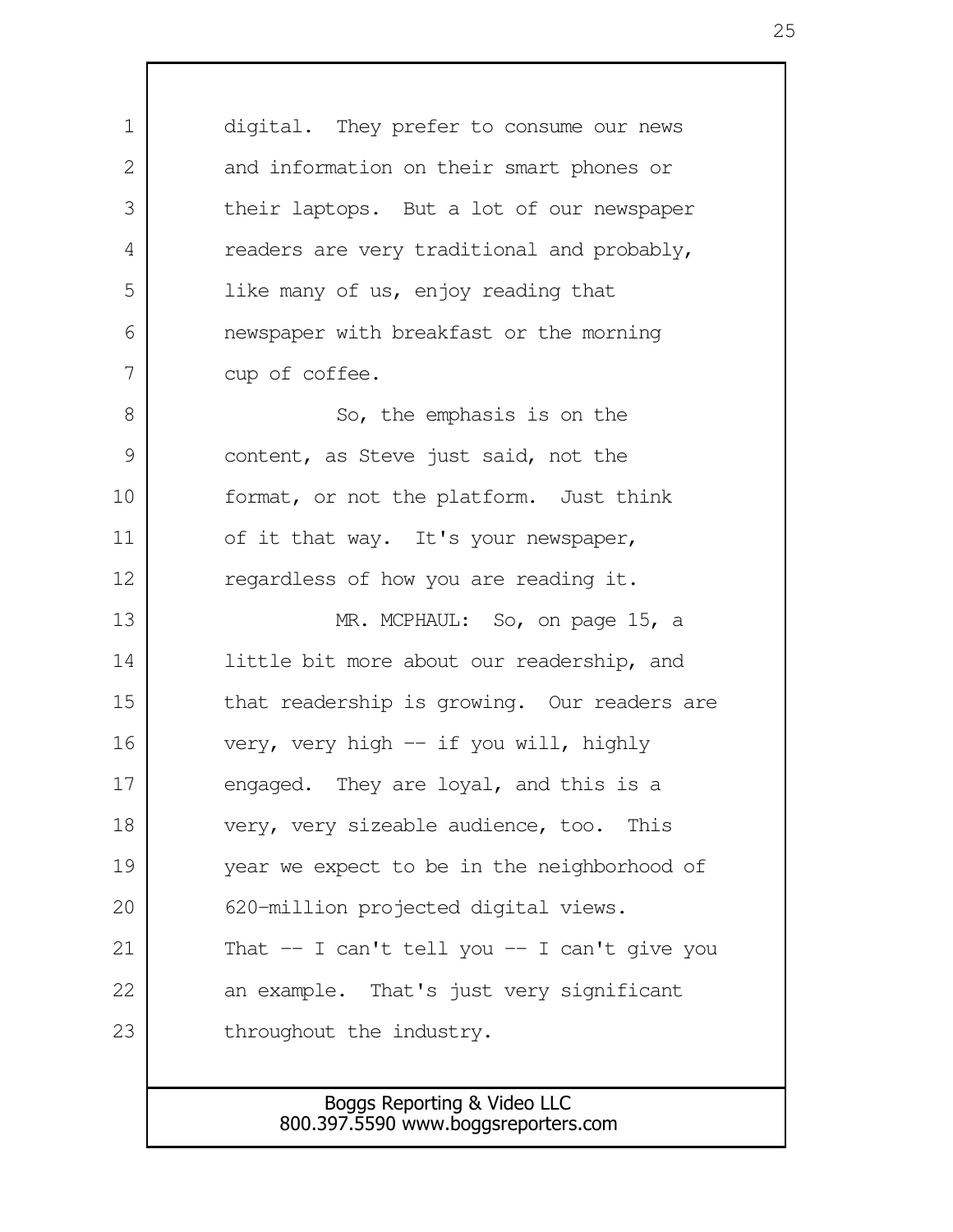Boggs Reporting & Video LLC Readers are using us more often. And when they are on our websites, they are spending more and more time with us, as well. And that is for one reason: That is because we are providing the news and information in a timely way, in a high quality way, critical news and information, and it is local. MS. BARRETT: We are going to close this out with the most positive news that we could possibly share. Steve and I have been in this business a long time. There is nothing bigger than winning the Pulitzer Prize. Unfortunately, that rarely happens with small to midsize papers. You are all probably familiar with who generally wins the Pulitzer Prize: It's the New York Times; it's the Washington Post; it's the Chicago Tribune. It is very, very rare for small newspapers to win. But in 2020, one really great thing we will say about 2020 is CNHI won the Pulitzer Prize. We did that in 1  $\mathcal{L}$  3 4 5 6 7 8 9 10 11 12 13 14 15 16 17 18 19 20 21 22 23

800.397.5590 www.boggsreporters.com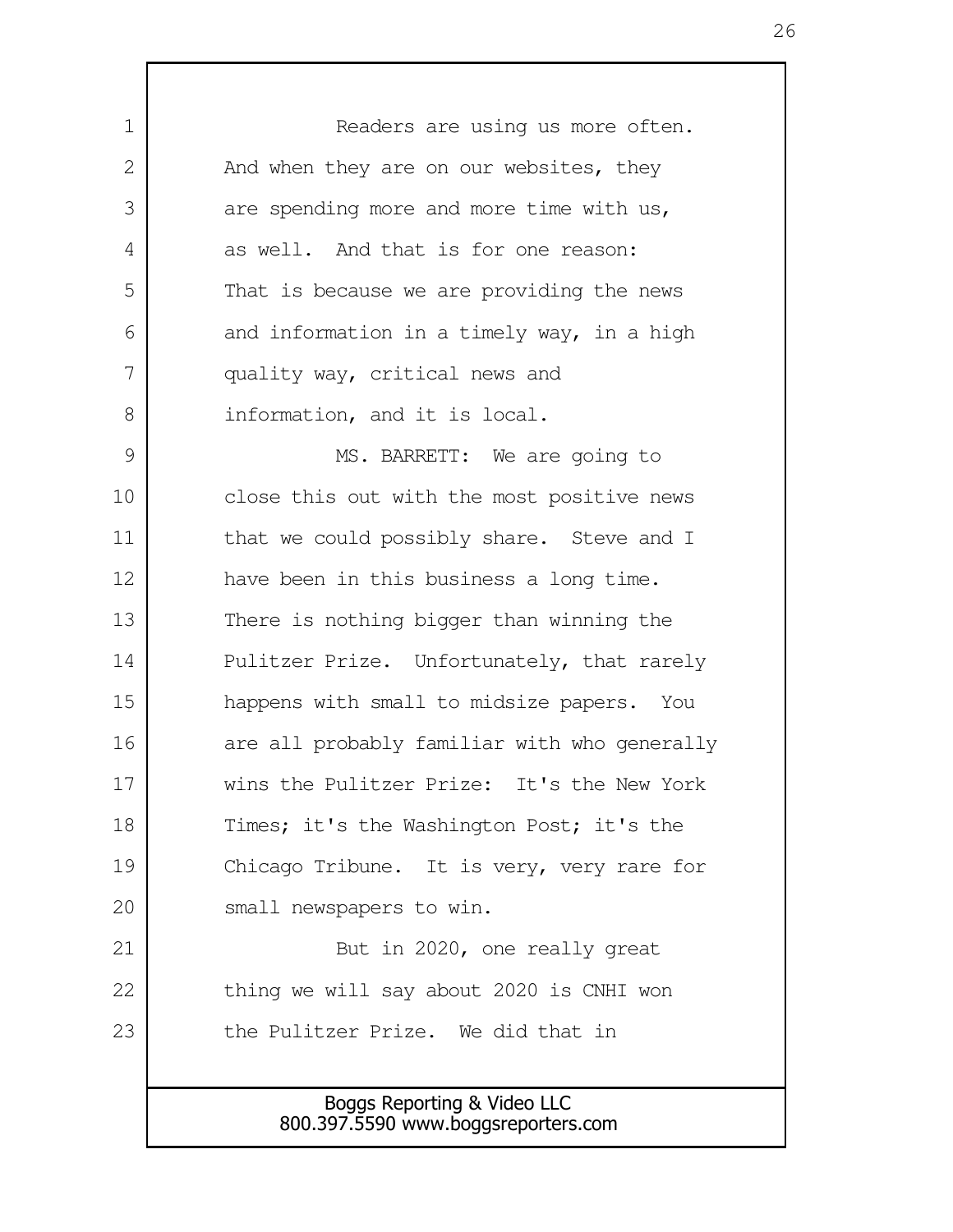Boggs Reporting & Video LLC 800.397.5590 www.boggsreporters.com Palastine, Texas, a tiny little bump-in-the-road town. The very dapper gentleman you see in these photos, he is our editor, and he wrote a stirring series of editorials about the alarming number of deaths in Texas prisons of inmates waiting for trial. That was due to abuse and neglect. He wrote an incredible series and was honored above all of the major metros in the country for the Pulitzer Prize. So, this has been a banner year for us in many ways, of course. Our quick recovery from the pandemic, the securing our company for solid footing for the future, but most of all, we want you to share with us the pride in our newspaper company winning a Pulitzer. It doesn't absolutely get any better than that for our business. Thank you. And now I think we take questions? DR. BRONNER: Let me say a couple 1  $\mathcal{L}$  3 4 5 6 7 8 9 10 11 12 13 14 15 16 17 18 19 20 21 22 23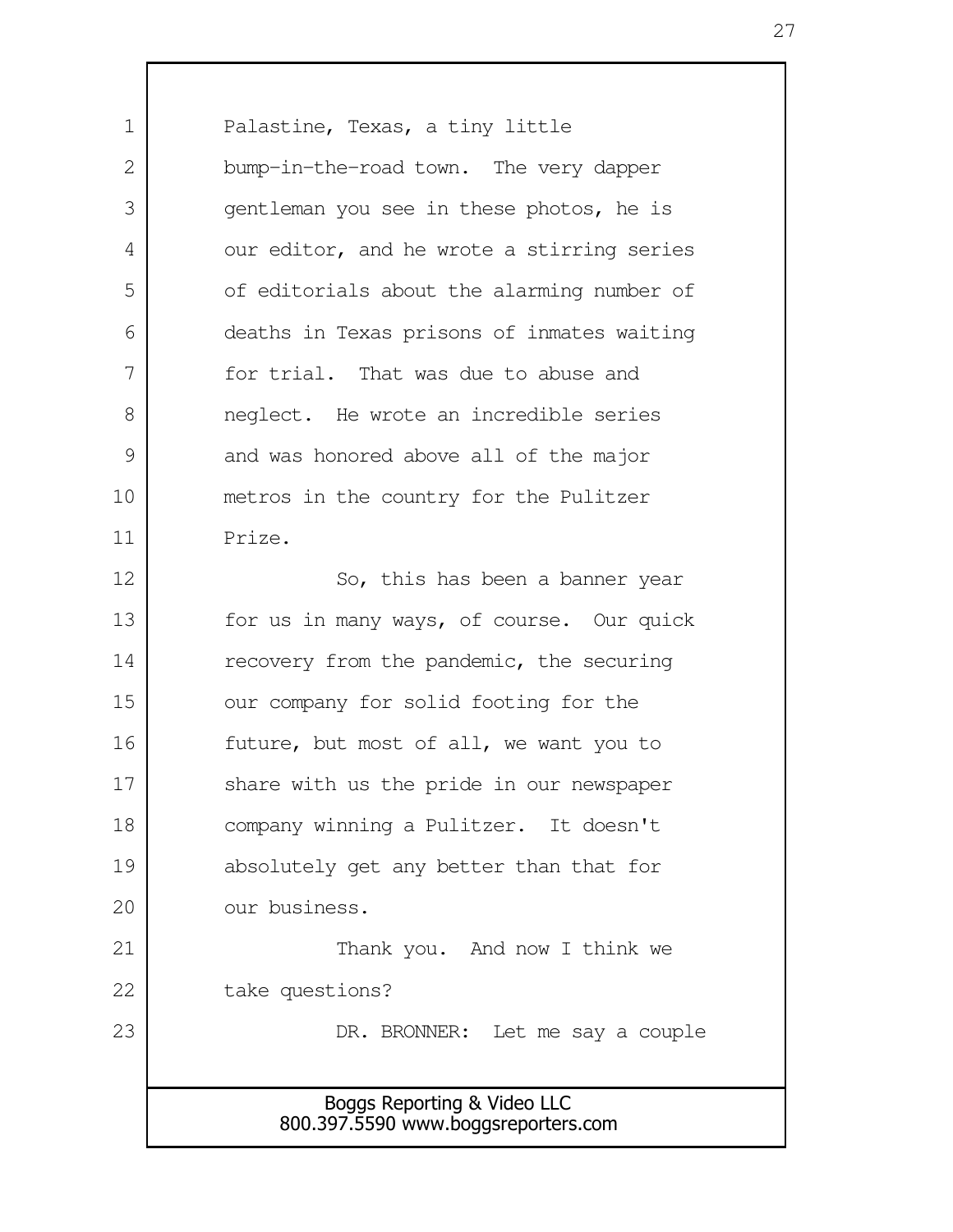Boggs Reporting & Video LLC 800.397.5590 www.boggsreporters.com of remarks, and then we will take your questions. MS. BARRETT: Okay. DR. BRONNER: One or two things. One is about the newspaper business. When she talks about digital, that's what you're getting on your -- on your screen. My point has always been that most of the papers in the country have screwed it up. What they will do is, they will give you the whole story. And why do you want to buy the newspaper if you just had the whole story, you know, two hours ago. It makes no sense to me. So, I have been sort of insistent with them that, you know, use your digital to tease. You know, you might have, you know, a half page story, but don't run more than a paragraph or two so that people will in that community pick up the newspaper, because that is a critical part. But what I am seeing, 1 2 3 4 5 6 7 8 9 10 11 12 13 14 15 16 17 18 19 20 21 22 23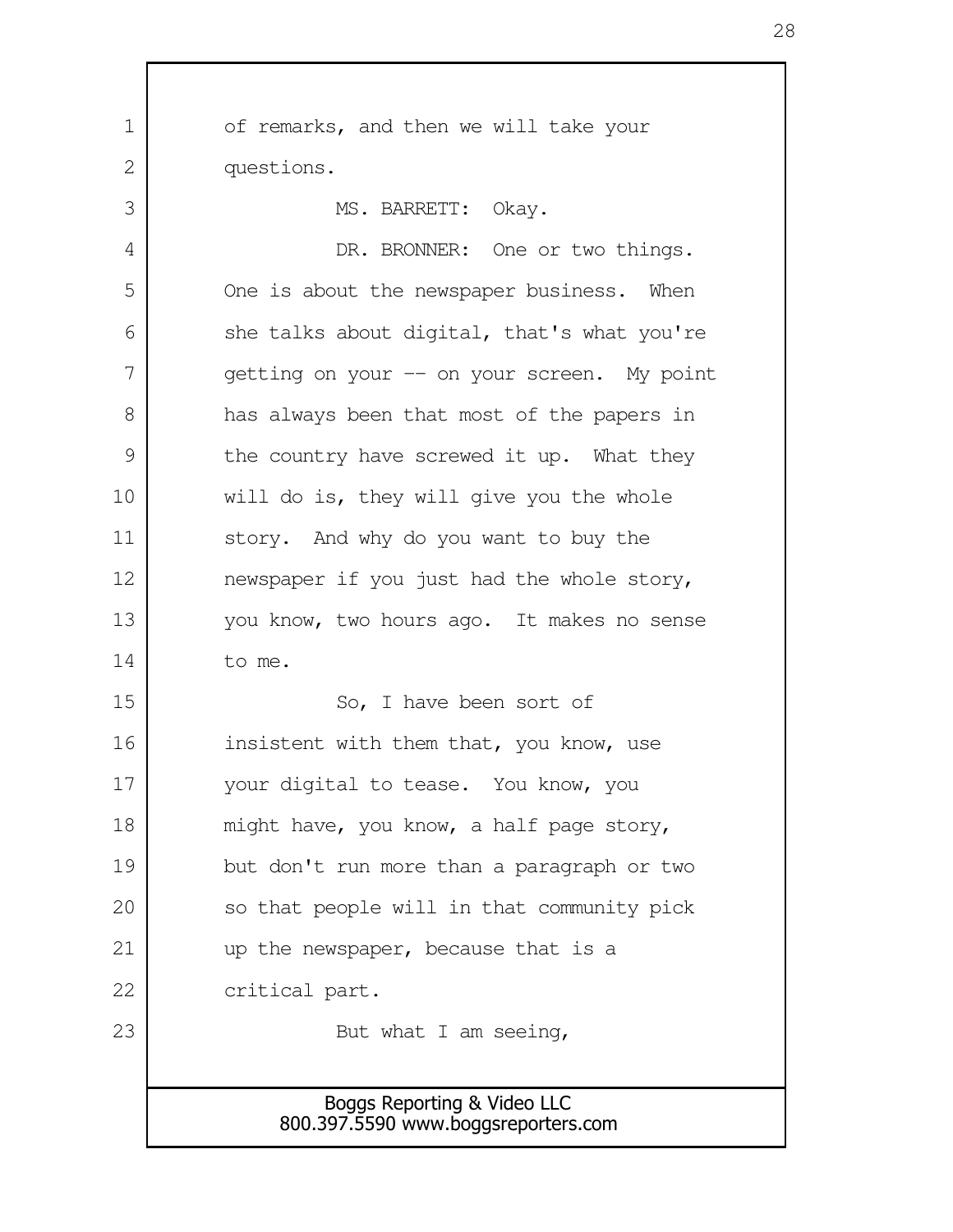Boggs Reporting & Video LLC 800.397.5590 www.boggsreporters.com particularly in Alabama, because that's where I see most of my news, is that the printing the whole story, and then they are sticking it in the newspaper like -- I looked up today's Montgomery paper, and I said, I read that two days ago. What's this about? You know, it's useless to me. MR. MCPHAUL: Right. DR. BRONNER: The second thing I'll point out to you is, where we started moving well years ago, was when we would do through Donna the identification of properties that don't have competitors. She mentioned to you Joplin, Missouri. I'll mention to you Mankato, Minnesota, because the nearest big town, Minneapolis/Saint Paul and Mankato, Minnesota, is a 100 miles away. All right? That's where your big commercial TV stations are. The local businessman can't afford to be on a TV station 100 miles away. Nobody is going to come to your little town to hire. So, that's where she worked on 1  $\mathcal{L}$  3 4 5 6 7 8 9 10 11 12 13 14 15 16 17 18 19 20 21 22 23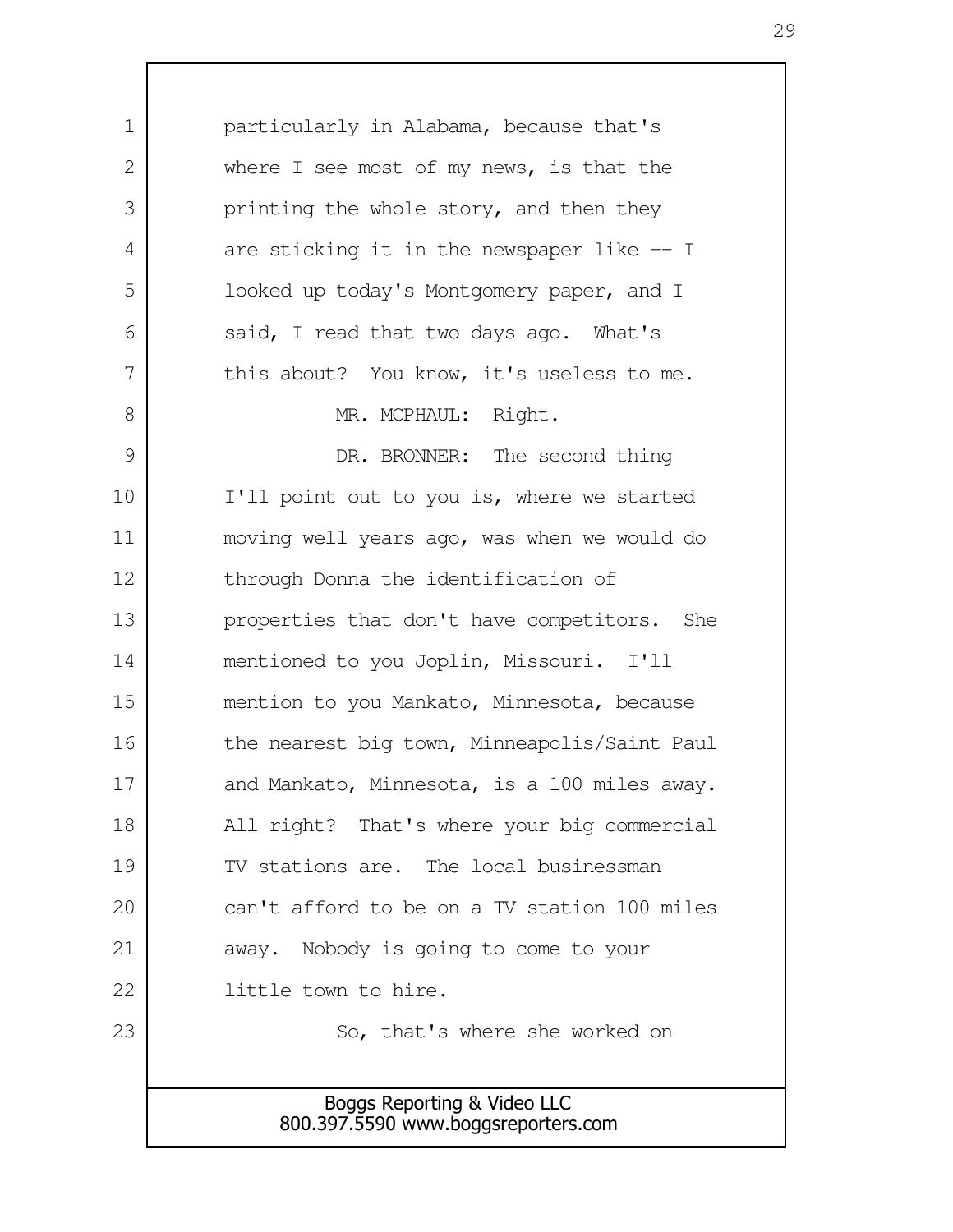and got us going, not only in the newspaper business and not only the digital business, but more importantly also the  $-$  as I call it, the shopper business, which is a type of newspaper is the local shopper  $-$  but when we can get those things going with magazines like this that are as good a quality magazine as you can find. As a matter of fact, I get about six magazines I pay for, and most of them, the quality has gone down so bad that U.S. News and World Report used to be wonderful. I think my State Treasurer can remember that along, as well as I do. And they don't even print it anymore. You can get a digital version if you want it. And lastly, I will say the last thing that  $I$  -- the last Board meeting we had with them, I asked them to look at a specific thing. And you might start letting them know what we are looking at. The specific thing was, I have been able 1  $\mathcal{L}$  3 4 5 6 7 8 9 10 11 12 13 14 15 16 17 18 19 20 21 22 23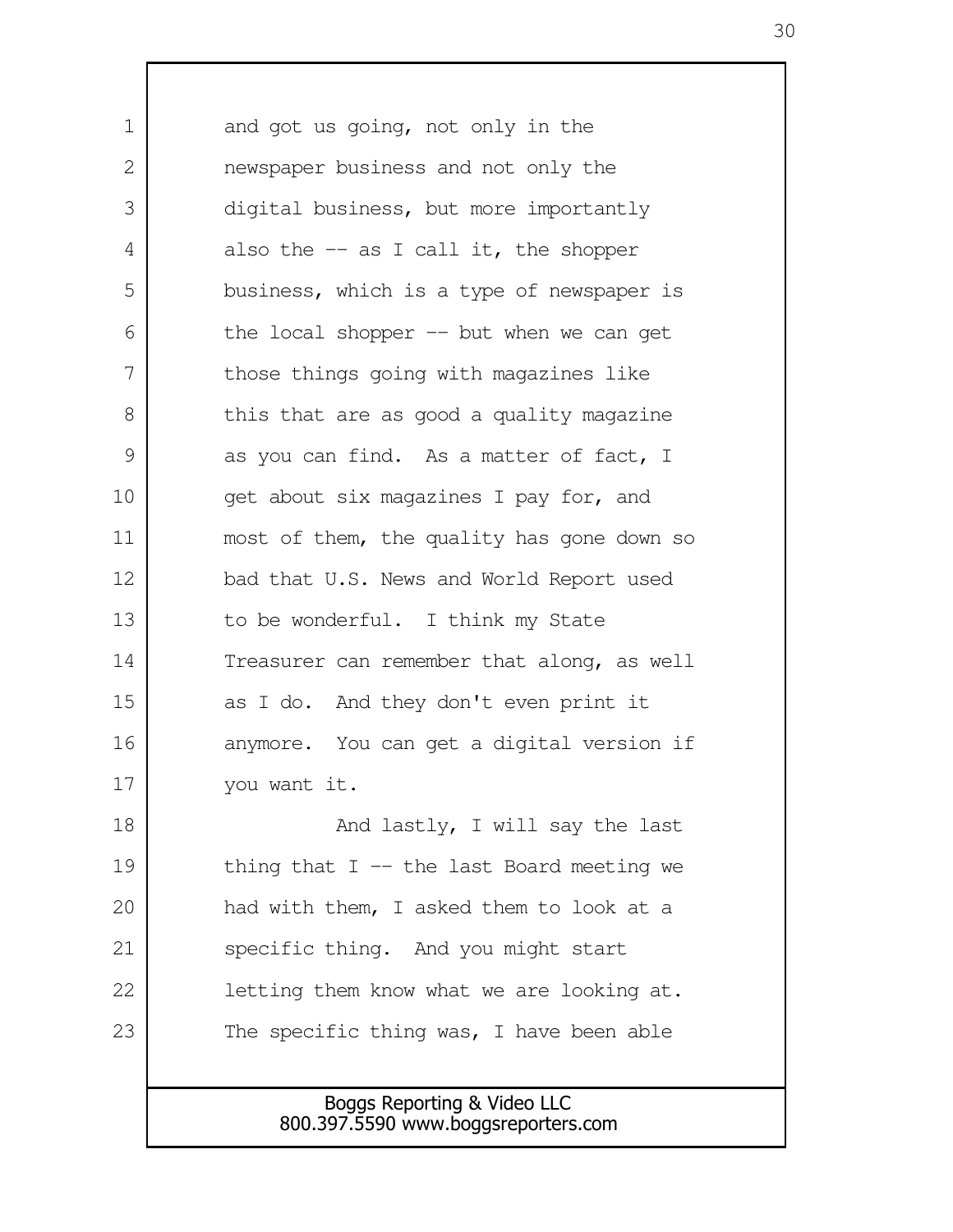Boggs Reporting & Video LLC 800.397.5590 www.boggsreporters.com to determine very interestingly that there is a place in Florida called "The Villages" where old people like me live. Okay? So, the old people live in The Villages in Florida. They're utilization rate  $-$  is what I would call it; it should have a different term for it, but I call it the utilization rate -- it's almost 95%. But in other words, every -- 95% of every house in that community  $-$  and they are huge communities; they are not, you know, like a thousand houses. They are 10,000 houses, 15,000 houses. When you get penetration at 95%, basically you are running the area. So, that's pretty fascinating. But what I have asked them to look at, because we have a couple of universities right now -- she mentioned Norman, Oklahoma -- now, I try not to stick my -- when I hire somebody, I tell them my job is to fire you. And I will give you everything I can do to help you. 1 2 3 4 5 6 7 8 9 10 11 12 13 14 15 16 17 18 19 20 21 22 23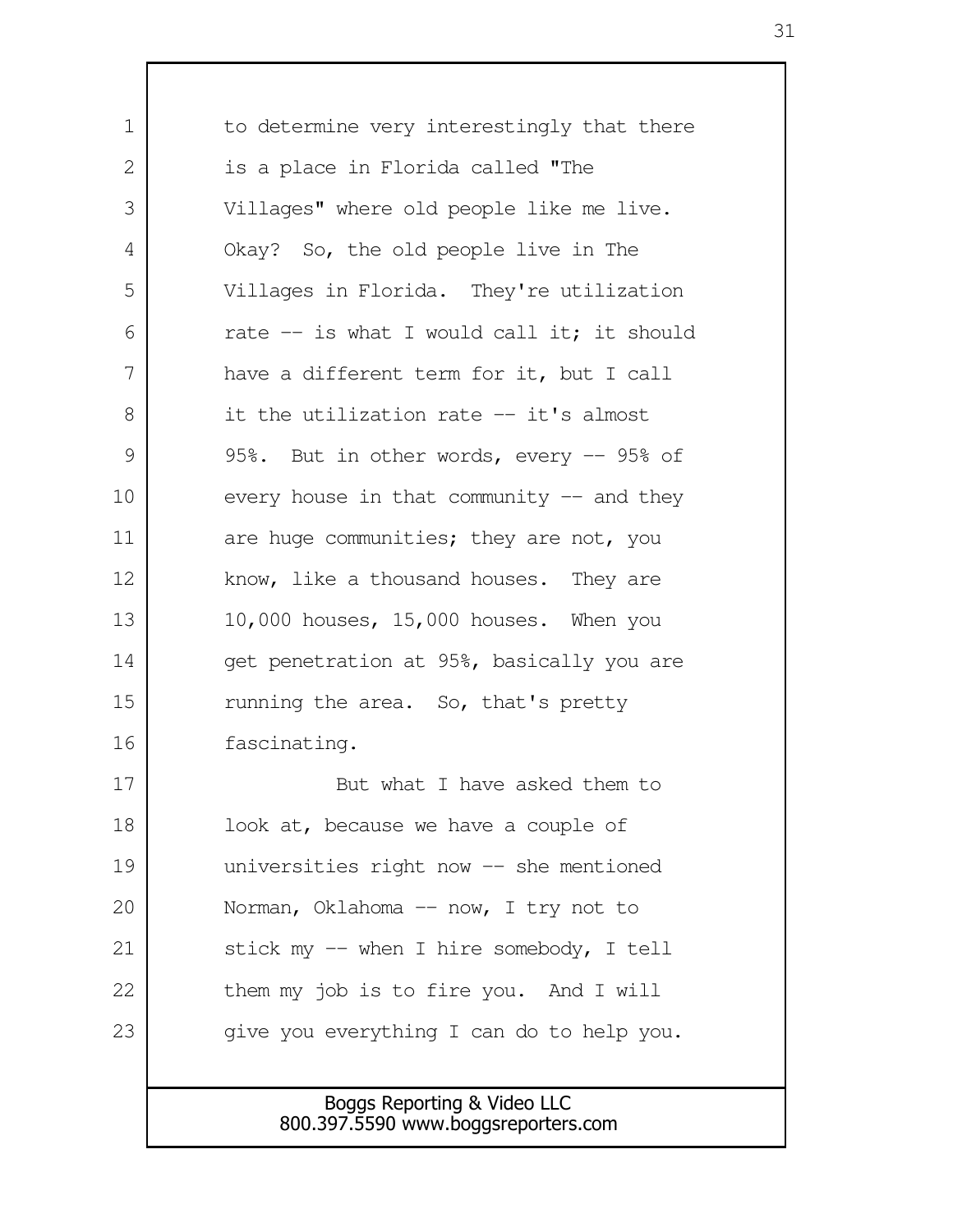Boggs Reporting & Video LLC 800.397.5590 www.boggsreporters.com And I will tell you what I think is different, you know, that you might not see because you are in the trenches, and I am way over here someplace, but what I saw from whether it's Warren Buffet or somebody in New York, or somebody, think about it, at least. And then it's your  $$ it's your job, your call, you do what you want. But one of the things that I have asked them to look at is, I said, you know, the interesting thing to me is, thinking about The Villages where all these old people are -- where I should be probably  $-$  you look at them and you say, okay, tremendous market, when I have only visited one of her properties. And how many years have I been doing this? Twenty years? MS. BARRETT: Yes. Yes. DR. BRONNER: Close to it? All right. So, I have only been to one newspaper, and that's because I went to the 1 2 3 4 5 6 7 8 9 10 11 12 13 14 15 16 17 18 19 20 21 22 23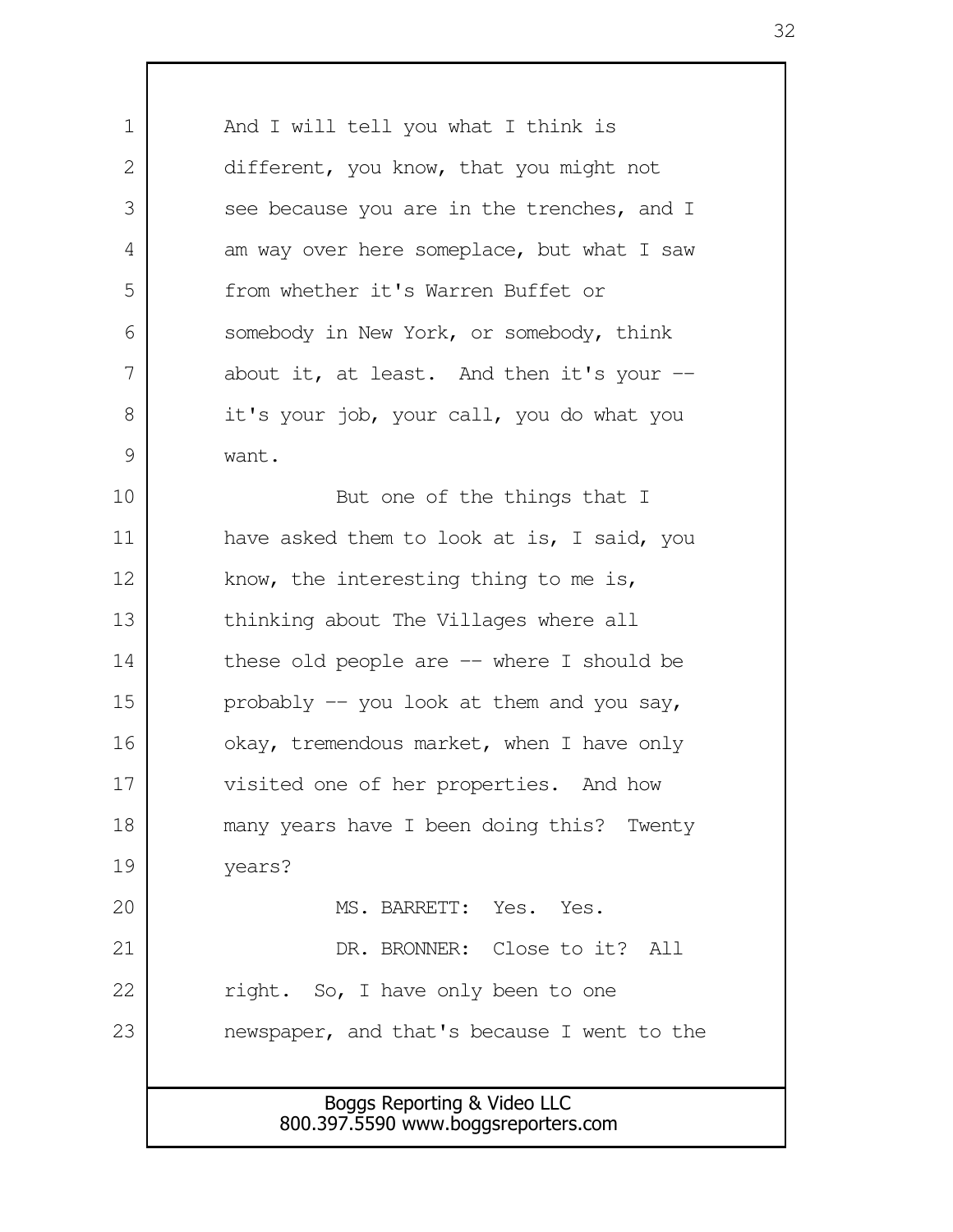| 1             | Alabama/Oklahoma game in Norman, Oklahoma    |
|---------------|----------------------------------------------|
| 2             | and, hell, I was bored.                      |
| 3             | So, that morning I go down to                |
| 4             | the newspaper and knock on the door and      |
| 5             | there is nobody there but a guy printing.    |
| 6             | So, he takes me through this really nasty    |
| 7             | place. I have to admit.                      |
| 8             | MR. MCPHAUL: Not anymore. Not                |
| $\mathcal{G}$ | anymore.                                     |
| 10            | DR. BRONNER: There was ink all               |
| 11            | over. I mean, and I am going, my God, there  |
| 12            | is an OSHA lawsuit here in about four        |
| 13            | minutes. So, I said no, I am not going back  |
| 14            | anymore. It's your job. You guys clean       |
| 15            | them up.                                     |
| 16            | But, anyway, the idea is that                |
| 17            | university towns have a great following of   |
| 18            | their paper. It's indicative of, for         |
| 19            | example, both there is, I call it, the $A/O$ |
| 20            | paper, the Auburn/Opelika paper, as well     |
| 21            | as the Tuscaloosa paper, that their alumni   |
| 22            | will follow that paper. And you can send     |
| 23            | them out. They don't care if they get it     |
|               |                                              |
|               | Boggs Reporting & Video LLC                  |
|               | 800.397.5590 www.boggsreporters.com          |

 $\Gamma$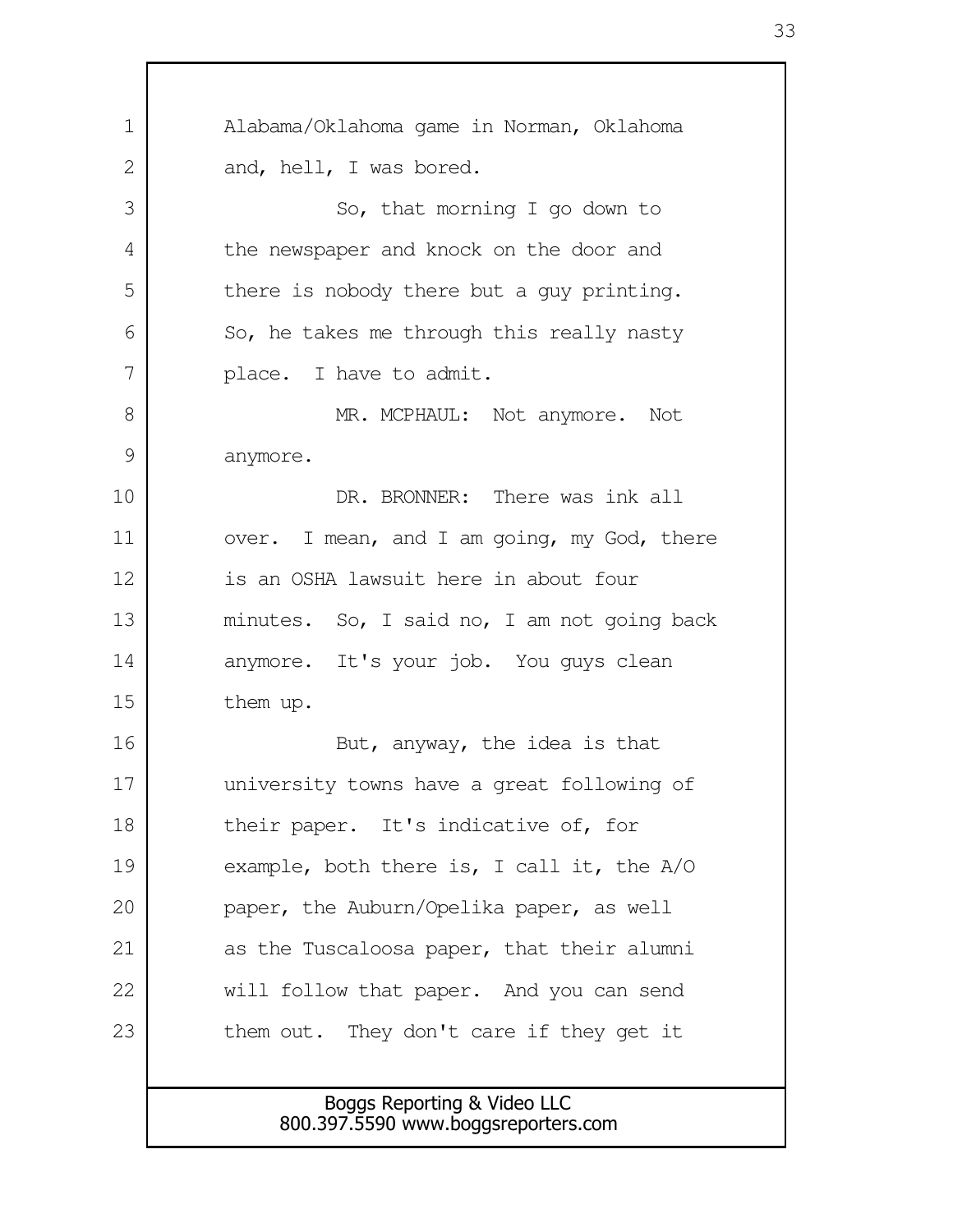| 1  | a day or two early, because they are just  |
|----|--------------------------------------------|
| 2  | not going to get the coverage. You know,   |
| 3  | you can go by regular mail. It doesn't     |
| 4  | bother them. It goes out across the        |
| 5  | country.                                   |
| 6  | You combine that with a real               |
| 7  | retirement community, and some of you know |
| 8  | what I have been trying to do for years    |
| 9  | with, when I saw the potential of the      |
| 10 | Grand -- which I hope is still there this  |
| 11 | coming Thursday, you know, after the       |
| 12 | latest hurricane -- what we have done at   |
| 13 | the Grand is phenomenal, the number of     |
| 14 | homes that we have sold. It's              |
| 15 | unbelievable. They come from California.   |
| 16 | They come from Oklahoma. They come from    |
| 17 | Louisiana. And all of those places are     |
| 18 | coming into Alabama. And what we have      |
| 19 | developed, believe it or not, is an        |
| 20 | Auburn/Opelika the same thing at our golf  |
| 21 | course over there. I mean, I sold -- we    |
| 22 | sold two more -- I sold, I didn't sell     |
| 23 | nothing. I signed the papers.              |
|    |                                            |

Г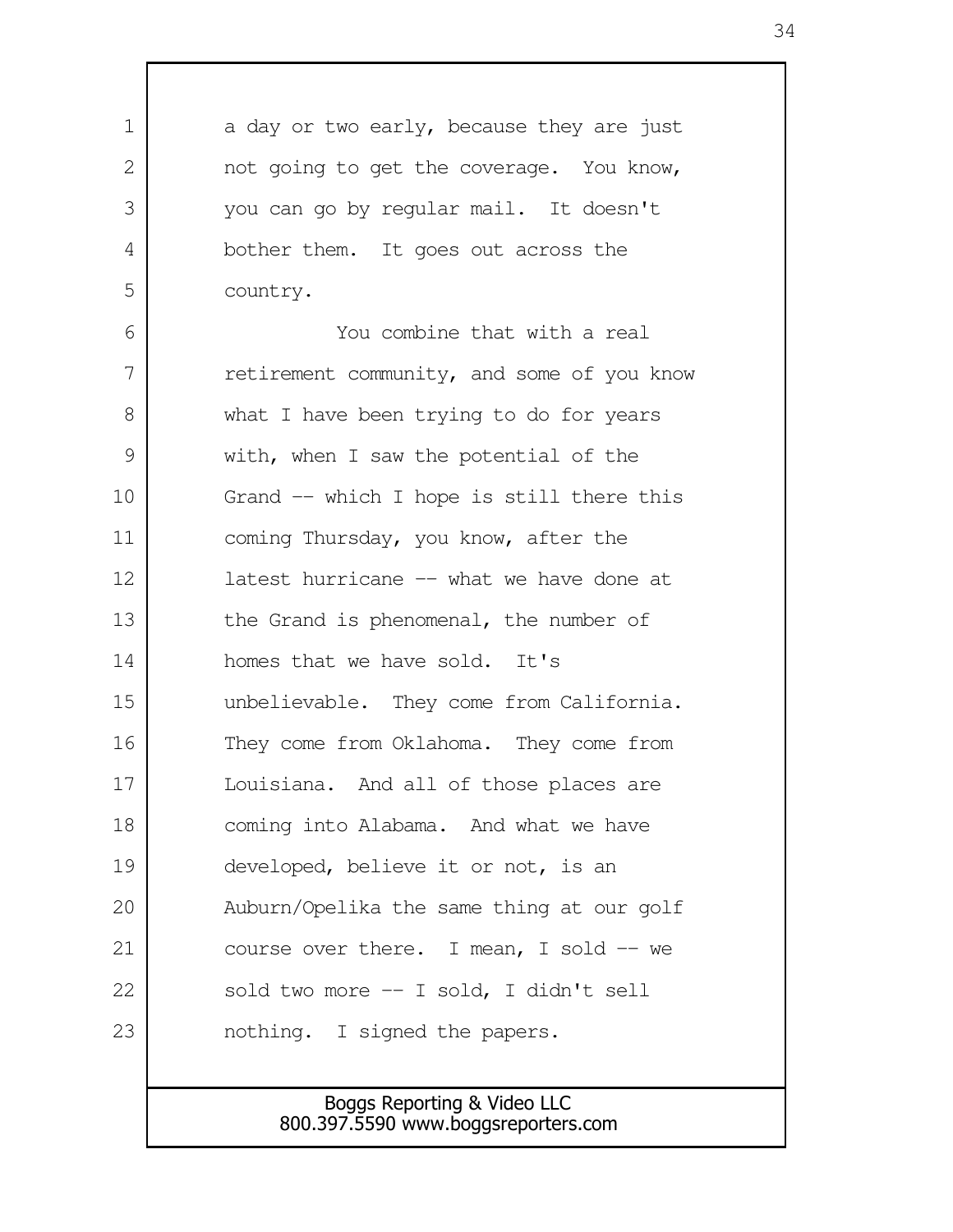Boggs Reporting & Video LLC So, anyway, we sold three more houses this week over there. We are selling houses as fast as we can at Auburn based on  $-$  we don't even get them done. And it has nothing to do with anything except it's a good product, and it's in a town where people want to be. So, if you have that combination, and that's what I tried to develop in the Auburn/Opelika area is to say, okay, that's the Grand of Central Alabama, because there is nothing competitive to it. And if you go back over there, you will see what we have done. We have doubled the hotel sign. The pool is as nice a pool as anything there is in Florida or Alabama -- or the only thing comparable would be the Grand. And it is as nice or nicer. And we have done all the amenities for the people. So, anyway, I have asked her to look at that university town that also has a retirement community. So, maybe we can 1  $\mathcal{L}$  3 4 5 6 7 8 9 10 11 12 13 14 15 16 17 18 19 20 21 22 23

800.397.5590 www.boggsreporters.com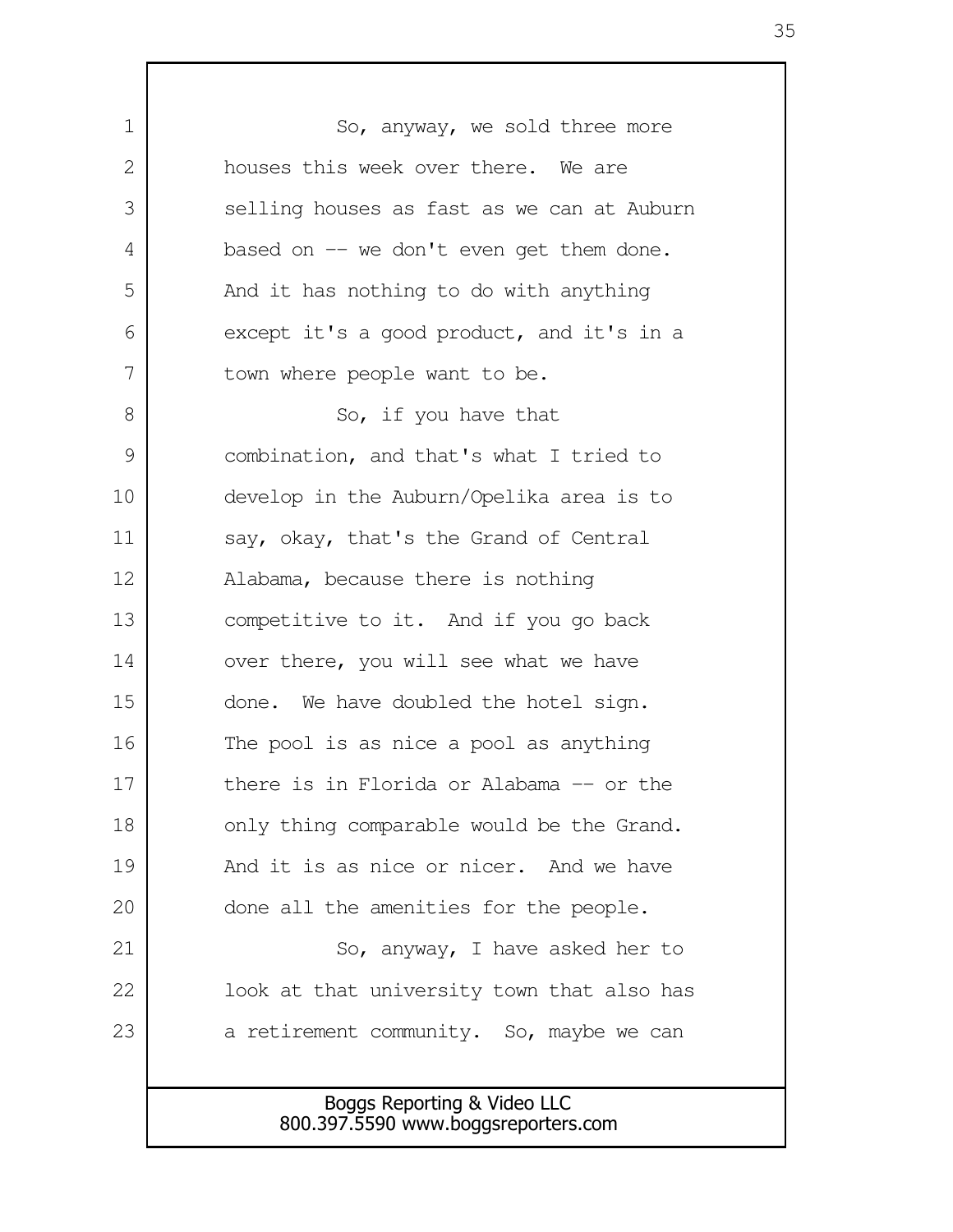use that as the first question if I haven't talked to her since the last Board meeting. Where are we at? MS. BARRETT: So, it's true that all university towns don't have these kind of attractive communities, because we own several university towns and they don't. So, when Dr. Bronner explained very excitedly what he was talking about, we said, that doesn't exist in Norman, Oklahoma, or Stillwater, Oklahoma. So, what we have done is targeted the states where we believe there are a lot of retirees, and that actually ends up being in the mid-Atlantic, particularly in North Carolina and Virginia, and we have been looking at college towns that have these kind of robust, what they call "active 55" communities, people that are 55 and older, who are  $-$  who remain very active and who love to be part of the local community, particularly the colleges. 1  $\mathcal{L}$  3 4 5 6 7 8 9 10 11 12 13 14 15 16 17 18 19 20 21 22 23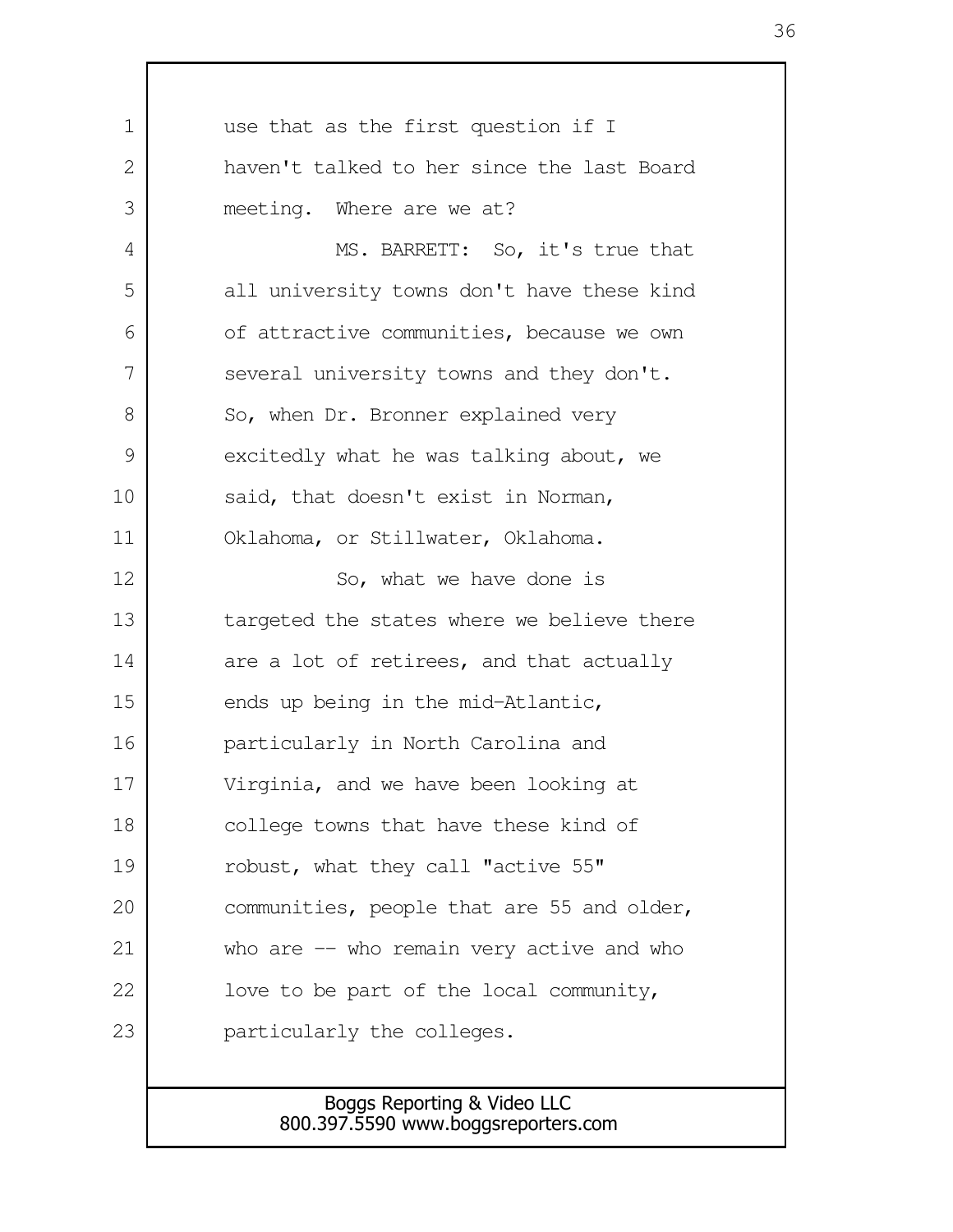So, right now we have zeroed in on the western mountains of North Carolina and also in Virginia. And we are working -- have been in contact with the owners of two properties that obviously we are under an NDA, you can't discuss out loud, but two properties that were actually in preliminary discussions about that are where retirees are and where there are universities. And we actually really like Western North Carolina, because if we were able to get the right spot to be our base, if you will, we could launch products like this that are targeting the 55 and older community in a number of markets, even outside of where we might own the small newspapers. So, the newspaper is key to give us a base. We have to have a base and a team and actually a way to get in the door, as well, when you are talking to advertisers and readers. But if we have the right base, then we can do a number of 1  $\mathcal{L}$  3 4 5 6 7 8 9 10 11 12 13 14 15 16 17 18 19 20 21 22 23

## Boggs Reporting & Video LLC 800.397.5590 www.boggsreporters.com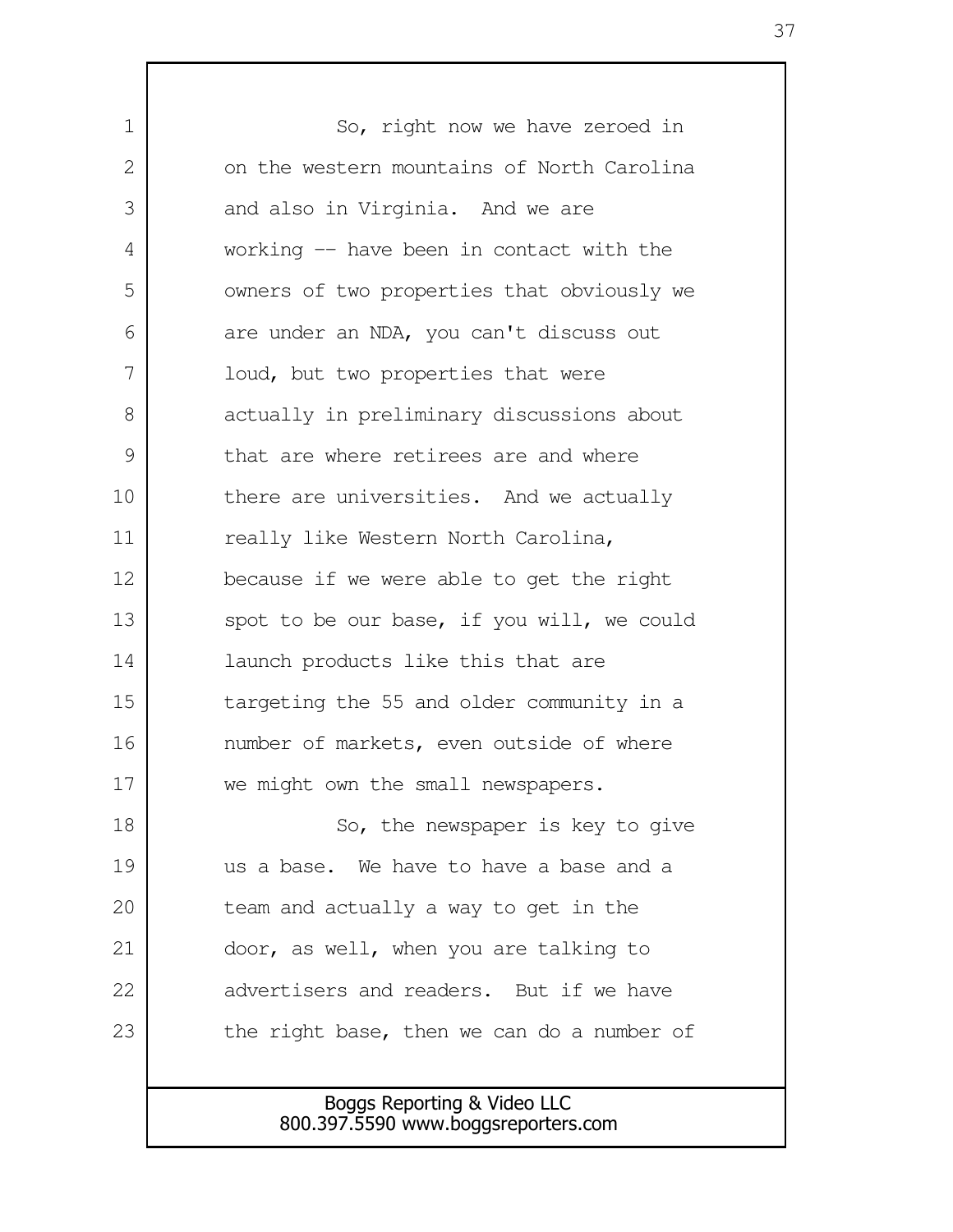Boggs Reporting & Video LLC 800.397.5590 www.boggsreporters.com things with the active 55 plus markets wherever we land with this particular strategy. So, we are in preliminary discussions. Both are owned by individuals, family members. So, those generally take a little bit of time, as any kind of deal does, but we are really excited and have done some on-site visiting to both areas and are quite bullish about what we might be able to do with the right base. DR. BRONNER: Any questions from any of our Board members? CHAIRMAN HALLMARK: Any comments or questions? Mr. Whaley? MR. WHALEY: How many daily and how many weeklies do we have? It used to be like 100 dailies and -- MS. BARRETT: Right. So, at our peak, it was, I think, 78 dailies and then 56 weeklies. That would have been at our peak. We have sold over the years a few, a 1  $\mathcal{L}$  3 4 5 6 7 8 9 10 11 12 13 14 15 16 17 18 19 20 21 22 23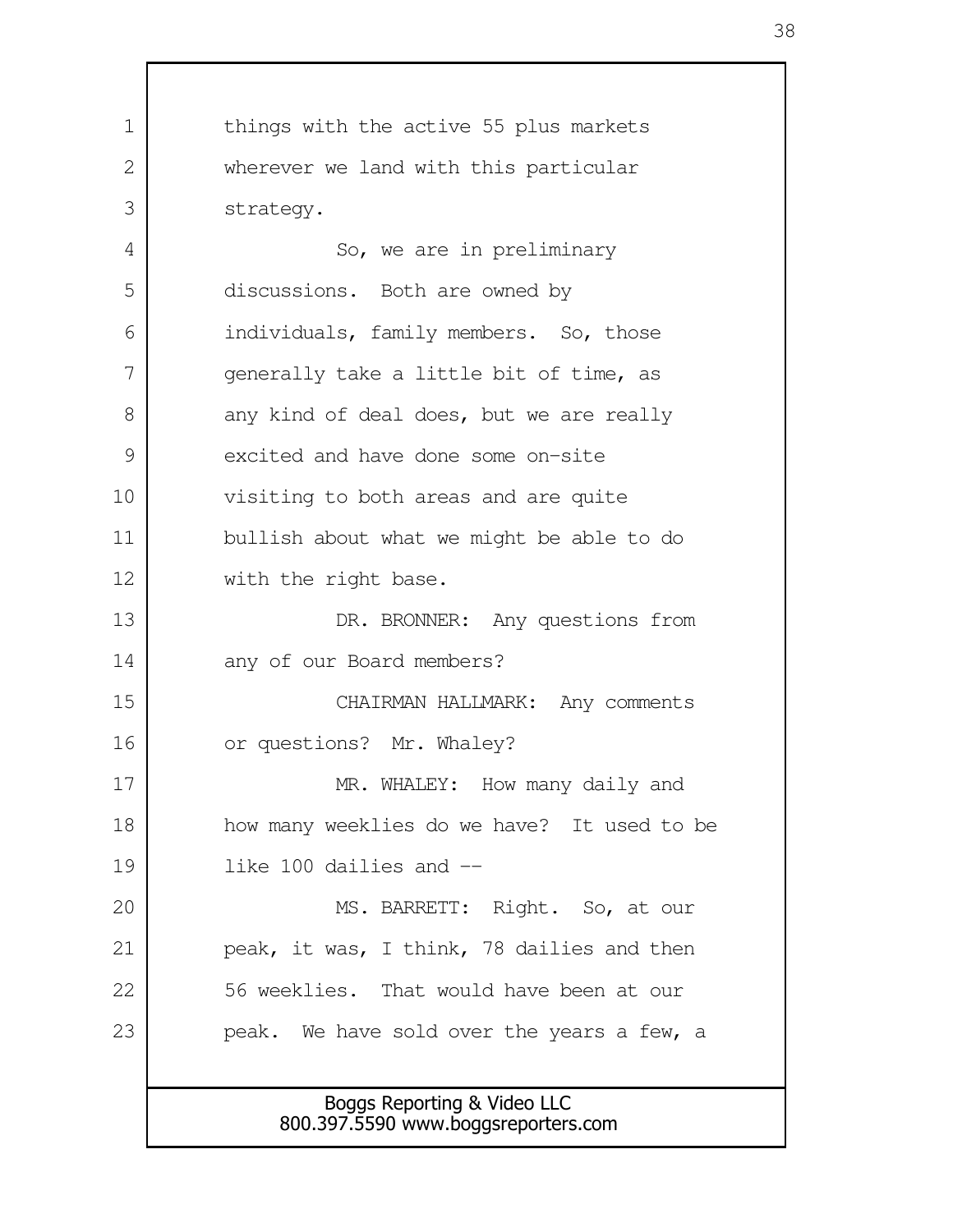Boggs Reporting & Video LLC 800.397.5590 www.boggsreporters.com very small number of very small markets that just weren't strategic to us. At this point, we have 65 dailies and about the same number of weeklies. But the -- because we publish every day in digital, we really don't even use that terminology any more -- MR. WHALEY: Right. MS. BARRETT: -- because we are 24/7. MR. WHALEY: I gotcha. MR. MCPHAUL: That's to key. The definitions have changed so much over the years because of the digital play. MS. BARRETT: Right. But it's a good portfolio. We are very, very pleased with the portfolio. CHAIRMAN HALLMARK: Any other comments or questions at this time? (No response). CHAIRMAN HALLMARK: Donna, Steve, we appreciate you-all's presentation. MR. MCPHAUL: Thank you so much. CHAIRMAN HALLMARK: You have done 1  $\mathcal{L}$  3 4 5 6 7 8 9 10 11 12 13 14 15 16 17 18 19 20 21 22 23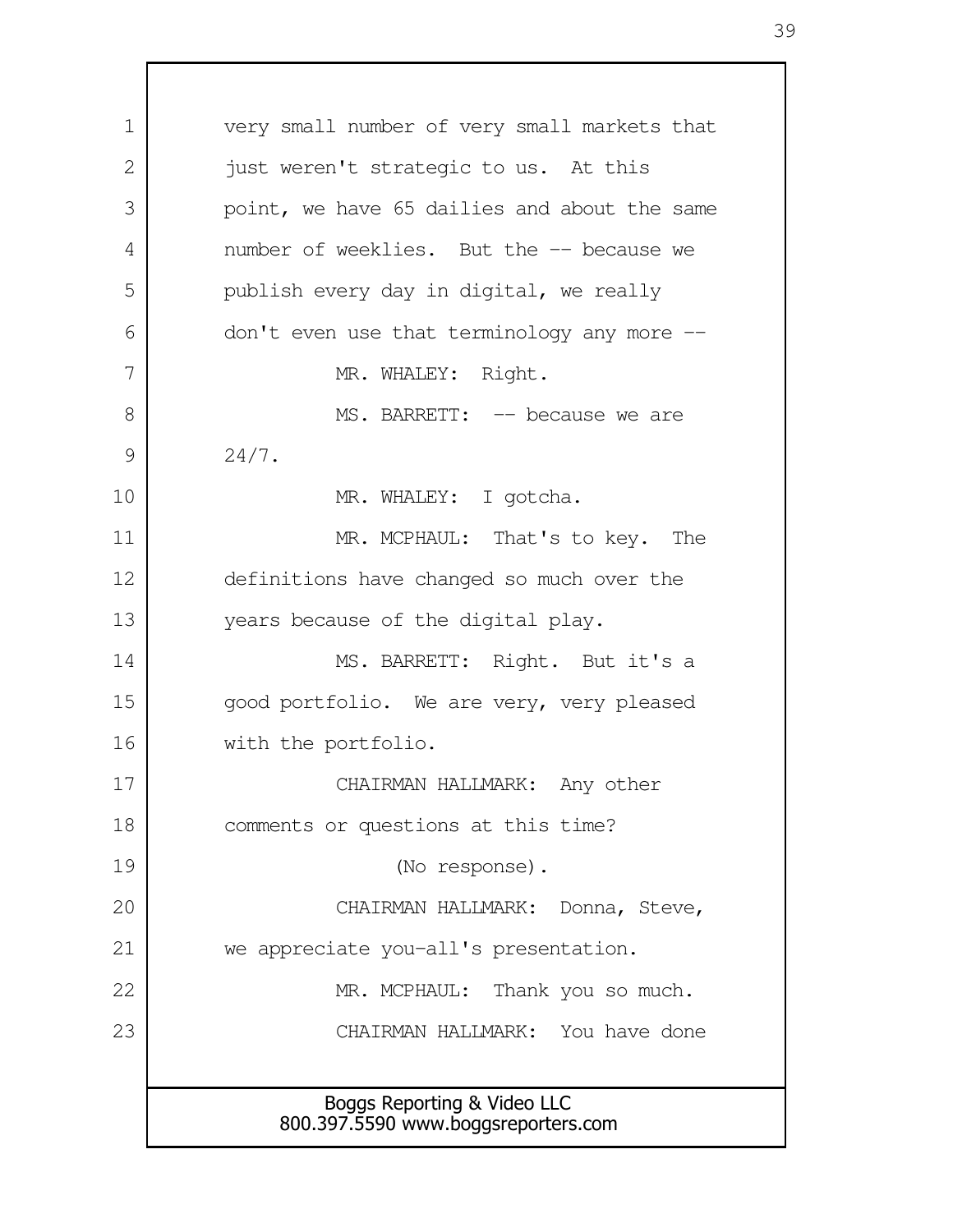Boggs Reporting & Video LLC 800.397.5590 www.boggsreporters.com an excellent job. MS. BARRETT: Thank you. CHAIRMAN HALLMARK: I like hearing a report like that from time to time, bringing in about our investments. DR. BRONNER: Well, it just brings you up to date on what I do all the time. CHAIRMAN HALLMARK: Right. DR. BRONNER: So, you know, when we do the big investment report, I don't want to bring one in because we've usually got you too long here anyway. So, that extra Board meeting that you-all gave me before, that's when I'll bring one in every other time, basically. CHAIRMAN HALLMARK: Yeah. Thank you. Next will be Item V, our investment performance report from Mr. Green. Marc. **INVESTMENT PERFORMANCE REPORT** MR. MARC GREEN: Good afternoon, Mr. Chair, members of the Board. 1  $\mathcal{D}_{\mathcal{L}}$  3 4 5 6 7 8 9 10 11 12 13 14 15 16 17 18 19 20 21 22 23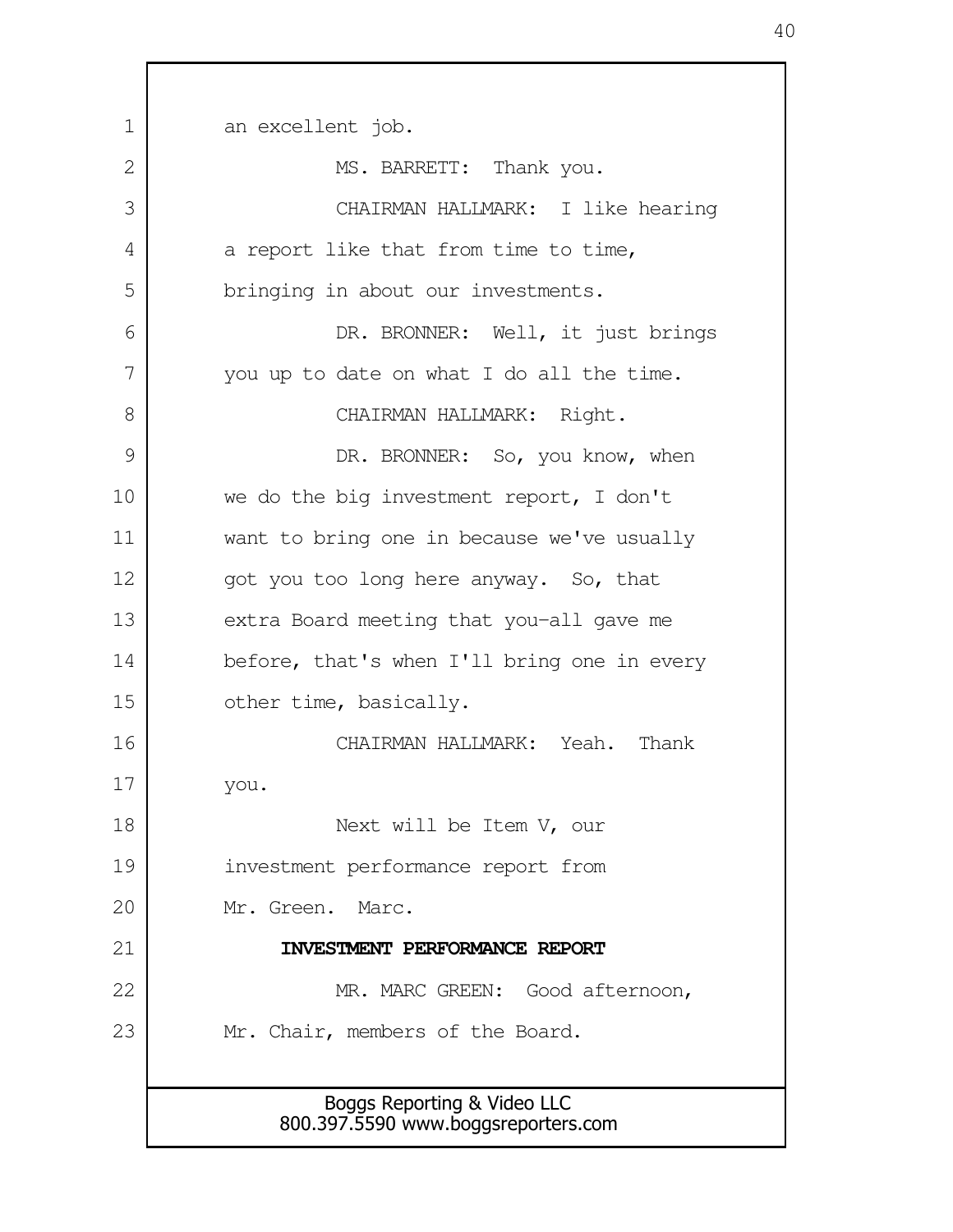| $\mathbf 1$ | The performance report starts on                                   |
|-------------|--------------------------------------------------------------------|
| 2           | page 21. I will concentrate on the column                          |
| 3           | in the middle of the page, FYTD fiscal                             |
| 4           | year-to-date, so this will cover the first                         |
| 5           | ten months of fiscal year 2020.                                    |
| 6           | As per usual, the first section                                    |
| 7           | is domestic equities. If you go down to                            |
| 8           | the two bold lines, you can see our return                         |
| 9           | was 6.44%. Our benchmark was 7.53%. A                              |
| 10          | couple of factors why we are lagging, we                           |
| 11          | talked rolling out put spread collars. We                          |
| 12          | started early in the fiscal year and                               |
| 13          | continued that program, and then we                                |
| 14          | re-ramped it when the markets started                              |
| 15          | coming back.                                                       |
| 16          | So, we have been posting                                           |
| 17          | collateral against those positions, which                          |
| 18          | goes against our performance, but we still                         |
| 19          | have two weeks to go. We will see how                              |
| 20          | that shakes out. And the core fund is                              |
| 21          | lagging a little bit. We have been                                 |
| 22          | underweight. The FANG stocks: the                                  |
| 23          | Facebook, Amazon, Netflix, Google. It is                           |
|             |                                                                    |
|             | Boggs Reporting & Video LLC<br>800.397.5590 www.boggsreporters.com |
|             |                                                                    |

Г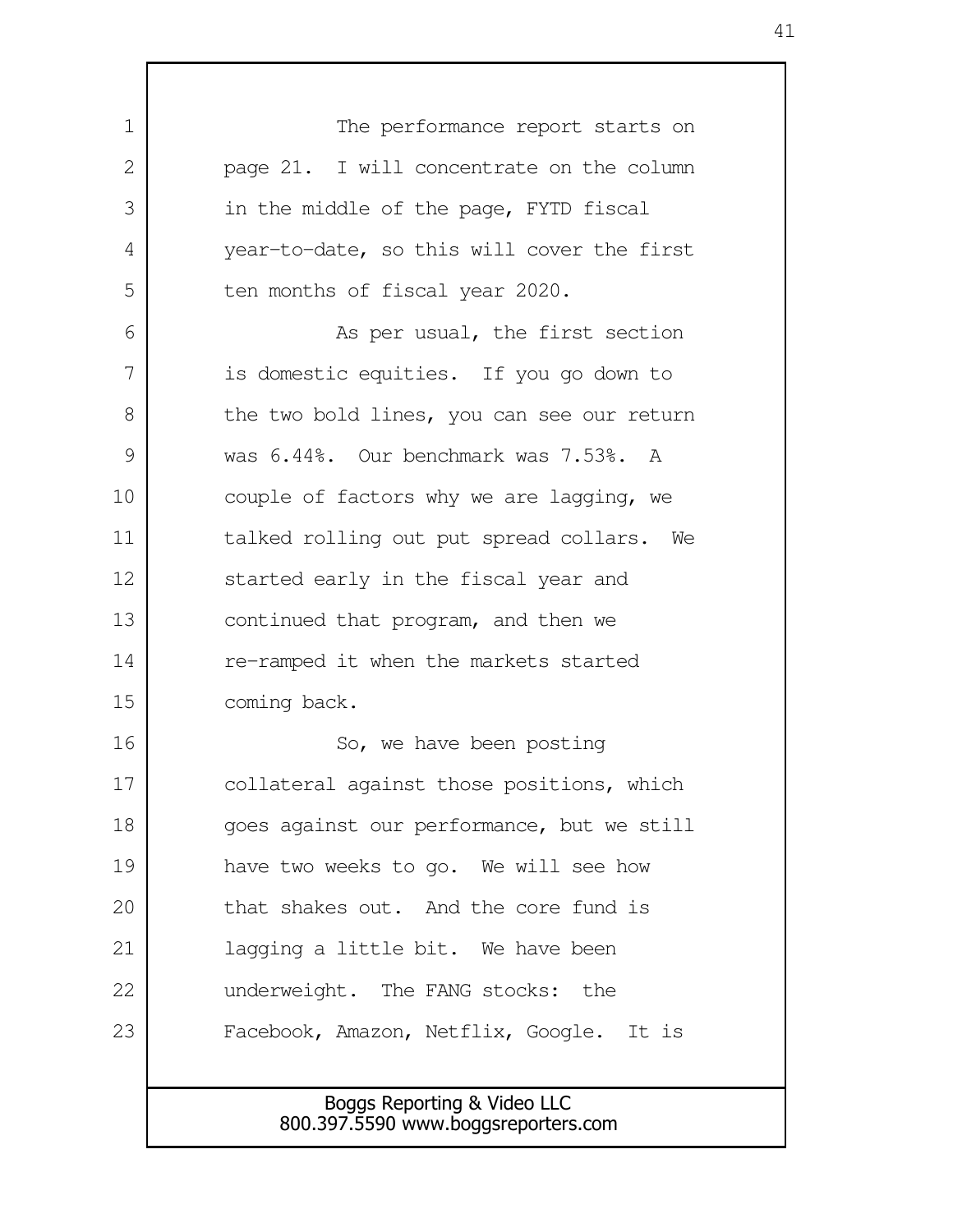| $\mathbf 1$   | not all of those; but if you lump them all   |
|---------------|----------------------------------------------|
| 2             | together, we have been underweight. Just     |
| 3             | from a valuation perspective, we have an     |
| 4             | issue with having to value them on a price   |
| 5             | to sell versus price to earnings. So,        |
| 6             | it's -- whether it's right or wrong          |
| 7             | remains to be seen, as well. But anyway,     |
| 8             | we have a value bin that just doesn't come   |
| $\mathcal{G}$ | out very well with the way we look at        |
| 10            | valuations.                                  |
| 11            | The next section, International              |
| 12            | Equities, you can see the return is $-29$    |
| 13            | basis points. The benchmark is 79 basis      |
| 14            | points. Most of that is the emerging         |
| 15            | markets fund. We always sold puts and        |
| 16            | calls around the core position in emerging   |
| 17            | markets, and we got assigned on some puts    |
| 18            | in March that, I think, we had the 38s and   |
| 19            | 39s out on the EEM exchange rated fund,      |
| 20            | and it closed out that month at, say, $32$ , |
| 21            | but now it's back to 44. So, it's ran all    |
| 22            | the way back up, but that the way the        |
| 23            | timing of that happened, it kind of hurt     |
|               |                                              |
|               | Boggs Reporting & Video LLC                  |

 $\mathsf{l}$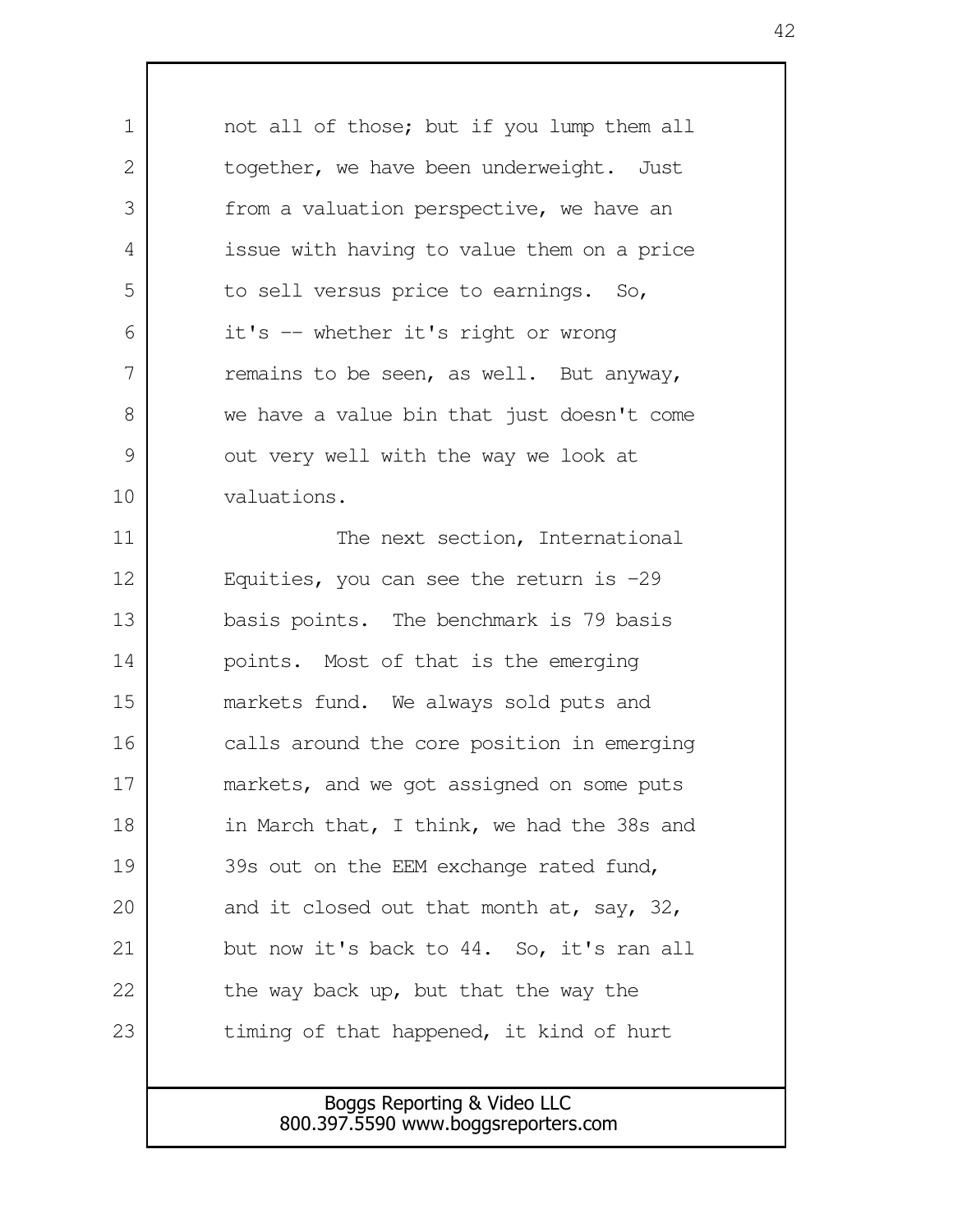Boggs Reporting & Video LLC 800.397.5590 www.boggsreporters.com performance, as well as the ETFs themselves have not tracked the benchmark very well this year. Dropping down to the last line, you can see Total Domestic Equity performance is 4.99% versus benchmark of 6.08%. Any questions on equities? (No response). MR. MARC GREEN: Okay. Having none, look on page 22, Fixed Income, you can see the return is 8.82% versus our benchmark of 8.83%, and the Barclays Agg return of 7.91%. Private Placements, up 8.65%. Preferred and Private Equity, up about 18 basis points. Combining those two, you are up 1.95%. Real Estate, 2 basis points. That's just some cash distributions back to RSA from 55 Water. We get it valued once a year. So, in the next report, we will have a real performance line item for real estate. 1  $\mathcal{L}$  3 4 5 6 7 8 9 10 11 12 13 14 15 16 17 18 19 20 21 22 23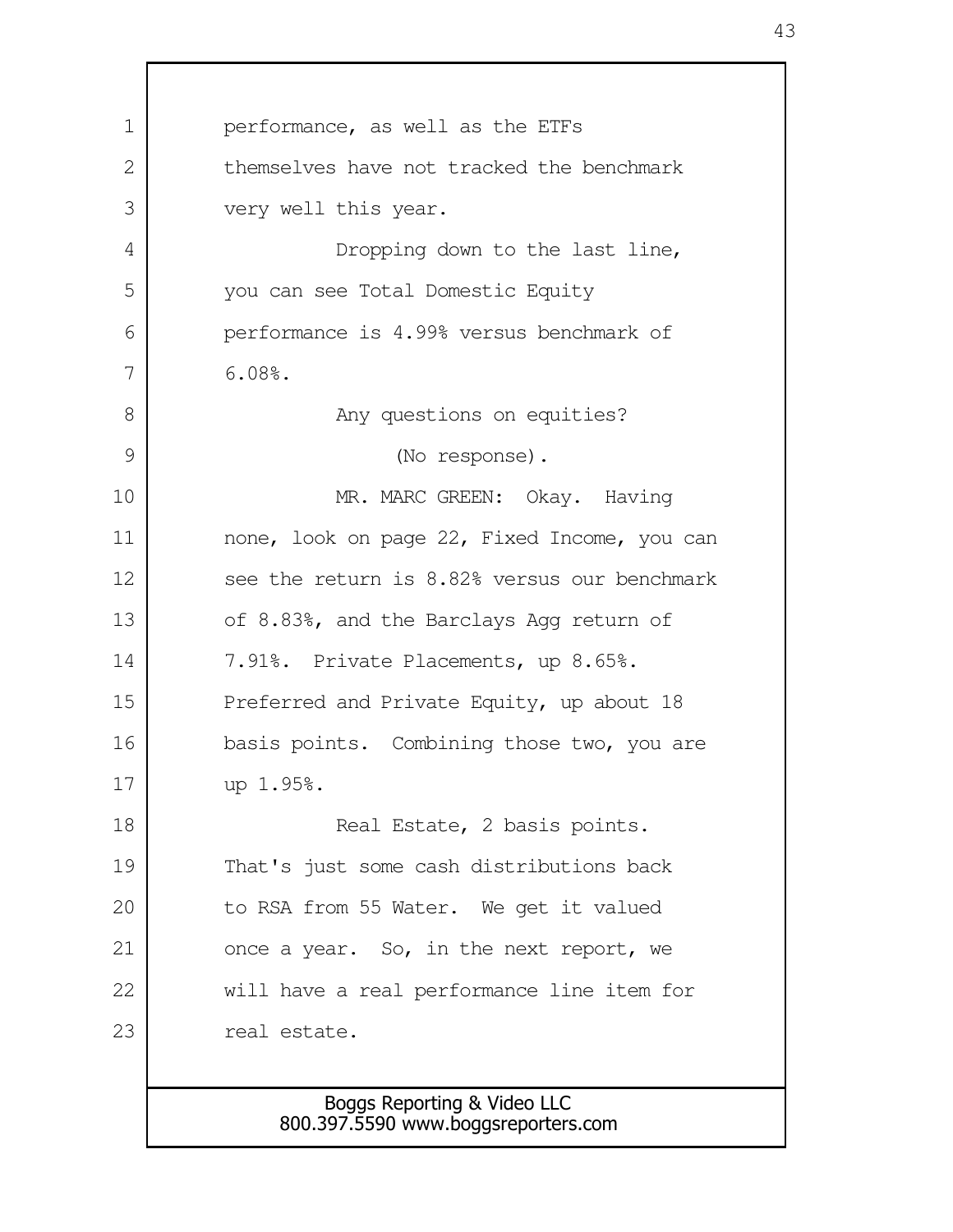| $\mathbf 1$ | So, your total alternatives                                        |
|-------------|--------------------------------------------------------------------|
| 2           | return is 75 basis points. Combining that                          |
| 3           | with fixed income, you are up 4.31%.                               |
| 4           | Dropping down to the last line                                     |
| 5           | in Cash, you can see the return was $1.30\%$ ,                     |
| 6           | and the total plan return was 4.81% versus                         |
| 7           | Plan Policy of 6.06%.                                              |
| 8           | CHAIRMAN HALLMARK: Any comments                                    |
| 9           | or questions?                                                      |
| 10          | (No response).                                                     |
| 11          | MR. MARC GREEN: All right. Page                                    |
| 12          | 23 is your pie chart of asset allocation.                          |
| 13          | You can see a little over half of it is                            |
| 14          | Domestic Equities; a little over 13%                               |
| 15          | International Equities; Generic Fixed                              |
| 16          | Income, 12.7%; Private Placements, Private                         |
| 17          | Equities, almost 6%; Real Estate about 9.5%;                       |
| 18          | and Cash right at 7%.                                              |
| 19          | If you will flip to page 24,                                       |
| 20          | this is the compliance report. As you can                          |
| 21          | see on the right-hand column, we are                               |
| 22          | within the compliance ranges as set forth                          |
| 23          | in the investment policy statement adopted                         |
|             |                                                                    |
|             | Boggs Reporting & Video LLC<br>800.397.5590 www.boggsreporters.com |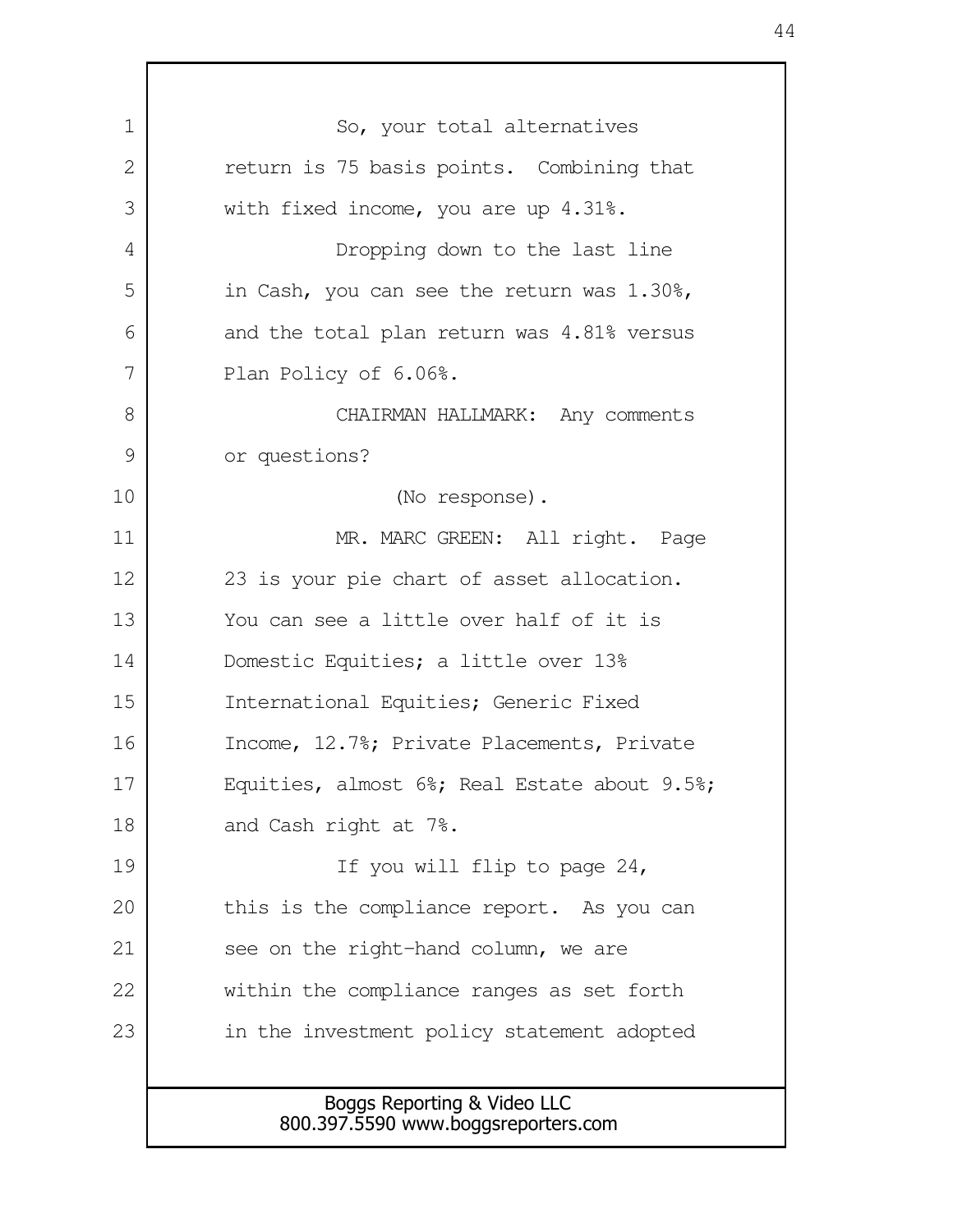| $\mathbf 1$ | by the Board.                                                      |
|-------------|--------------------------------------------------------------------|
| 2           | And lastly on page $25$ --                                         |
| 3           | CHAIRMAN HALLMARK: Let me ask you                                  |
| 4           | a question on page 24.                                             |
| 5           | MR. MARC GREEN: Sure.                                              |
| 6           | CHAIRMAN HALLMARK: When you talk                                   |
| 7           | about your strategic range and then your                           |
| 8           | actual result, I mean, this is from just                           |
| 9           | this fiscal year?                                                  |
| 10          | MR. MARC GREEN: This is as of                                      |
| 11          | $8/31$ . That was the most $-$ When I had to                       |
| 12          | get this report in, I try give you the most                        |
| 13          | up-to-date report that I have. So, when I                          |
| 14          | turned it in, it was -- if you look down to                        |
| 15          | the third line, as of $8/31/2020$ . So, it was                     |
| 16          | a snapshot at the close of that day of what                        |
| 17          | the actual weightings were within the                              |
| 18          | portfolio.                                                         |
| 19          | CHAIRMAN HALLMARK:<br>Okay.                                        |
| 20          | MR. MARC GREEN: So, all these                                      |
| 21          | dates on these various reports vary. Does                          |
| 22          | that answer it?                                                    |
| 23          | CHAIRMAN HALLMARK: Yes, sir.                                       |
|             |                                                                    |
|             | Boggs Reporting & Video LLC<br>800.397.5590 www.boggsreporters.com |
|             |                                                                    |

 $\Gamma$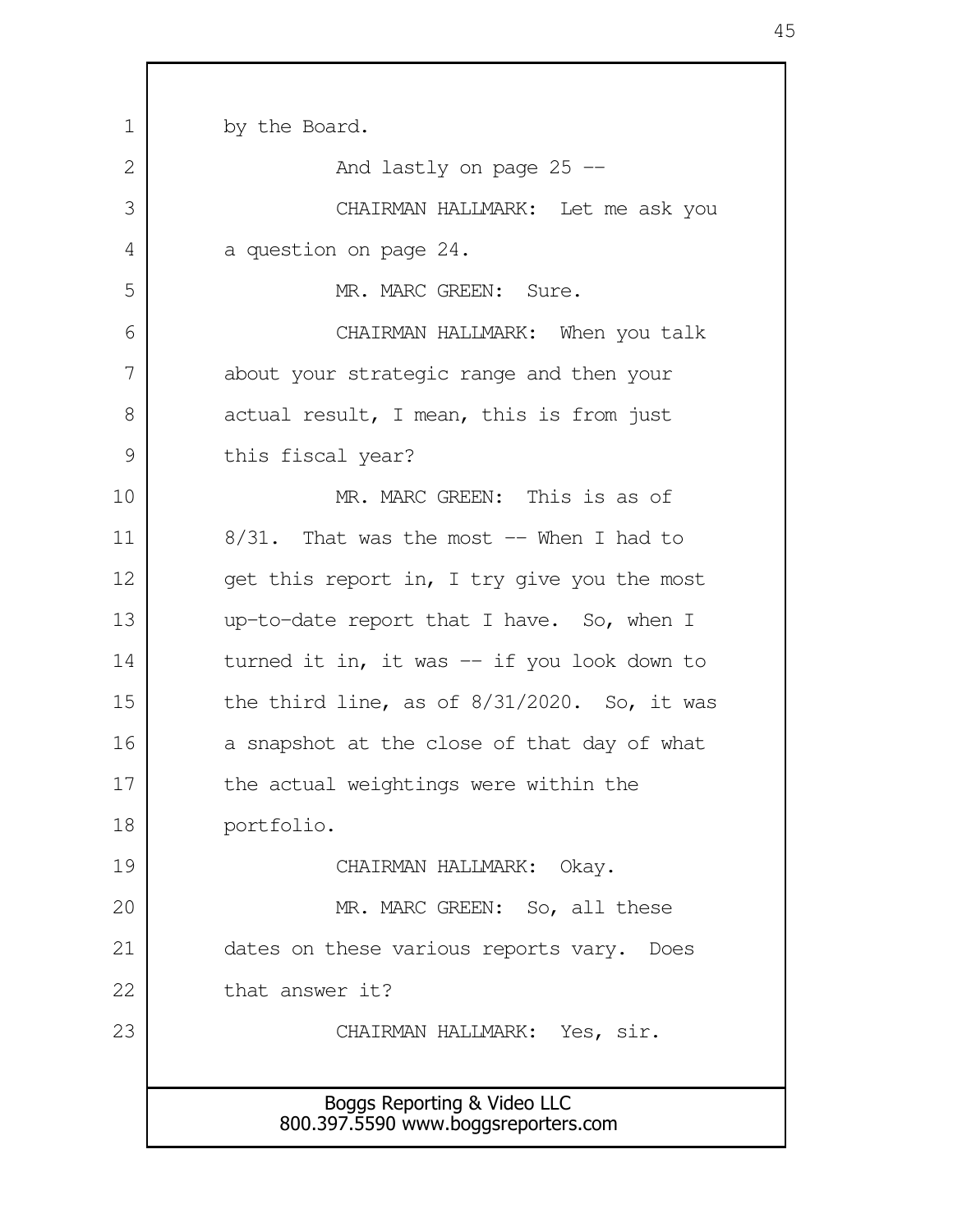Boggs Reporting & Video LLC 800.397.5590 www.boggsreporters.com MR. MARC GREEN: Okay. Page 25 is the Universe Report provided by State Street; and this is as June 30th, 2020. They only give you calendar quarter end reports. And if you look at a column that says "three quarters," that would be our fiscal year-to-date. You can see our return of 1.58% ranks in the 52nd percentile. The median return was 1.65%, so we are right around average there. You can see, if you go out to one, three, five and ten, we are generally speaking a little bit better than average for all those periods. And that concludes my report. I would be glad to answer any questions, or try to. CHAIRMAN HALLMARK: Okay. Any comments or questions at this time? DR. BRONNER: The difficult, Mr. Chairman, and the Board has to understand, I signed on investments last week that, you know, about made tears come to my eyes. When you are buying mortgages 1 2 3 4 5 6 7 8 9 10 11 12 13 14 15 16 17 18 19 20 21 22 23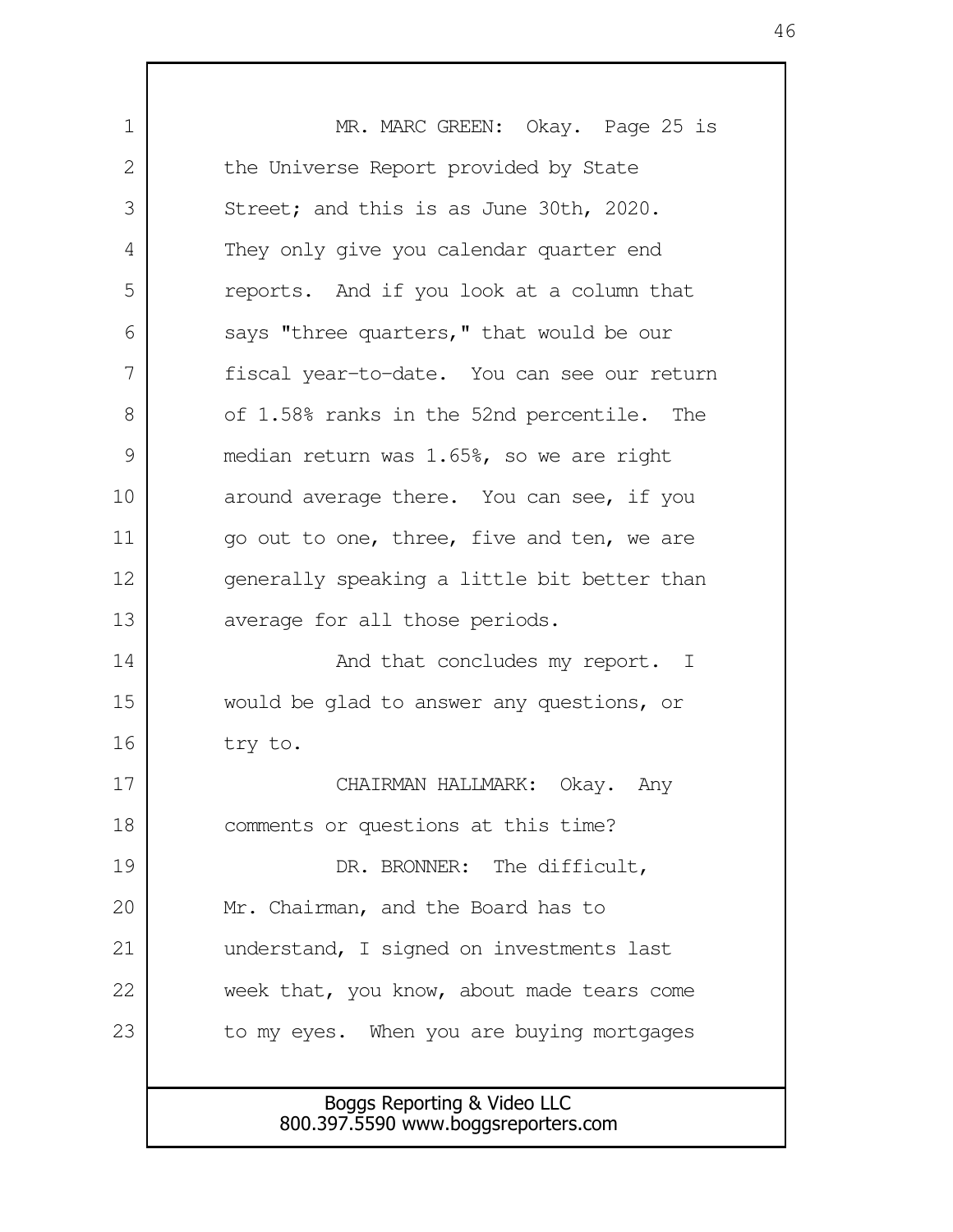Boggs Reporting & Video LLC 800.397.5590 www.boggsreporters.com and you get a .08%, I mean, the yields are so low,  $I'm$  -- historically, I have never even seen them this low in the book forever that I know. Have you? MR. MARC GREEN: No. DR. BRONNER: And you may be smarter than I am. So, but I mean, it's difficult. We know that you want a certain percentage of the stuff, of our money, but when we start saying, okay, you would love it, and interest rate is 7.5%, and I know I am getting .08% on my fixed incomes, it's hard for me to put money in there. And so, you know, we looked at something yesterday that I gave approval on, and that's an IRS center in Philadelphia, of all things. It's a three-year loan. It will be single A or AA that is over 3%. And I said, that's a gift from God, compared to, you know, .08%. But, I mean, what I am trying to 1 2 3 4 5 6 7 8 9 10 11 12 13 14 15 16 17 18 19 20 21 22 23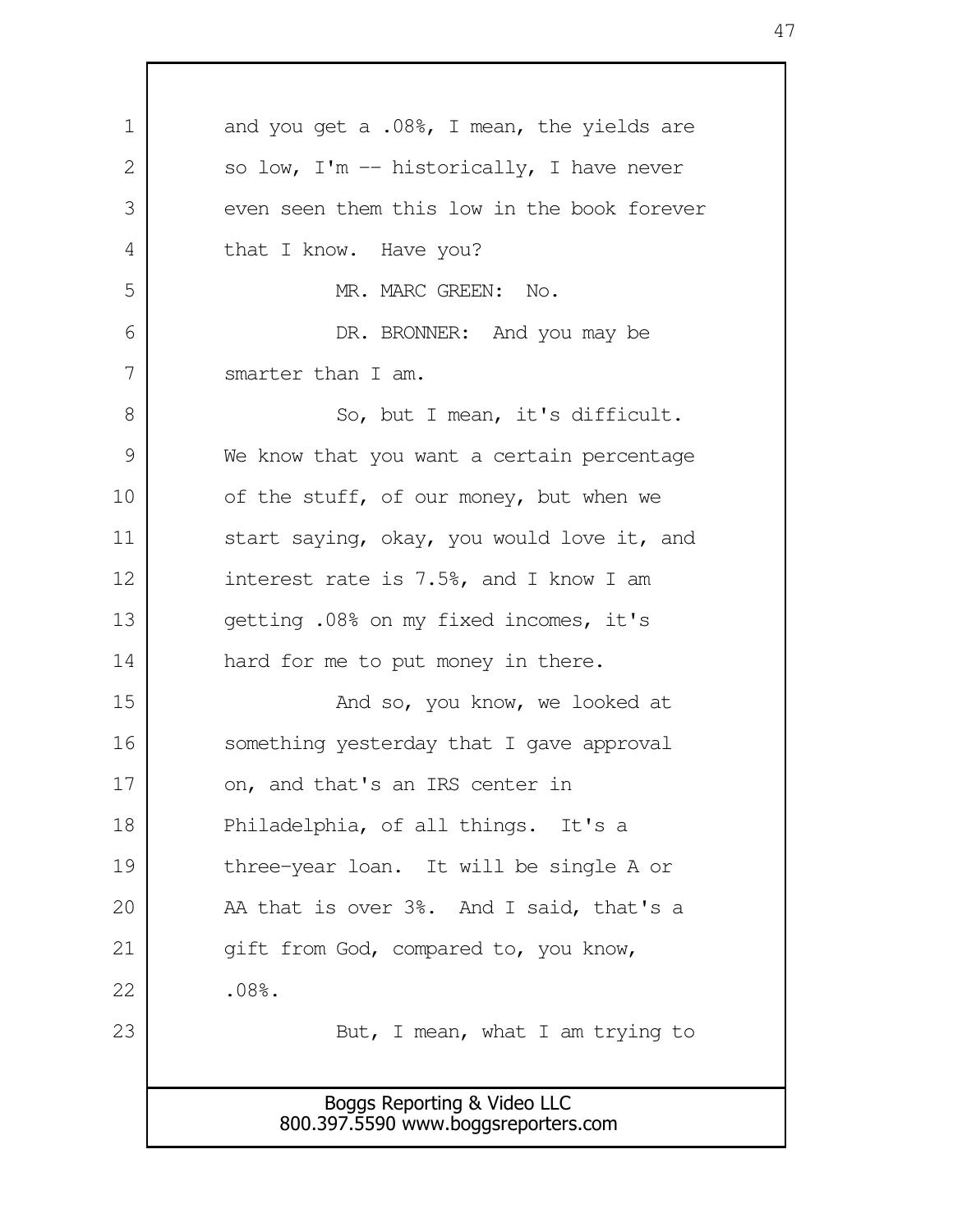Boggs Reporting & Video LLC 800.397.5590 www.boggsreporters.com get in your mind is, you can't have 8% or 9% or 10% returns, even if we get 20% returns on the stock side, which we are not getting, by the way, because it's offset so much by the fixed incomes that are so low, that I have never seen anything like it. The fixed incomes were 5%, 6%, 7%, 8%, then you have got a chance to be above 8%. But we don't have a prayer right now. Very interesting markets, to say the least. CHAIRMAN HALLMARK: Any other comments or questions at this time? (No response). CHAIRMAN HALLMARK: I appreciate it, Marc. MR. MARC GREEN: Thank you. **ACTUARIAL REPORT** CHAIRMAN HALLMARK: The next item on the agenda is Item VI, and it's the actuarial report from Cavanaugh-Macdonald. DR. BRONNER: What are we doing 1 2 3 4 5 6 7 8 9 10 11 12 13 14 15 16 17 18 19 20 21 22 23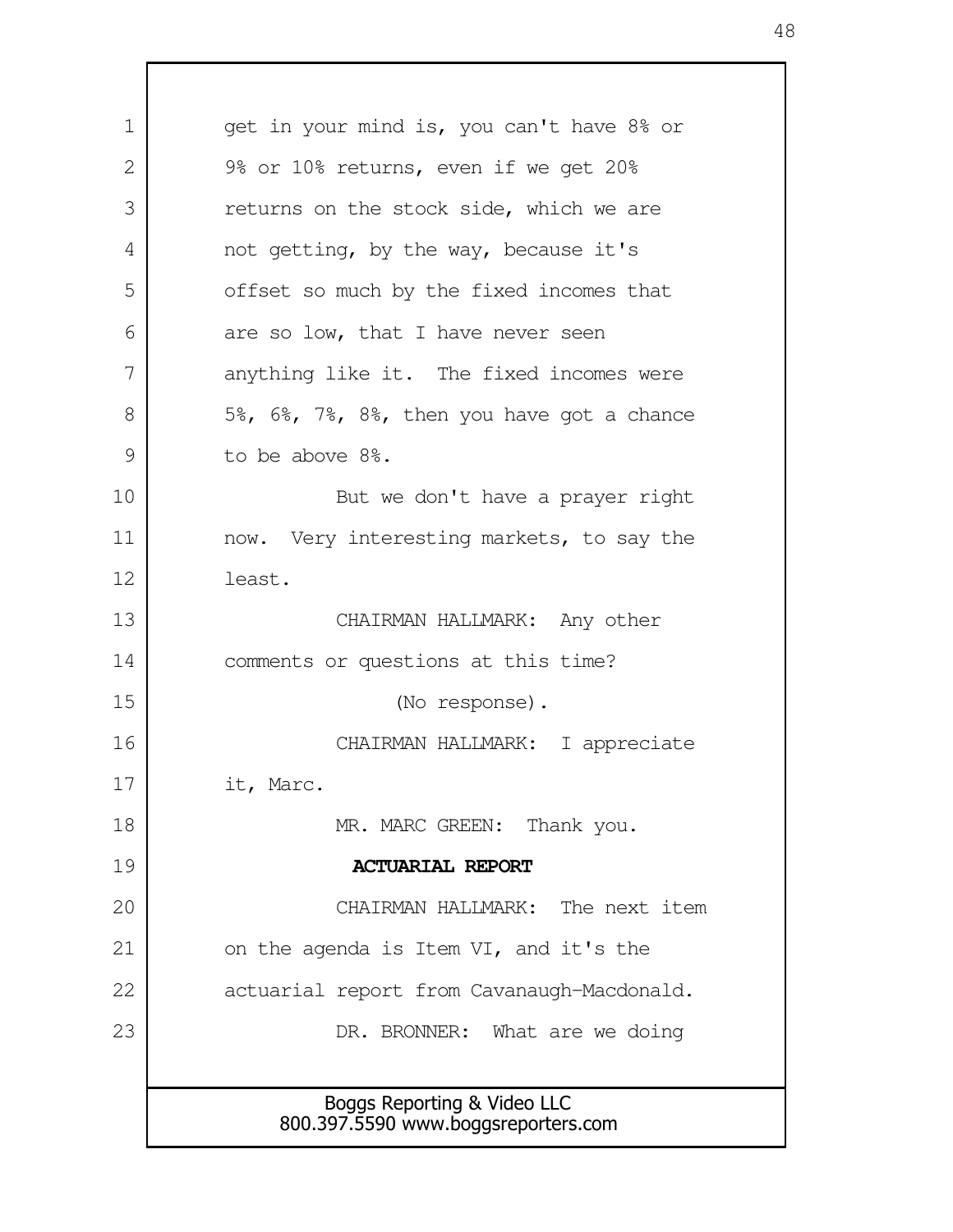Boggs Reporting & Video LLC now? CHAIRMAN HALLMARK: I think we are going up on the virtual. DR. BRONNER: We are doing virtual, again? MR. LANGER: This is Larry Langer from Cavanaugh Macdonald Consulting. Can you-all hear me? DR. BRONNER: Yes. MR. LANGER: I like thumbs up, nods. I can barely see because I have twenty eyes. That's great. It's great seeing you-all. We are going to reference the Board booklet for the presentation. With me on the Brady Bunch screen, if you look around, Cathy Turcot, who you are used to seeing in the audience. And I have Ed Koebel has joined the team over the past year. He is smiling right now, but no one can tell. There he goes. That's better. We are delighted to be here virtually. I am looking at  $-$  and Ed is, 1  $\mathcal{L}$  3 4 5 6 7 8 9 10 11 12 13 14 15 16 17 18 19 20 21 22 23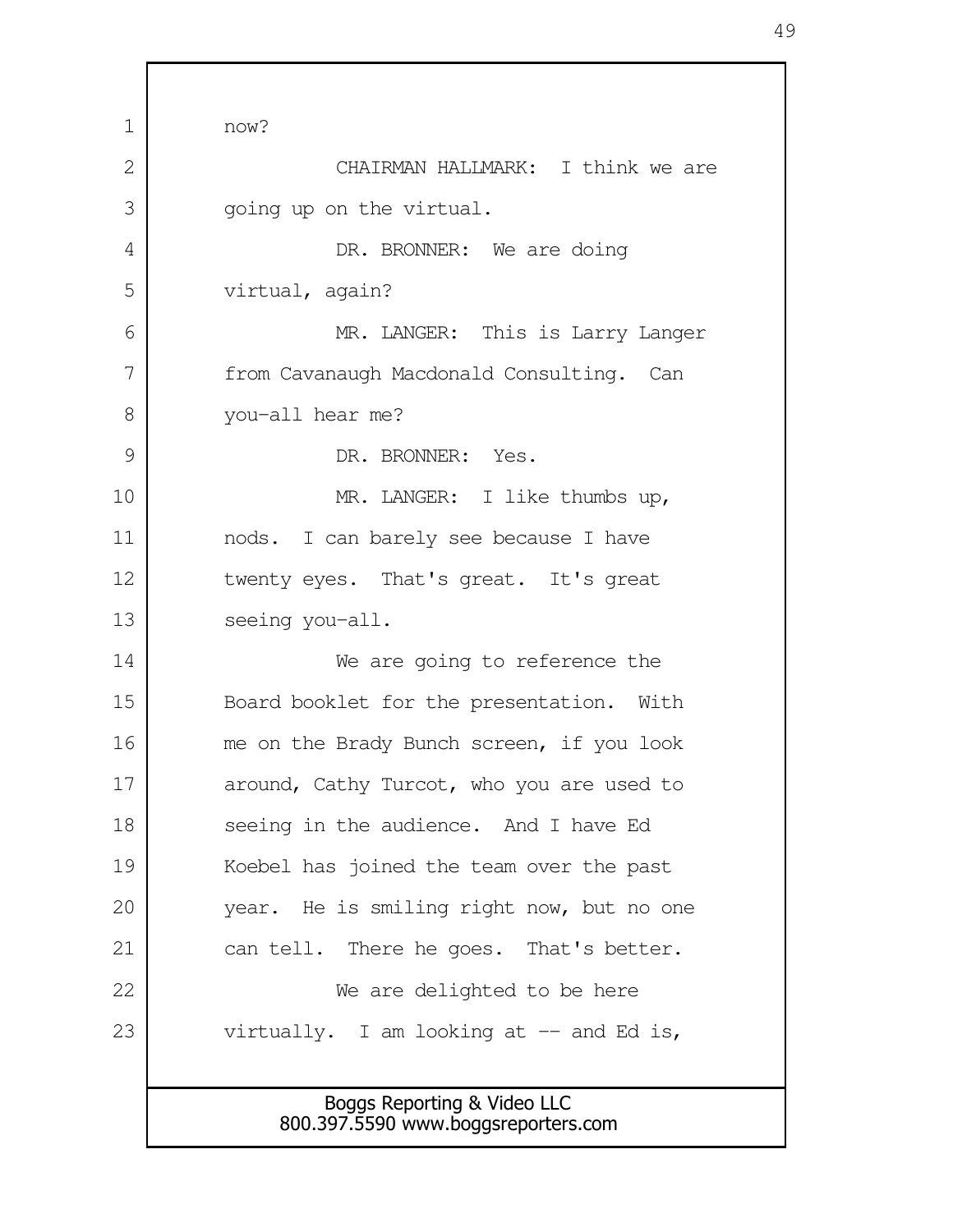Boggs Reporting & Video LLC too, I'm sure, I am looking at a little chat box down in the bottom right-hand corner of the screen. If you have questions, if you raise your hand  $-$  wave your hand, I might see that, as well. But Mr. Chair and members of the Board, I appreciate being here. We are here to talk about the September 30th, 2019, valuation report. So, you have to think way back. You know, and in particular, anything that Marc has talked over the past few minutes, it hasn't been reflected in our valuation results yet. This valuation is used to determine the funded ratio of the plan as of that day, September 30th, 2019, as well as the employer contribution rates for fiscal year ending September 30th, 2022. So, any of this other information, we will have estimates available. You will recall we do projections to try and estimate what the valuation results will show coming up. 1  $\mathcal{L}$  3 4 5 6 7 8 9 10 11 12 13 14 15 16 17 18 19 20 21 22 23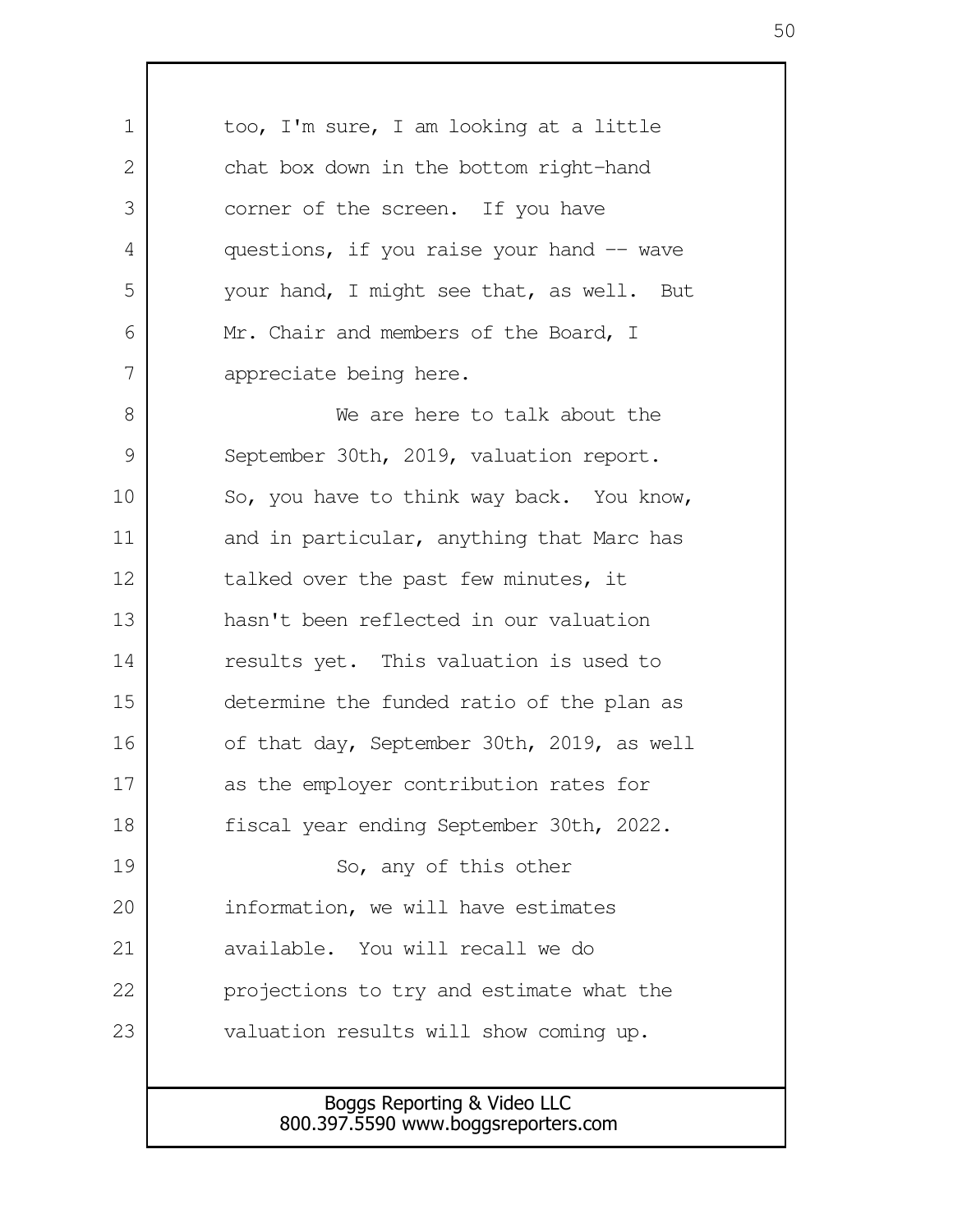| $\mathbf 1$ | We'll have estimates of the                                        |
|-------------|--------------------------------------------------------------------|
| 2           | September 30th, 2020, valuation results                            |
| 3           | ready for the December Board meeting.                              |
| 4           | Once a good number is set, investment                              |
| 5           | return, and then we will have final later                          |
| 6           | on in the spring of 2021.                                          |
| 7           | So, the point of this valuation,                                   |
| 8           | I haven't gotten into the Board book yet,                          |
| 9           | but actually we are going to get to page                           |
| 10          | 30. The point of the valuation is that                             |
| 11          | valuation is funded while members are                              |
| 12          | accruing their benefits, while they are                            |
| 13          | working for various entities in Alabama.                           |
| 14          | And we want to contribute on their behalf                          |
| 15          | during their careers so that, when they                            |
| 16          | are retired, there is no place of                                  |
| 17          | sufficient funds on hand to pay those                              |
| 18          | benefits. And we do that process through                           |
| 19          | this actuarial valuation. In my words,                             |
| 20          | the actuarial valuation is a glorified                             |
| 21          | budgeting process, taking a lot of                                 |
| 22          | information about what we know now,                                |
| 23          | applying assumptions, and projecting the                           |
|             |                                                                    |
|             | Boggs Reporting & Video LLC<br>800.397.5590 www.boggsreporters.com |
|             |                                                                    |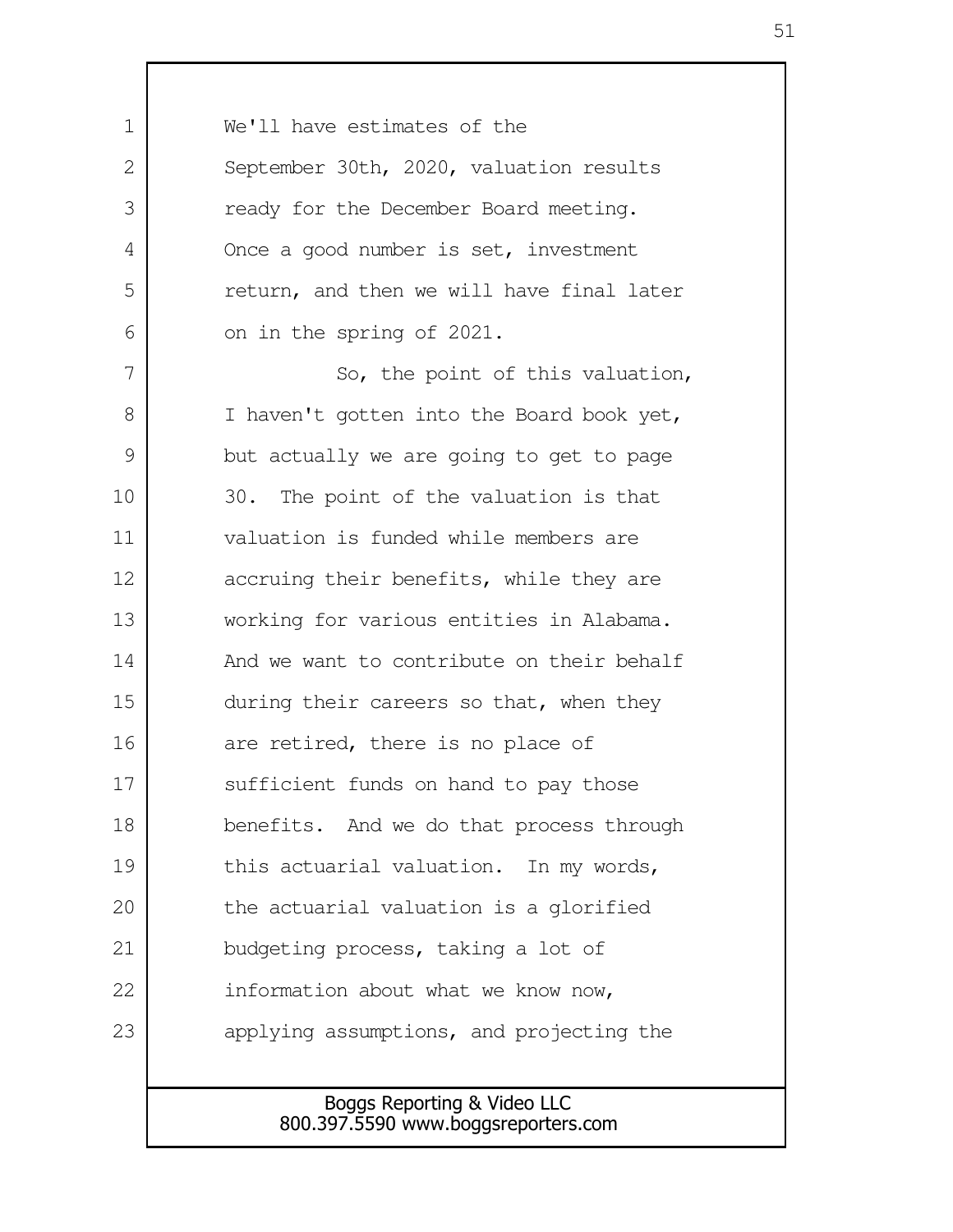Boggs Reporting & Video LLC 800.397.5590 www.boggsreporters.com future what type of benefits we think will be paid. And each year we update what we thought was going to happen with what actually happened and present these updated results. So, on slide  $30$  and  $-$  and the glorious thing for all of you is that you might be worried about me going really fast. Now a shot. Getting to page 30 takes me forever. But if you are on page 30, now here we have a summary of the valuation results. If you are going to keep one page from your valuation report, this is the one you want to pull out and fold up and put in your pocket. It has a nice summary of everything that you need to know about the valuation. So, up at the top, we have the 2019 valuation results and last year's valuation results. So you can compare them side by side. We do that. We compare what changed. We have a summary of information 1  $\mathcal{L}$  3 4 5 6 7 8 9 10 11 12 13 14 15 16 17 18 19 20 21 22 23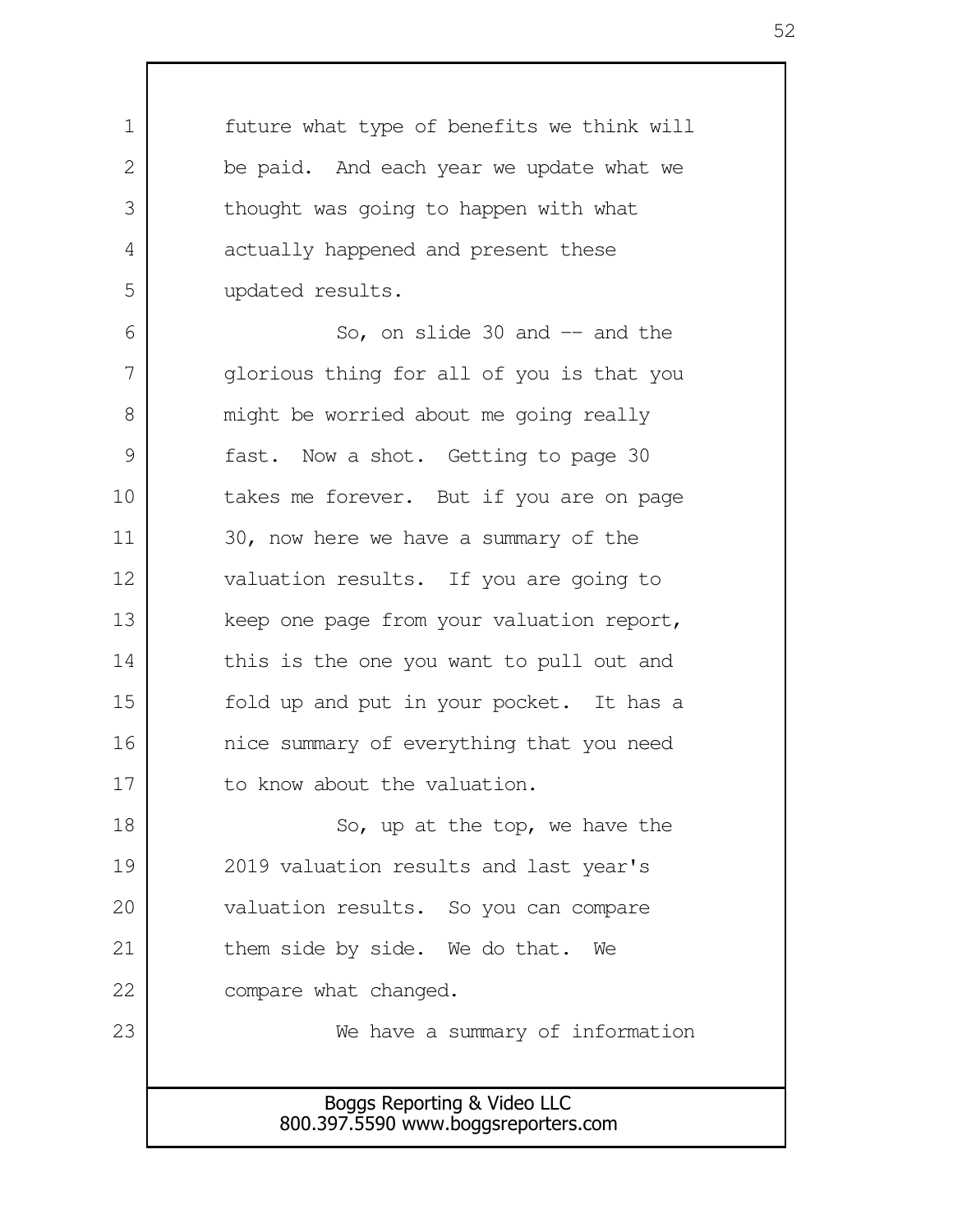Boggs Reporting & Video LLC 800.397.5590 www.boggsreporters.com that was collected for the valuation. The active members within the plan, we can see that decrease just a little bit last year to this year from 137,000 to 136,000. The retired membership increased, and the amount of benefits being paid increased and folks may worry about that, but we anticipate that within the valuation. We anticipate that there would be more retirees for awhile, and the benefits are going to continue to increase. So, it's not something to worry about. We monitor that for you-all. The asset valuations, the market value of assets, so, those amounts that were submitted for the valuation. We also make use of this actuarial value of assets, which was a smooth value of assets which were used to keep contribution rates a little smoother than they otherwise would be. So, those are the primary inputs to the valuation that we make use of. The 1 2 3 4 5 6 7 8 9 10 11 12 13 14 15 16 17 18 19 20 21 22 23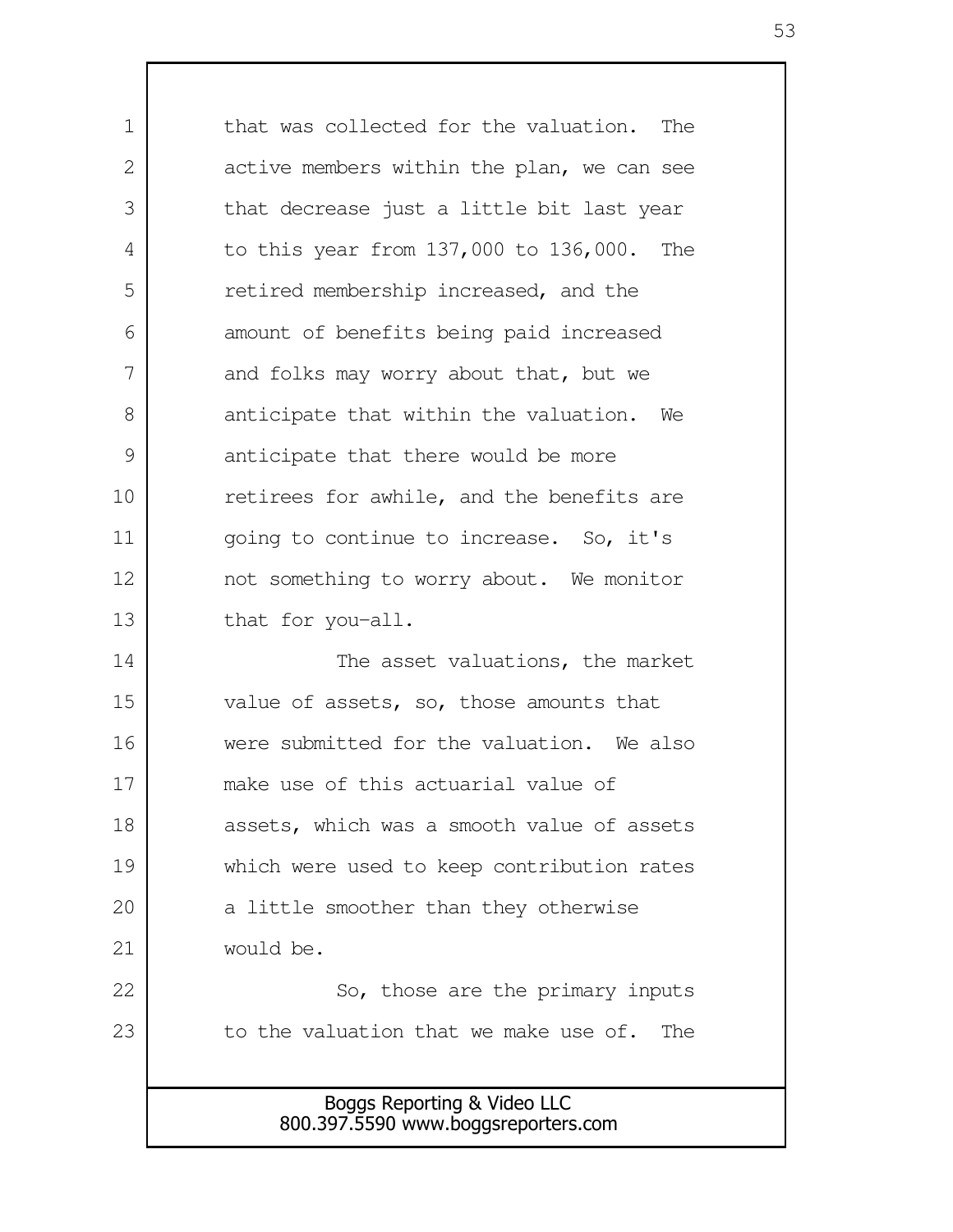Boggs Reporting & Video LLC 800.397.5590 www.boggsreporters.com staff does a terrific job. Diane and Taylor and all the others do a terrific job to make sure we get that in a timely and in a complete fashion. We thank them for that. We get information on each and every person within the valuation, too. It's just not us -- it's just not us - hello? That might be me reverbing. That probably hurt you-all. So, anyway, we thank them for that. The funded ratio is the first actuarial number that we get. The funded ratio is a comparison of how much money you have in the plan based on our smooth actuarial basis compared to the amount you should have in the plan. And last year about 70.2 cents on the dollar, this year has dropped a little bit to 69.4 cents on the dollar. Remember we talked about the fact that we collect new information and recast our results, and we try and determine what things were different. 1  $\mathcal{L}$  3 4 5 6 7 8 9 10 11 12 13 14 15 16 17 18 19 20 21 22 23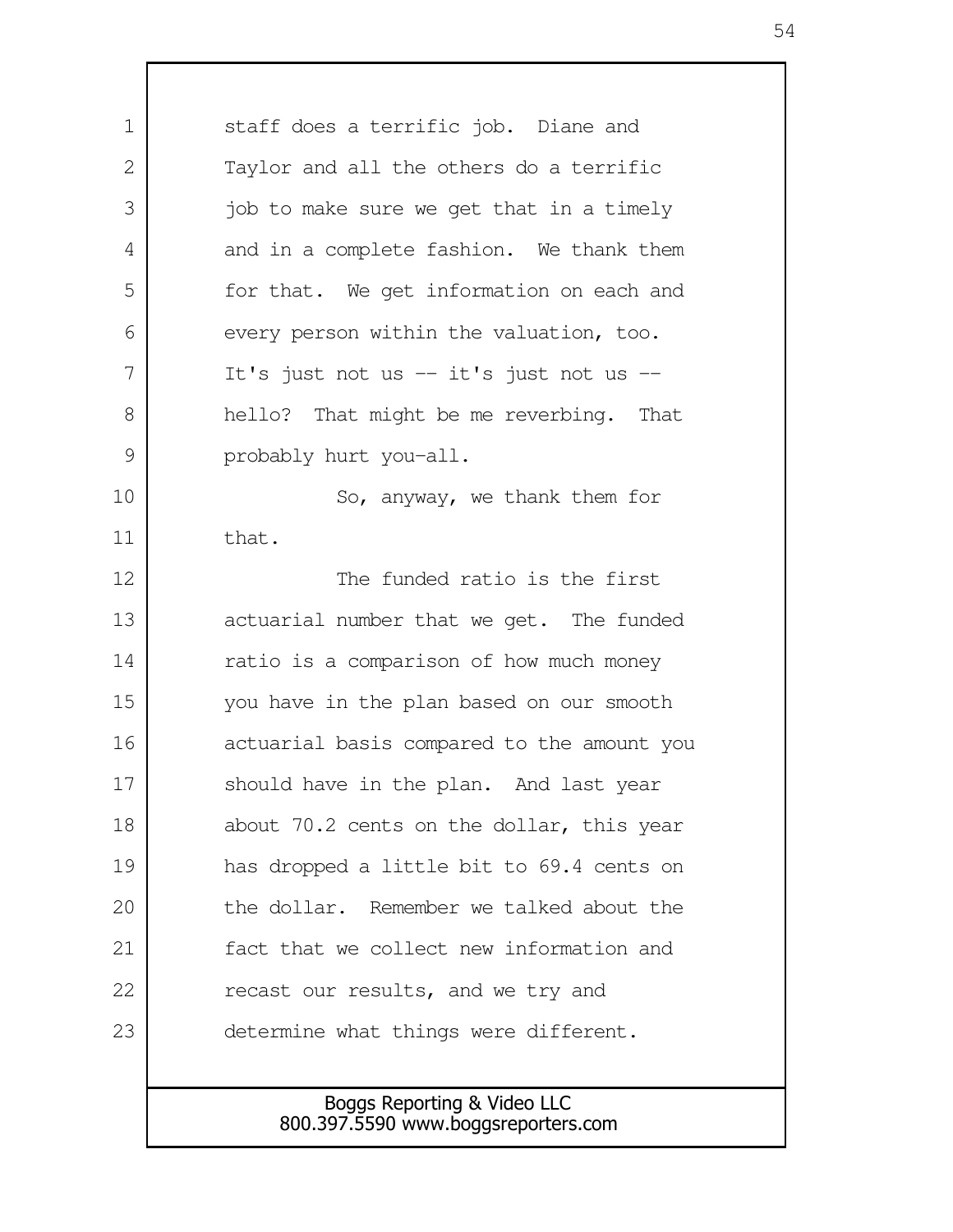There are two primary things that were different from last year to this year that caused the funded ratio to be a little bit lower. One, we anticipated a 7.7% return in the valuation results. If you think way back to almost a year ago, the return for year ending September 30th, 2018 -- I am sorry, '19, was 2.63%. So, we didn't get the 7.7%. That means the funded ratio won't be smaller, and also later on we see contributions will be a little bit higher. The other element is the big driver of -- not a big driver, but a driver of the differences in costs. Salary increases: We anticipate a certain level of salary increases year over year over year. And this past year's salary increases were a bit higher than we anticipated. Later on we will see that. They have been a little bit lower than anticipated over the couple of years before that. 1 2 3 4 5 6 7 8 9 10 11 12 13 14 15 16 17 18 19 20 21 22 23

## Boggs Reporting & Video LLC 800.397.5590 www.boggsreporters.com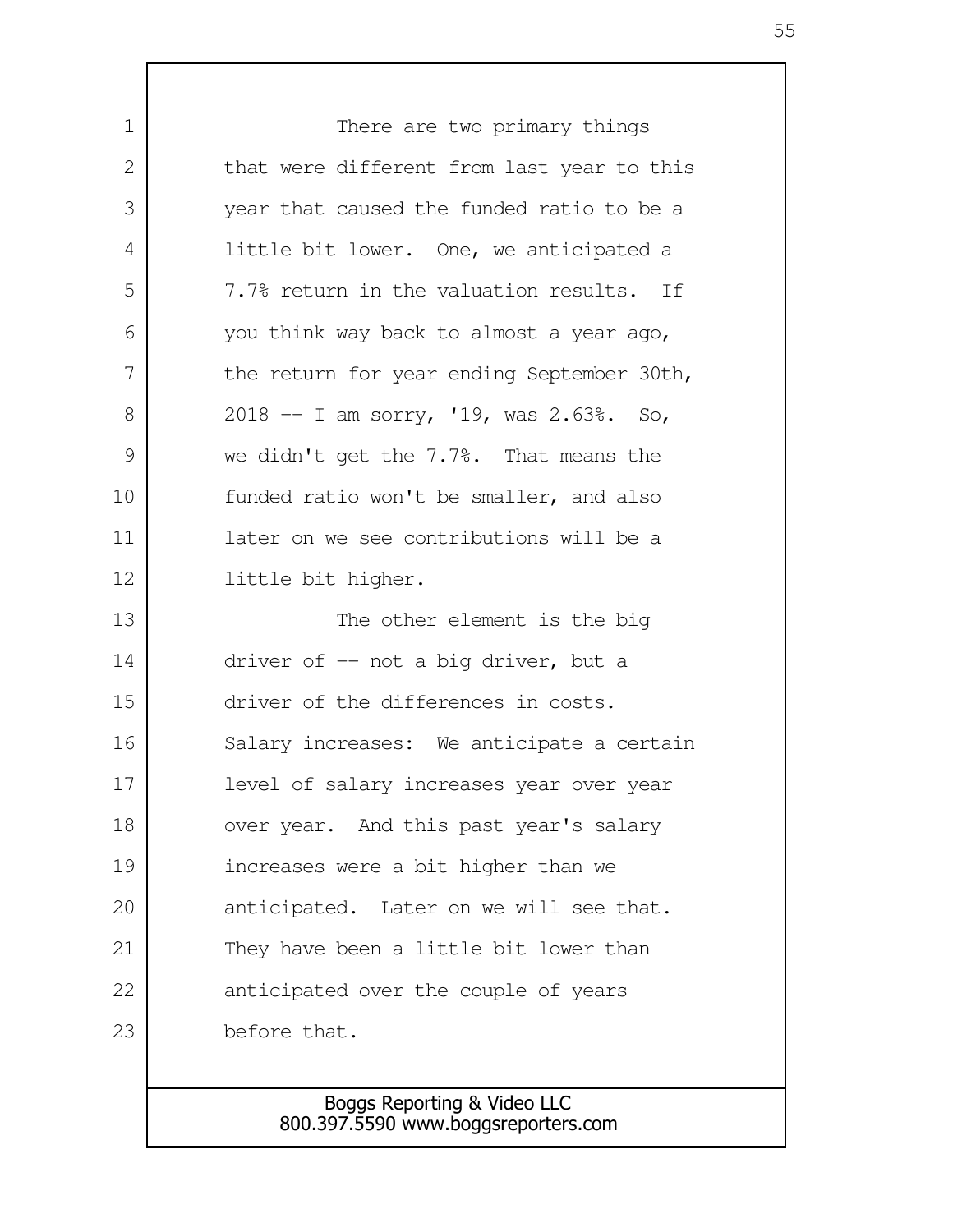Boggs Reporting & Video LLC So, again, some influence on the results. So, overall, the funded ratio dropped from that 70.2% to 69.4% percent. Sometimes folks like to know, well, what's  $-$  you know, how do we compare to others. And I think the last average I saw on this was from NASRA, National Association of State Retirement Administrators, the average is somewhere in the low 70s. You are certainly within striking distance of that. That's a wide range. There's plans that are 20% funded, and plans that are 120% funded. You are pretty close to the average there. Underneath here is the contribution rates for fiscal year ending September 30th, 2021, which we provided last year. And 2022, you can see that they are divided up into two big components. First, we develop rates for Tier I and Tier II members. Tier I members hired before January 1, 2013. Tier II hired thereafter. These rates are 1 2 3 4 5 6 7 8 9 10 11 12 13 14 15 16 17 18 19 20 21 22 23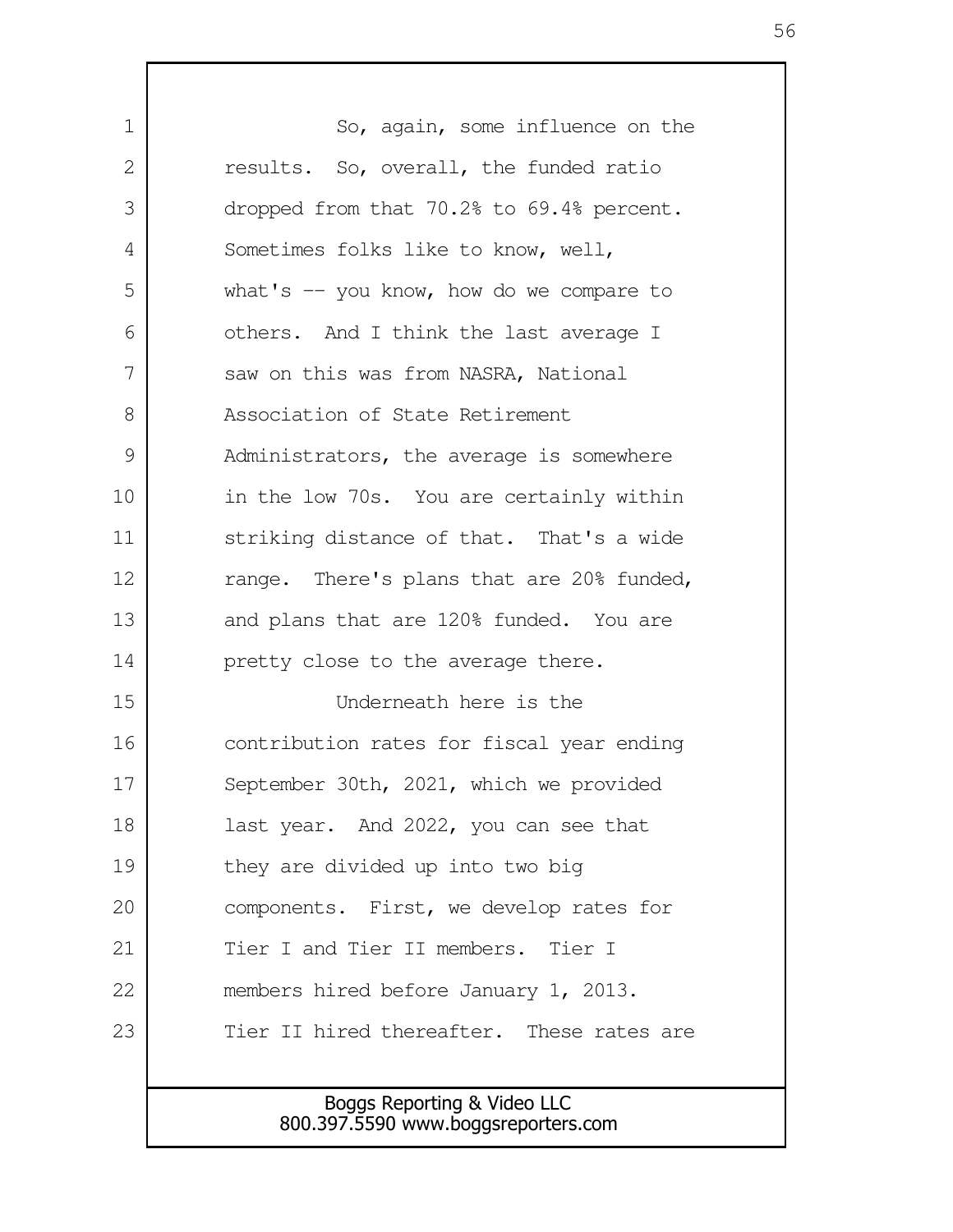| 1  | applied to the payroll depending upon what                         |
|----|--------------------------------------------------------------------|
| 2  | type of employee they are, either Tier I                           |
| 3  | or Tier II.                                                        |
| 4  | There is a breakdown of the                                        |
| 5  | contributions, as well. We show these as                           |
| 6  | percentage of pay, because they are                                |
| 7  | applied to payroll.                                                |
| 8  | The first thing we have employer                                   |
| 9  | contribution rates were normal. Well,                              |
| 10 | what's normal? Normal cost rates, the                              |
| 11 | cost of benefits accruing, and this is the                         |
| 12 | employer contribution. This is after                               |
| 13 | members put in their contribution; what's                          |
| 14 | left for the employer to contribute. You                           |
| 15 | can see for Tier I members, this year it                           |
| 16 | is 2.35%. Last year was 2.41%.                                     |
| 17 | Relatively level is the percentage of pay.                         |
| 18 | That's by design. The way we calculate                             |
| 19 | the costs is designed to stay relatively                           |
| 20 | level. It will bounce around like that                             |
| 21 | for a year.                                                        |
| 22 | Similarly, Tier II, the cost of                                    |
| 23 | the benefits are a little less for the                             |
|    |                                                                    |
|    | Boggs Reporting & Video LLC<br>800.397.5590 www.boggsreporters.com |
|    |                                                                    |

 $\Gamma$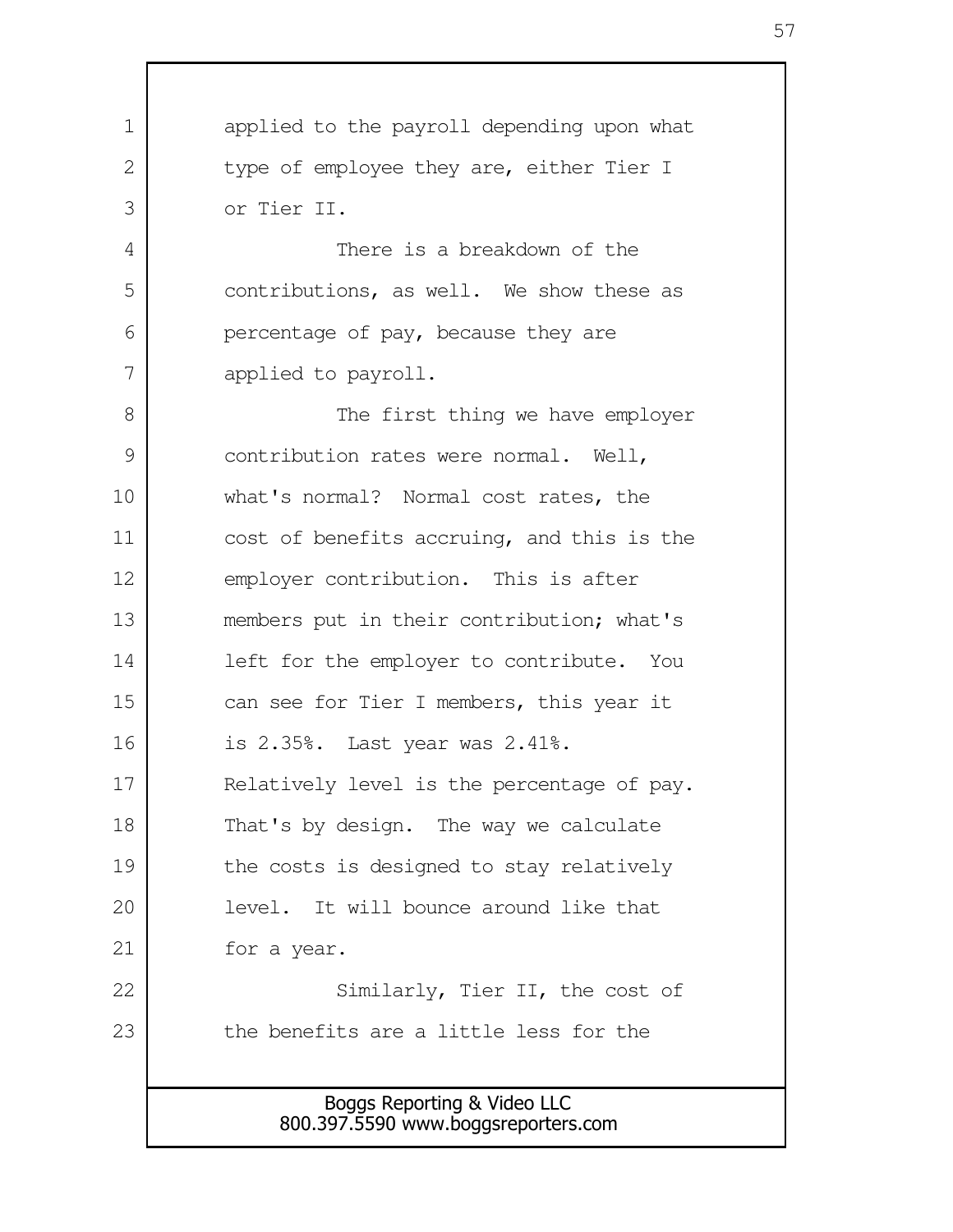Boggs Reporting & Video LLC Tier II members. And the amount after - the normal amount after members contribute, the member contribution declined from 1.27% to 1.24%. That's a portion of the contribution. The largest portion of the contribution is the payment to the - what's known as the unfunded actuarial accrued liability. Now, what is that? Unfunded actuarial accrued liability is the difference between the amount of money you would like to have in the fund and how much is actually in the fund. It's sort of the sibling to this funded ratio number that we talked about a little earlier. Ideally, we'd like to get to the 100% funding. And the way you do that is with additional contributions. And so, the 9.72% percent of pay that's being contributed on behalf of Tier I and Tier II members, that's to get us to systematically get us to 100% funding over the course of time. And later on, we will 1  $\mathcal{L}$  3 4 5 6 7 8 9 10 11 12 13 14 15 16 17 18 19 20 21 22 23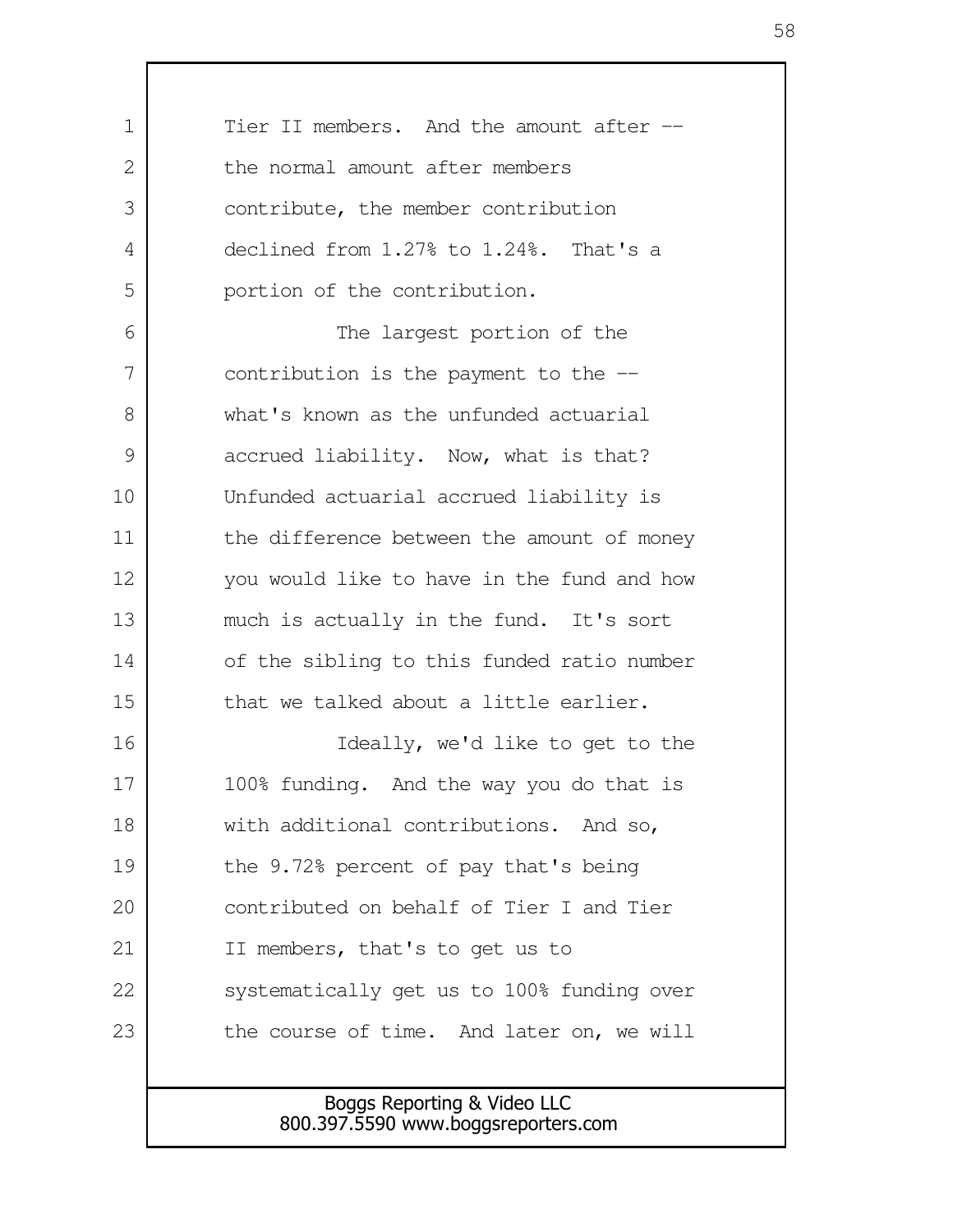| 1             | talk about over the course of what time.                           |
|---------------|--------------------------------------------------------------------|
| 2             | But that's what payment unfunded liability                         |
| 3             | is to drive you to 100% funding.                                   |
| 4             | At the very bottom, the blended                                    |
| 5             | amortization rate is the period of time                            |
| 6             | over which on average we are scheduled to                          |
| 7             | get to 100% funded, and that decline each                          |
| 8             | year over the course of time. But in the                           |
| $\mathcal{G}$ | end, as we will see later on, we will                              |
| 10            | reach full funding sometime in the                                 |
| 11            | $mid-2050s.$                                                       |
| 12            | I don't see any hands. I don't                                     |
| 13            | see any questions. We are going to very                            |
| 14            | cautiously move on to page 32 on your                              |
| 15            | board booklet. Page three in the                                   |
| 16            | valuation report, if you will read that.                           |
| 17            | And this is just a summary of accounts up                          |
| 18            | top. And at the bottom, we have a history                          |
| 19            | of accounts and the history of the payroll                         |
| 20            | under that Table II on the board booklet.                          |
| 21            | And you can see payroll that has been                              |
| 22            | somewhat increasing over the course of                             |
| 23            | time. And you might say, oh, goodness, do                          |
|               |                                                                    |
|               | Boggs Reporting & Video LLC<br>800.397.5590 www.boggsreporters.com |
|               |                                                                    |

 $\mathbf l$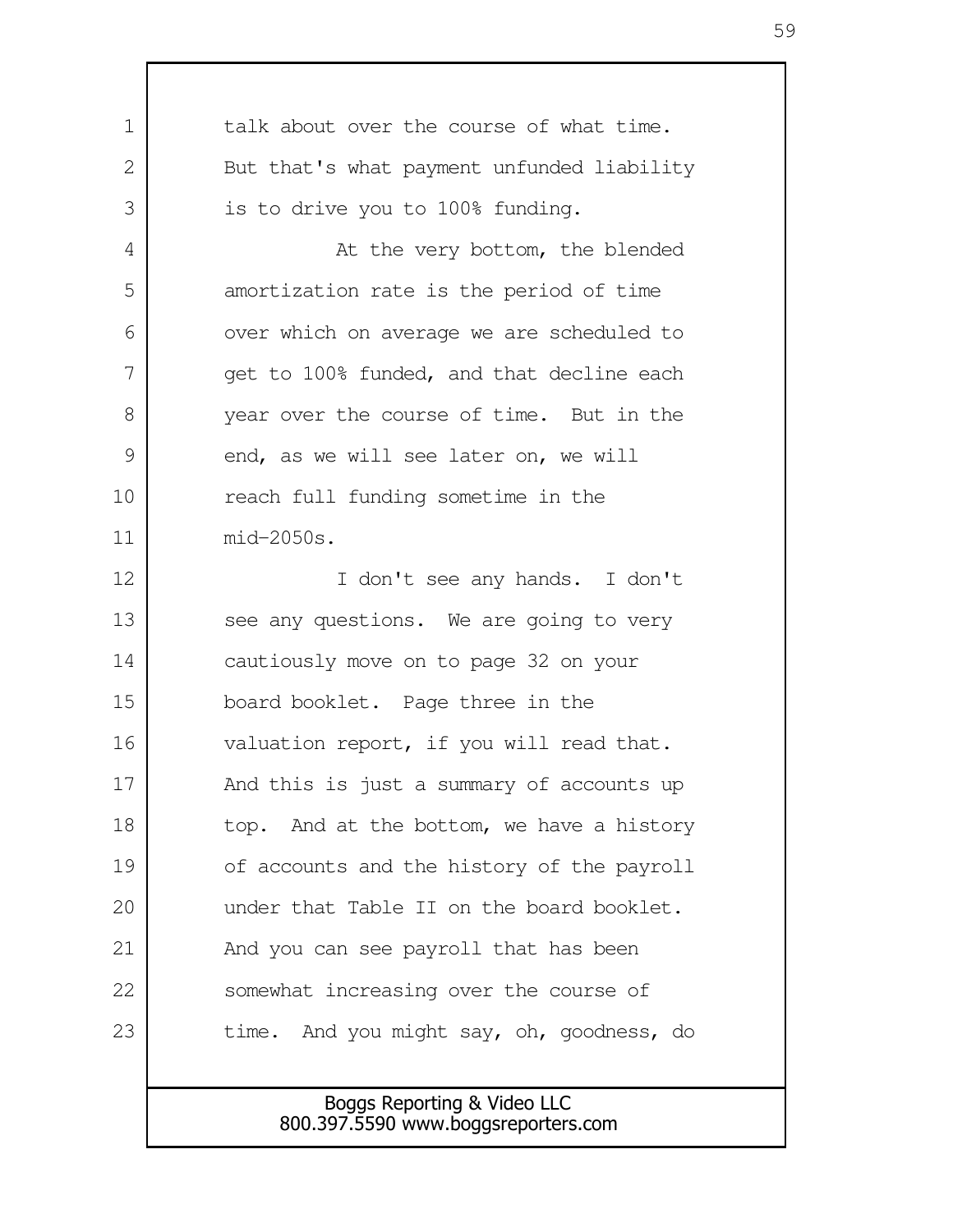Boggs Reporting & Video LLC we bake that into the valuation, and we do. As actuaries, we bake in that pay is are going to increase over the course of time. And, in fact, we try to bake in a lot of pragmatic things about, like, you know, will people make it to retirement, when they retire, how long they live thereafter, all those types of things. So, seeing an increase in payroll, I just -- doesn't give us cause for a heart coronary, or anything like that. We bake this stuff into the valuation. It's to the extent that it differs greatly from what we anticipate in the valuation for an extended period of time, that sometimes gives us heartburn. So, that's about all I have to say about that slide. On the next page, page 33 of the board booklet, we just have a breakdown of the headcounts of the retirees in the plan and the annual retirement allowances of \$2.2 billion; that's the snapshot of last year. That's 1 2 3 4 5 6 7 8 9 10 11 12 13 14 15 16 17 18 19 20 21 22 23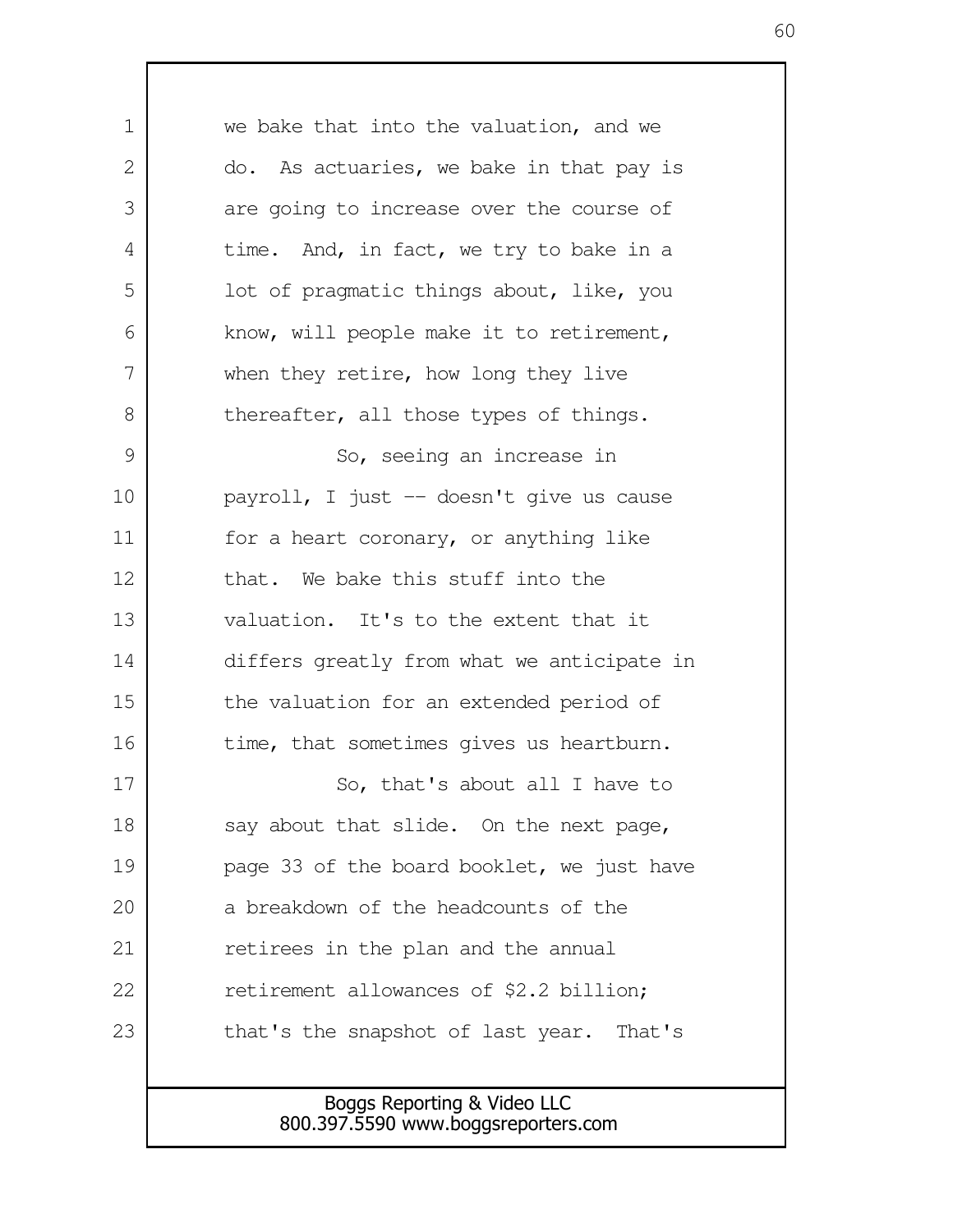certainly grown over the course of the past year, and we anticipate growth in the retiree allowances from the fact that there are new people coming on  $-$  you know, onto the retiree rolls. Some people leave the retiree rolls. All that stuff gets factored into our valuation. But that's a snapshot of where the retiree allowances work as of this valuation date. Moving on to page 44, page 15 of the  $-$  of our valuation report, up at the top, it says "Analysis of Financial Experience, Gains/Losses By Source." And gains/losses is a completely actuarial term. We love terms that are not understandable. But this one, the gain and loss, this is our term for the fact that every year, when we estimate what the liability -- or the unfunded liability plan is going to be, what actually happens is going to be different. And we like to isolate where we were different, where our assumptions differed from what actually 1  $\mathcal{L}$  3 4 5 6 7 8 9 10 11 12 13 14 15 16 17 18 19 20 21 22 23

> Boggs Reporting & Video LLC 800.397.5590 www.boggsreporters.com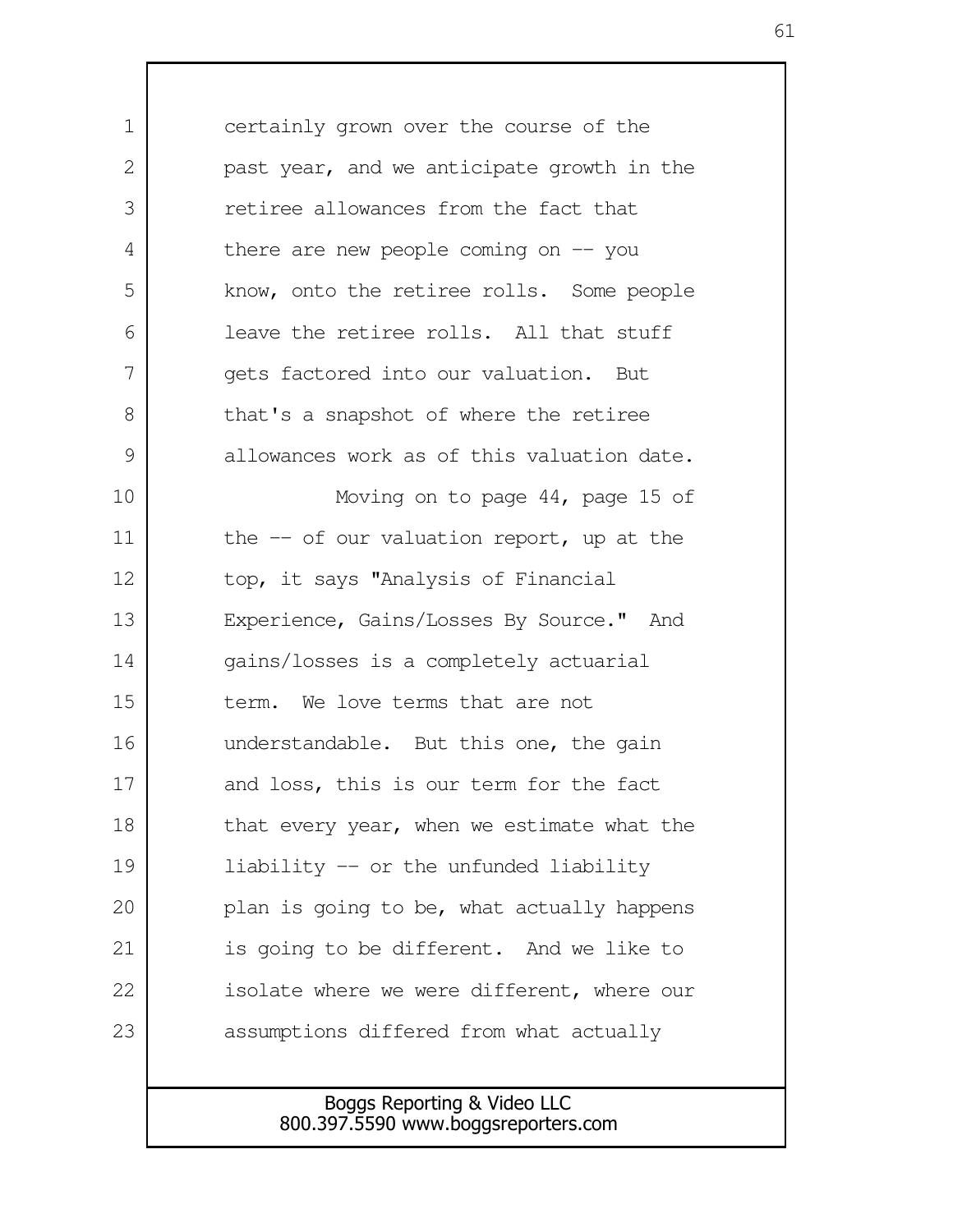happened.

1

| 2  | And so, you can see that we                                        |
|----|--------------------------------------------------------------------|
| 3  | monitor a lot of different things, like,                           |
| 4  | when people retire, the age and service                            |
| 5  | retirement, or withdrawal, which is our                            |
| 6  | term for people terminating or quitting or                         |
| 7  | just saying goodbye, that type of thing.                           |
| 8  | The two primary drivers this                                       |
| 9  | past year, if you go as a percentage of                            |
| 10 | the extra accrued liability, partway down                          |
| 11 | the page, the largest driver was salary                            |
| 12 | increases that were larger than                                    |
| 13 | anticipated. And they resulted in                                  |
| 14 | an increase in the accrued liability of                            |
| 15 | about 1.6%, that 1.59%.                                            |
| 16 | As we are going to see in a page                                   |
| 17 | or two, that sort of reverses a little bit                         |
| 18 | of what we have seen over the past couple                          |
| 19 | of years. And that's driven just by the                            |
| 20 | information that we received. And, again,                          |
| 21 | you have to think back to the year ending                          |
| 22 | September 30th, 2019, for that. So, that                           |
| 23 | increased the unfunded liability at \$592                          |
|    |                                                                    |
|    | Boggs Reporting & Video LLC<br>800.397.5590 www.boggsreporters.com |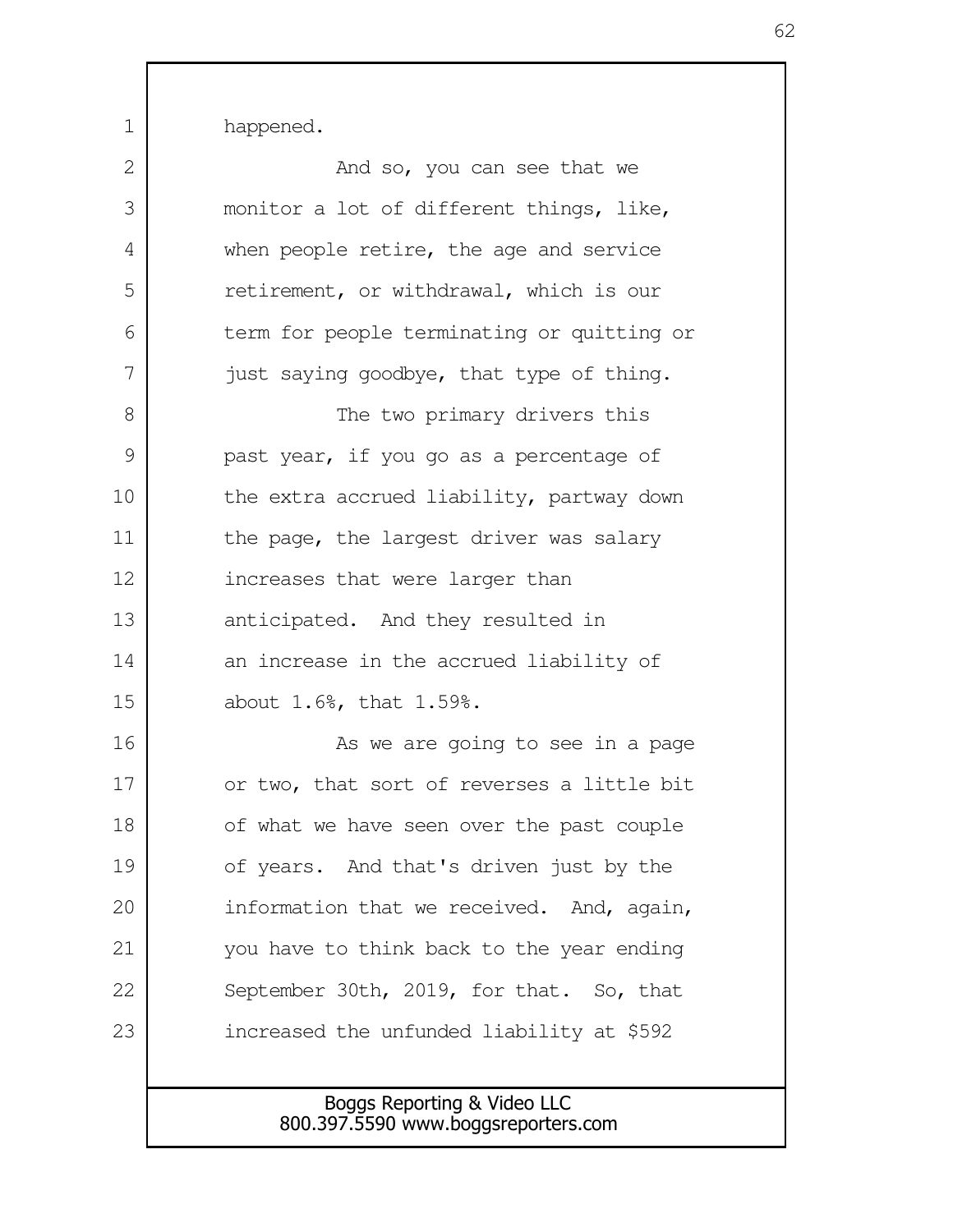million.

1

| 2             | The number that typically is the           |
|---------------|--------------------------------------------|
| 3             | largest yearend and year out, the largest  |
| 4             | in terms of change, there is a couple of   |
| 5             | kicks down, and that's the investment      |
| 6             | return. Differences in investment return,  |
| 7             | what we assume, which is currently at      |
| 8             | 7.7%, versus what actually happened, which |
| $\mathcal{G}$ | was 2.63%, we averaged that in over the    |
| 10            | course of a five-year period. And here it  |
| 11            | increased the unfunded liability by        |
| 12            | 149,000 -- or, \$149 million, or about .4% |
| 13            | of the liability.                          |
| 14            | So, in the end, when we look at            |
| 15            | the bottom line, this total gain loss, we  |
| 16            | had the total loss for the year of \$736   |
| 17            | million. That means the unfunded           |
| 18            | liability is about \$736 million, and we   |
| 19            | would have expected it to have happened    |
| 20            | over the past year. And, again, when you   |
| 21            | look at $-$ It is a somewhat large amount, |
| 22            | but, again, we look at this yearend, year  |
| 23            | out. We are going to be reviewing          |
|               |                                            |
|               | Boggs Reporting & Video LLC                |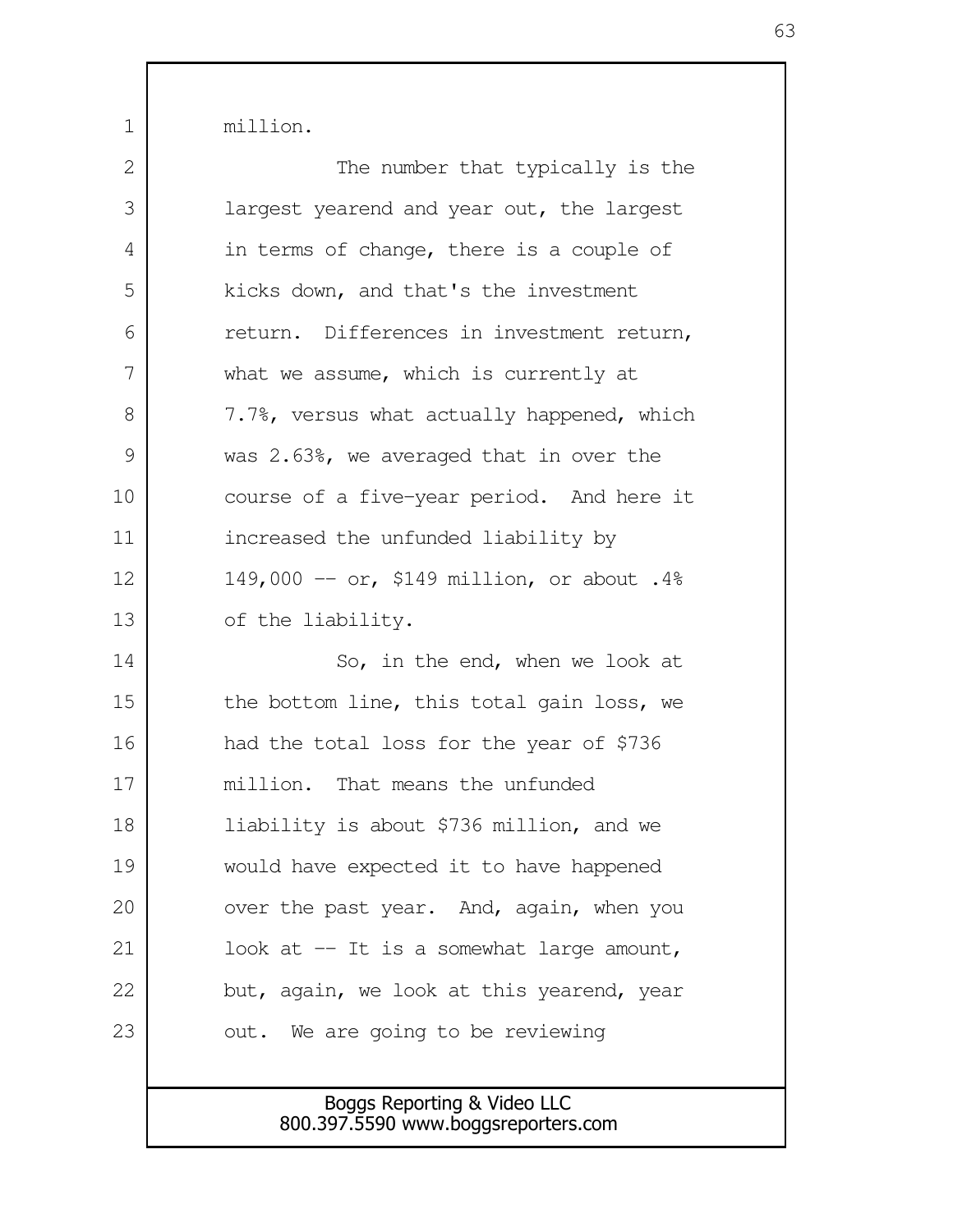Boggs Reporting & Video LLC 800.397.5590 www.boggsreporters.com assumptions, I believe, at the end of  $$ we'll be in front of you in about a year or so to review assumptions, and we will talk about that then. But these are rather typical fluctuations from year to year to year. Looking at it more on a historical basis, and here we tracked them since we last implemented our assumptions with the September 30th, 2016, valuation, so, we have the experience over the past three years, and I want to go down to the salary increases amount. You can see we had a big increase this year. Last year we had a decrease. Year before, we had an increase. That's sort of the type of experience we like to see. Some years, we will have more liability than expected. Some, where it's less, but sort of a mixed bag. But if we had a trend like withdraw, it looks like consistently we are having small amounts of increased 1 2 3 4 5 6 7 8 9 10 11 12 13 14 15 16 17 18 19 20 21 22 23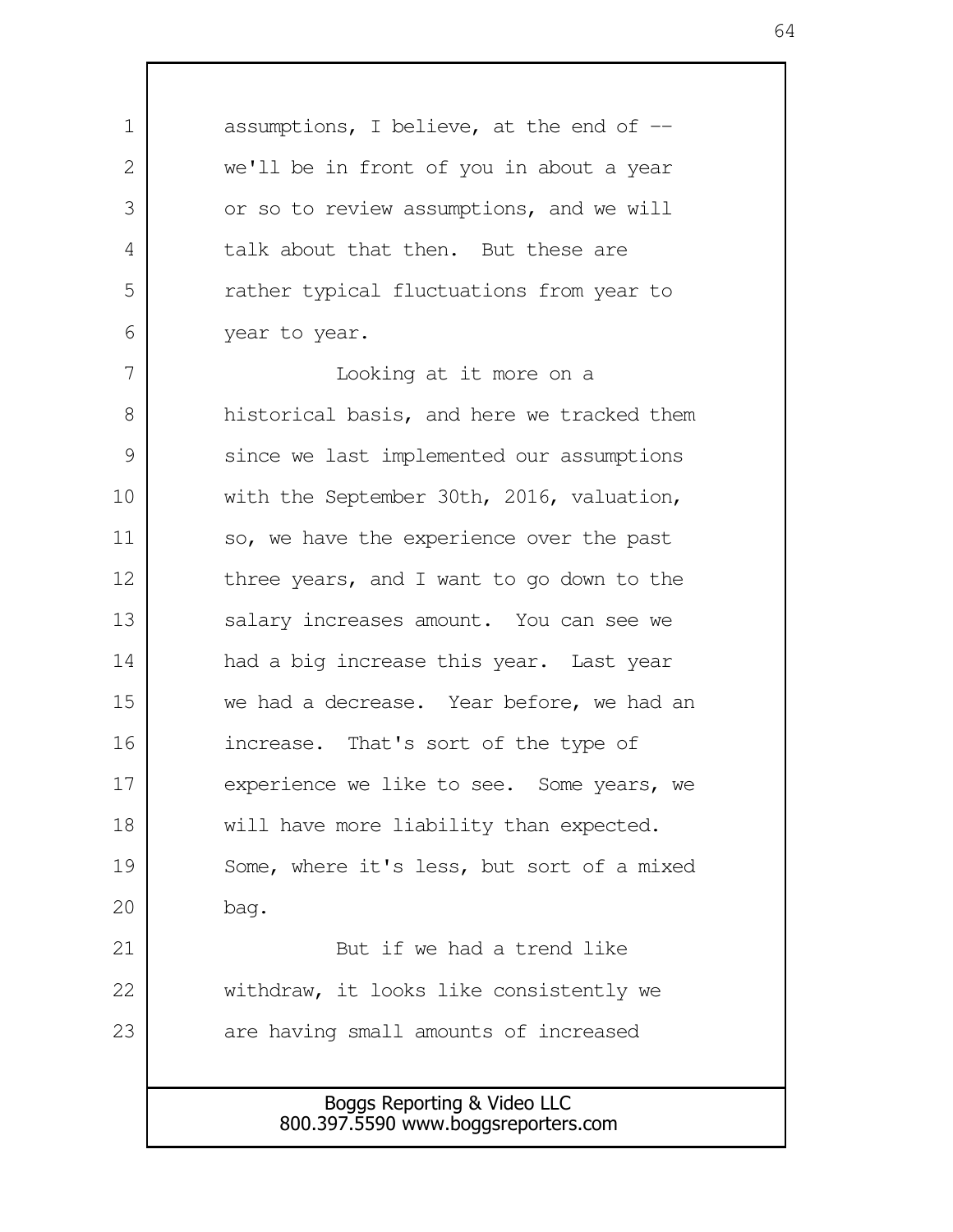Boggs Reporting & Video LLC 800.397.5590 www.boggsreporters.com liability absorbed all that assumption, that looks like it's a candidate. Where when we review assumptions, we probably adjust the assumptions to make sure we take into consideration that loss or unexpected increase in the unfunded liability at the experience review. I still don't see questions. I am not looking for them. I just want to make sure the technology is working. That being said, I was going to go on to slide -- or from the board booklet -- board booklet page 54. This is a real brief discussion. You will see at the top of this page, it will say "Actuarial Value of Assets". And I am seeing a couple of thumbs up that's where everyone is at. All right. And a nod. Good. Okay. The whole point of this slide is that we make use of a smooth value of assets. So, you might look at the results and you're like, well, that's not the 1  $\mathcal{L}$  3 4 5 6 7 8 9 10 11 12 13 14 15 16 17 18 19 20 21 22 23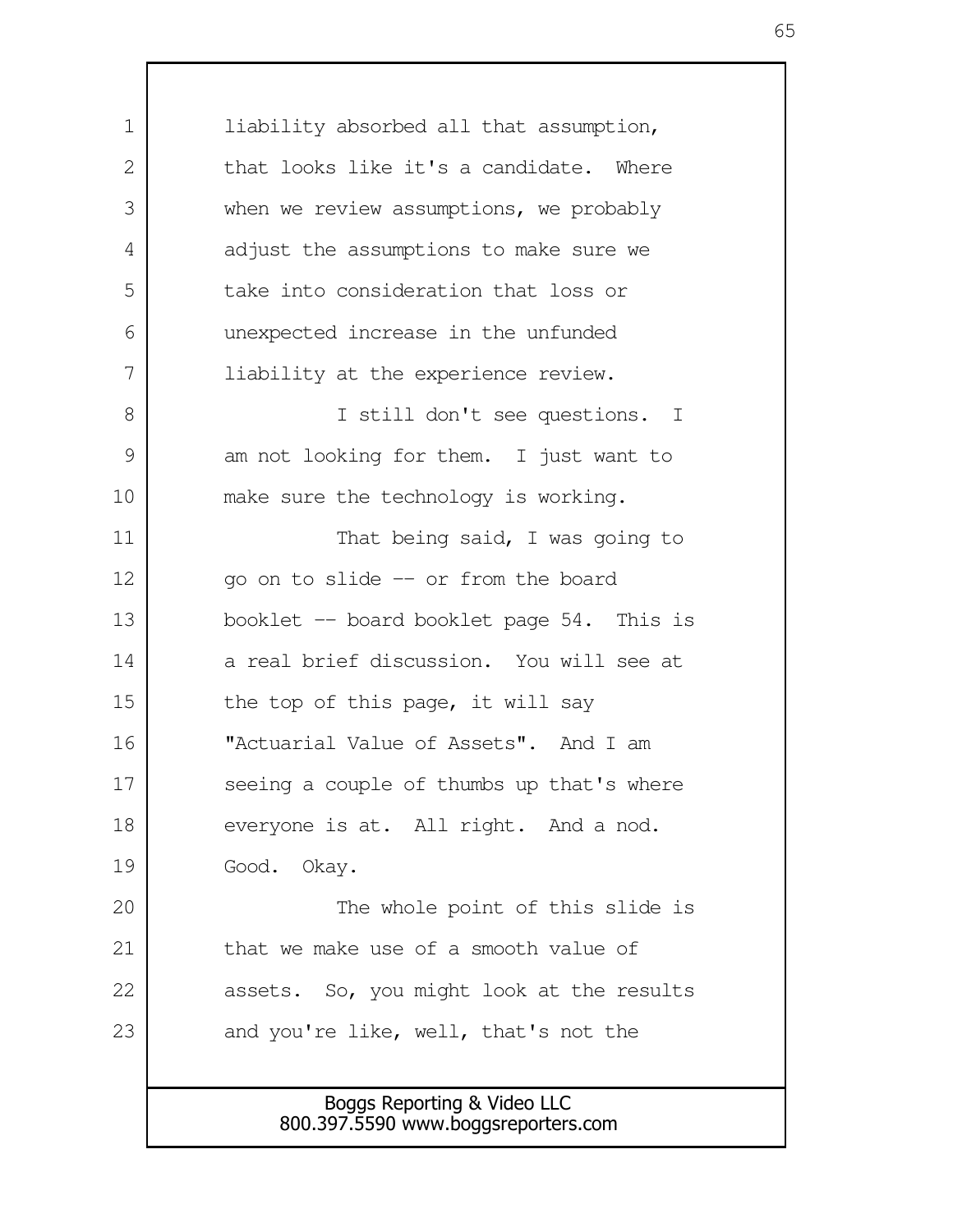| $\mathbf 1$ | market value of assets that's being used                           |
|-------------|--------------------------------------------------------------------|
| 2           | for the funded ratio or in the                                     |
| 3           | contribution. It's just because we make                            |
| 4           | use of this smooth valuation $-$ the smooth                        |
| 5           | actuarial value of assets. The whole                               |
| 6           | point of this is to keep the                                       |
| 7           | contributions, the employer contribution                           |
| 8           | rate, more stable than if we had used                              |
| 9           | market. That's it. In some years the                               |
| 10          | actuarial value of assets will be higher                           |
| 11          | than the market like it is this year; and                          |
| 12          | in other years, the actuarial value of                             |
| 13          | assets will be lower than market like it                           |
| 14          | was the year before. It's just to keep                             |
| 15          | the contribution fluctuation less than if                          |
| 16          | we used pure market.                                               |
| 17          | On the next page of the board                                      |
| 18          | booklet, page 55, we have the market value                         |
| 19          | of assets that was used for the purpose of                         |
| 20          | the valuation results. And I want to                               |
| 21          | pause for a moment here to talk broadly                            |
| 22          | about this valuation process.                                      |
| 23          | As I said earlier, the staff                                       |
|             |                                                                    |
|             | Boggs Reporting & Video LLC<br>800.397.5590 www.boggsreporters.com |
|             |                                                                    |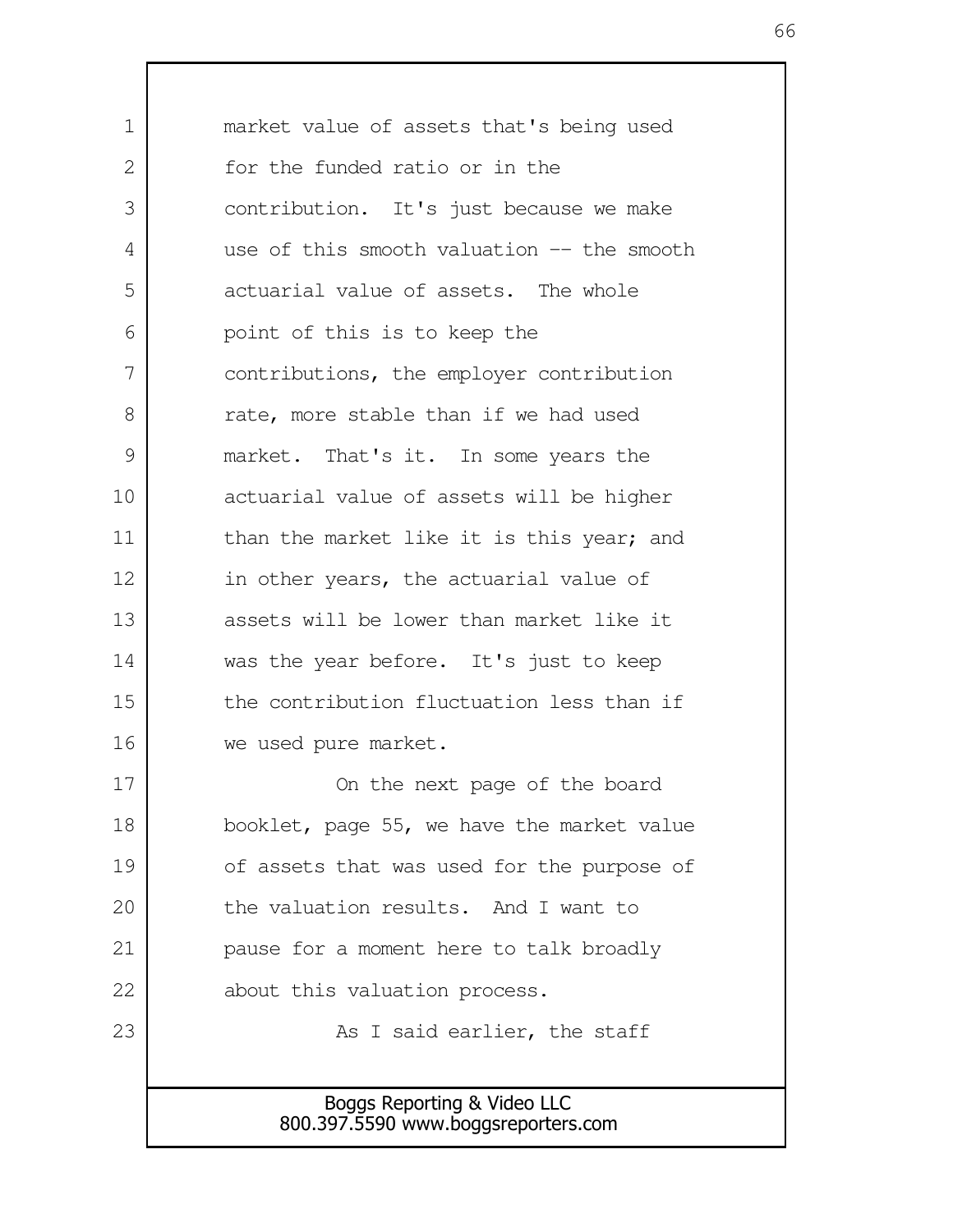Boggs Reporting & Video LLC does a splendid job of getting us this information, submitting a record for every member in the plan, whether they are active, retired, disabled, getting us the appropriate asset information, making sure the benefit provisions were used are up to speed. We document them in this report so that folks can take a look and say, okay, are the actuaries using the right stuff. And I am sure we are using the right stuff. I always encourage trustees, since staff has already looked -- encourage trustees and other stakeholders, give it an eyeball and make sure it matches up with your version of reality, and if you see things that look different, chat with staff and square that away. I will tell you, in almost 30 years of doing these, you know, valuation results, it's happened I think twice, and I only talk about that with my therapist. So, it rarely happens, but this is the reality upon which we base the 1 2 3 4 5 6 7 8 9 10 11 12 13 14 15 16 17 18 19 20 21 22 23

67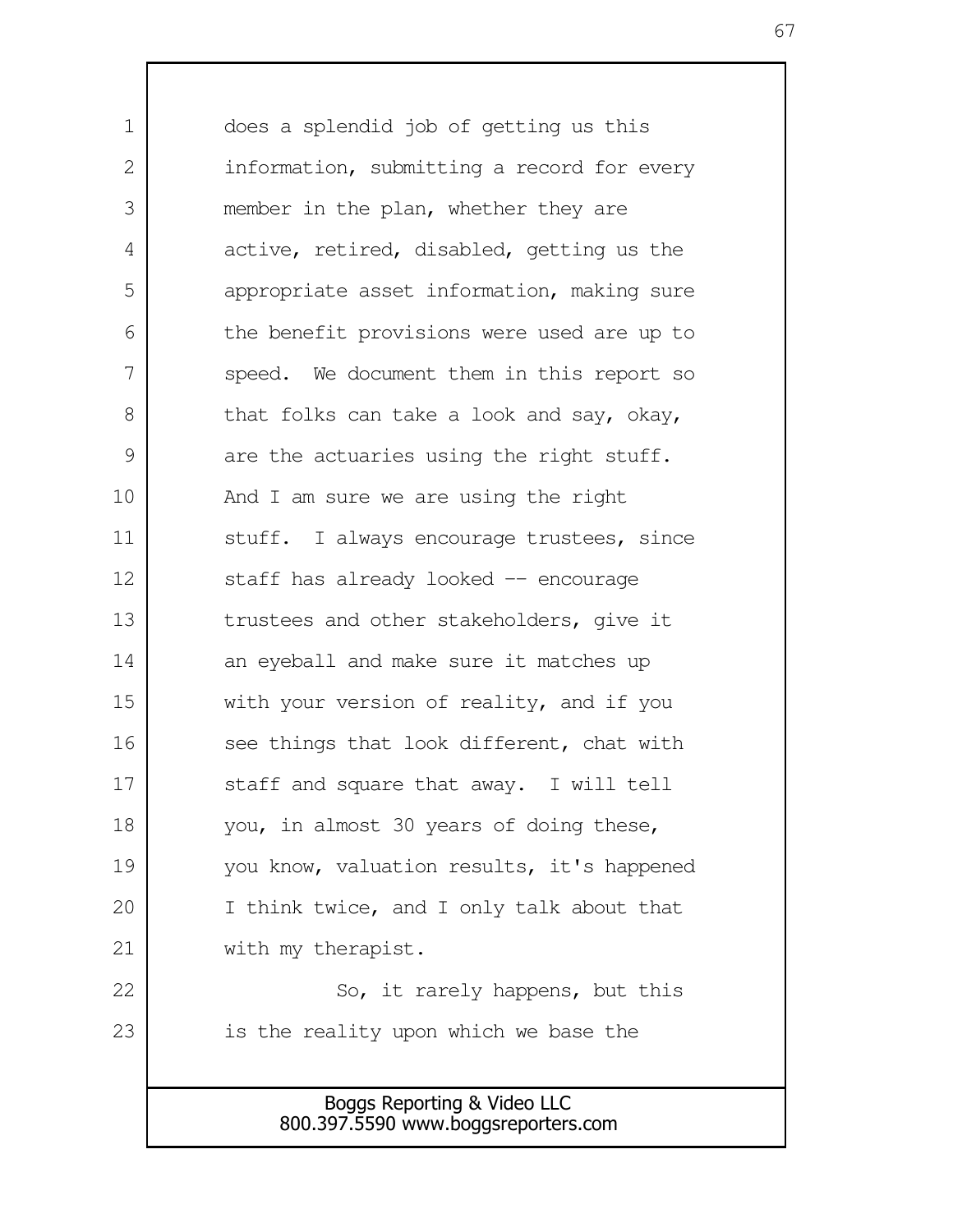Boggs Reporting & Video LLC 800.397.5590 www.boggsreporters.com valuation, and that's why I like to point it out. Moving up pretty far on page 74, 74 of the board book. If you are going by the page number in our report, it's page number 45 if you can read that a little easier. Talk about the payment earlier on of -- we talk about the largest part of the contribution rate is for this payment to unfunded liability. And that's not just in Alabama for the Teachers' Retirement System, it's almost universal, public sector retirement systems across the U.S. We, at Cavanaugh Macdonald Consulting, we work on a lot of public sector retirement systems all across the U.S. And it's rather common to have unfunded liability, funded ratios well below 100%, and most of the contributions going towards a payment to this unfunded liability. This is a schedule of the 1  $\mathcal{L}$  3 4 5 6 7 8 9 10 11 12 13 14 15 16 17 18 19 20 21 22 23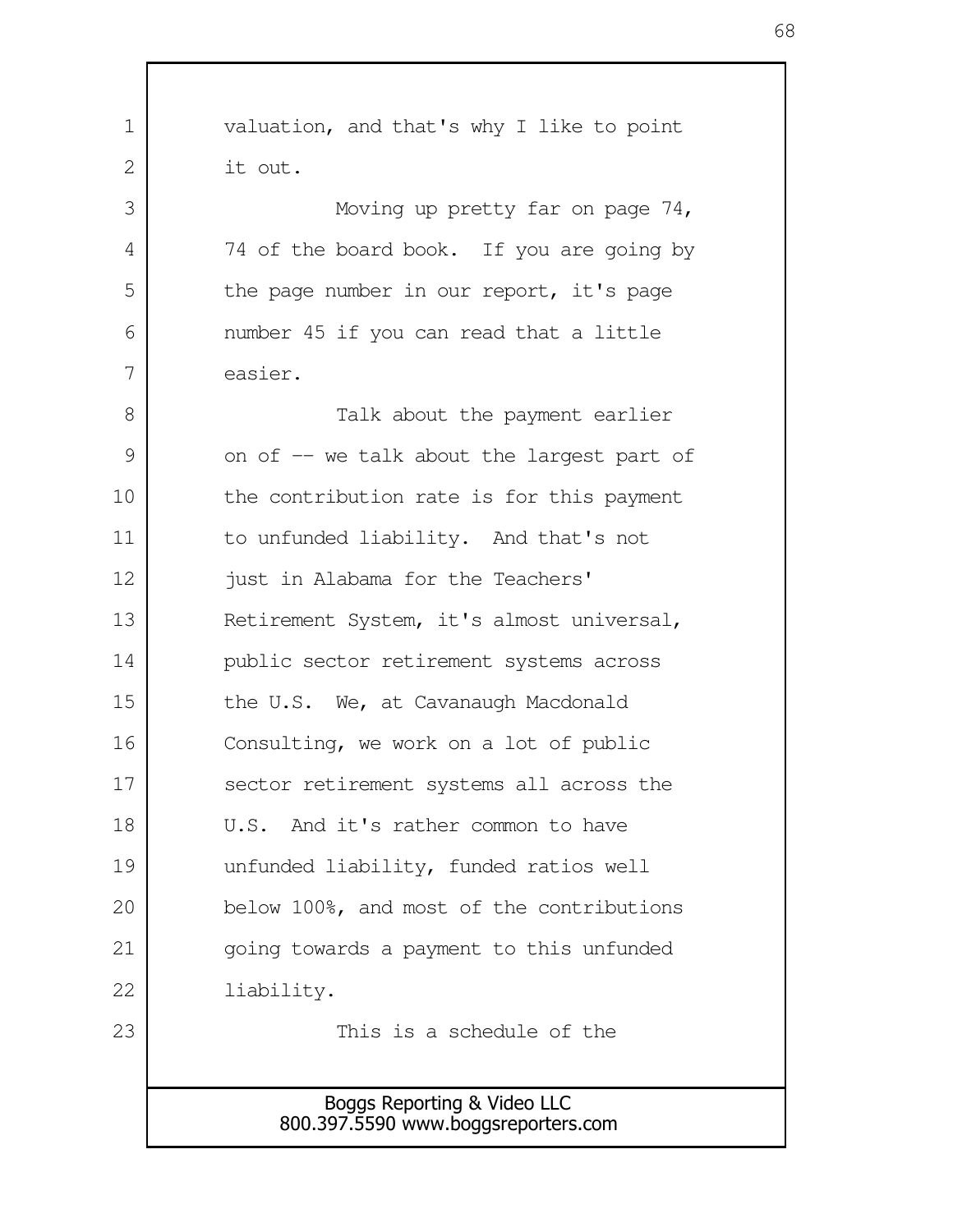payments for the unfunded liability over the next few decades. So, the projected unfunded actual accrued liability, UAAL, currently as of this valuation date, we have \$11.4 billion worth of unfunded liability we want to pay off. Once that gets paid off, you will be 100% funded. The payment towards that this year is the \$752,881,272 figure right there. And you can see, over the course of time, that payment to the unfunded rises because we developed this in such a way that it will stay somewhat level with payroll over the course of time. So, you will see increases in this payment amount. The projected unfunded liability eventually gets paid down. You can see it's projected to be zero by 2056. Indeed, it continues and stays somewhat flat but peaks in 2028 at just over \$12 billion before it starts decreasing again. This might seem a little odd for folks, but in the public world, it's not 1  $\mathcal{L}$  3 4 5 6 7 8 9 10 11 12 13 14 15 16 17 18 19 20 21 22 23

> Boggs Reporting & Video LLC 800.397.5590 www.boggsreporters.com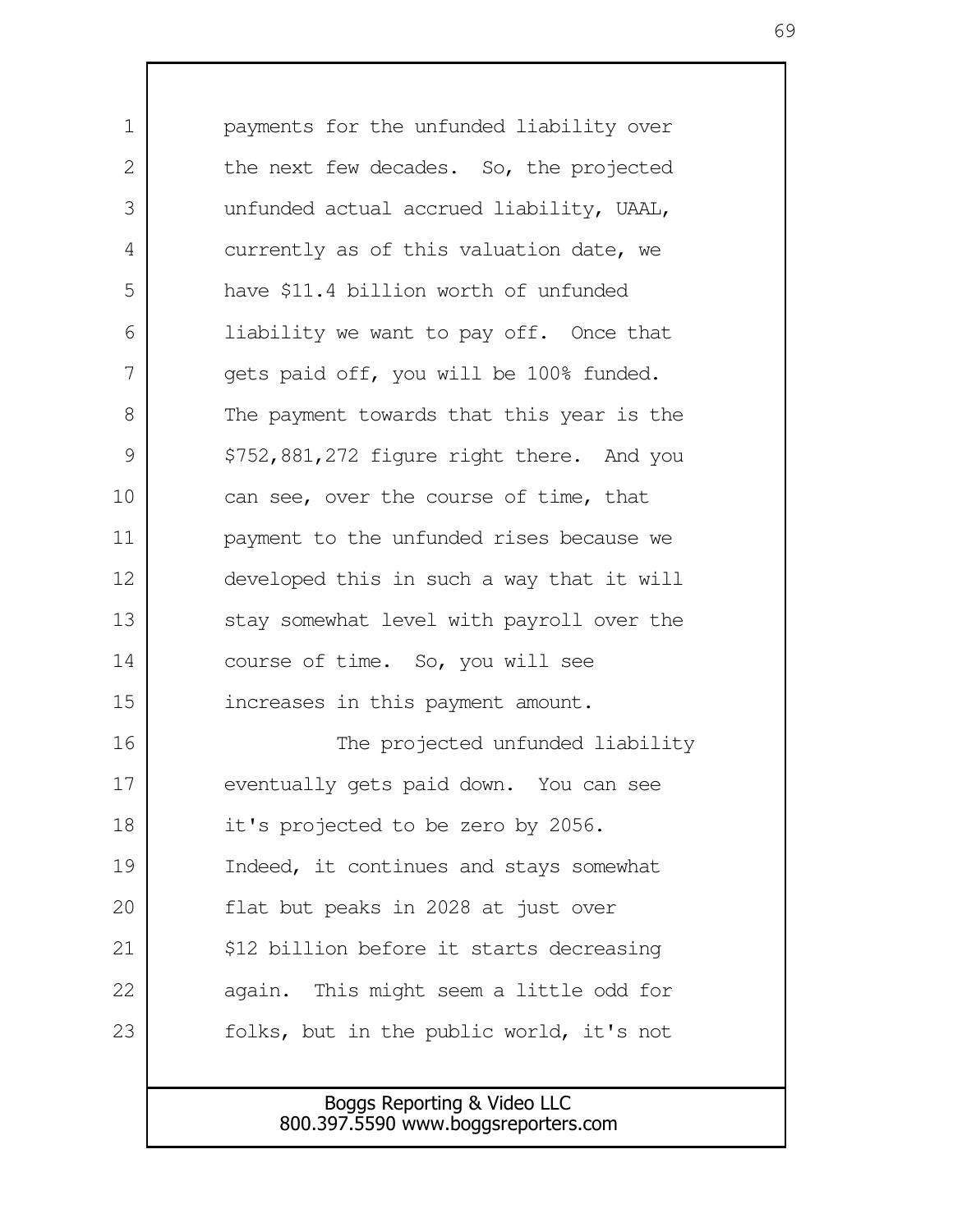uncommon to see the unfunded liability under the payment plans grow a little bit and then eventually decline. We always like to see it decline every year, if possible. But to make it decline every year, would also require contributions going, you know, increasing over -- as well. And we are  $-$  We look at this 1 2 3 4 5 6 7 8 9

with the staff on an opportunistic basis. You know, instead of reducing contributions, we would rather, like we did, I think, last year, reduce the investment return assumption or potentially increase payments to the unfunded liability. But, anyway, just for Board awareness, this is a payment plain for the unfunded liability. 10 11 12 13 14 15 16 17 18

With that -- that's the end of my prepared comments for the valuation. I have a couple of other comments I would like to make, but I'll make sure that I don't see hands raised. I do not see 19 20 21 22 23

## Boggs Reporting & Video LLC 800.397.5590 www.boggsreporters.com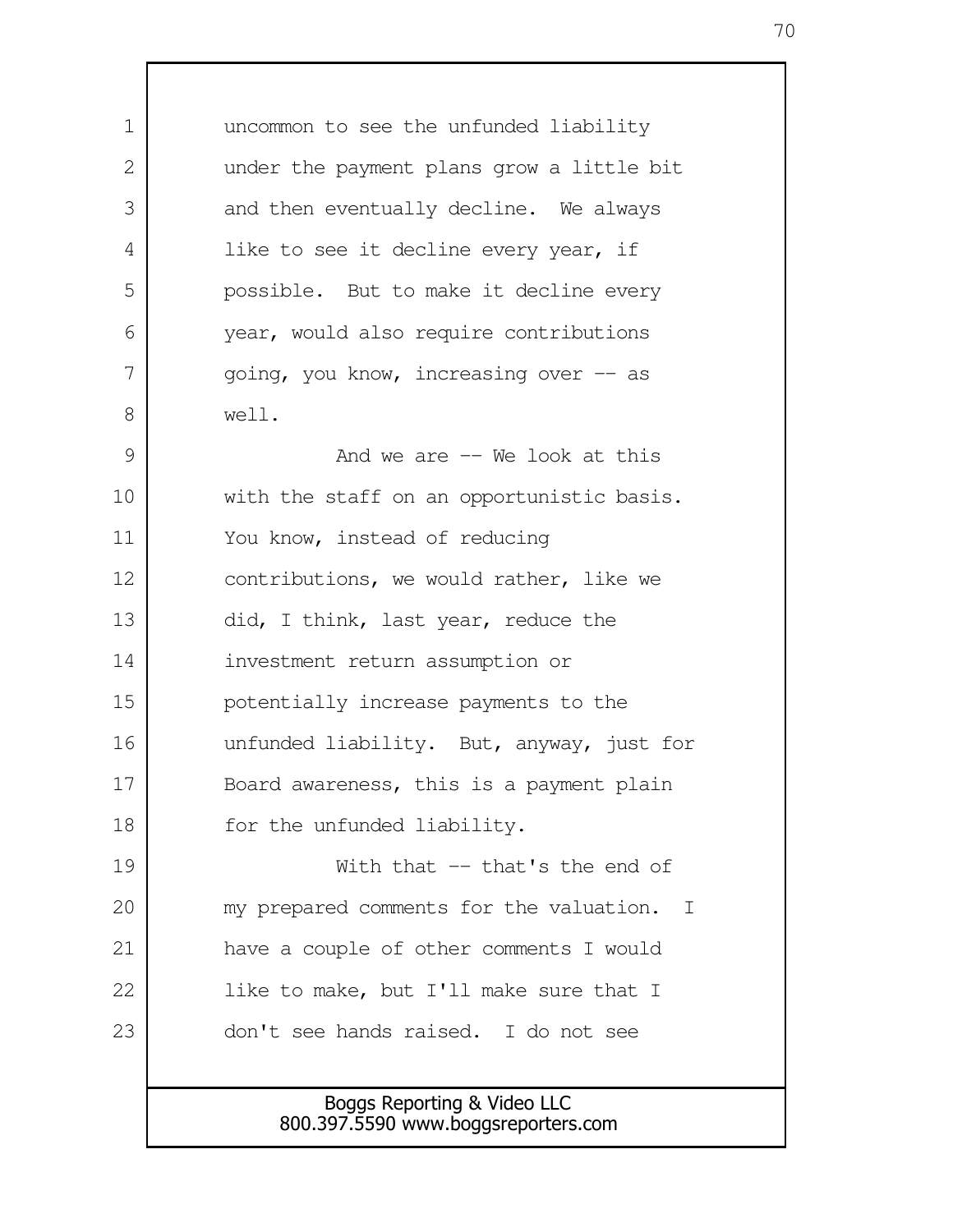| $\mathbf 1$ | anyone in the chat box. I don't see         |
|-------------|---------------------------------------------|
| 2           | anyone under duress, unable to get to the   |
| 3           | chat box. Good.                             |
| 4           | So, a couple of sort of prepared            |
| 5           | comments. Some of them are prepared. A      |
| 6           | couple of things.                           |
| 7           | As I mentioned earlier, you                 |
| 8           | know, folks are wondering, well, what       |
| 9           | about COVID? You know, for the pension      |
| 10          | plans, you know, when we talk about this    |
| 11          | internally and sometimes we actually talk   |
| 12          | with actuaries at other places, as well,    |
| 13          | because actuaries are a very social group.  |
| 14          | You know, the initial element               |
| 15          | was, my goodness, the returns. I mean,      |
| 16          | it's going to really be horrific.<br>That   |
| 17          | was the piece that we are worried about.    |
| 18          | Bad returns $-$ I hate using that term, but |
| 19          | returns that are less than the 7.7% that    |
| 20          | we are anticipating, that is going to do    |
| 21          | really -- it's going to really increase     |
| 22          | contribution rates to the fund. And         |
| 23          | unfortunately, we didn't have any           |
|             |                                             |
|             | Boggs Reporting & Video LLC                 |
|             | 800.397.5590 www.boggsreporters.com         |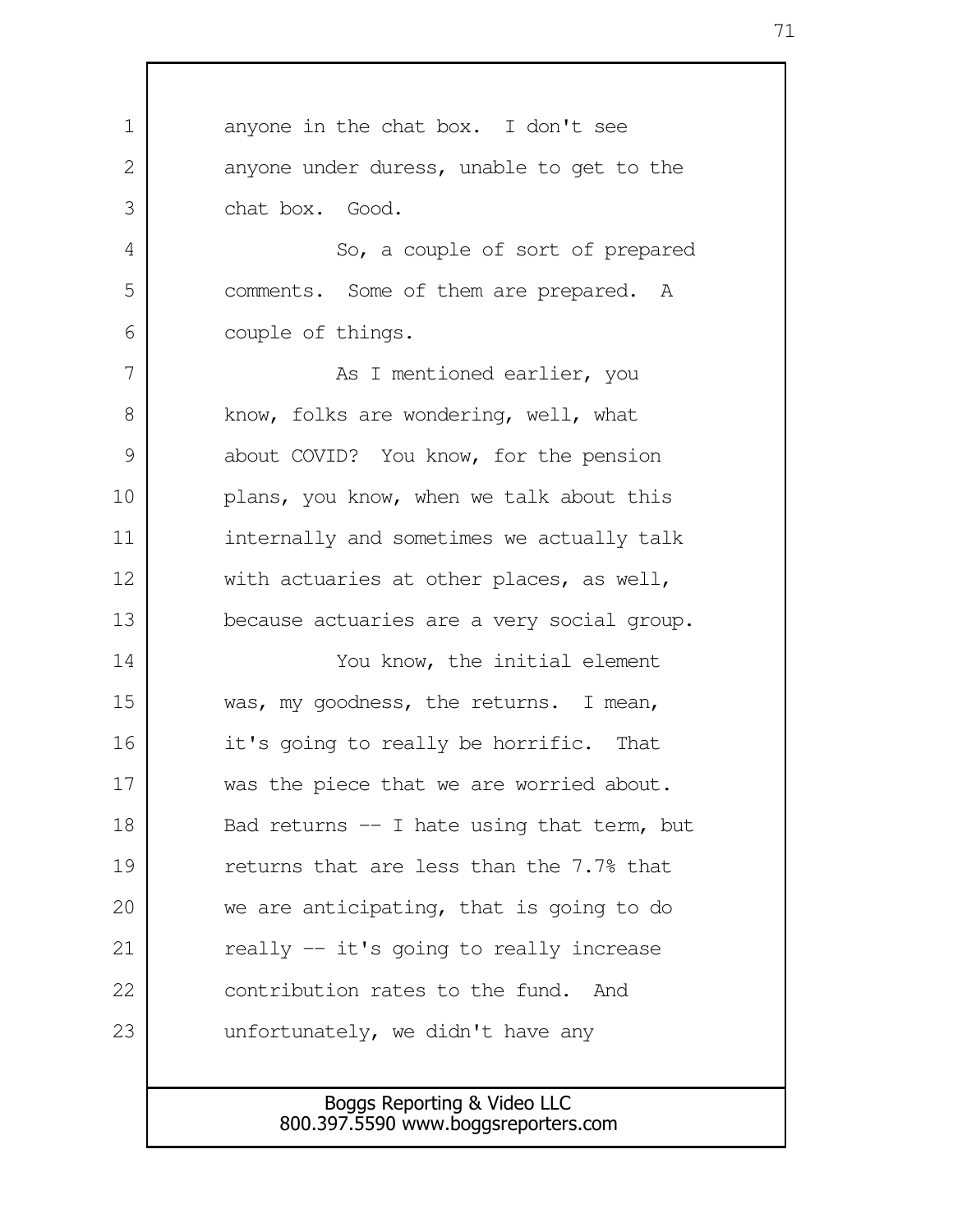| 1  | valuations as of around, well, Saint         |
|----|----------------------------------------------|
| 2  | Patrick's day in the middle of March,        |
| 3  | when, you know, the year the returns at      |
| 4  | that point seemed to be somewhere around     |
| 5  | negative a whole lot. Things seemed to       |
| 6  | have settled down.                           |
| 7  | And so, now I don't think we are             |
| 8  | worried quite as much about returns for      |
| 9  | plans that are funded like you-all's.        |
| 10 | Mortality -- folks will ask about that.      |
| 11 | And, you know, we are not going to rush in   |
| 12 | and say, hey, here's a new mortality         |
| 13 | table. I mean, our mortality tables take     |
| 14 | years and years to develop.                  |
| 15 | So, they just issued a public                |
| 16 | sector mortality table that covers public    |
| 17 | sector participants for the first time,      |
| 18 | like, two years ago. And we are looking      |
| 19 | to implement that the next go-around.<br>And |
| 20 | I don't anticipate what's happening with     |
| 21 | COVID will have monumental impact on those   |
| 22 | base mortality rates. But it's early, and    |
| 23 | we have a little bit of time to the extent   |
|    |                                              |
|    | Boggs Reporting & Video LLC                  |

72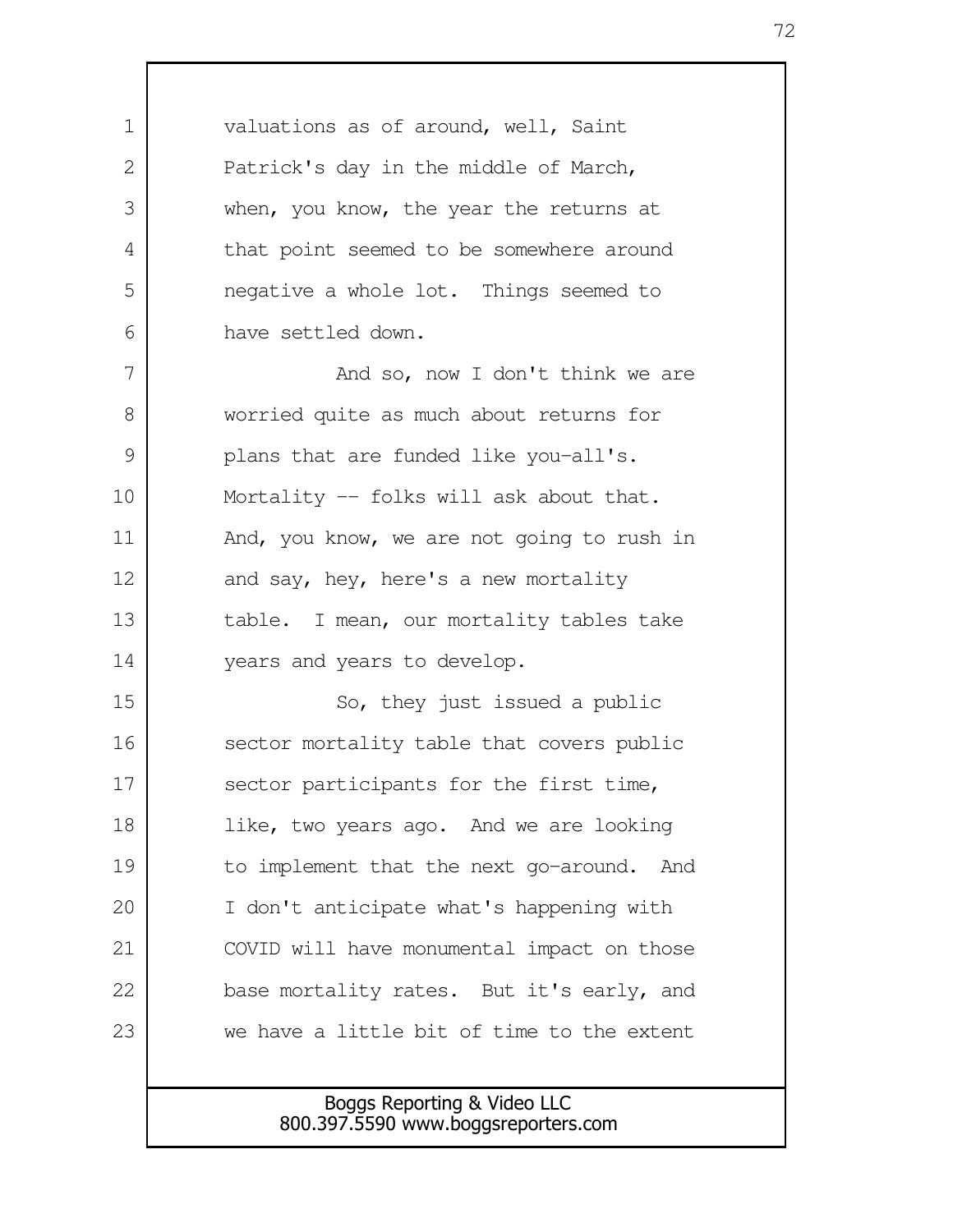Boggs Reporting & Video LLC that, you know, we unfortunately have more people pass as a result. We reflect it in the valuation after it occurs. But in terms of the forward-looking, it's still a wait and see. We are not anticipating putting forth recommendations before we review assumptions again. One more, maybe we see something, and I bet there's folks in this Brady Bunch panel right here that could speak to this more, has their own personal experience with this. I could see more -or we could see retirements potentially than anticipated. You know, anecdotally, I hear of teachers entering in the new year and they are like, well, this might be a good year to retire. We see it with law enforcement, where if there are law enforcement folks that are eligible to retire, they are like, this might be a good time to retire. So, you know, while actuaries talk a lot about all these different 1  $\mathcal{L}$  3 4 5 6 7 8 9 10 11 12 13 14 15 16 17 18 19 20 21 22 23

800.397.5590 www.boggsreporters.com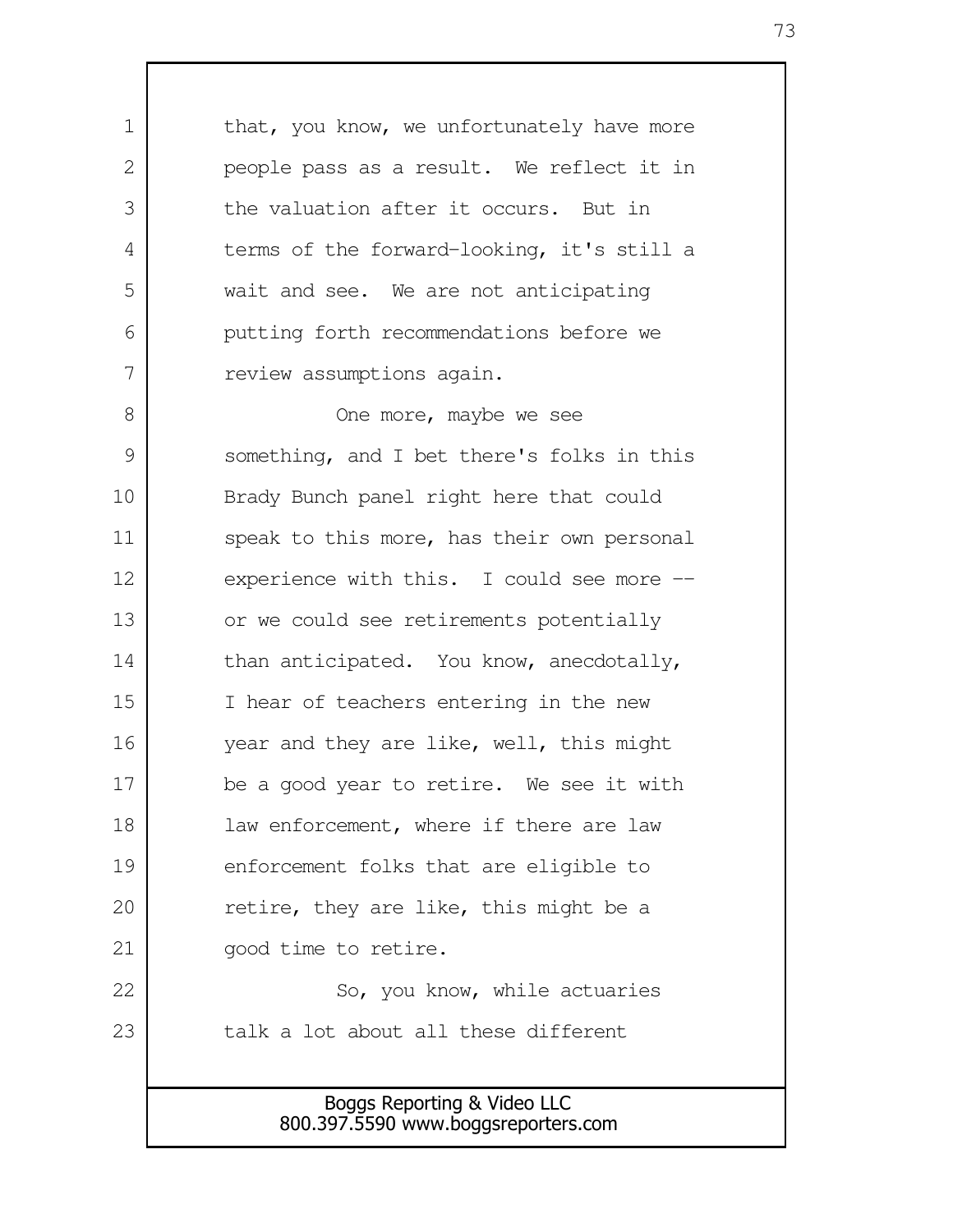numbers, in the end, these are people making decisions, and we don't necessarily predict right. And I could see having more retirements than anticipated, which could have an impact on costs. The final one -- and this is the one that seems to be coming up over the past few years. You know, the biggest impact might be nothing actuarial at all but whether or not there is, you know, the normal sources of revenue are there to pull from, to make contributions to the fund. So, we will see. You know, these contributions are yet to be budgeted for, or anything like that, and they came in pretty close to what was expected and pretty close to last year. But, you know, and it varies from state to state, and it varies from source to source by revenue. And that could be a big challenge. I don't mean to be an alarmist. Look at me. I am using my calm face right now. So, I am not an 1 2 3 4 5 6 7 8 9 10 11 12 13 14 15 16 17 18 19 20 21 22 23

## Boggs Reporting & Video LLC 800.397.5590 www.boggsreporters.com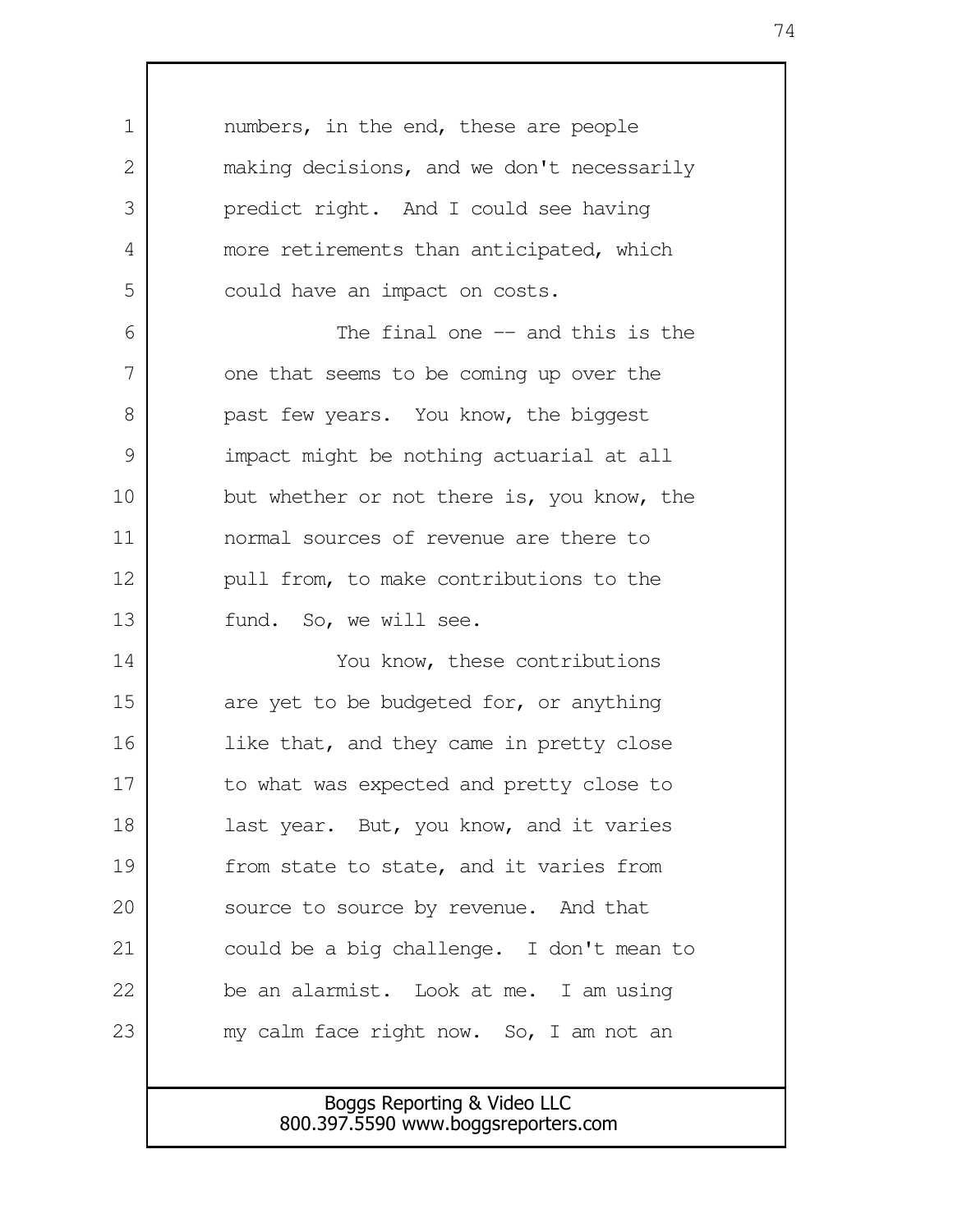| 1             | alarmist, but it's just something that as                          |  |  |
|---------------|--------------------------------------------------------------------|--|--|
| 2             | trustees you may be looking for.                                   |  |  |
| 3             | Any comments? No one has                                           |  |  |
| 4             | chirped on me in the chat box, which I am                          |  |  |
| 5             | quessing I am just sitting here talking to                         |  |  |
| 6             | myself. But you are there, right? Good.                            |  |  |
| 7             | The last thing. I know you-all                                     |  |  |
| 8             | miss us because it's been a while since I                          |  |  |
| $\mathcal{G}$ | have been out there. It might be a little                          |  |  |
| 10            | bit longer. We appreciate you                                      |  |  |
| 11            | accommodating us with this Zoom thing, but                         |  |  |
| 12            | the next thing you are going to see from                           |  |  |
| 13            | the actuary, you recall over the past two                          |  |  |
| 14            | years we have developed estimates of the                           |  |  |
| 15            | next valuation and had those available for                         |  |  |
| 16            | the December Board meeting.                                        |  |  |
| 17            | So, we developed an estimate of                                    |  |  |
| 18            | what we think will happen with the                                 |  |  |
| 19            | September 30th, 2020, valuation based upon                         |  |  |
| 20            | investment returns that we will get from                           |  |  |
| 21            | Mr. Green and the rest of the staff.<br>And                        |  |  |
| 22            | we can estimate what we think the funded                           |  |  |
| 23            | ratio and the contribution rates are going                         |  |  |
|               |                                                                    |  |  |
|               | Boggs Reporting & Video LLC<br>800.397.5590 www.boggsreporters.com |  |  |
|               |                                                                    |  |  |

 $\mathbf{I}$ 

75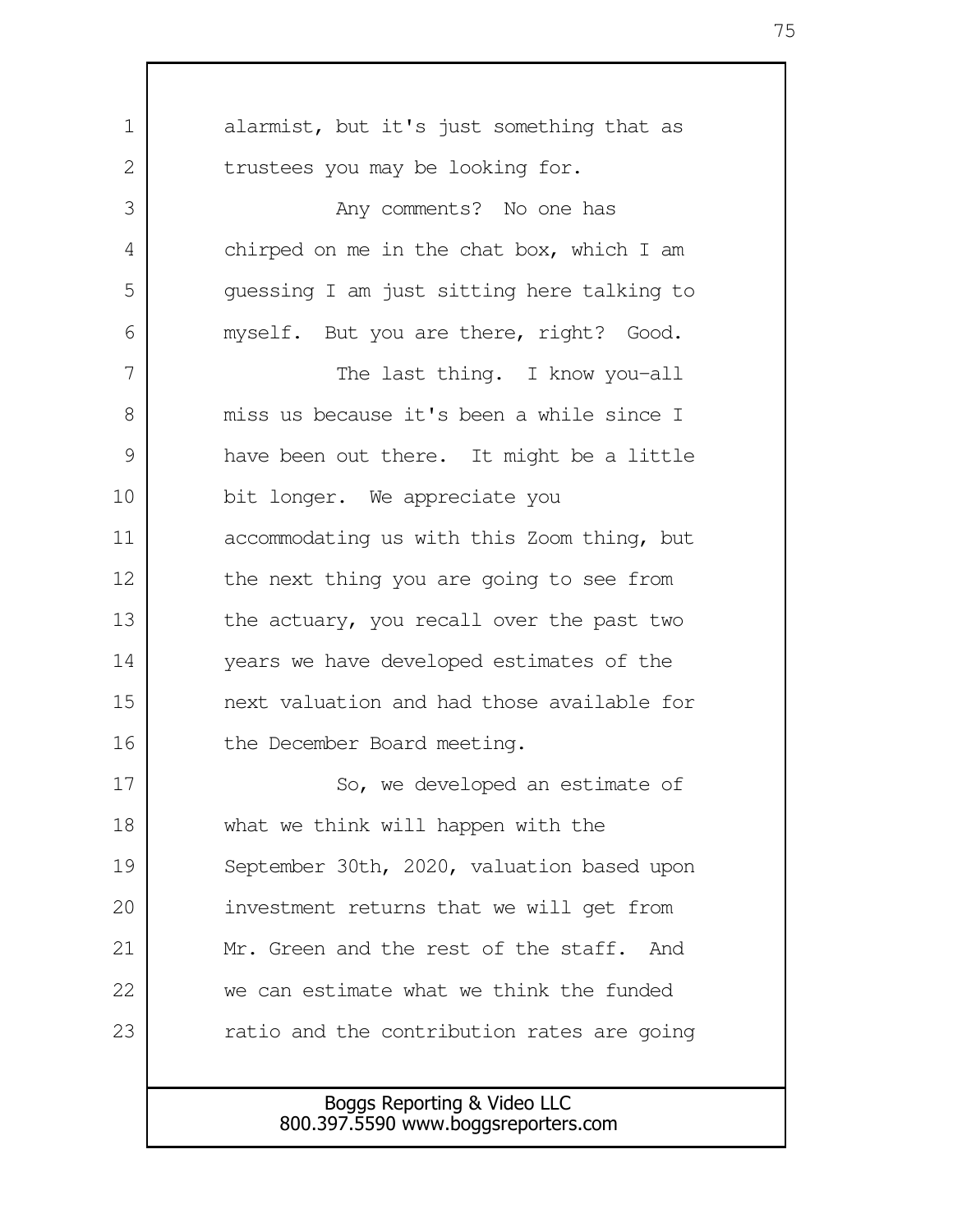| $\mathbf 1$   | to be. But obviously, when we collect all |  |  |
|---------------|-------------------------------------------|--|--|
| 2             | the other data, it will tweak it. It will |  |  |
| 3             | give us a good indication as to where     |  |  |
| 4             | rates are going. That's going to be       |  |  |
| 5             | something, again, for the December Board  |  |  |
| 6             | meeting. And, you know, that's like three |  |  |
| 7             | months away.                              |  |  |
| 8             | So, we will look to see if we             |  |  |
| $\mathcal{G}$ | are in the Brady Bunch decorum or if we   |  |  |
| 10            | are in person. That's for higher powers   |  |  |
| 11            | to determine.                             |  |  |
| 12            | But that is the end of my                 |  |  |
| 13            | prepared comments. We always have         |  |  |
| 14            | unprepared comments. But that's it. We    |  |  |
| 15            | really appreciate your time and working   |  |  |
| 16            | with you-all, and we hope you-all stay    |  |  |
| 17            | safe.                                     |  |  |
| 18            | CHAIRMAN HALLMARK: Okay. Y'all            |  |  |
| 19            | have heard the report. Are there any      |  |  |
| 20            | comments or questions at this time?       |  |  |
| 21            | (No response).                            |  |  |
| 22            | CHAIRMAN HALLMARK: I don't see            |  |  |
| 23            | any in the chat box.                      |  |  |
|               |                                           |  |  |
|               | Boggs Reporting & Video LLC               |  |  |
|               | 800.397.5590 www.boggsreporters.com       |  |  |

 $\mathbf{I}$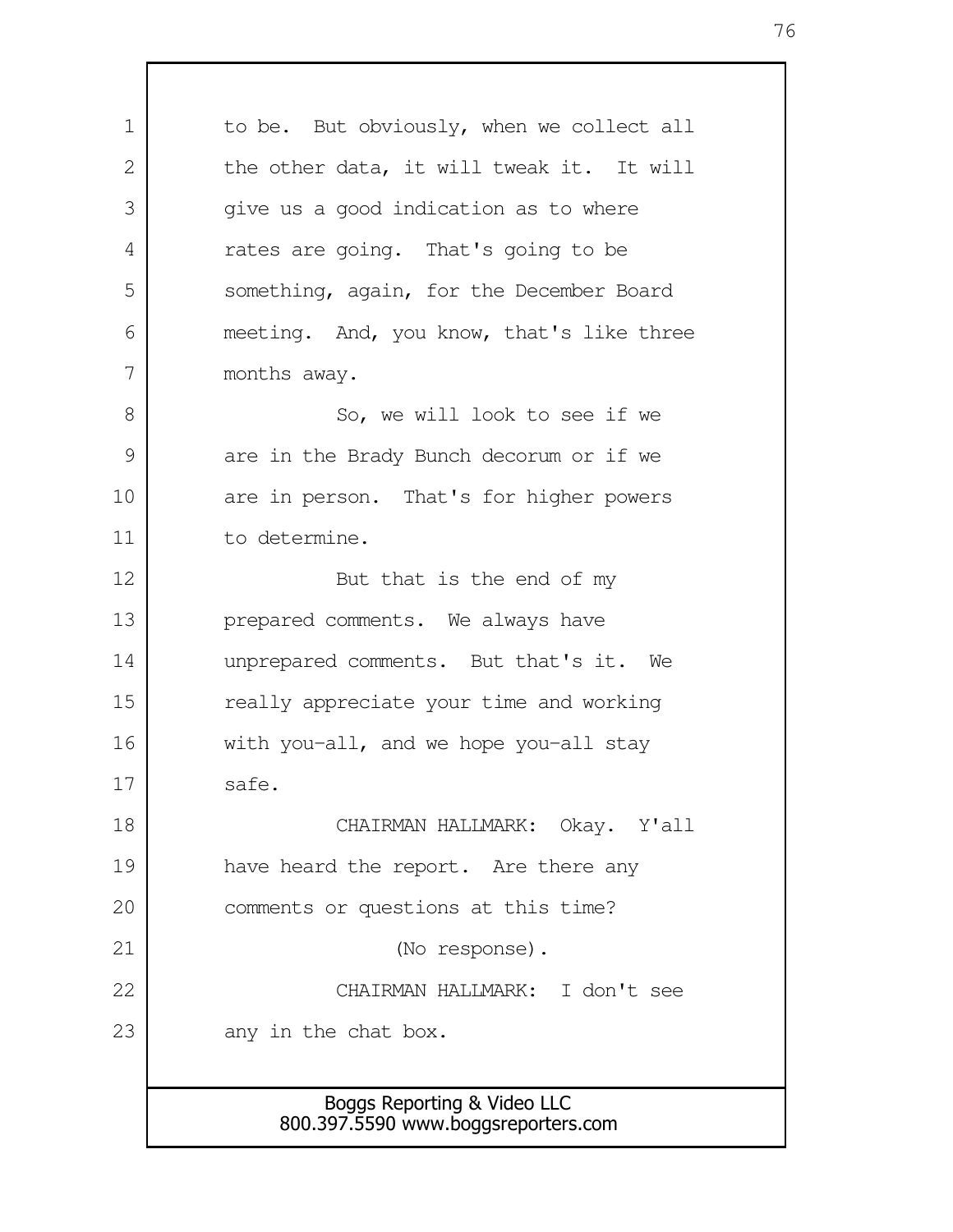| 1  | Larry, I appreciate your report.                                   |  |  |
|----|--------------------------------------------------------------------|--|--|
| 2  | MR. LANGER: Right. Thank you.                                      |  |  |
| 3  | CHAIRMAN HALLMARK: The next item,                                  |  |  |
| 4  | we move to Item VII; that's the election                           |  |  |
| 5  | update with Mr. Yancey.                                            |  |  |
| 6  | ELECTION UPDATE                                                    |  |  |
| 7  | MR. YANCEY: Thank you,                                             |  |  |
| 8  | Mr. Chairman.                                                      |  |  |
| 9  | The election cycle for the TRS                                     |  |  |
| 10 | Board that we are entering right now. The                          |  |  |
| 11 | Election Committee currently make up of                            |  |  |
| 12 | Kelly Butler, Eric Mackey, and Ricky                               |  |  |
| 13 | Whaley.                                                            |  |  |
| 14 | There are four positions up for                                    |  |  |
| 15 | election on the Board this year: Teacher                           |  |  |
| 16 | Position number three currently held by                            |  |  |
| 17 | Charlene McCoy; support position number                            |  |  |
| 18 | two, currently held by Russell Twilley;                            |  |  |
| 19 | principal position, currently held by Jeff                         |  |  |
| 20 | Cole; and the higher ed position number                            |  |  |
| 21 | two, currently held by Kelli Shomaker.                             |  |  |
| 22 | We have completed the period for                                   |  |  |
| 23 | those interested to state their desire to                          |  |  |
|    |                                                                    |  |  |
|    | Boggs Reporting & Video LLC<br>800.397.5590 www.boggsreporters.com |  |  |

Г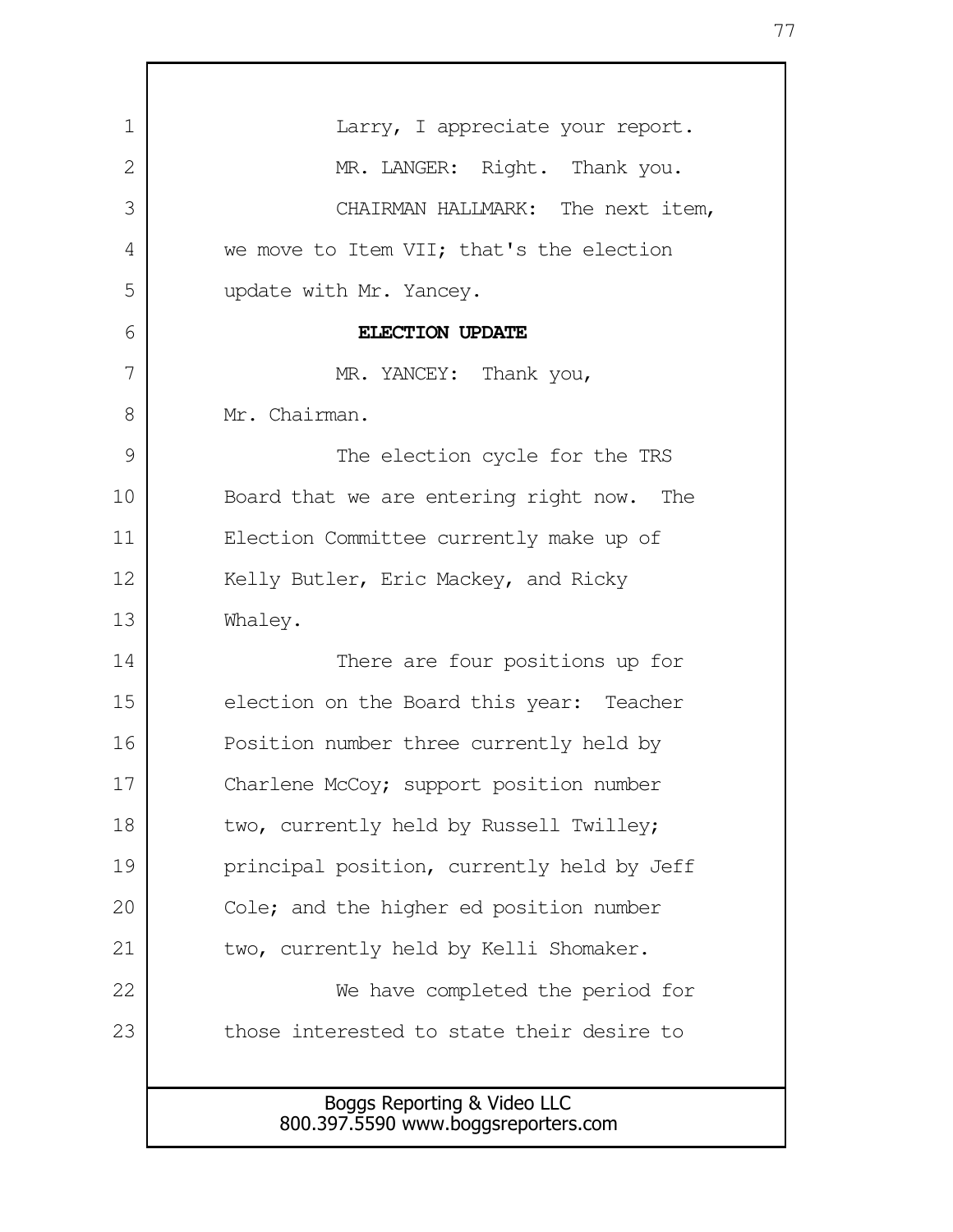Boggs Reporting & Video LLC 800.397.5590 www.boggsreporters.com run for election. The Election Committee, those three that I just mentioned, we will need to meet immediately following this meeting for the purpose of approving the candidates that have submitted for election and to randomly draw the names to determine the order that they will go on the ballot. Good news: All four incumbents have applied to run for reelection, so we are glad to have that. Everybody has got some opposition, so there are more than one candidate for each of those four positions. Ballots will go out mid-October. October 15th is the projected date. They are due back in by November 21, and we should know the results thereafter, unless there is a runoff. If there is a runoff, then we will have to have a follow-up to do that. The voters, they can do email. I mean, they can do online, regular mail, 1 2 3 4 5 6 7 8 9 10 11 12 13 14 15 16 17 18 19 20 21 22 23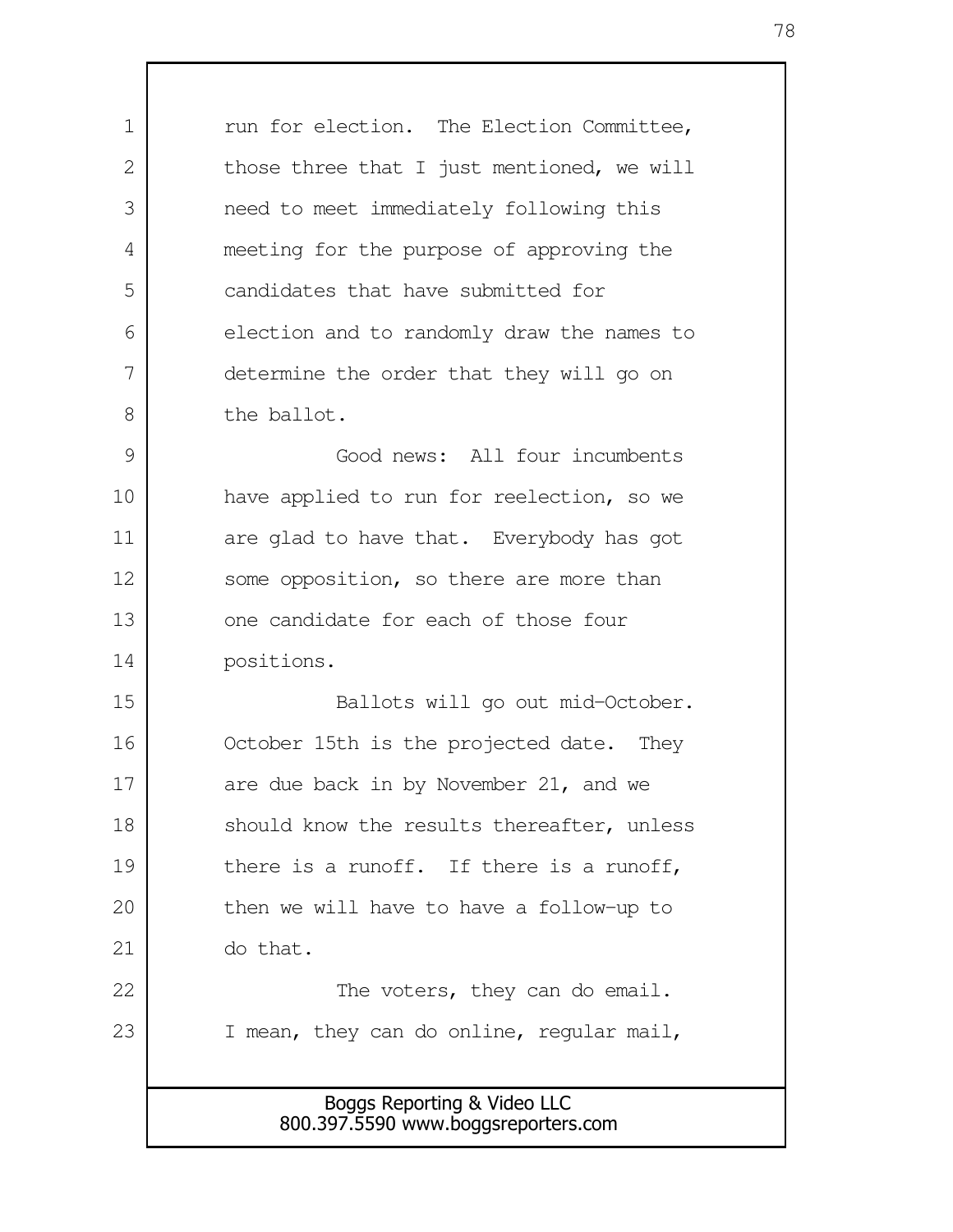| $\mathbf 1$ | or telephone as far as casting their         |  |  |
|-------------|----------------------------------------------|--|--|
| 2           | ballot. All those who we have email          |  |  |
| 3           | addresses on will receive an email telling   |  |  |
| 4           | them that the election is currently          |  |  |
| 5           | ongoing and telling them how to go online    |  |  |
| 6           | and vote if they wish to use that. And       |  |  |
| 7           | then we will continue to send reminders      |  |  |
| 8           | throughout that cycle to get everything      |  |  |
| 9           | done.                                        |  |  |
| 10          | So, that's where we are on the               |  |  |
| 11          | election at the present time. Any            |  |  |
| 12          | questions?                                   |  |  |
| 13          | (No response).                               |  |  |
| 14          | CHAIRMAN HALLMARK: I think we can            |  |  |
| 15          | just move on to the approvals, Mr. Yancey.   |  |  |
| 16          | <b>APPROVALS</b>                             |  |  |
| 17          | MR. YANCEY: Okay. The last item,             |  |  |
| 18          | last page in the book, page 83, are the      |  |  |
| 19          | requests for reinstatements. We have three   |  |  |
| 20          | individuals who previously retired, returned |  |  |
| 21          | to full-time work, suspended their           |  |  |
| 22          | retirement, and have completed the two years |  |  |
| 23          | full-time work subsequent to coming back to  |  |  |
|             |                                              |  |  |
|             | Boggs Reporting & Video LLC                  |  |  |
|             | 800.397.5590 www.boggsreporters.com          |  |  |

 $\mathsf{l}$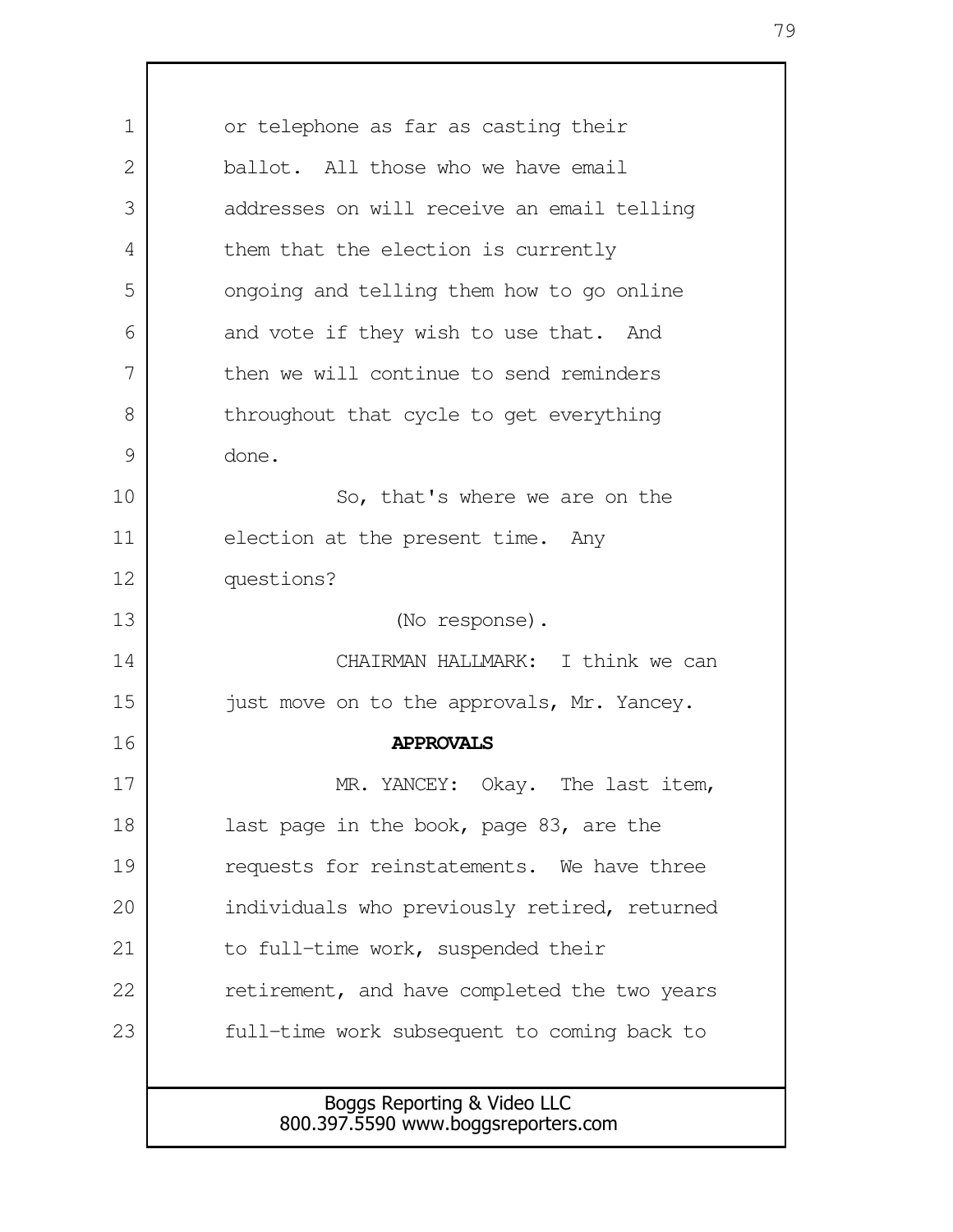Boggs Reporting & Video LLC 800.397.5590 www.boggsreporters.com active service. They are requesting to be reinstated to active status with the system. The staff recommends your approval of their requests. CHAIRMAN HALLMARK: Okay. You have heard Mr. Yancey's request about having those reinstated for approval. So, at this time, I will need a motion to approve. MS. CREW: Motion. CHAIRMAN HALLMARK: Ms. Crew. MS. MOBLEY: Second. CHAIRMAN HALLMARK: I got a second from Ms. Mobley. Any discussion? Any comments? (No response). CHAIRMAN HALLMARK: All in favor say "aye". (Board members saying "aye"). CHAIRMAN HALLMARK: All opposed, like sign? (No response). CHAIRMAN HALLMARK: Ayes carry. Dr. Bronner, any closing 1 2 3 4 5 6 7 8 9 10 11 12 13 14 15 16 17 18 19 20 21 22 23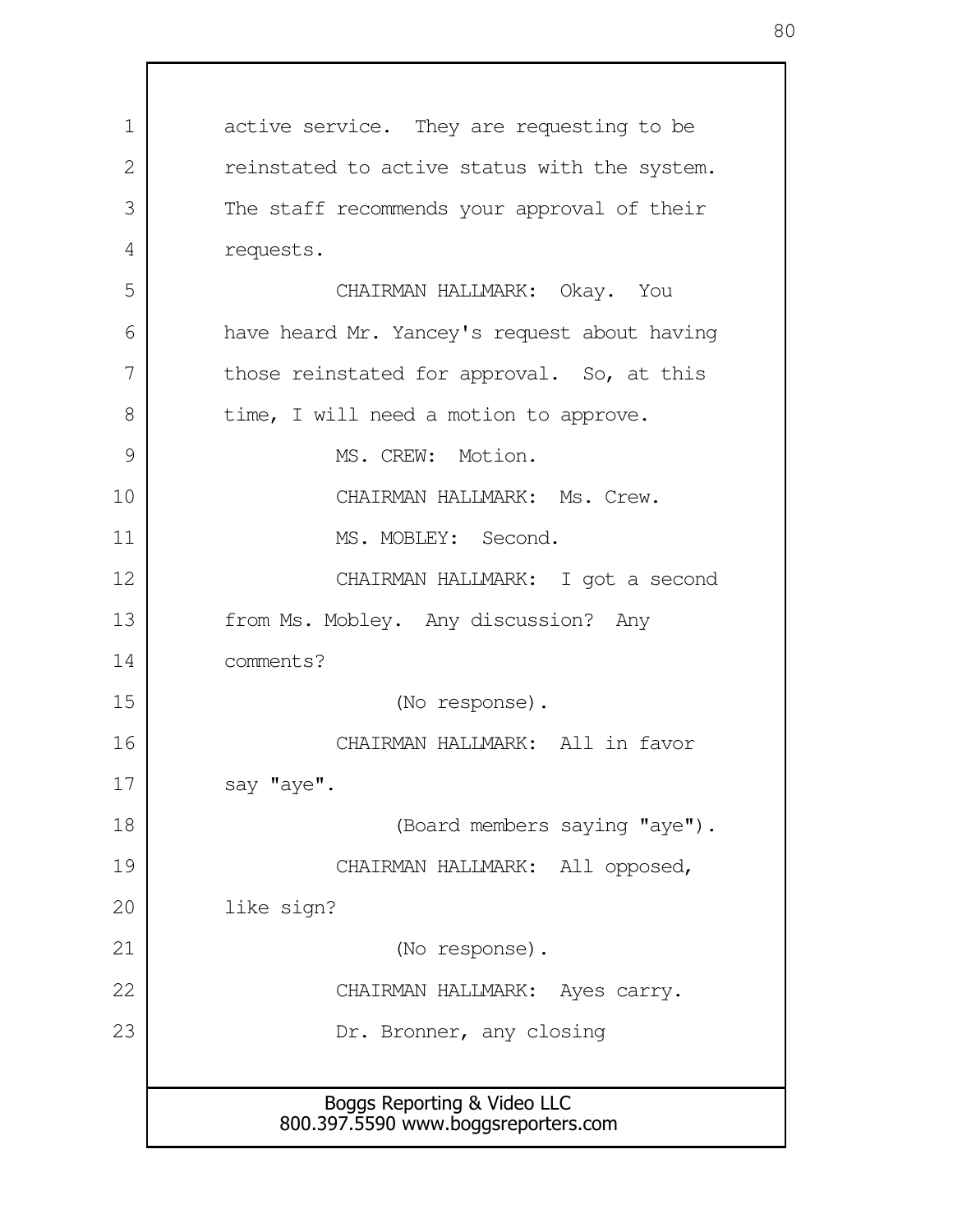| 1  | comments from you?                                                 |  |  |
|----|--------------------------------------------------------------------|--|--|
| 2  | DR. BRONNER: No. We are good.                                      |  |  |
| 3  | CHAIRMAN HALLMARK: Last thing I                                    |  |  |
| 4  | have is our next meeting is scheduled                              |  |  |
| 5  | presently for December 8th, and it may be a                        |  |  |
| 6  | virtual and traditional, whatever. I don't                         |  |  |
| 7  | know what, you know, is going to happen                            |  |  |
| 8  | between now and then, but I do appreciate                          |  |  |
| 9  | everyone finding time to attend.                                   |  |  |
| 10 | So, at this time, I need a                                         |  |  |
| 11 | motion to approve.                                                 |  |  |
| 12 | MR. COLE:                                                          |  |  |
| 13 | CHAIRMAN HALLMARK: Mr. Cole?                                       |  |  |
| 14 | Second?                                                            |  |  |
| 15 | MR. BUTLER: Second.                                                |  |  |
| 16 | CHAIRMAN HALLMARK: Mr. Butler.                                     |  |  |
| 17 | Any comments?                                                      |  |  |
| 18 | (No response).                                                     |  |  |
| 19 | CHAIRMAN HALLMARK: All in favor                                    |  |  |
| 20 | say "aye."                                                         |  |  |
| 21 | (Board members saying "aye").                                      |  |  |
| 22 | CHAIRMAN HALLMARK: All opposed                                     |  |  |
| 23 | like sign?                                                         |  |  |
|    |                                                                    |  |  |
|    | Boggs Reporting & Video LLC<br>800.397.5590 www.boggsreporters.com |  |  |
|    |                                                                    |  |  |

 $\Gamma$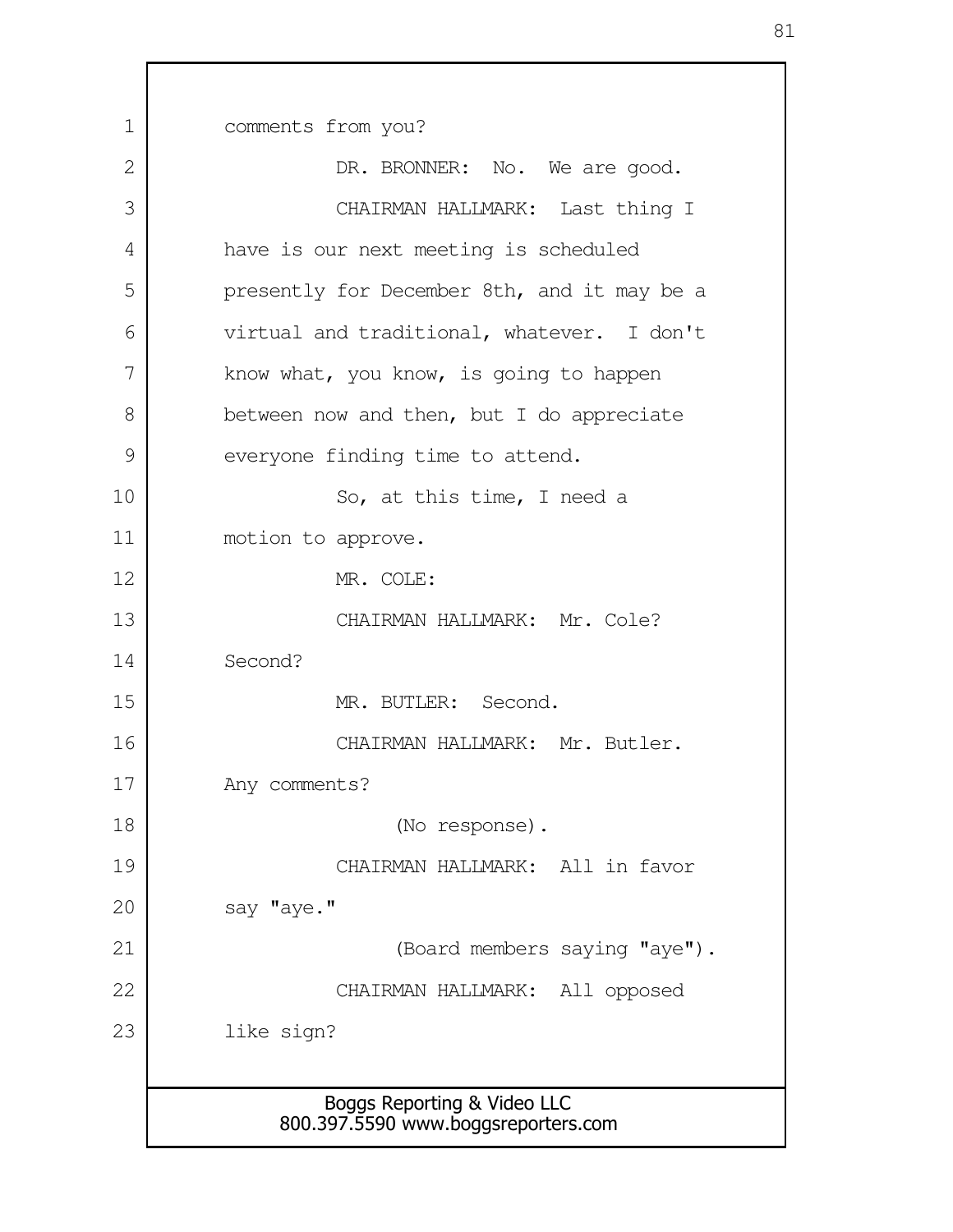| $\mathbf 1$    | (No response).                                                     |
|----------------|--------------------------------------------------------------------|
| $\overline{2}$ | CHAIRMAN HALLMARK: Thank you.                                      |
| 3              |                                                                    |
| $\overline{4}$ | (Conclusion of TRS Board of                                        |
| 5              | Control meeting at                                                 |
| $6\,$          | approximately 11:58 a.m.)                                          |
| 7              |                                                                    |
| $\,8\,$        |                                                                    |
| $\mathcal{G}$  |                                                                    |
| $10\,$         |                                                                    |
| 11             |                                                                    |
| 12             |                                                                    |
| 13             |                                                                    |
| 14             |                                                                    |
| 15             |                                                                    |
| 16             |                                                                    |
| $17\,$         |                                                                    |
| 18             |                                                                    |
| 19             |                                                                    |
| 20             |                                                                    |
| 21             |                                                                    |
| 22             |                                                                    |
| 23             |                                                                    |
|                |                                                                    |
|                | Boggs Reporting & Video LLC<br>800.397.5590 www.boggsreporters.com |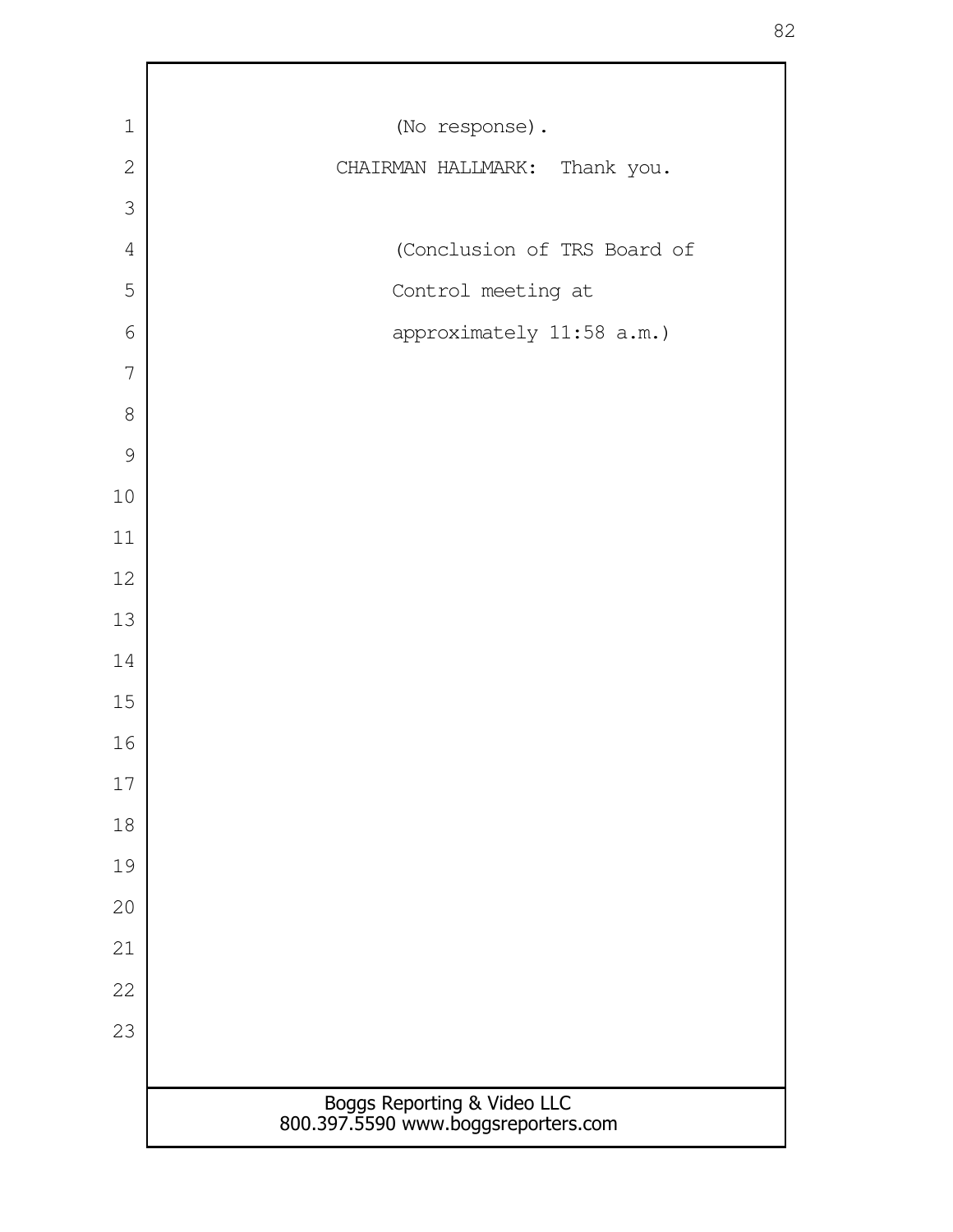| 1              | REPORTER'S CERTIFICATE                                             |  |  |
|----------------|--------------------------------------------------------------------|--|--|
| $\overline{2}$ |                                                                    |  |  |
| 3              | STATE OF ALABAMA                                                   |  |  |
| 4              | ELMORE COUNTY                                                      |  |  |
| 5              |                                                                    |  |  |
| 6              | I, Jeana S. Boggs, Certified Professional                          |  |  |
| 7              | Reporter and Notary Public in and for the State of                 |  |  |
| 8              | Alabama at Large, do hereby certify on Tuesday,                    |  |  |
| 9              | September 15th, 2020, that I reported the TEACHERS'                |  |  |
| 10             | RETIREMENT SYSTEM BOARD OF CONTROL MEETING; that the               |  |  |
| 11             | foregoing colloquies, statements, questions and                    |  |  |
| 12             | answers thereto were reduced to 82 typewritten pages               |  |  |
| 13             | under my direction and supervision; that the                       |  |  |
| 14             | transcription of said meeting is true and accurate                 |  |  |
| 15             | transcript.                                                        |  |  |
| 16             | I further certify that I am duly licensed                          |  |  |
| 17             | by the Alabama Board of Court Reporting as a                       |  |  |
| 18             | Certified Court Reporter as evidenced by the ABCR                  |  |  |
| 19             | number following my name found below.                              |  |  |
| 20             | I further certify that I am neither of                             |  |  |
| 21             | relative, employee, attorney or counsel of any of                  |  |  |
| 22             | the parties, nor am I a relative or employee of such               |  |  |
| 23             | attorney or counsel, nor am I financially interested               |  |  |
|                |                                                                    |  |  |
|                | Boggs Reporting & Video LLC<br>800.397.5590 www.boggsreporters.com |  |  |

83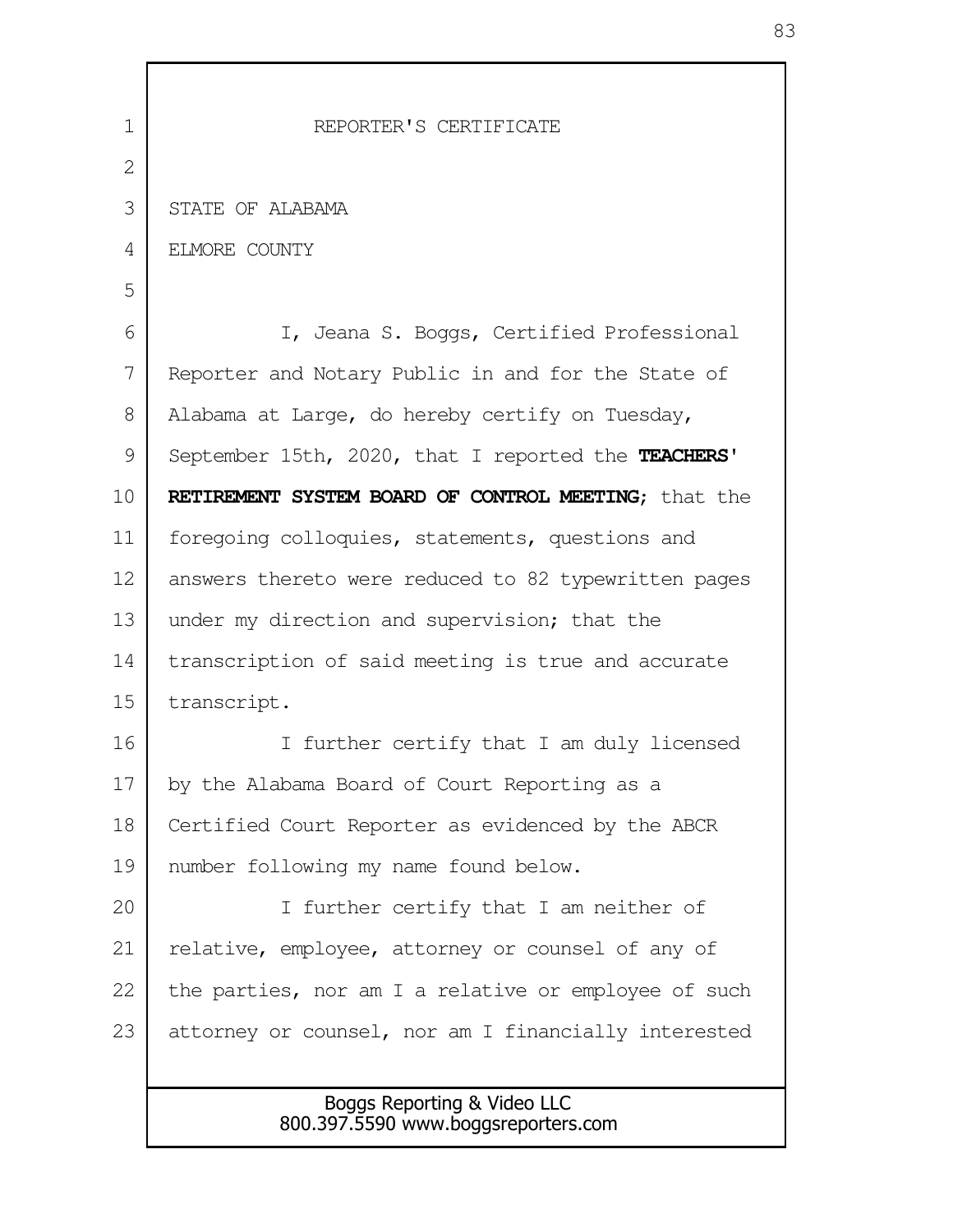| 1  | in the results thereof. All rates charged are usual                                                   |  |
|----|-------------------------------------------------------------------------------------------------------|--|
| 2  | and customary.                                                                                        |  |
| 3  | This the 15th day of September, 2020, in                                                              |  |
| 4  | the year of our Lord.                                                                                 |  |
| 5  |                                                                                                       |  |
| 6  |                                                                                                       |  |
| 7  |                                                                                                       |  |
| 8  | 3/ Jeana S. Bogga                                                                                     |  |
| 9  | Jeana S. Boggs<br>ABCR NO. 7, Exp 9/30/2021                                                           |  |
| 10 | Certified Court Reporter and<br>Notary Public                                                         |  |
| 11 | Commission expires: 8/9/2022                                                                          |  |
| 12 |                                                                                                       |  |
| 13 | (C) Copyright 2020, Boggs Reporting & Video, LLC.<br>All rights reserved. No portion of this document |  |
| 14 | may be reproduced without written consent of Boggs<br>Reporting & Video, LLC.                         |  |
| 15 |                                                                                                       |  |
| 16 |                                                                                                       |  |
| 17 |                                                                                                       |  |
| 18 |                                                                                                       |  |
| 19 |                                                                                                       |  |
| 20 |                                                                                                       |  |
| 21 |                                                                                                       |  |
| 22 |                                                                                                       |  |
| 23 |                                                                                                       |  |
|    |                                                                                                       |  |
|    | Boggs Reporting & Video LLC<br>800.397.5590 www.boggsreporters.com                                    |  |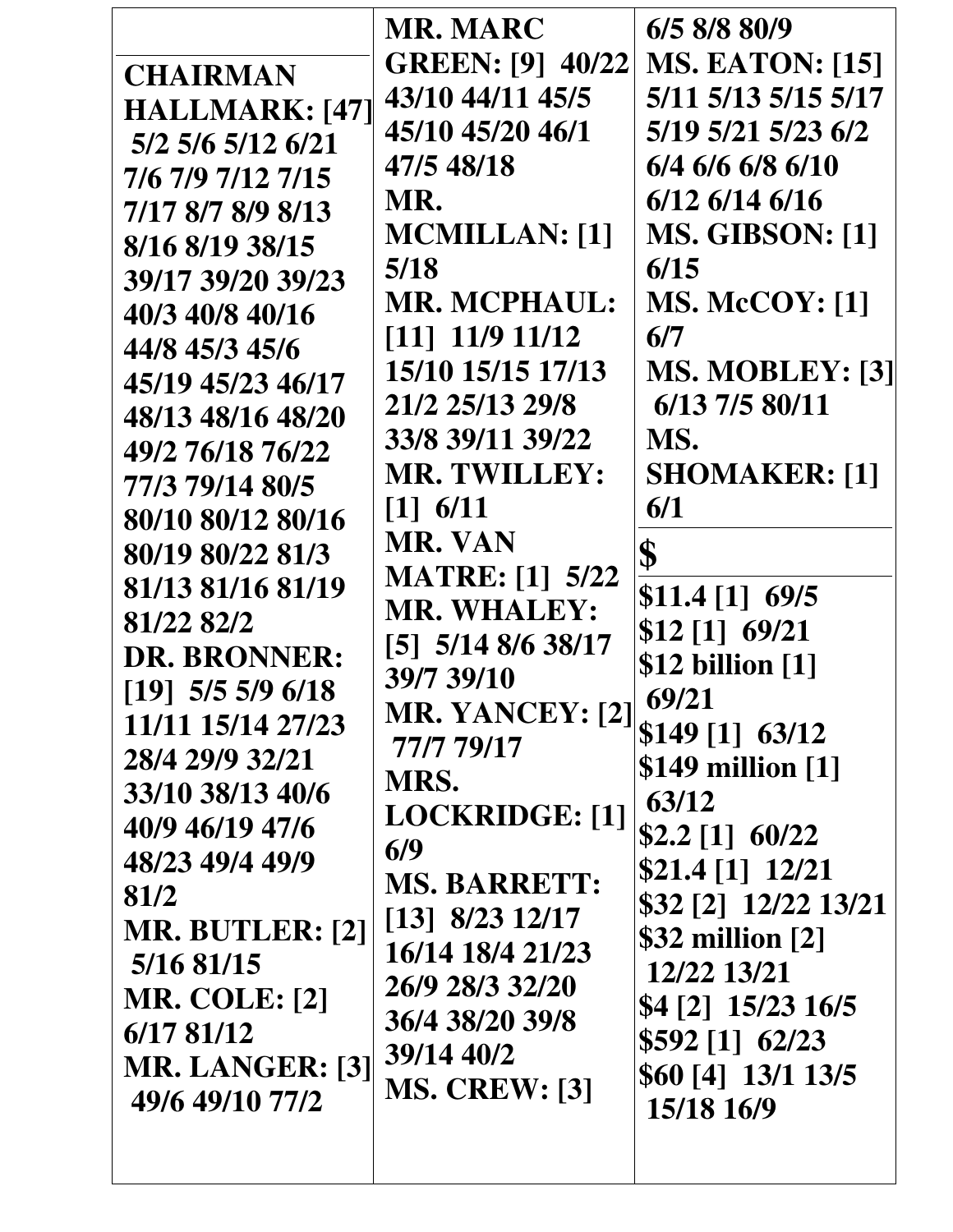| \$                               | $10:45$ [1] $5/3$   | 7/16 7/18 8/5 18/1  |
|----------------------------------|---------------------|---------------------|
| \$736 [2] 63/16                  | $11$ [1] $21/3$     | 26/21 26/22 41/5    |
| 63/18                            | 11:00 [1] 1/22      | 45/15 46/3 51/2     |
| \$736 million [1]                | 11:58 [1] 82/6      | 75/19 83/9 84/3     |
| 63/18                            | 12 [1] 21/16        | 84/13               |
| \$752,881,272 [1]                | $12.7$ [1] 44/16    | 2021 [3] 51/6 56/17 |
| 69/9                             | 120 [1] 56/13       | 84/9                |
|                                  | 13 [1] 44/14        | 2022 [3] 50/18      |
|                                  | 136,000 [1] 53/4    | 56/18 84/11         |
| $19$ [1] 55/8                    | 137,000 [1] 53/4    | 2028 [1] 69/20      |
|                                  | $14$ [1] 8/5        | 2050s [1] 59/11     |
| $-29$ [1] $42/12$                | 149,000 [1] 63/12   | 2056 [1] 69/18      |
|                                  | 14th [1] 7/18       | 21 [2] 41/2 78/17   |
|                                  | 15 [2] 25/13 61/10  | 22 [1] 43/11        |
| $.08$ [3] 47/1 47/13             | 15,000 [1] 31/13    | 23 [1] 44/12        |
| 47/22                            | 15th [4] 1/23 78/16 | 24 [2] 44/19 45/4   |
| $.4$ [1] 63/12                   | 83/9 84/3           | 24/7 [1] 39/9       |
|                                  | 18 [2] 16/1 43/15   | 25 [2] 45/2 46/1    |
|                                  | 2                   | 29 [1] 42/12        |
| 1.24 [1] 58/4<br>$1.27$ [1] 58/4 | 2,000 [1] 10/4      | 3                   |
| $1.30$ [1] 44/5                  | [2.35] [1] 57/16    | 30 [5] 51/10 52/6   |
| $1.58$ [1] 46/8                  | $2.41$ [1] $57/16$  | 52/9 52/11 67/18    |
| $1.59$ [1] 62/15                 | 2.63 [2] 55/8 63/9  | 30th [10] 46/3 50/9 |
| 1.6 [1] $62/15$                  | 20 [2] 48/2 56/12   | 50/16 50/18 51/2    |
| 1.65 [1] $46/9$                  | 201 [2] 1/4 1/21    | 55/7 56/17 62/22    |
| $1.95$ [1] $43/17$               | 2013 [1] 56/22      | 64/10 75/19         |
| $10$ [1] $48/2$                  | 2016 [1] 64/10      | 31 [1] 45/11        |
| 10,000 [1] 31/13                 | 2018 [1] 55/8       | 32 [2] 42/20 59/14  |
| 100 [9] 29/17 29/20              | 2019 [6] 10/18      | 33 [1] 60/19        |
| 38/19 58/17 58/22                | 12/20 50/9 50/16    | 36104 [1] 1/5       |
| 59/3 59/7 68/20                  | 52/19 62/22         | 38s [1] 42/18       |
| 69/7                             | 2020 [16] 1/23 4/5  | 39s [1] 42/19       |
|                                  |                     |                     |
|                                  |                     |                     |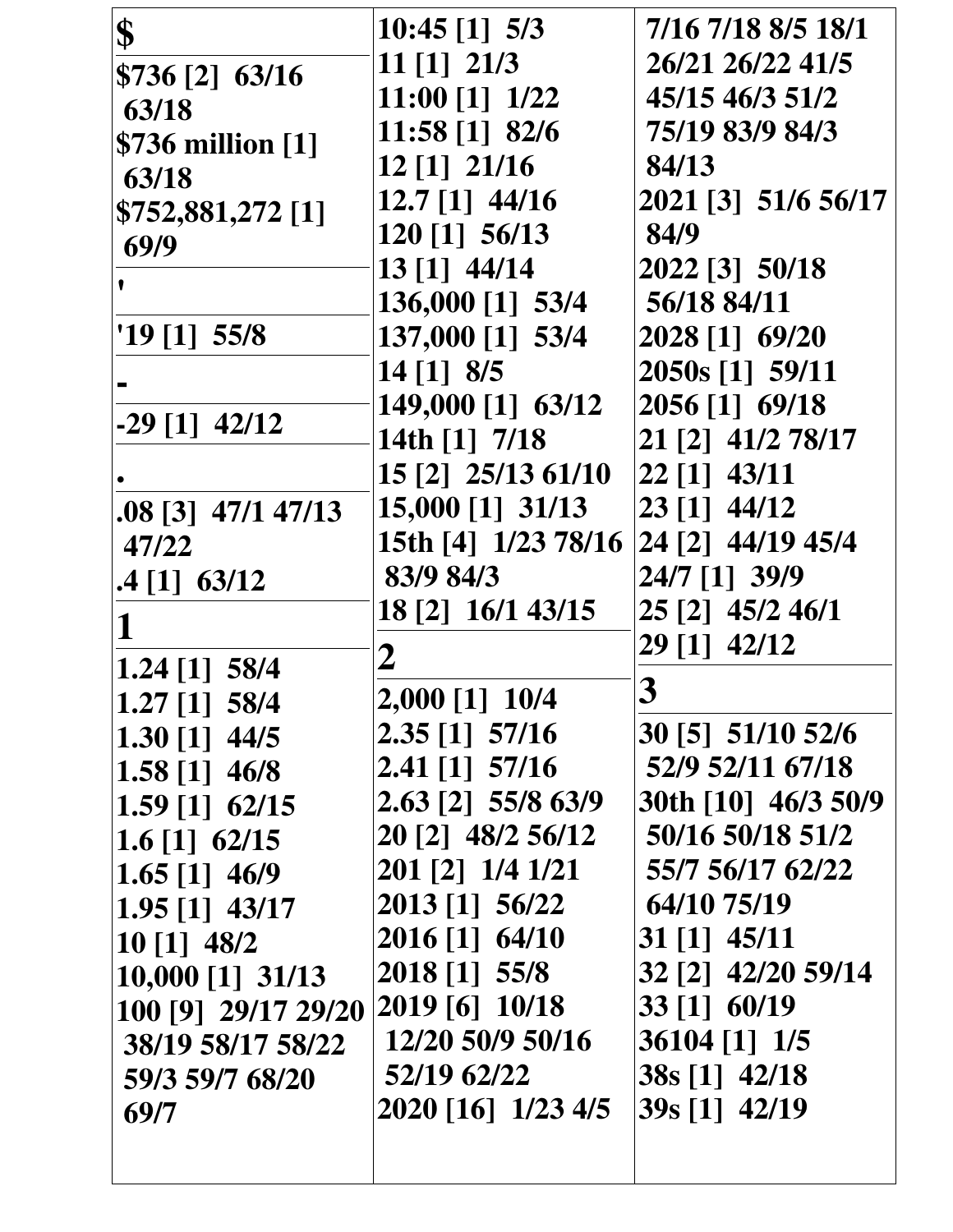| 4<br>$ 4.31 [1]$ 44/3                                                                                                                                                                                                            | $7.91$ [1] 43/14<br>70.2 [2] 54/18 56/3                                                                                                                                                                                                            | able [3] 30/23 37/12<br>38/11                                                                                                                                                                                                                                                                         |
|----------------------------------------------------------------------------------------------------------------------------------------------------------------------------------------------------------------------------------|----------------------------------------------------------------------------------------------------------------------------------------------------------------------------------------------------------------------------------------------------|-------------------------------------------------------------------------------------------------------------------------------------------------------------------------------------------------------------------------------------------------------------------------------------------------------|
| 4.81 [1] 44/6<br>4.99 [1] 43/6<br>44 [2] 42/21 61/10<br>45 [1] 68/6<br>5<br>$5/14/2020$ [2] $4/5$<br>7/16<br>50 [1] 19/13<br>50/50 [1] 19/13<br>52nd [1] 46/8<br>54 [1] 65/13<br>55 [6] 36/19 36/20<br>37/15 38/1 43/20<br>66/18 | 70s [1] 56/10<br>74 [2] 68/3 68/4<br>75 [1] 44/2<br>78 [1] 38/21<br>79 [1] 42/13<br>8<br>$8.65$ [1] $43/14$<br>8.82 [1] 43/12<br>8.83 [1] 43/13<br>$8/31$ [1] $45/11$<br>8/31/2020 [1] 45/15<br>8/9/2022 [1] 84/11<br>80 [1] 19/11<br>82 [1] 83/12 | about [62] 9/2 9/14<br>10/13 11/13 11/22<br>13/1 13/15 13/16<br>14/21 17/11 19/3<br>19/3 21/5 22/1<br>25/14 26/22 27/5<br>28/5 28/6 29/7<br>30/10 32/7 32/13<br>33/12 36/9 37/8<br>38/11 39/3 40/5<br>43/15 44/17 45/7<br>46/22 50/8 51/22<br>52/8 52/17 53/7<br>53/12 54/18 54/20<br>58/15 59/1 60/5 |
| 56 [1] 38/22<br>6<br>$ 6.06 11 $ 44/7<br>$\vert 6.08 \vert 1 \vert 43/7$                                                                                                                                                         | 83 [1] 79/18<br>877.517.0020 [1]<br>1/6<br>8th [1] 81/5                                                                                                                                                                                            | 60/17 60/18 62/15<br>63/12 63/18 64/2<br>64/4 66/22 67/20<br>68/8 68/9 71/9                                                                                                                                                                                                                           |
| $\vert 6.44 \vert 1 \vert 41/9$<br>$620$ -million $[1]$<br>25/20<br>$\left[65\right]$ $\left[1\right]$ $\left[39/3\right]$<br>69.4 [2] 54/19 56/3                                                                                | 9<br>$9.5$ [1] $44/17$<br>$9.72$ [1] 58/19<br>9/30/2021 [1] 84/9<br>95 [5] 19/7 19/16<br>31/9 31/9 31/14                                                                                                                                           | 71/10 71/17 72/8<br>72/10 73/23 80/6<br>above [2] 27/9 48/9<br>absolute [1] 14/22<br>absolutely [1]<br>27/19<br>absorbed $[1]$ 65/1                                                                                                                                                                   |
| 7.5 [1] 47/12<br>7.53 [1] 41/9<br>7.7 [4] 55/5 55/9<br>63/8 71/19                                                                                                                                                                | $\mathbf A$<br>a.m [2] $1/22$ 82/6<br>AA [1] 47/20<br><b>ABCR</b> [2] 83/18<br>84/9                                                                                                                                                                | abuse [1] 27/7<br>accommodating [1]<br>75/11<br>account [1] 15/5                                                                                                                                                                                                                                      |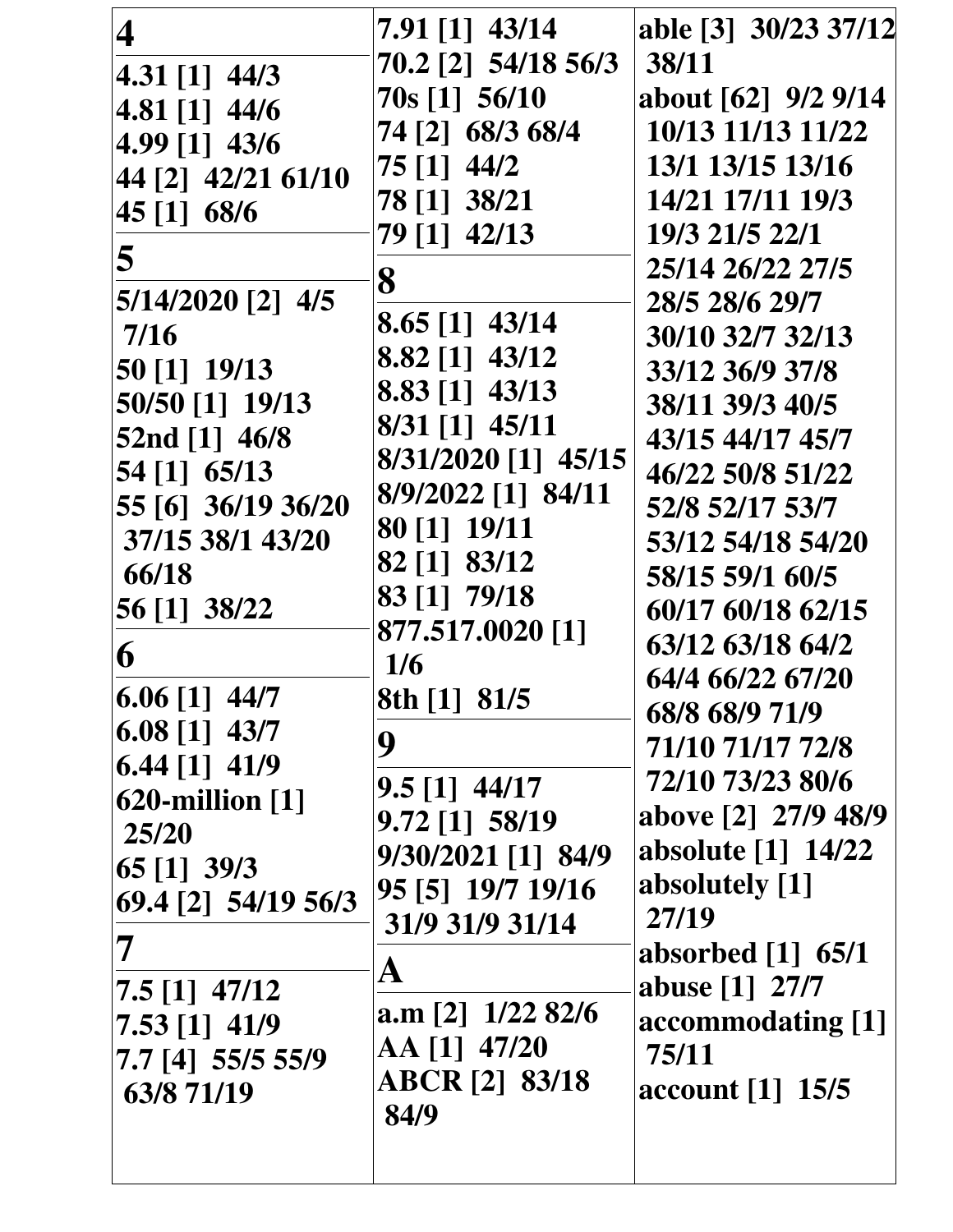| A                                                                            | actuary $[1]$ 75/13<br>ad [2] 14/1 14/7                                               | agenda [7] 3/10 4/4<br>6/20 7/1 7/1 7/4                                              |
|------------------------------------------------------------------------------|---------------------------------------------------------------------------------------|--------------------------------------------------------------------------------------|
| accounts [2] 59/17<br>59/19<br>accrued [5] 58/9<br>58/10 62/10 62/14         | added [1] 20/15<br>additional [2] 13/6<br>58/18                                       | 48/21<br>$\text{Agg} [1]$ 43/13<br>ago [8] 16/17 22/20                               |
| 69/3<br>accruing [2] 51/12<br>57/11<br>accurate [2] 21/11                    | addresses [1] 79/3<br>adjust [1] 65/4<br><b>Administrators</b> [1]<br>56/9            | 23/20 28/13 29/6<br>29/11 55/6 72/18<br>agriculture [1]<br>11/22                     |
| 83/14<br>across [4] 12/12<br>34/4 68/14 68/17<br>active [7] 36/19            | admit [2] 19/21<br>33/7<br>adopted [1] 44/23<br>ads [6] 13/21 13/22                   | ahead $[1]$ 5/3<br>ALABAMA [16]<br>1/1 1/5 1/21 1/22<br>10/1 10/10 29/1              |
| 36/21 38/1 53/2<br>67/4 80/1 80/2<br>actual [3] 45/8<br>45/17 69/3           | 14/17 14/22 15/3<br>15/9<br>advertisers [1]<br>37/22                                  | 33/1 34/18 35/12<br>35/17 51/13 68/12<br>83/3 83/8 83/17<br>Alabama/Oklahom          |
| actually [15] 13/2<br>16/3 17/3 17/8<br>36/14 37/8 37/10<br>37/20 51/9 52/4  | advertises [1] 14/15 a [1] 33/1<br>advertising [5]<br>12/23 18/10 18/16<br>19/9 19/12 | alarming $[1]$ 27/5<br>alarmist [2] 74/22<br>75/1                                    |
| 58/13 61/20 61/23<br>63/8 71/11<br>actuarial $[16]$ 4/8<br>48/19 48/22 51/19 | afford [1] 29/20<br>after [6] 10/20<br>34/11 57/12 58/1<br>58/2 73/3                  | all [62] 6/18 7/9<br>7/12 8/13 8/16 8/23<br>10/4 13/9 14/9 15/2<br>18/19 18/22 18/23 |
| 51/20 53/17 54/13<br>54/16 58/8 58/10<br>61/14 65/16 66/5                    | afternoon [1] 40/22]<br>again [8] 49/5 56/1<br>62/20 63/20 63/22<br>69/22 73/7 76/5   | 20/22 20/23 23/10<br>24/14 26/16 27/9<br>27/16 29/18 32/13<br>32/21 33/10 34/17      |
| 66/10 66/12 74/9<br>actuaries $[5]$ 60/2<br>67/9 71/12 71/13<br>73/22        | against [2] 41/17<br>41/18<br>age [1] 62/4                                            | 35/20 36/5 40/7<br>40/13 42/1 42/1<br>42/21 44/11 45/20                              |
|                                                                              |                                                                                       |                                                                                      |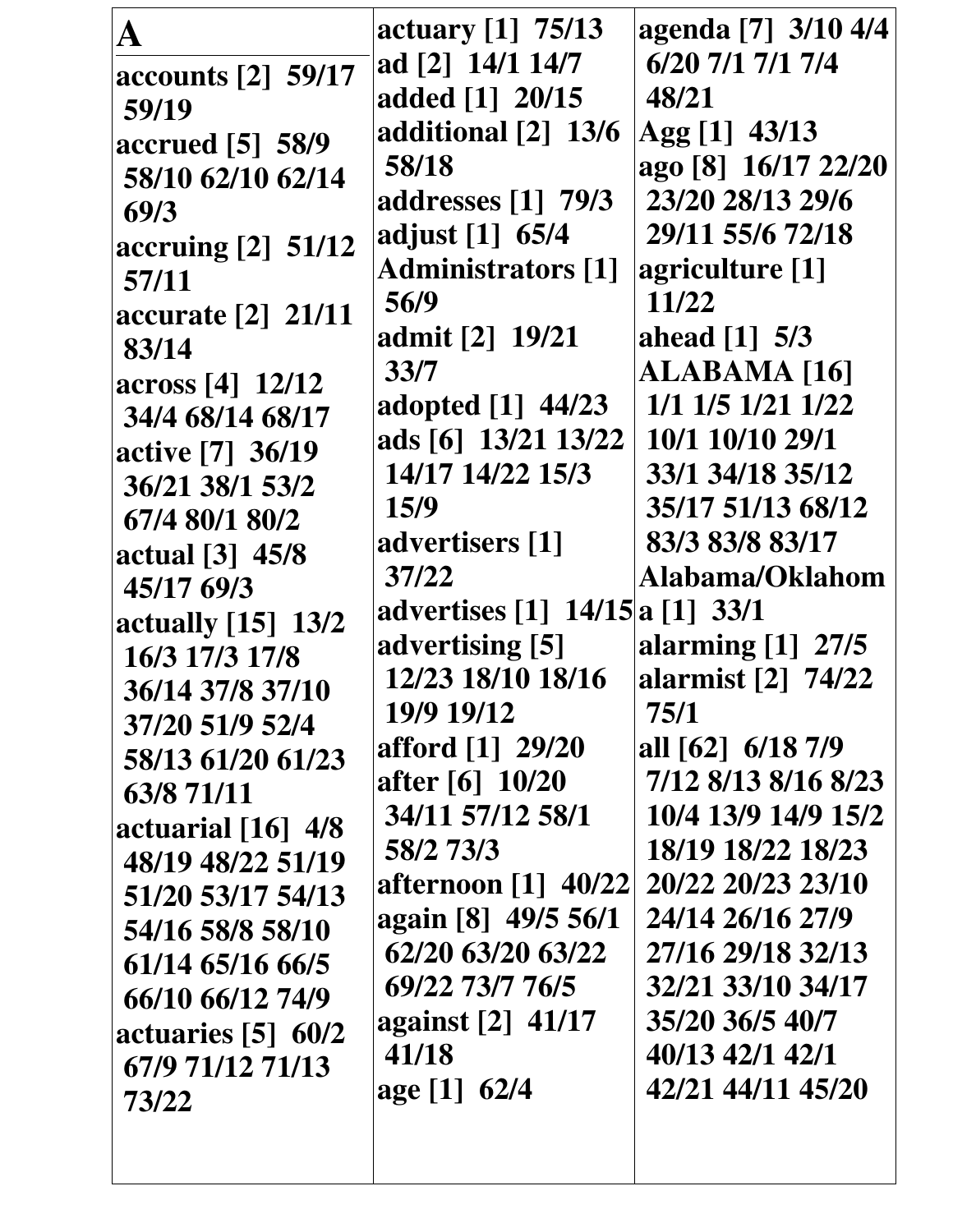|                          | 23/18 30/4 35/22                  | <b>Anderson</b> [3] 22/10 |
|--------------------------|-----------------------------------|---------------------------|
| all [28] 46/13           | 37/3 53/16 55/10                  | 22/11 22/15               |
| 47/18 49/8 49/13         | 70/6                              | anecdotally [1]           |
| 52/7 53/13 54/2          | alternatives [1]                  | 73/14                     |
| 54/9 60/8 60/17          | 44/1                              | <b>ANITA</b> [2] 2/16     |
| 61/6 65/1 65/18          | alumni [1] 33/21                  | 6/14                      |
| 68/17 73/23 74/9         | always [5] 28/8                   | annual [3] 12/22          |
| 75/7 76/1 76/16          | 42/15 67/11 70/3                  | 13/8 60/21                |
| 76/16 78/9 79/2          | 76/13                             | another [2] 12/15         |
| 80/16 80/19 81/19        | am [21] 28/23 32/4                | 24/3                      |
| 81/22 84/1 84/13         | 33/11 33/13 47/7                  | answer [2] 45/22          |
| all's [2] 39/21 72/9     | 47/12 47/23 49/23                 | 46/15                     |
| <b>Allegany</b> [3] 14/4 | 50/1 55/8 65/9                    | <b>answers</b> [2] 23/20  |
| 14/8 14/11               | 65/16 67/10 74/22                 | 83/12                     |
| allocation [1] 44/12     | 74/23 75/4 75/5                   | anticipate [6] 53/8       |
| allowances [3]           | 83/16 83/20 83/22                 | 53/9 55/16 60/14          |
| 60/22 61/3 61/9          | 83/23                             | 61/2 72/20                |
| allows [1] 11/18         | amazing [2] 20/11                 | anticipated $[6]$ 55/4    |
| almost [8] 18/22         | 23/2                              | 55/20 55/22 62/13         |
| 18/23 20/21 31/8         | Amazon [1] 41/23                  | 73/14 74/4                |
| 44/17 55/6 67/18         | amenities $\lceil 1 \rceil$ 35/20 | anticipating [2]          |
| 68/13                    | <b>America [1] 10/4</b>           | 71/20 73/5                |
| alone [1] 16/2           | amortization [1]                  | any [32] 7/7 8/3          |
| along [2] 18/19          | 59/5                              | 8/10 8/10 8/11            |
| 30/14                    | amount [8] 53/6                   | 11/20 18/6 27/19          |
| <b>already</b> [2] 11/13 | 54/16 58/1 58/2                   | 38/8 38/13 38/14          |
| 67/12                    | 58/11 63/21 64/13                 | 38/15 39/6 39/17          |
| also [21] 2/18 9/14      | 69/15                             | 43/8 44/8 46/15           |
| 10/5 11/16 13/8          | amounts [2] 53/15                 | 46/17 48/13 50/19         |
| 14/1 14/13 14/17         | 64/23                             | 59/12 59/13 71/23         |
| 16/6 18/8 20/9           | AMY [2] 2/11 6/4                  | 75/3 76/19 76/23          |
| 22/12 23/4 23/15         | <b>Analysis</b> [1] 61/12         | 79/11 80/13 80/13         |
|                          |                                   |                           |
|                          |                                   |                           |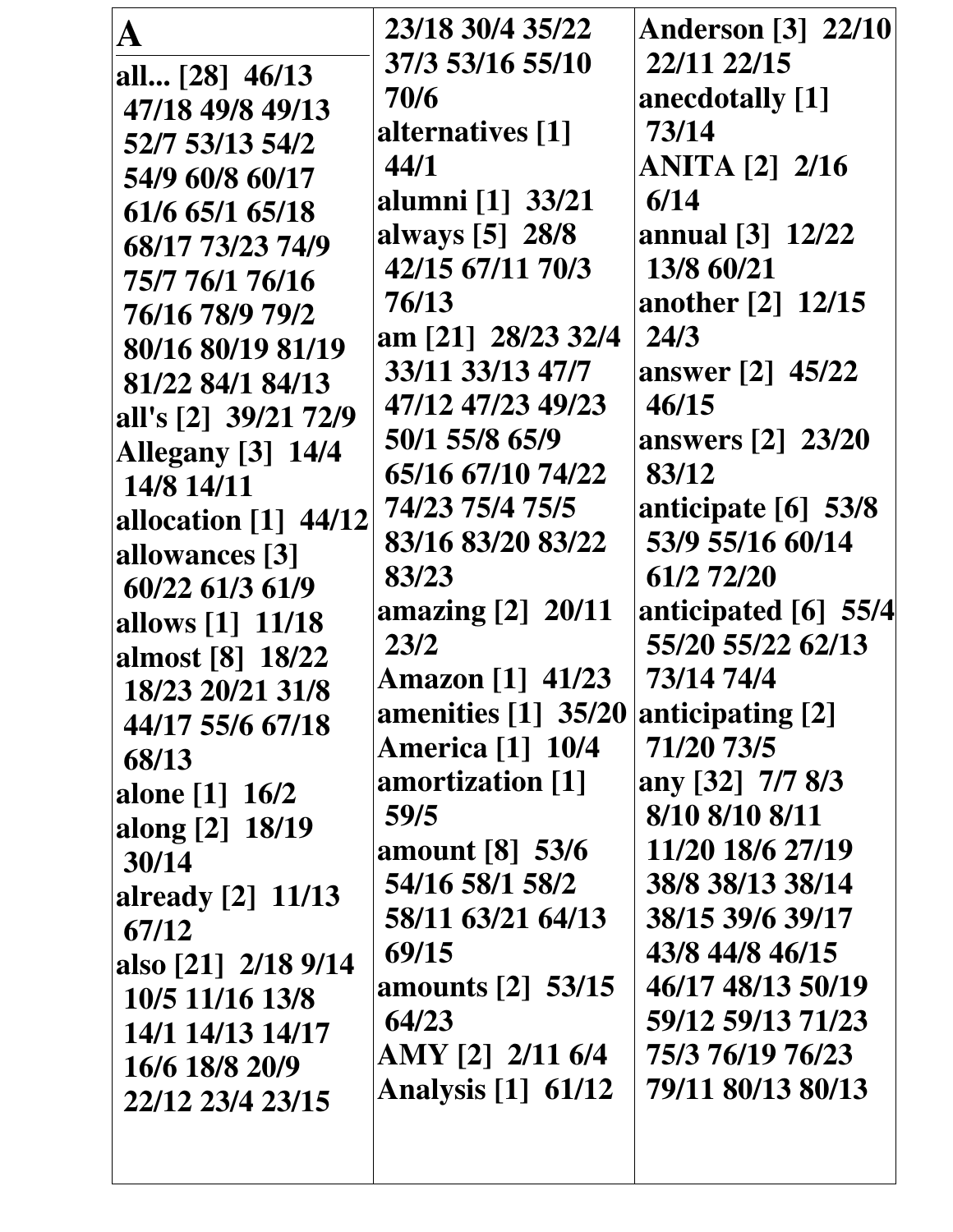| A                                      | approve [5] 6/23    | 62/9 62/16 66/23          |
|----------------------------------------|---------------------|---------------------------|
| any [3] 80/23                          | 7/4 8/4 80/8 81/11  | 69/4 70/7 71/7            |
| 81/17 83/21                            | approving [1] 78/4  | 71/12 72/1 72/8           |
| anymore [4] 30/16                      | approximately [2]   | 73/2 75/1 76/3 79/1       |
| 33/8 33/9 33/14                        | 1/22 82/6           | 79/1 83/17 83/18          |
| anyone [2] 71/1                        | are [164]           | ask [2] 45/3 72/10        |
| 71/2                                   | are not [1] 61/15   | asked [4] 30/20           |
| anything [7] 22/10                     | area [4] 14/12      | 31/17 32/11 35/21         |
| 35/5 35/16 48/7                        | 24/19 31/15 35/10   | asset [3] 44/12           |
| 50/11 60/11 74/15                      | areas [1] 38/10     | 53/14 67/5                |
| anyway [7] 33/16                       | around [9] 9/6      | assets [10] 53/15         |
| 35/1 35/21 40/12                       | 22/21 42/16 46/10   | 53/18 53/18 65/16         |
| 42/7 54/10 70/16                       | 49/17 57/20 72/1    | 65/22 66/1 66/5           |
|                                        | 72/4 72/19          | 66/10 66/13 66/19         |
| apart [1] 13/4                         | as [72] 9/5 10/6    | assigned [1] 42/17        |
| Appalachian [1]<br>14/10               | 10/8 10/9 11/9      | <b>ASSISTANT [1]</b>      |
| APPEARANCES                            | 11/21 13/18 14/19   | 3/4                       |
|                                        | 15/11 16/8 16/10    | <b>Association</b> [2]    |
| $\begin{bmatrix} 1 \\ 2 \end{bmatrix}$ | 17/3 19/1 19/9      | 10/3 56/8                 |
| applied $[3]$ 57/1                     | 20/21 20/21 21/3    | associations [2]          |
| 57/7 78/10                             | 23/13 24/23 25/9    | 22/4 22/6                 |
| applying [1] 51/23                     | 26/4 30/4 30/8 30/9 | assume [1] 63/7           |
| appreciate [7]                         | 30/9 30/14 30/15    | assumption [2]            |
| 39/21 48/16 50/7                       | 33/20 33/21 35/3    | 65/1 70/14                |
| 75/10 76/15 77/1                       | 35/3 35/16 35/16    | assumptions [8]           |
| 81/8                                   | 35/19 36/1 37/21    | 51/23 61/23 64/1          |
| appropriate [1]                        | 38/7 41/6 42/7 43/1 | 64/3 64/9 65/3 65/4       |
| 67/5                                   | 43/1 44/20 44/22    | 73/7                      |
| approval $[7]$ 4/4                     | 45/10 45/15 46/3    | assure [2] 10/21          |
| 4/5 6/20 7/16 47/16                    | 50/5 50/15 50/16    | 22/16                     |
| 80/3 80/7                              | 50/17 57/5 57/5     | <b>Atlantic</b> [1] 36/15 |
| approvals $[3]$ 4/10                   | 58/8 59/9 60/2 61/9 | attend [1] 81/9           |
| 79/15 79/16                            |                     |                           |
|                                        |                     |                           |
|                                        |                     |                           |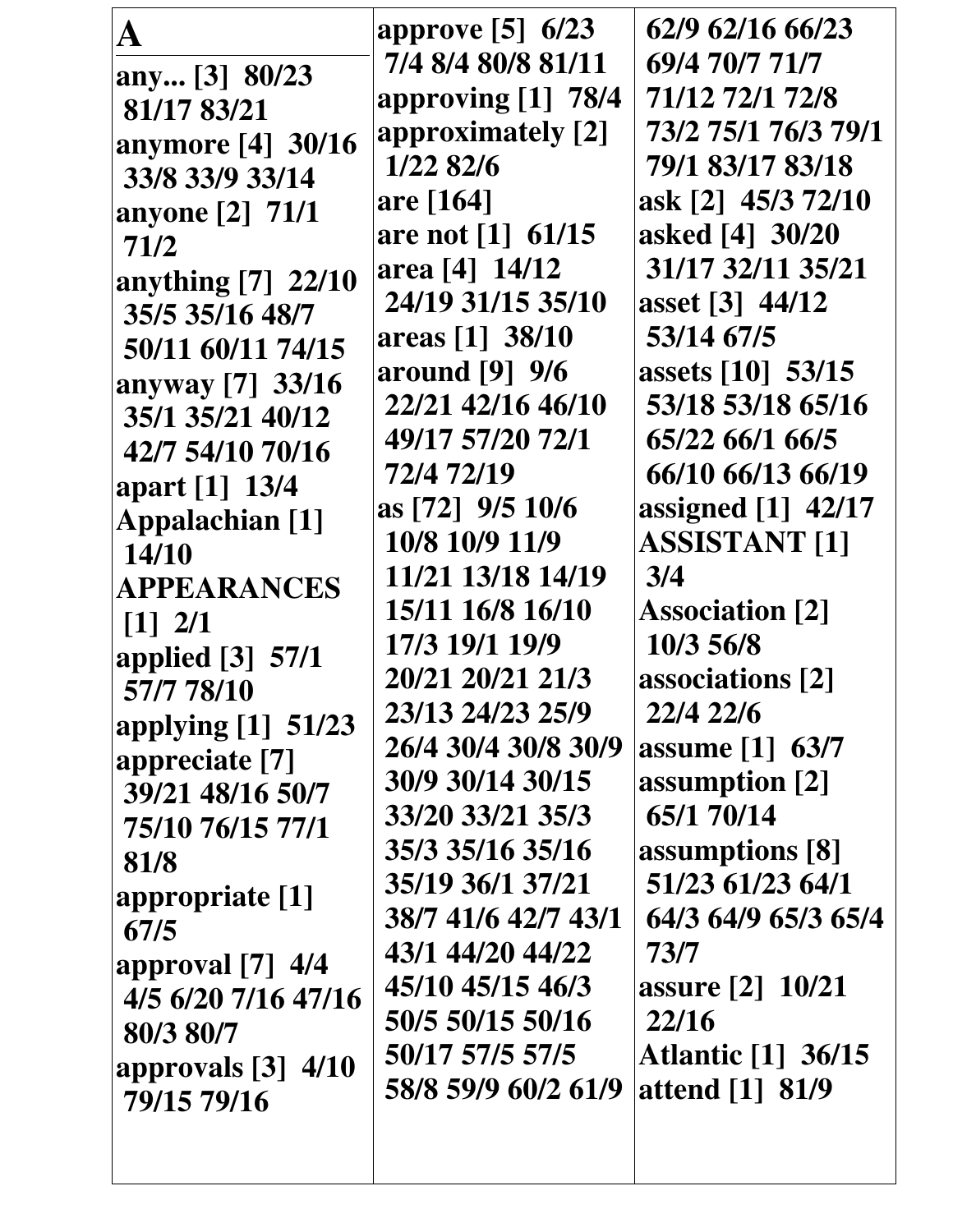| 44/2 54/16 64/8<br>back [13] 10/22<br>attention $[1]$ 15/1<br>70/10                 |  |
|-------------------------------------------------------------------------------------|--|
|                                                                                     |  |
| 14/20 33/13 35/13<br><b>attorney</b> [2] 83/21                                      |  |
| be [62] 7/18 9/1<br>41/15 42/21 42/22<br>83/23                                      |  |
| 10/21 12/15 14/11<br>43/19 50/10 55/6<br>attractive $[2]$ 20/16                     |  |
| 19/15 20/1 20/14<br>62/21 78/17 79/23<br>36/6                                       |  |
| 22/14 23/7 23/18<br>bad [2] 30/12 71/18<br><b>Auburn [4] 33/20</b>                  |  |
| 24/20 25/19 29/20<br>34/20 35/3 35/10<br>bag [1] 64/20                              |  |
| 30/13 32/14 35/7<br>Auburn/Opelika [3] bake [4] 60/1 60/2                           |  |
| 35/18 36/22 37/13<br>33/20 34/20 35/10<br>60/4 60/12                                |  |
| 38/11 38/18 40/18<br><b>bake in [1] 60/2</b><br><b>audience</b> [5] 18/2            |  |
| 42/7 46/6 46/15<br>18/7 18/17 25/18<br><b>balance</b> [4] 23/15                     |  |
| 47/6 47/19 48/9<br>23/21 24/1 24/12<br>49/18                                        |  |
| 49/22 52/2 52/8<br><b>available</b> [2] 50/21<br><b>balanced</b> [1] 24/10          |  |
| 53/9 53/21 54/8<br>75/15<br><b>ballot</b> [2] 78/8 79/2                             |  |
| 55/3 55/10 55/11<br><b>Ballots</b> [1] 78/15<br><b>average</b> [6] 46/10            |  |
| 61/20 61/21 63/23<br>46/13 56/6 56/9<br><b>banner</b> [1] 27/12<br>64/2 66/10 66/13 |  |
| 56/14 59/6<br><b>Barclays</b> [1] 43/13<br>69/7 69/18 71/16                         |  |
| barely [1] 49/11<br>averaged $[1]$ 63/9<br>72/4 73/17 73/20                         |  |
| <b>BARRETT</b> [2] 3/8<br>avoids [1] 11/20<br>74/7 74/9 74/15                       |  |
| awards [1] 23/13<br>8/21<br>74/21 74/22 75/2                                        |  |
| <b>BARRETT</b><br>awareness [1]<br>75/9 76/1 76/4 80/1                              |  |
| 70/17<br>8 [1] 4/6<br>81/5 84/14                                                    |  |
| away [5] 13/3 29/17 base [8] 18/20<br>$\,\,\mathrm{beat}\,\,[1]\,\,23/9$            |  |
| 29/21 67/17 76/7<br>37/13 37/19 37/19<br><b>beautiful</b> [3] 13/21                 |  |
| 37/23 38/12 67/23<br>awhile [1] 53/10<br>15/3 17/1                                  |  |
| aye [8] 7/10 7/11<br>72/22<br><b>because</b> [33] 9/3                               |  |
| 8/14 8/15 80/17<br>based [4] 23/7 35/4<br>9/10 9/15 13/23                           |  |
| 80/18 81/20 81/21<br>54/15 75/19<br>14/15 15/7 16/3                                 |  |
| Ayes [3] 7/15 8/19<br>basically $[3]$ 16/9<br>17/9 20/14 22/23                      |  |
| 31/14 40/15<br>80/22<br>24/13 26/5 28/21                                            |  |
| basis [8] $42/13$                                                                   |  |
|                                                                                     |  |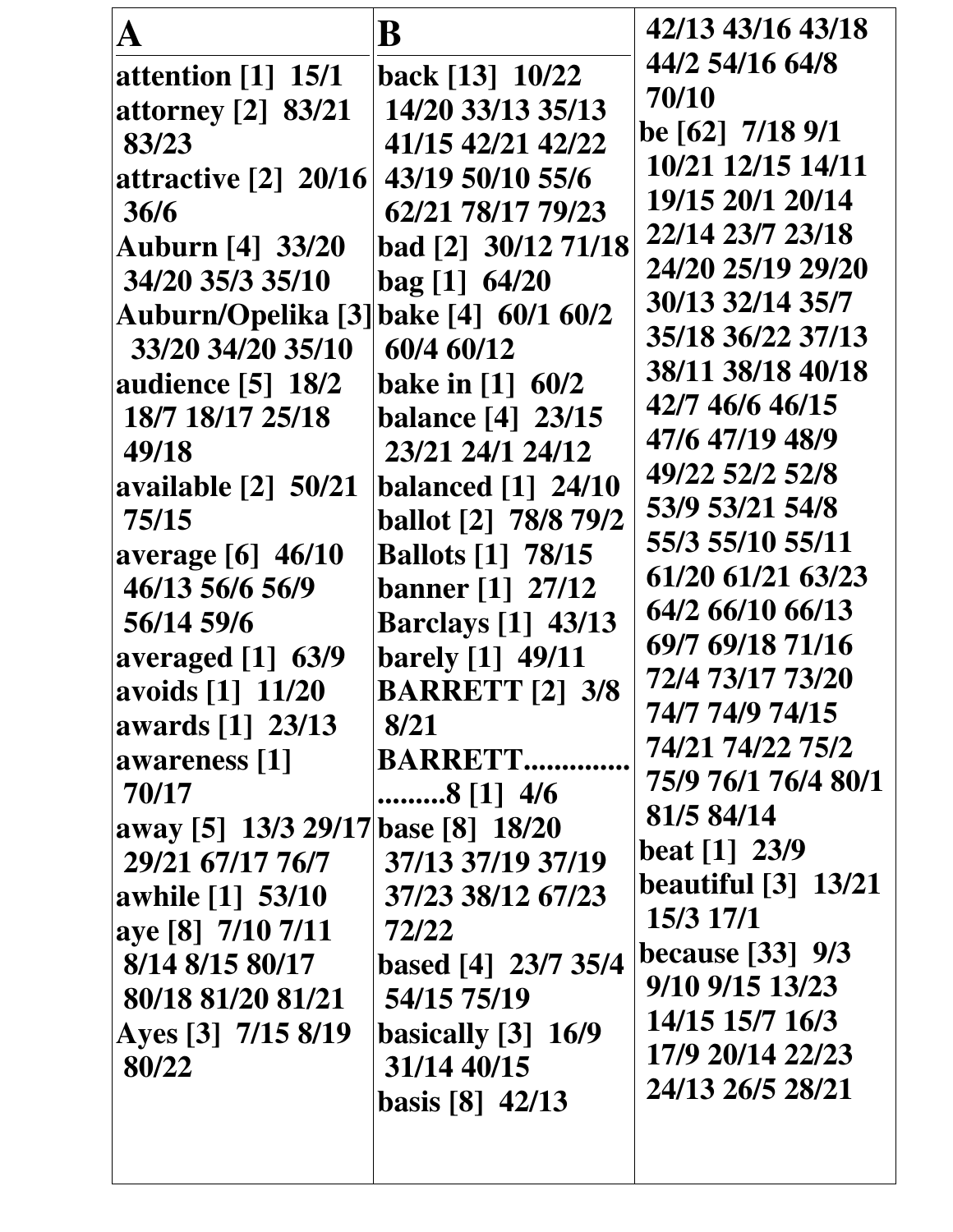| B                        | 41/9 42/13 43/2                   | <b>Bloomington</b> [1]   |
|--------------------------|-----------------------------------|--------------------------|
| <b>because</b> [20] 29/1 | 43/6 43/12                        | 22/13                    |
| 29/15 31/18 32/3         | <b>benefit</b> [1] 67/6           | <b>Blue</b> [1] 14/10    |
| 32/23 34/1 35/12         | <b>benefits</b> [7] 51/12         | board [36] 1/3 1/17      |
| 36/6 37/12 39/4          | 51/18 52/1 53/6                   | 2/2 7/11 7/18 7/21       |
| 39/8 39/13 40/11         | 53/10 57/11 57/23                 | 8/15 19/2 30/19          |
| 48/4 49/11 57/6          | best [2] 14/22 20/1               | 36/2 38/14 40/13         |
| 66/3 69/11 71/13         | bet [1] 73/9                      | 40/23 45/1 46/20         |
| 75/8                     | <b>better</b> [3] 27/19           | 49/15 50/6 51/3          |
| <b>Beckley</b> [1] 12/6  | 46/12 49/21                       | 51/8 59/15 59/20         |
| been [25] 7/2 10/2       | <b>between</b> [2] 58/11          | 60/19 65/12 65/13        |
| 10/19 10/21 13/17        | 81/8                              | 66/17 68/4 70/17         |
| 21/4 26/12 27/12         | big [9] 15/5 29/16                | 75/16 76/5 77/10         |
| 28/8 28/15 30/23         | 29/18 40/10 55/13                 | 77/15 80/18 81/21        |
| 32/18 32/22 34/8         | 55/14 56/19 64/14                 | 82/4 83/10 83/17         |
| 36/17 37/4 38/22         | 74/21                             | Boggs [5] 1/18 83/6      |
| 41/16 41/21 42/2         | bigger [1] 26/13                  | 84/9 84/13 84/14         |
| 50/13 55/21 59/21        | biggest [3] 22/15                 | bold [1] 41/8            |
| 75/8 75/9                | 24/18 74/8                        | bonus [1] 13/6           |
| before [8] 8/1 40/14     | billion $[3]$ 60/22               | book [5] 17/8 47/3       |
| 55/23 56/22 64/15        | 69/5 69/21                        | 51/8 68/4 79/18          |
| 66/14 69/21 73/6         | bin $[1]$ 42/8                    | <b>booklet</b> [7] 49/15 |
| behalf $[2]$ 51/14       | bit $\lceil 19 \rceil$ 9/14 10/13 | 59/15 59/20 60/19        |
| 58/20                    | 15/12 15/16 22/1                  | 65/13 65/13 66/18        |
| being [6] 36/15          | 25/14 38/7 41/21                  | bored [1] 33/2           |
| 50/7 53/6 58/19          | 46/12 53/3 54/19                  | both [7] 9/20 11/2       |
| 65/11 66/1               | 55/4 55/12 55/19                  | 14/1 23/19 33/19         |
| <b>believe</b> [3] 34/19 | 55/21 62/17 70/2                  | 38/5 38/10               |
| 36/1364/1                | 72/23 75/10                       | bother [1] 34/4          |
| <b>below</b> [2] 68/20   | <b>Black</b> [1] 21/17            | <b>bottom</b> [4] 50/2   |
| 83/19                    | blanks [1] 22/14                  | 59/4 59/18 63/15         |
| benchmark [5]            | blended [1] 59/4                  | <b>bounce</b> [1] 57/20  |
|                          |                                   |                          |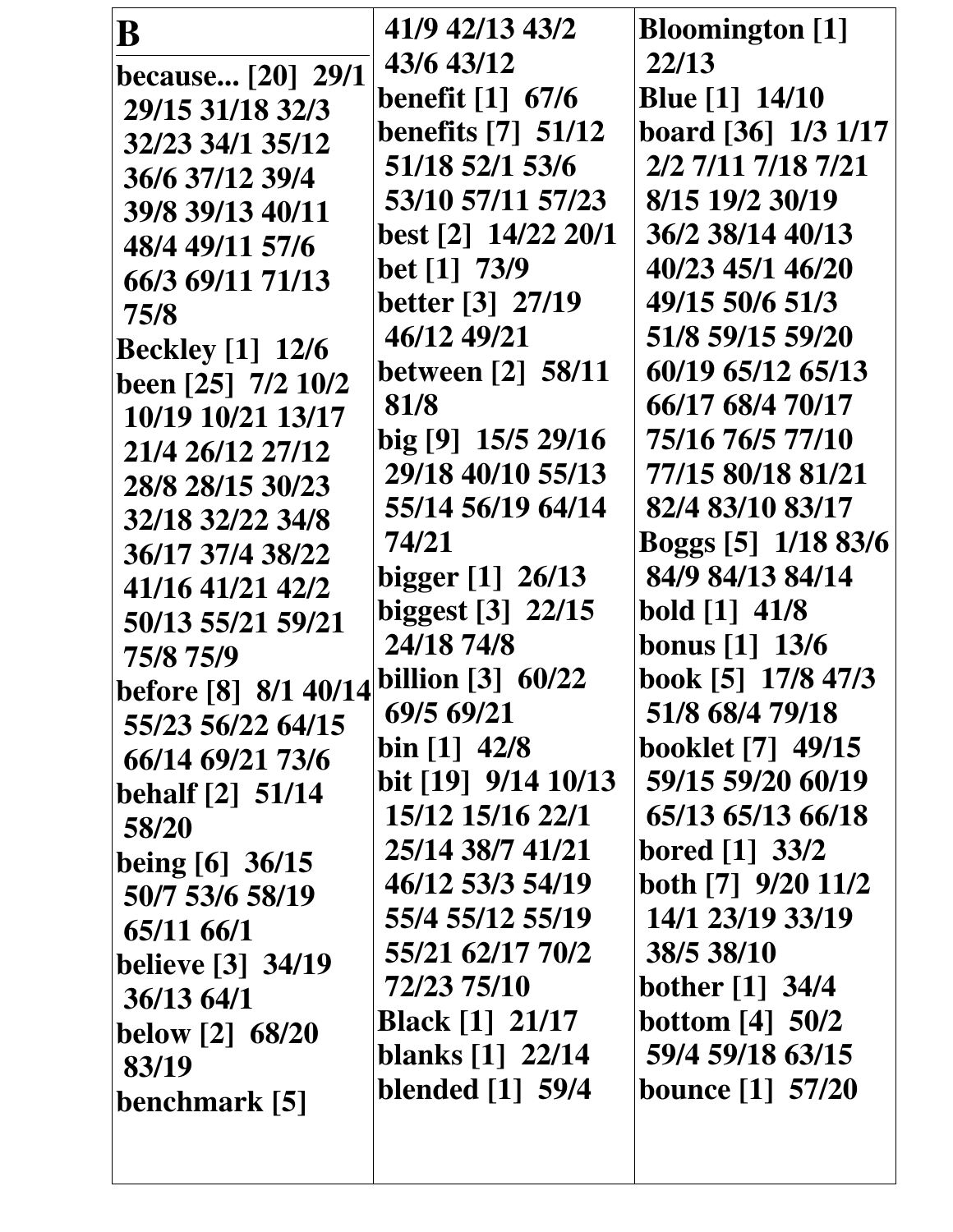| B                              | 16/12 17/3 17/14                           | 37/23 41/8 42/12                  |
|--------------------------------|--------------------------------------------|-----------------------------------|
| box [5] 50/2 71/1              | 17/17 17/23 24/18                          | 43/5 43/11 44/5                   |
| 71/3 75/4 76/23                | 26/12 27/20 28/5                           | 44/13 44/20 46/7                  |
| <b>Brady</b> [3] 49/16         | 30/2 30/3 30/5                             | 46/10 49/7 49/11                  |
| 73/10 76/9                     | businessman [1]                            | 49/21 52/20 53/2                  |
| $\text{brag} [1] 22/1$         | 29/19                                      | 56/18 57/15 59/21                 |
| breakdown [2]                  | <b>BUTLER</b> [4] 2/5                      | 62/2 64/13 67/8                   |
| 57/4 60/20                     | 5/15 77/12 81/16                           | 68/6 69/10 69/17                  |
| <b>breakfast</b> [1] 25/6      | buy $[1]$ 28/11                            | 75/22 78/22 78/23                 |
| brief [1] 65/14                | buying [3] 17/19                           | 79/14                             |
| bring [2] 40/11                | 17/19 46/23                                | can't [6] 5/10 25/21              |
| 40/14                          | buys $[1]$ 14/1                            | 25/21 29/20 37/6                  |
| bringing $[1]$ 40/5            | C                                          | 48/1                              |
| brings [1] 40/6                |                                            | candidate $[2]$ 65/2              |
| broadly $[1]$ 66/21            | calculate [1] 57/18<br>calendar $[1]$ 46/4 | 78/13                             |
| <b>BRONNER</b> [3] 3/2         | California [1]                             | candidates [1] 78/5               |
| 36/8 80/23                     | 34/15                                      | capacity $[1]$ 10/15              |
| <b>BROWN</b> [2] 2/10          | call [12] 4/3 4/3                          | care [2] 11/18                    |
| 6/2                            | 4/12 5/1 5/7 13/14                         | 33/23                             |
| <b>budgeted</b> [1] 74/15      | 30/4 31/6 31/7 32/8                        | careers [1] 51/15                 |
| budgeting $[1]$ 51/21          | 33/19 36/19                                | <b>Carolina</b> [3] 36/16         |
| <b>Buffet</b> [1] 32/5         | called [2] 23/21                           | 37/2 37/11                        |
| bugged $[1]$ 15/3              | 31/2                                       | carry [4] 7/15 8/19               |
| <b>build</b> $[1]$ 19/6        | calls $[1]$ 42/16                          | 13/8 80/22                        |
| built [2] 12/1 16/20           | calm [1] 74/23                             | cash [3] 43/19 44/5               |
| bullish $[1]$ 38/11            | came [3] 19/12 24/4                        | 44/18                             |
| bump $[1]$ 27/2                | 74/16                                      | casting $[1]$ 79/1                |
| <b>Bunch</b> [3] 49/16         | can [42] 7/1 10/20                         | cat $[1]$ 16/18                   |
| 73/10 76/9                     | 15/14 16/16 20/1                           | Cathy [1] 49/17                   |
| bureaus $\lceil 2 \rceil$ 20/2 | 30/6 30/9 30/14                            | cause [1] 60/10                   |
| 20/7                           | 30/16 31/23 33/22                          | caused [1] 55/3<br>cautiously [1] |
| business $[13] 16/12$          | 34/3 35/3 35/23                            |                                   |
|                                |                                            |                                   |
|                                |                                            |                                   |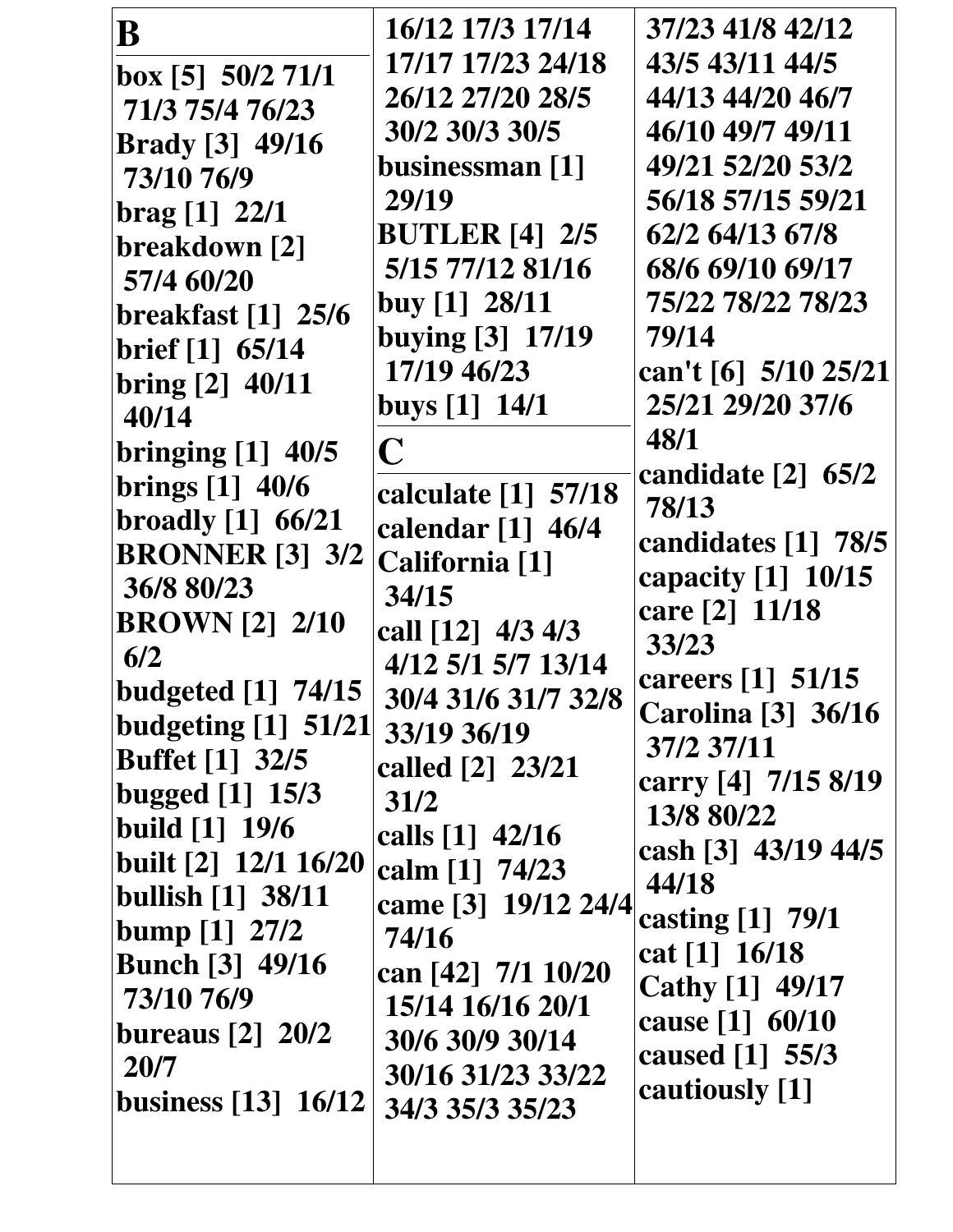| $\overline{\mathbb{C}}$             | 63/4                     | collateral $[1]$ 41/17 |
|-------------------------------------|--------------------------|------------------------|
|                                     | changed $[3]$ 17/3       | collect [2] 54/21      |
| cautiously [1]                      | 39/12 52/22              | 76/1                   |
| 59/14                               | changes $[4]$ 7/3        | collected [1] 53/1     |
| <b>CAVANAUGH [5]</b>                | 7/23 8/4 8/10            | college [2] 23/7       |
| 3/6 4/8 48/22 49/7                  | charged [1] 84/1         | 36/18                  |
| 68/15                               | <b>CHARLENE</b> [3]      | colleges [1] 36/23     |
| <b>Cavanaugh-Macdo</b>              | 2/12 6/6 77/17           | colloquies [1] 83/11   |
| nald [1] 48/22                      | chart [1] 44/12          | column $[3]$ 41/2      |
| <b>CAVANAUGH-M</b>                  | chat $[6]$ 50/2 67/16    | 44/21 46/5             |
| <b>ACDONALD</b>                     | 71/1 71/3 75/4           | combination [1]        |
| $.48$ [1] $4/8$<br>center [1] 47/17 | 76/23                    | 35/9                   |
| <b>Central</b> [1] 35/11            | <b>Chicago</b> [1] 26/19 | combine [1] 34/6       |
| cents [2] 54/18                     | chirped [1] 75/4         | <b>Combining [2]</b>   |
| 54/19                               | CIO [1] 3/5              | 43/16 44/2             |
| certain [2] 47/9                    | cities [1] 12/10         | come [6] 29/21         |
| 55/16                               | city [2] 14/19 17/1      | 34/15 34/16 34/16      |
| certainly [2] 56/10                 | clean [1] 33/14          | 42/8 46/22             |
| 61/1                                | close [6] 26/10          | comes [3] 19/8 19/9    |
| <b>CERTIFICATE [1]</b>              | 32/21 45/16 56/14        | 19/16                  |
| 83/1                                | 74/16 74/17              | coming [7] 34/11       |
| Certified [4] 1/19                  | closed $[1]$ 42/20       | 34/18 41/15 50/23      |
| 83/6 83/18 84/10                    | closer [1] 15/14         | 61/4 74/7 79/23        |
| certify [3] 83/8                    | closing [1] 80/23        | comments [17] 7/7      |
| 83/16 83/20                         | CNHI [12] 3/8 3/9        | 8/11 38/15 39/18       |
| <b>Chair</b> [2] 40/23              | 4/6 8/22 9/18 9/22       | 44/8 46/18 48/14       |
| 50/6                                | 10/19 13/10 19/6         | 70/20 70/21 71/5       |
| chairman $[4]$ 2/3                  | 21/18 24/6 26/22         | 75/3 76/13 76/14       |
| 10/3 46/20 77/8                     | coffee [1] 25/7          | 76/20 80/14 81/1       |
| challenge [1] 74/21                 | <b>COLE</b> [4] 2/17     | 81/17                  |
| chance [1] 48/8                     | 6/16 77/20 81/13         | commercial [1]         |
| change [2] 23/14                    | collars [1] 41/11        | 29/18                  |
|                                     |                          |                        |
|                                     |                          |                        |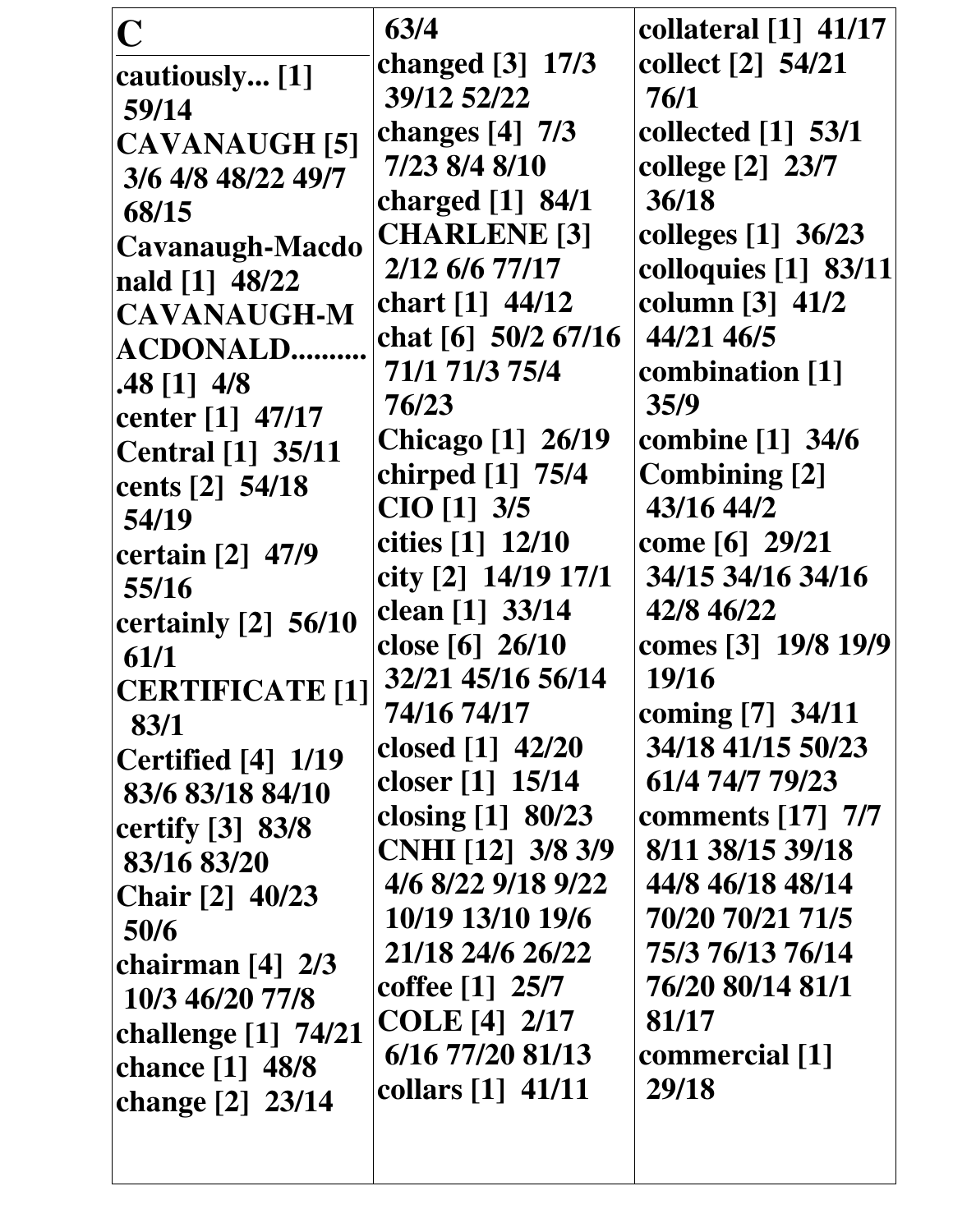| $\mathbf C$           | 54/14                                | 3/7 49/7 68/16          |
|-----------------------|--------------------------------------|-------------------------|
| <b>Commission</b> [1] | competitive [1]                      | <b>consume</b> [1] 25/1 |
| 84/11                 | 35/13                                | contact [1] 37/4        |
| <b>Committee</b> [2]  | competitor $[1]$ 15/2                | content [8] 17/18       |
| 77/11 78/1            | competitors [1]                      | 17/20 17/22 18/1        |
| common [1] 68/18      | 29/13                                | 19/19 20/15 23/2        |
| communicate [1]       | complement [1]                       | 25/9                    |
| 24/5                  | 24/2                                 | contiguous [1] 11/5     |
| communities [10]      | <b>complete</b> [1] 54/4             | continue [4] 19/14      |
| 12/5 12/12 12/14      | completed [2]                        | 23/12 53/11 79/7        |
| 12/16 15/20 21/12     | 77/22 79/22                          | continued $[2]$ 23/3    |
| 21/21 31/11 36/6      | completely [2]                       | 41/13                   |
| 36/20                 | 19/10 61/14                          | continues [1] 69/19     |
| community [7]         | compliance [2]                       | contribute [3]          |
| 22/21 28/20 31/10     | 44/20 44/22                          | 51/14 57/14 58/3        |
| 34/7 35/23 36/22      | components [1]                       | contributed [1]         |
| 37/15                 | 56/20                                | 58/20                   |
| companies [2]         | concentrate [1]                      | contribution [15]       |
| 16/16 20/5            | 41/2                                 | 50/17 53/19 56/16       |
| company $[11]$ 9/2    | concentrated [1]                     | 57/9 57/12 57/13        |
| 9/17 9/18 11/7        | 11/1                                 | 58/3 58/5 58/7 66/3     |
| 11/17 12/1 13/14      | concludes [1] 46/14 66/7 66/15 68/10 |                         |
| 20/19 23/22 27/15     | <b>Conclusion</b> [1] 82/4           | 71/22 75/23             |
| 27/18                 | conference [1] 1/20                  | contributions [9]       |
| company's $[1]$ 18/3  | confluence $[1]$ 21/9                | 55/11 57/5 58/18        |
| comparable [1]        | confluent $\lceil 1 \rceil$ 21/6     | 66/7 68/20 70/6         |
| 35/18                 | consent [1] 84/14                    | 70/12 74/12 74/14       |
| compare [3] 52/20     | consideration [1]                    | <b>CONTROL</b> [4] 1/3  |
| 52/22 56/5            | 65/5                                 | 1/18 82/5 83/10         |
| compared [2] 47/21    | consistently [1]                     | <b>COPY</b> [1] 1/12    |
| 54/16                 | 64/22                                | Copyright [1]           |
| comparison [1]        | <b>CONSULTING [3]</b>                | 84/13                   |
|                       |                                      |                         |
|                       |                                      |                         |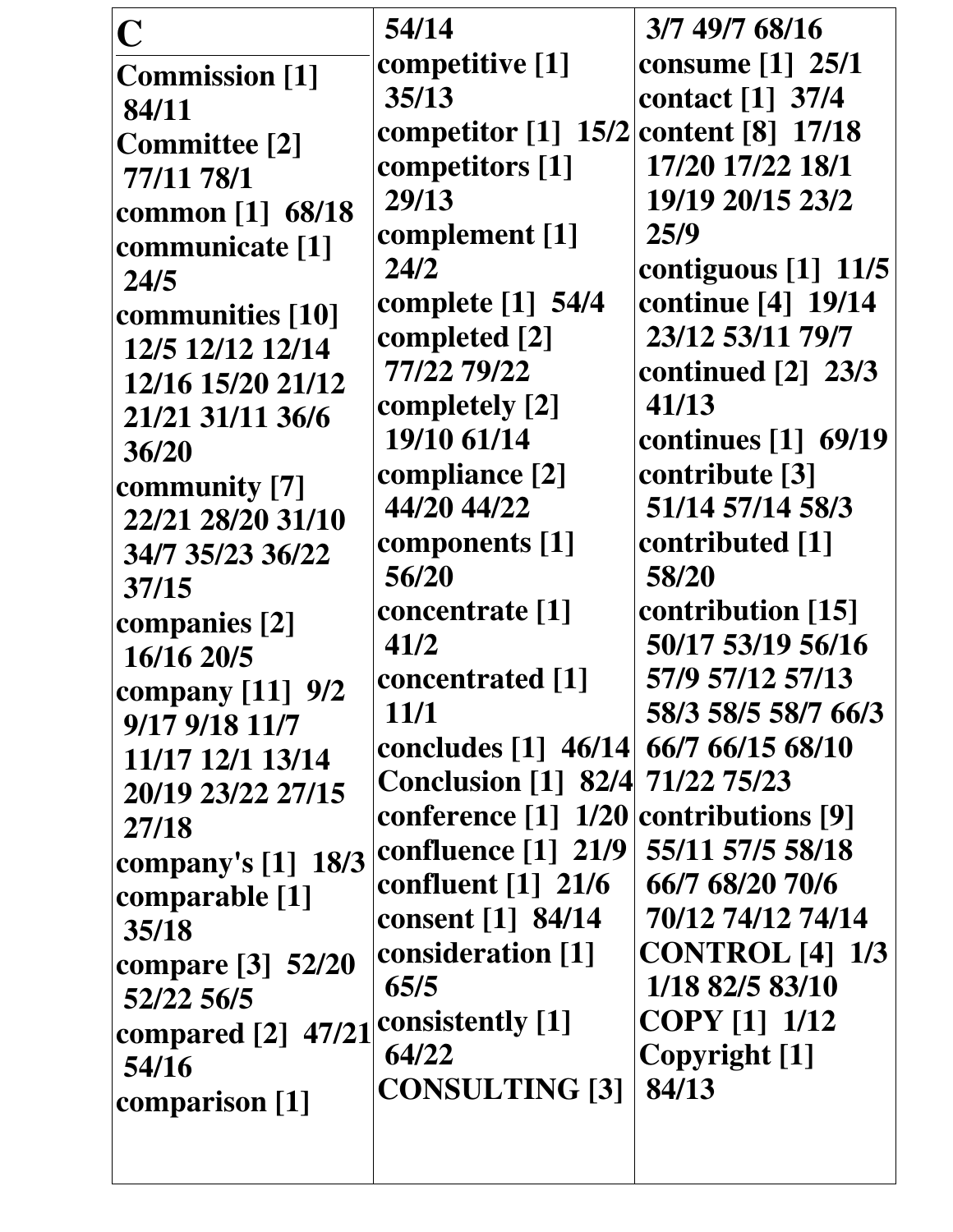| $\overline{\mathbf{C}}$ | 83/17 83/18 84/10                | dates $[1]$ 45/21                |
|-------------------------|----------------------------------|----------------------------------|
| core $[4] 16/12$        | cover $[3] 14/6$                 | <b>DAVID</b> [1] 3/2             |
| 24/17 41/20 42/16       | 21/20 41/4                       | day [7] 19/15 34/1               |
|                         | coverage $[1]$ 34/2              | 39/5 45/16 50/16                 |
| corner $[1]$ 50/3       | covers [1] 72/16                 | 72/2 84/3                        |
| coronary $[1]$ 60/11    | COVID [2] 71/9                   | days $[1] 29/6$                  |
| corrections [1] 8/11    | 72/21                            | deal [1] 38/8                    |
| cost [3] 57/10 57/11    | crappy [1] 19/20                 | deaths [1] 27/6                  |
| 57/22                   | CREW [4] 2/11 6/4                | debate [1] 17/16                 |
| costs [4] 17/9 55/15    | 8/10 80/10                       |                                  |
| 57/19 74/5              |                                  | decades $[1]$ 69/2               |
| could [9] 5/7 26/11     | crisis $[1]$ 21/7                | <b>December</b> [4] 51/3         |
| 37/13 73/10 73/12       | critical $\lceil 3 \rceil$ 21/11 | 75/16 76/5 81/5                  |
| 73/13 74/3 74/5         | 26/7 28/22                       | decisions $\lceil 1 \rceil$ 74/2 |
| 74/21                   | cup $[1]$ 25/7                   | decline [4] 59/7                 |
| counsel [2] 83/21       | current [2] 13/11                | 70/3 70/4 70/5                   |
| 83/23                   | 21/6                             | declined $[1]$ 58/4              |
| countries [3] 18/19     | currently $[9]$ 22/2             | decorum $[1]$ 76/9               |
| 18/20 19/5              | 63/7 69/4 77/11                  | decrease $\lceil 2 \rceil$ 53/3  |
| country $[6]$ 10/5      | 77/16 77/18 77/19                | 64/15                            |
| 12/12 13/10 27/10       | 77/21 79/4                       | decreasing [1]                   |
| 28/9 34/5               | customary [1] 84/2               | 69/21                            |
| <b>COUNTY</b> [1] 83/4  | cycle [2] 77/9 79/8              | deep [1] 10/8                    |
| couple [10] 27/23       | $\bf D$                          | definitions [1]                  |
|                         |                                  | 39/12                            |
| 31/18 41/10 55/22       | dailies [3] 38/19                | delegate [1] 10/6                |
| 62/18 63/4 65/17        | 38/21 39/3                       | delighted $[1]$ 49/22            |
| 70/21 71/4 71/6         | daily [2] 20/12                  | delivered [2] 17/21              |
| course [13] 15/7        | 38/17                            | 17/22                            |
| 20/18 27/13 34/21       | dapper $[1]$ 27/2                | <b>Denmark</b> [2] 19/7          |
| 58/23 59/1 59/8         | data $[1]$ 76/2                  | 19/15                            |
| 59/22 60/3 61/1         | date [7] 40/7 41/4               | department [2]                   |
| 63/10 69/10 69/14       | 45/13 46/7 61/9                  |                                  |
| <b>Court</b> [4] 1/19   | 69/4 78/16                       | 18/9 18/11                       |
|                         |                                  |                                  |
|                         |                                  |                                  |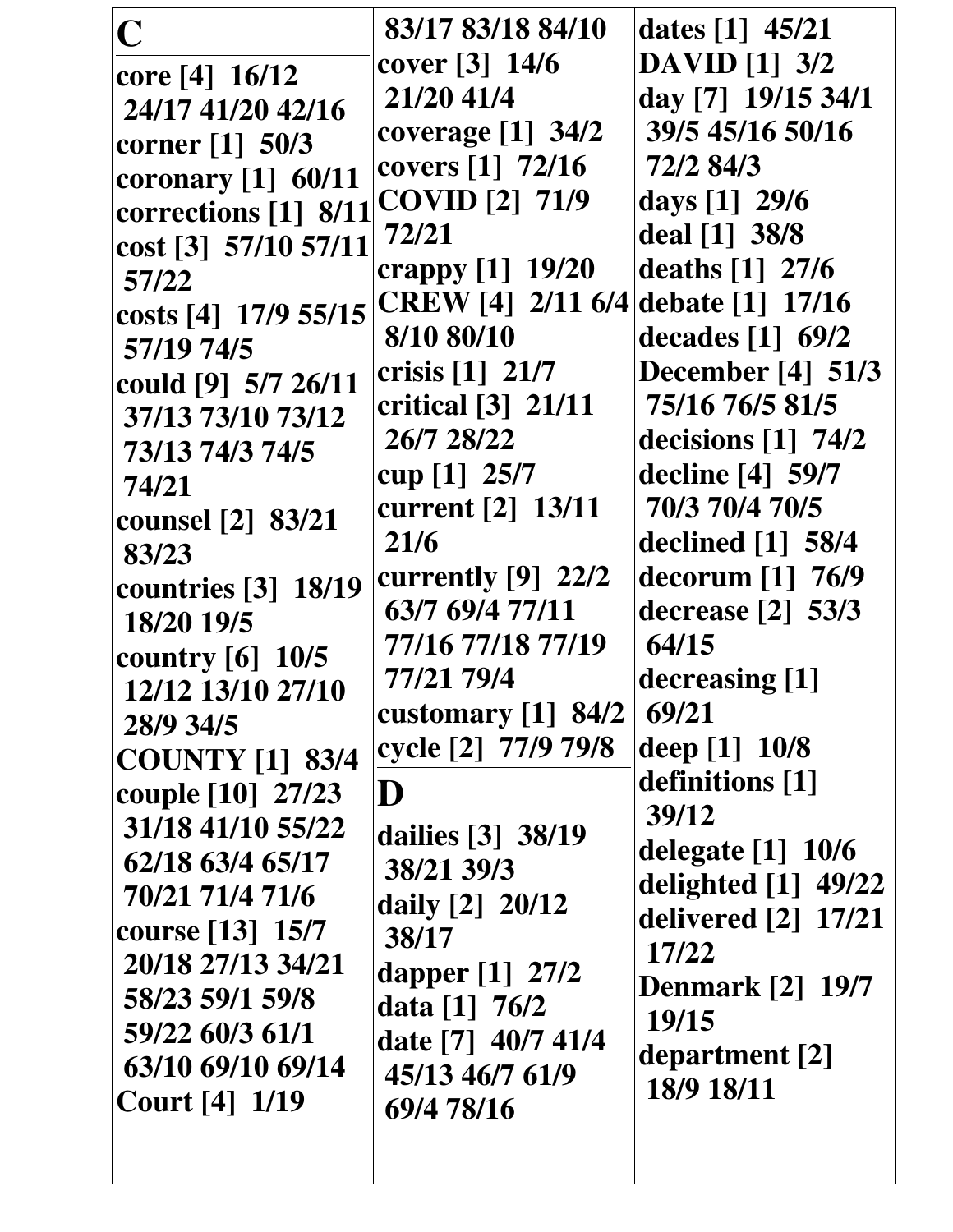| D<br>dependents [1]<br>11/20<br>depending $[1]$ 57/1<br><b>DEPUTY [1] 3/3</b><br>design [1] 57/18                                                                                                                                          | differed $[1]$ 61/23<br>difference [1] 58/11 diversified [1]<br>differences [2]<br>55/15 63/6<br>different [10] 17/5<br>31/7 32/2 54/23                                                                                                                                                 | diverse $\lceil 1 \rceil$ 11/17<br>11/23<br>diversity $[1]$ 12/2<br>divided [1] 56/19<br>divided up [1]                                                                                                                                                  |
|--------------------------------------------------------------------------------------------------------------------------------------------------------------------------------------------------------------------------------------------|-----------------------------------------------------------------------------------------------------------------------------------------------------------------------------------------------------------------------------------------------------------------------------------------|----------------------------------------------------------------------------------------------------------------------------------------------------------------------------------------------------------------------------------------------------------|
| designed $[1]$ 57/19<br>designers $[1]$ 20/11<br>desire [1] 77/23<br>desktop [1] 17/23<br>destroy [2] 24/12<br>24/16<br>determination [1]<br>22/7<br>determine $[5]$ 31/1<br>50/15 54/23 76/11<br>78/7<br>determined [1]<br>22/3           | 55/2 61/21 61/22<br>62/3 67/16 73/23<br>differs $[1]$ 60/14<br>difficult $\lceil 2 \rceil$ 46/19<br>47/8<br><b>Digest</b> [1] 14/2<br>digital [13] 17/16<br>23/17 24/1 24/11<br>24/19 25/1 25/20<br>28/6 28/17 30/3<br>30/16 39/5 39/13<br>direction $[1]$ 83/13<br>directly $[1]$ 19/8 | 56/19<br>do [41] 6/21 7/23<br>9/3 9/22 9/23 9/23<br>12/10 14/20 15/4<br>18/17 21/13 22/5<br>24/7 28/10 28/11<br>29/11 30/15 31/23<br>32/8 34/8 35/5<br>37/23 38/11 38/18<br>40/7 40/10 50/21<br>51/18 52/21 54/2<br>56/5 58/17 59/23<br>60/2 70/23 71/20 |
| devastating [1]<br>22/20<br>develop $[3]$ 35/10<br>56/20 72/14<br>developed $[6]$ 20/9<br>23/21 34/19 69/12<br>75/14 75/17<br>Diane [1] 54/1<br>did [6] 15/4 15/5<br>15/6 16/2 26/23<br>70/13<br>didn't $[5]$ 5/8 9/15<br>34/22 55/9 71/23 | <b>DIRECTOR [1]</b><br>3/3<br>disabled $[1]$ 67/4<br>discuss $\begin{bmatrix} 1 \end{bmatrix}$ 37/6<br>discussion [2]<br>65/14 80/13<br>discussions $[2]$ 37/8 doesn't $[6]$ 23/14<br>38/5<br>disruptive $[1]$<br>18/15<br>distance $[1] 56/11$<br>distributions [1]<br>43/19           | 78/21 78/22 78/23<br>81/8 83/8<br>document $[2]$ 67/7<br>84/13<br>does $[5]$ 24/1 38/8<br>45/21 54/1 67/1<br>27/18 34/3 36/10<br>42/8 60/10<br>doing $[4]$ 32/18<br>48/23 49/4 67/18<br>dollar $[2]$ 54/18<br>54/20                                      |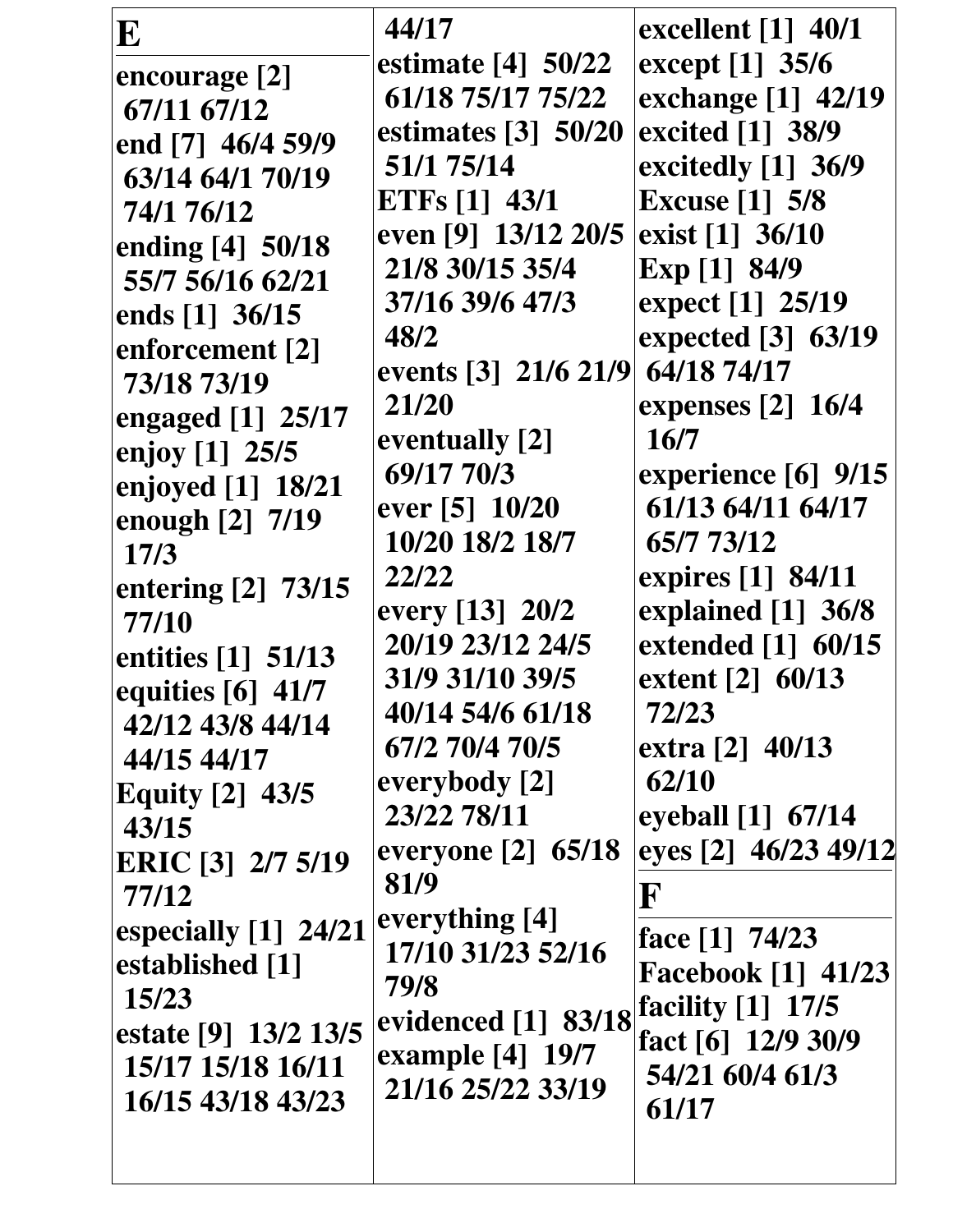| $\mathbf F$             | fiscal $[7]$ 41/3 41/5                | foregoing $[1]$ 83/11   |
|-------------------------|---------------------------------------|-------------------------|
| factored $[1]$ 61/7     | 41/12 45/9 46/7                       | forever [2] 47/3        |
| factors [1] 41/10       | 50/18 56/16                           | 52/10                   |
| familiar $[2]$ 14/9     | five [3] $12/17$ 46/11 form [1] 20/16 |                         |
| 26/16                   | 63/10                                 | format $[1]$ 25/10      |
| family [1] 38/6         | five-year $[1]$ 63/10                 | forth [2] 44/22 73/6    |
| fan $[1]$ 23/8          | fixed [6] 43/11 44/3 forward [1] 73/4 |                         |
| FANG [1] 41/22          | 44/15 47/13 48/5                      | forward-looking [1]     |
| far [3] 11/5 68/3       | 48/7                                  | 73/4                    |
| 79/1                    | flat $[1]$ 69/20                      | found [1] 83/19         |
| <b>fascinating</b> [1]  | flip [2] 9/9 44/19                    | four [5] 12/3 33/12     |
| 31/16                   | flipped [1] 19/11                     | 77/14 78/9 78/13        |
| fashion [1] 54/4        | flipping $[1]$ 10/12                  | <b>frankly</b> [3] 9/19 |
| fast [2] 35/3 52/9      | <b>Florida</b> [3] 31/2               | 10/1 14/23              |
| fat $[1]$ 16/18         | 31/5 35/17                            | frequently [1]          |
| favor [5] 7/9 8/13      | <b>fluctuation</b> [1]                | 17/16                   |
| 24/20 80/16 81/19       | 66/15                                 | front $[3]$ 7/2 14/6    |
| few [6] $22/19$ $23/20$ | fluctuations [1]                      | 64/2                    |
| 38/23 50/12 69/2        | 64/5                                  | full [3] 59/10 79/21    |
| 74/8                    | fold $[1]$ 52/15                      | 79/23                   |
| figure [1] 69/9         | folks $[8]$ 53/7 56/4                 | full-time [2] 79/21     |
| fill $[1]$ 22/13        | 67/8 69/23 71/8                       | 79/23                   |
| final $[2]$ 51/5 74/6   | 72/10 73/9 73/19                      | fund [7] 41/20          |
| Financial $[1]$ 61/12   | follow $[2]$ 33/22                    | 42/15 42/19 58/12       |
| financially [1]         | 78/20                                 | 58/13 71/22 74/13       |
| 83/23                   | follow-up $[1]$ 78/20                 | funded [16] 50/15       |
| find $[1]$ 30/9         | following $[3]$ 33/17                 | 51/11 54/12 54/13       |
| finding [1] 81/9        | 78/3 83/19                            | 55/3 55/10 56/2         |
| fire $[1]$ 31/22        | footing [1] 27/15                     | 56/12 56/13 58/14       |
| first $[8]$ 14/6 36/1   | footprint $[4]$ 11/1                  | 59/7 66/2 68/19         |
| 41/4 41/6 54/12         | 11/6 11/10 11/16                      | 69/7 72/9 75/22         |
| 56/20 57/8 72/17        | force $[1]$ 18/16                     | funding $[4]$ 58/17     |
|                         |                                       |                         |
|                         |                                       |                         |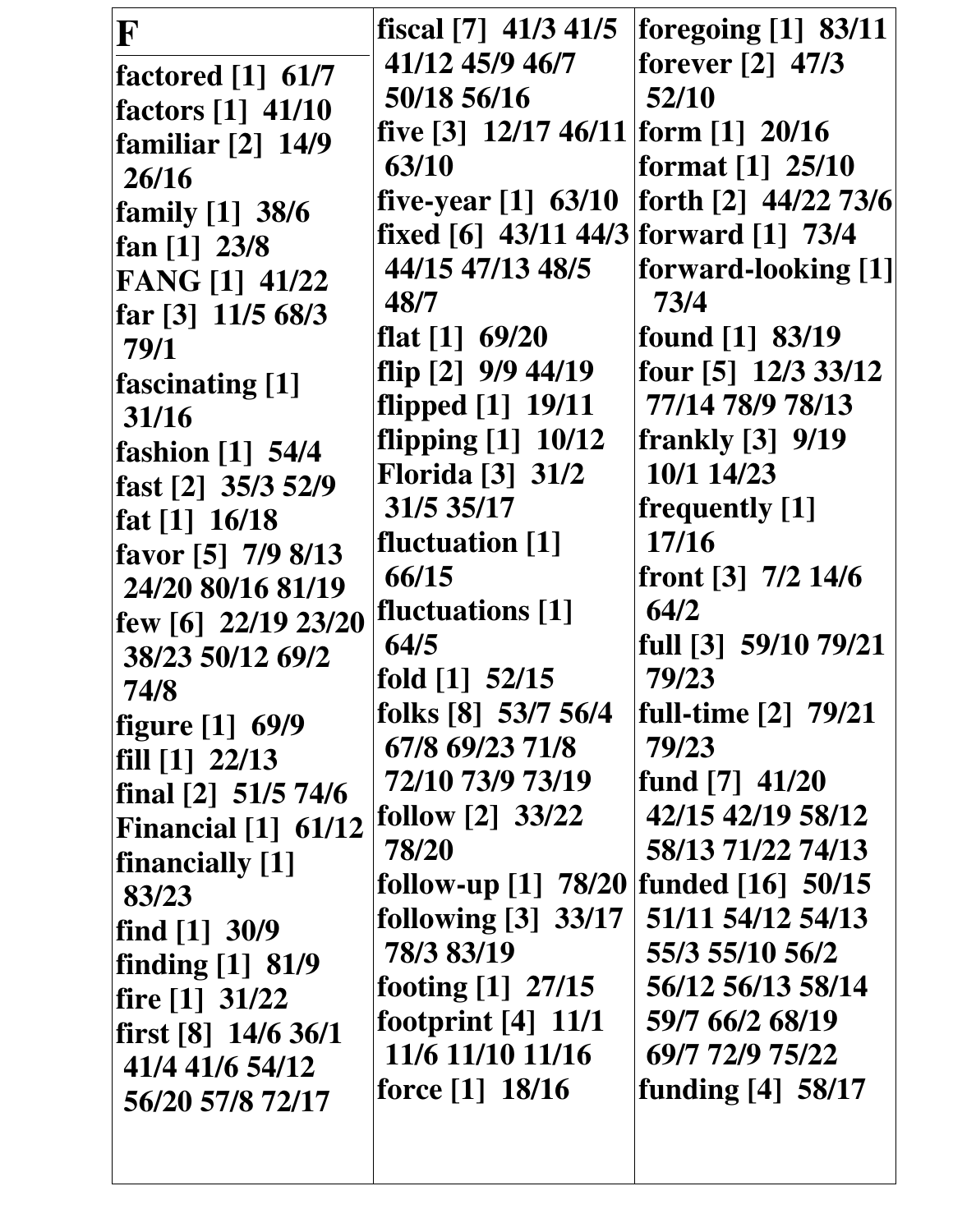| F                               | <b>Georgia</b> [2] 12/6 | go [17] 5/3 7/21 8/2 |
|---------------------------------|-------------------------|----------------------|
| funding [3] 58/22               | 21/19                   | 17/4 33/3 34/3       |
| 59/3 59/10                      | get [31] 5/3 7/19       | 35/13 41/7 41/19     |
| funds $[1]$ 51/17               | 9/8 15/14 27/19         | 46/11 62/9 64/12     |
| further $[2]$ 83/16             | 30/6 30/10 30/16        | 65/12 72/19 78/7     |
| 83/20                           | 31/14 33/23 34/2        | 78/15 79/5           |
| future [3] 13/11                | 35/4 37/12 37/20        | $qo$ -around $[1]$   |
| 27/16 52/1                      | 43/20 45/12 47/1        | 72/19                |
| <b>FYTD</b> [1] 41/3            | 48/1 48/2 51/9 54/3     | God [2] 33/11        |
|                                 | 54/5 54/13 55/9         | 47/21                |
| G                               | 58/16 58/21 58/22       | goes [3] 34/4 41/18  |
| $\left  \right $ gain [2] 61/16 | 59/7 71/2 75/20         | 49/21                |
| 63/15                           | 79/8                    | going [37] 9/6 11/3  |
| gains [2] 61/13                 | gets [3] 61/7 69/7      | 19/19 21/23 26/9     |
| 61/14                           | 69/17                   | 29/21 30/1 30/7      |
| gains/losses [2]                | getting [6] 28/7        | 33/11 33/13 34/2     |
| 61/13 61/14                     | 47/13 48/4 52/9         | 49/3 49/14 51/9      |
| gamble [1] 24/15                | 67/1 67/4               | 52/3 52/8 52/12      |
| game [1] 33/1                   | <b>GIBSON</b> [3] 2/16  | 53/11 59/13 60/3     |
| $\left  \right $ gas [1] 11/13  | $6/14$ 7/7              | 61/20 61/21 62/16    |
| gather [1] 14/23                | gift $[1]$ 47/21        | 63/23 65/11 68/4     |
| gave [2] 40/13                  | give [9] 25/21 28/10    | 68/21 70/7 71/16     |
| 47/16                           | 31/23 37/18 45/12       | 71/20 71/21 72/11    |
| generally $[5]$ 16/23           | 46/4 60/10 67/13        | 75/12 75/23 76/4     |
| 17/7 26/16 38/7                 | 76/3                    | 76/4 81/7            |
| 46/12                           | gives [2] 21/15         | golf [3] 13/9 14/1   |
| <b>Generic</b> [1] 44/15        | 60/16                   | 34/20                |
| gentleman $[1]$ 27/3            | glad $[2]$ 46/15        | gone [1] 30/11       |
| geographical [1]                | 78/11                   | good [16] 11/15      |
| 12/2                            | global [1] 21/6         | 18/14 19/19 30/8     |
| geographically [1]              | glorified [1] 51/20     | 35/6 39/15 40/22     |
| 11/17                           | glorious $[1]$ 52/7     | 51/4 65/19 71/3      |
|                                 |                         |                      |
|                                 |                         |                      |
|                                 |                         |                      |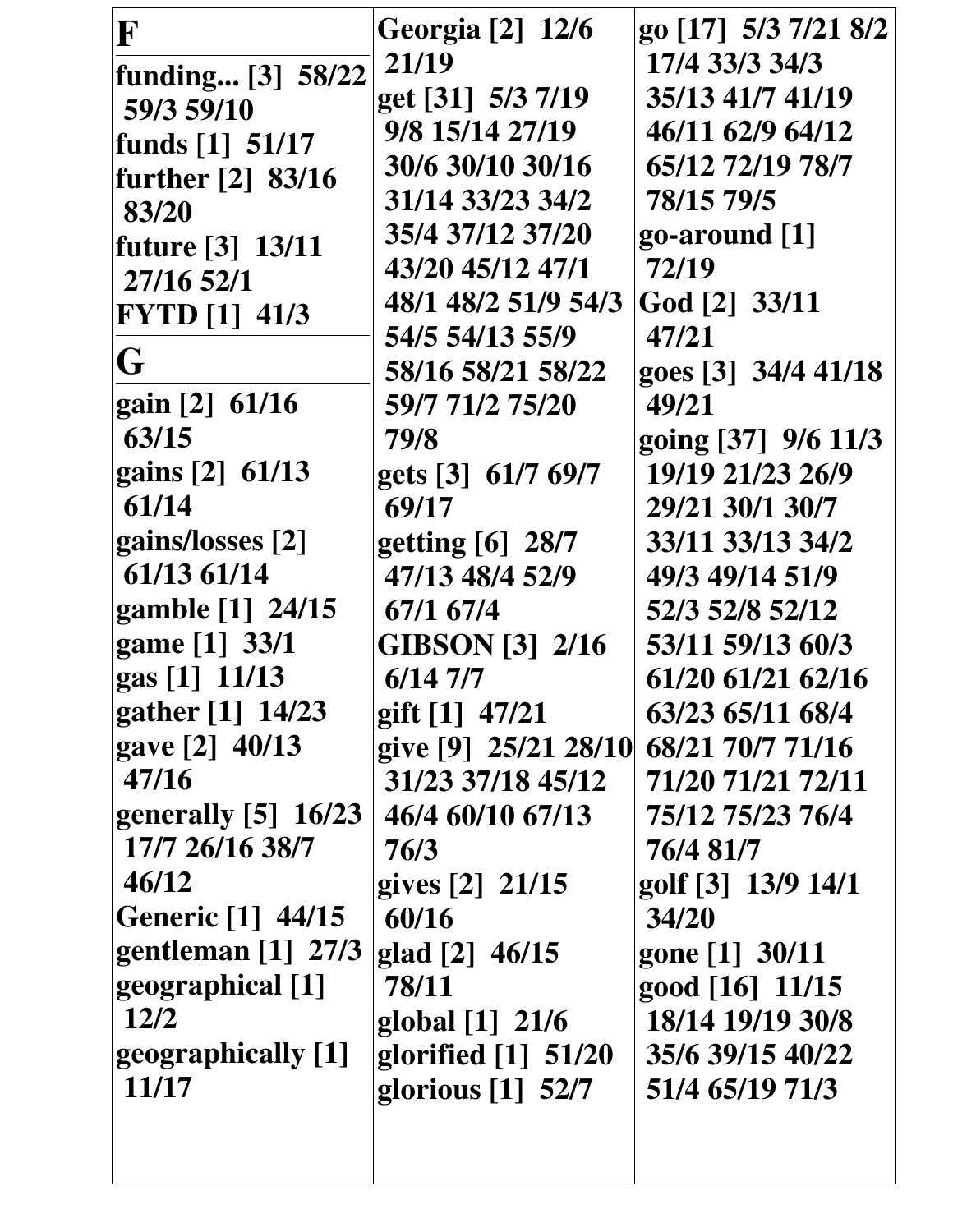| G                                                    | guys [1] 33/14                        | harassed [1] 15/4                              |
|------------------------------------------------------|---------------------------------------|------------------------------------------------|
| good [6] 73/17                                       | $\bf H$                               | hard [1] 47/14                                 |
| 73/21 75/6 76/3                                      | had [17] 7/20 15/1                    | has [26] 7/7 10/8                              |
| 78/9 81/2                                            | 18/8 18/20 20/13                      | 10/10 18/12 18/17                              |
| goodbye [1] 62/7                                     | 22/20 28/12 30/20                     | 20/20 21/4 21/9<br>22/4 22/21 23/3             |
| goodness [2] 59/23                                   | 42/18 45/11 63/16                     | 27/12 28/8 30/11                               |
| 71/15                                                | 64/14 64/15 64/15                     | 35/5 35/22 46/20                               |
| Google [1] 41/23                                     | 64/21 66/8 75/15                      | 49/19 50/11 52/15                              |
| got [8] 5/2 15/2                                     | haircuts $\lceil 1 \rceil$ 9/12       | 54/19 59/21 67/12                              |
| 30/1 40/12 42/17                                     | half [4] 10/17 16/6                   | 73/11 75/3 78/11                               |
| 48/8 78/11 80/12                                     | 28/18 44/13                           | hasn't [1] 50/13                               |
| gotcha [1] 39/10                                     | <b>HALLMARK [2]</b>                   | hate [1] 71/18                                 |
| gotten [1] 51/8<br><b>Grand</b> [4] 34/10            | $2/3$ 5/11                            | have [159]                                     |
| 34/13 35/11 35/18                                    | <b>HALLMARK.</b>                      | haven't [2] 36/2                               |
| great [5] 22/6 26/21                                 | 6 [1] 4/4                             | 51/8                                           |
| 33/17 49/12 49/12                                    | hand [6] 17/2 44/21<br>50/2 50/4 50/5 | having [6] 13/16                               |
| $\left[\frac{\text{gravity}}{\text{1}}\right]$ 60/14 | 51/17                                 | 42/4 43/10 64/23                               |
| <b>GREEN</b> [3] 3/5                                 | hands [2] 59/12                       | 74/3 80/6                                      |
| 40/20 75/21                                          | 70/23                                 | he [10] 10/10 15/3                             |
| <b>GREEN40 [1]</b>                                   | happen [4] 22/14                      | 24/9 27/3 27/4 27/8                            |
| 4/7                                                  | 52/3 75/18 81/7                       | 33/6 36/9 49/20                                |
| group $[1]$ 71/13                                    | happened [8] 18/11                    | 49/21                                          |
| groups [1] 16/19                                     | 21/10 42/23 52/4                      | headcounts [1]<br>60/20                        |
| grow [3] 19/14 23/3                                  | 62/1 63/8 63/19                       |                                                |
| 70/2                                                 | 67/19                                 | <b>headline [1] 17/15</b><br>healthy [1] 19/13 |
| growing $[1]$ 25/15                                  | happening [1]                         | hear [3] 18/4 49/8                             |
| grown $[1] 61/1$                                     | 72/20                                 | 73/15                                          |
| growth [2] 24/19                                     | happens [5] 19/18                     | heard [4] 13/15                                |
| 61/2                                                 | 23/7 26/15 61/20                      | 23/16 76/19 80/6                               |
| guessing $[1]$ 75/5                                  | 67/22                                 | hearing [1] 40/3                               |
| guy [1] 33/5                                         | happily [1] 10/20                     |                                                |
|                                                      |                                       |                                                |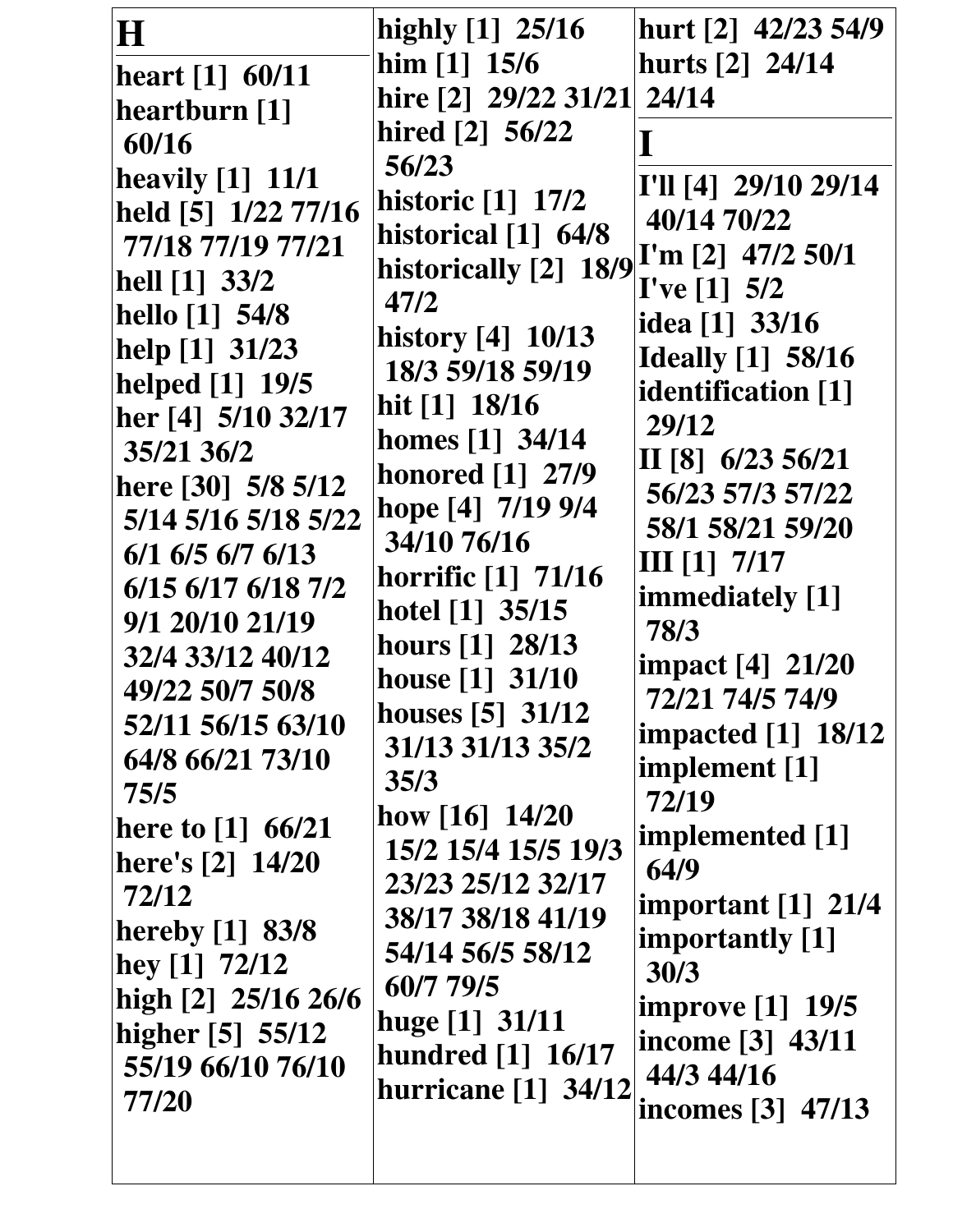|                                                   | 12/13 25/2 26/6                                  | is [179]                 |
|---------------------------------------------------|--------------------------------------------------|--------------------------|
| incomes [2] 48/5                                  | 26/8 50/20 51/22                                 | <b>isolate</b> [1] 61/22 |
| 48/7                                              | 52/23 54/5 54/21                                 | issue [1] 42/4           |
| increase [9] 53/11                                | 62/20 67/2 67/5                                  | <b>issued</b> [1] 72/15  |
| 60/3 60/9 62/14                                   | initial [1] 71/14                                | it $[103]$               |
| 64/14 64/16 65/6                                  | ink [1] 33/10                                    | it's [51] $12/9$ 15/7    |
| 70/15 71/21                                       | inmates $\lceil 1 \rceil$ 27/6                   | 21/11 24/10 25/11        |
| increased $[5]$ 53/5                              | inputs [1] 53/22                                 | 26/17 26/18 26/18        |
| 53/6 62/23 63/11                                  | insistent [1] 28/16                              | 29/7 31/8 32/5 32/7      |
| 64/23                                             | <b>instead</b> [2] 24/12                         | 32/8 33/14 33/18         |
| increases $\lceil 6 \rceil$ 55/16                 | 70/11                                            | 34/14 35/6 35/6          |
| 55/17 55/19 62/12                                 | interest $\begin{bmatrix} 1 \end{bmatrix}$ 47/12 | 36/4 39/14 42/6          |
| 64/13 69/15                                       | <b>interested</b> [3] 12/18                      | 42/6 42/21 42/21         |
| increasing [2]                                    | 77/23 83/23                                      | 47/8 47/13 47/18         |
| 59/22 70/7                                        | interesting [2]                                  | 48/4 48/21 49/12         |
| incredible $\lceil 1 \rceil$ 27/8                 | 32/12 48/11                                      | 53/11 54/7 54/7          |
| incumbents [1]                                    | interestingly [1]                                | 58/13 60/13 64/19        |
| 78/9                                              | 31/1                                             | 65/2 66/3 66/14          |
| <b>Indeed</b> [1] 69/19                           | internally $[1]$ 71/11                           | 67/19 68/5 68/13         |
| <b>Indiana</b> [3] 22/8                           | international [5]                                | 68/18 69/18 69/23        |
| 22/11 22/14                                       | 9/20 10/7 19/2                                   | 71/16 71/21 72/22        |
| Indianapolis [1]                                  | 42/11 44/15                                      | 73/4 75/1 75/8           |
| 22/12                                             | introducing $[1]$ 9/7   item $[10]$ 6/23 7/17    |                          |
| indication $\begin{bmatrix} 1 \end{bmatrix}$ 76/3 | investment $\lceil 10 \rceil$ 4/7                | 8/20 40/18 43/22         |
| <b>indicative</b> [1] 33/18                       | 40/10 40/19 40/21                                | 48/20 48/21 77/3         |
| individuals [4]                                   | 44/23 51/4 63/5                                  | 77/4 79/17               |
| 16/20 16/20 38/6                                  | 63/6 70/14 75/20                                 | IV $[1]$ 8/20            |
| 79/20                                             | investments [2]                                  |                          |
| <b>industry</b> [2] 19/10                         | 40/5 46/21                                       | <b>January</b> [3] 10/18 |
| 25/23                                             | inviting $[1]$ 9/1                               | 12/20 56/22              |
| influence $\lceil 1 \rceil$ 56/1                  | iPad [1] 17/23                                   | <b>January 2019 [2]</b>  |
| information [12]                                  | <b>IRS</b> [1] 47/17                             | 10/18 12/20              |
|                                                   |                                                  |                          |
|                                                   |                                                  |                          |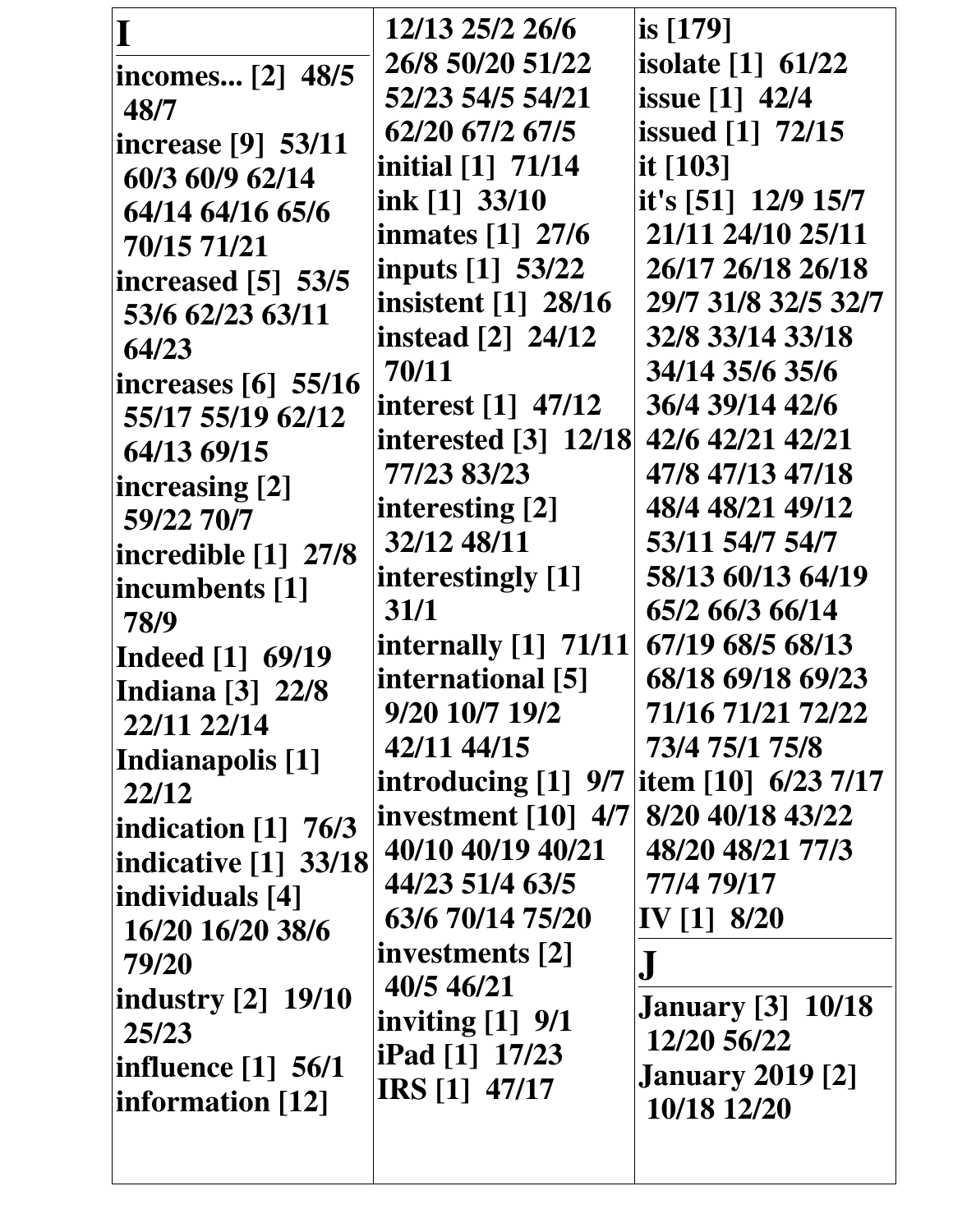|                                    | $\mathbf K$                       | known [1] 58/8        |
|------------------------------------|-----------------------------------|-----------------------|
| Jeana [3] 1/18 83/6 keep [5] 24/11 |                                   | knows [1] 23/23       |
| 84/9                               | 52/13 53/19 66/6                  | Koebel [1] 49/19      |
| <b>JEFF</b> [3] 2/17 6/16          | 66/14                             |                       |
| 77/19                              | KELLI [3] 2/9 5/23 Laffayette [1] |                       |
| job [7] 31/22 32/8                 | 77/21                             | 22/13                 |
| 33/14 40/1 54/1                    | <b>KELLY</b> [3] 2/5              | lagging [2] 41/10     |
| 54/3 67/1                          | 5/157/12                          | 41/21                 |
| JOHN [2] 2/6 5/17                  | key [3] 12/7 37/18                | land [2] 15/5 38/2    |
| joined [1] 49/19                   | 39/11                             | <b>LANGER</b> [2] 3/6 |
| <b>Joplin</b> [6] 12/7             | kicks $[1]$ 63/5                  | 49/6                  |
| 22/18 22/19 22/22                  | kind [5] 21/15 36/5               | laptop [1] 17/23      |
| 22/23 29/14                        | 36/18 38/8 42/23                  | laptops [1] 25/3      |
| <b>JOSEPH [2] 2/8</b>              | knock [1] 33/4                    | large [2] 63/21 83/8  |
| 5/21                               | know [52] 10/14                   | larger [2] 18/7       |
| <b>June</b> [1] 46/3               | 18/10 18/12 22/10                 | 62/12                 |
| <b>June 30th [1] 46/3</b>          | 23/18 28/13 28/16                 | largest [6] 18/2      |
| just [41] 8/1 11/9                 | 28/17 28/18 29/7                  | 58/6 62/11 63/3       |
| 15/11 15/12 15/16                  | 30/22 31/12 32/2                  | 63/3 68/9             |
| 16/7 16/10 17/14                   | 32/12 34/2 34/7                   | <b>LARRY</b> [3] 3/6  |
| 20/17 21/3 21/13                   | 34/11 40/9 46/22                  | 49/6 77/1             |
| 25/9 25/10 25/22                   | 47/4 47/9 47/12                   | last [23] 16/1 30/18  |
| 28/12 34/1 39/2                    | 47/15 47/21 50/10                 | 30/19 36/2 43/4       |
| 40/6 42/2 42/8                     | 51/22 52/17 56/4                  | 44/4 46/21 52/19      |
| 43/19 45/8 53/3                    | 56/5 60/6 61/5                    | 53/3 54/17 55/2       |
| 54/7 54/7 59/17                    | 67/19 70/7 70/11                  | 56/6 56/18 57/16      |
| 60/10 60/19 62/7                   | 71/8 71/9 71/10                   | 60/23 64/9 64/14      |
| 62/19 65/9 66/3                    | 71/14 72/3 72/11                  | 70/13 74/18 75/7      |
| 66/14 68/12 69/20                  | 73/1 73/14 73/22                  | 79/17 79/18 81/3      |
| 70/16 72/15 75/1                   | 74/8 74/10 74/14                  | lastly [2] 30/18 45/2 |
| 75/5 78/2 79/15                    | 74/18 75/7 76/6                   | later [5] 51/5 55/11  |
|                                    | 78/18 81/7 81/7                   | 55/20 58/23 59/9      |
|                                    |                                   |                       |
|                                    |                                   |                       |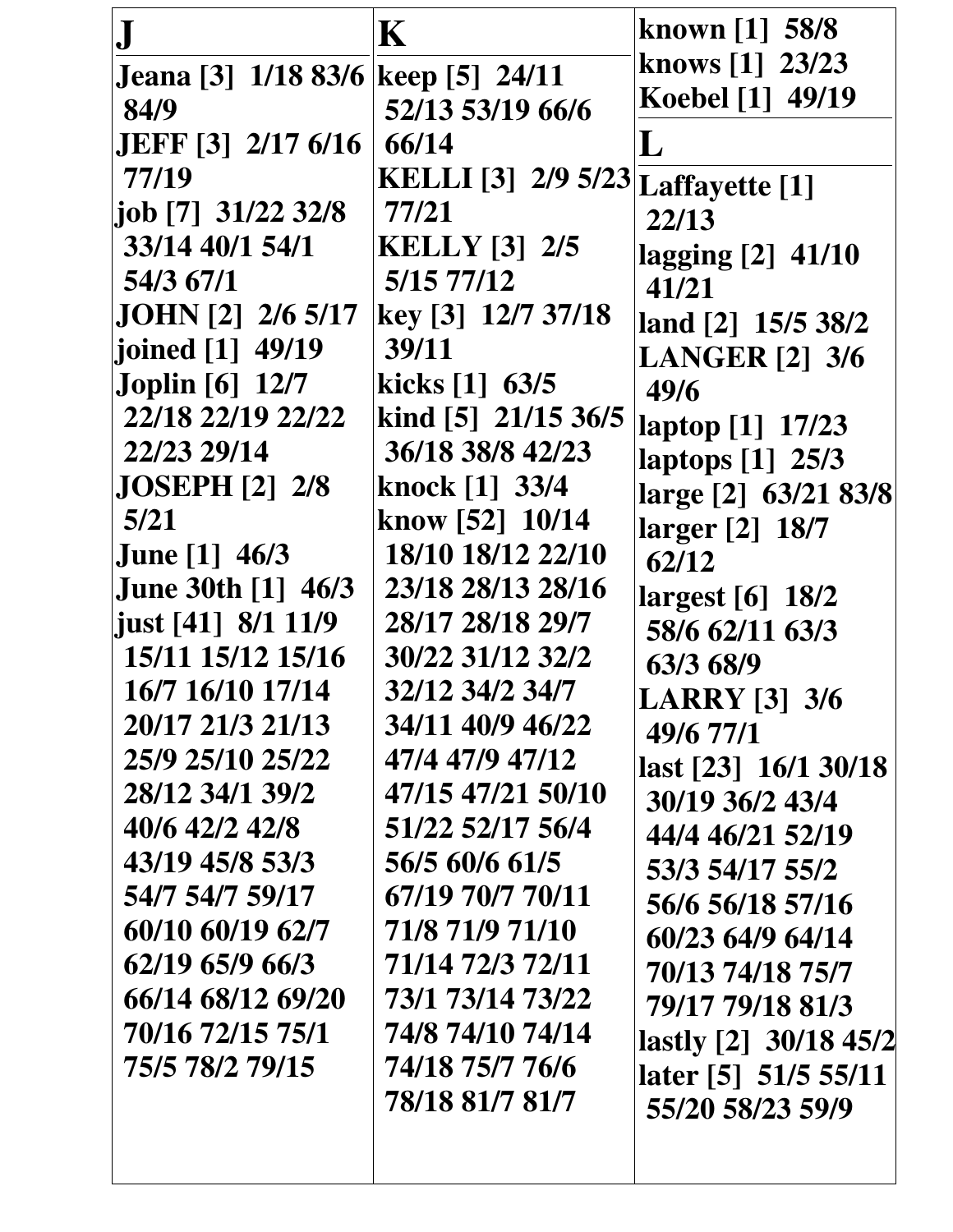| L                                         | licensed [1] 83/16        | 68/6 69/22 70/2          |
|-------------------------------------------|---------------------------|--------------------------|
| latest [1] 34/12                          | <b>lifetime</b> [1] 21/10 | 72/23 75/9               |
| launch [1] 37/14                          | like [47] 7/13 8/17       | live $[3]$ 31/3 31/4     |
| <b>launched</b> [1] 20/20                 | 9/11 12/5 17/15           | 60/7                     |
| law [2] 73/18 73/18                       | 19/15 20/20 22/22         | lives $[2]$ 21/17        |
| lawsuit [1] 33/12                         | 25/5 29/4 30/7 31/3       | 21/21                    |
| leadership [2] 9/21                       | 31/12 37/11 37/14         | living [1] 10/19         |
| 10/9                                      | 38/19 40/3 40/4           | LLC [3] 3/7 84/13        |
| learned [1] 19/3                          | 48/7 49/10 56/4           | 84/14                    |
| lease [1] 16/5                            | 57/20 58/12 58/16         | $\log_{10}[1]$ 47/19     |
| least [2] 32/7 48/12                      | 60/5 60/11 61/21          | local [6] 9/16 20/22     |
| leave [1] 61/6                            | 62/3 64/17 64/21          | 26/8 29/19 30/6          |
| left [1] 57/14                            | 64/22 65/2 65/23          | 36/22                    |
| lender [1] 10/15                          | 66/11 66/13 68/1          | locations $[2]$ 15/20    |
| less [4] 57/23 64/19                      | 70/4 70/12 70/22          | 24/7                     |
| 66/15 71/19                               | 72/9 72/18 73/16          | LOCKRIDGE <sup>[2]</sup> |
| let [3] 24/16 27/23                       | 73/20 74/16 76/6          | 2/136/8                  |
| 45/3                                      | 80/20 81/23               | long [3] 26/12           |
| Let's [1] 19/20                           | likely [1] 24/9           | 40/12 60/7               |
| letting [2] 24/12                         | line [6] 21/17 43/4       | longer [2] 20/4          |
| 30/22                                     | 43/22 44/4 45/15          | 75/10                    |
| level [4] 55/17                           | 63/15                     | look [24] 8/2 9/11       |
| 57/17 57/20 69/13                         | lines $[1]$ 41/8          | 11/4 12/3 21/14          |
| $\left $ liability $\left[24\right]$ 58/9 | <b>little</b> [30] 9/14   | 30/20 31/18 32/11        |
| 58/10 59/2 61/19                          | 10/13 11/3 15/12          | 32/15 35/22 42/9         |
| 61/19 62/10 62/14                         | 15/16 21/15 22/1          | 43/11 45/14 46/5         |
| 62/23 63/11 63/13                         | 25/14 27/1 29/22          | 49/16 63/14 63/21        |
| 63/18 64/18 65/1                          | 38/7 41/21 44/13          | 63/22 65/22 67/8         |
| 65/7 68/11 68/19                          | 44/14 46/12 50/1          | 67/16 70/9 74/22         |
| 68/22 69/1 69/3                           | 53/3 53/20 54/19          | 76/8                     |
| 69/6 69/16 70/1                           | 55/4 55/12 55/21          | looked [3] 29/5          |
| 70/16 70/18                               | 57/23 58/15 62/17         | 47/15 67/12              |
|                                           |                           |                          |
|                                           |                           |                          |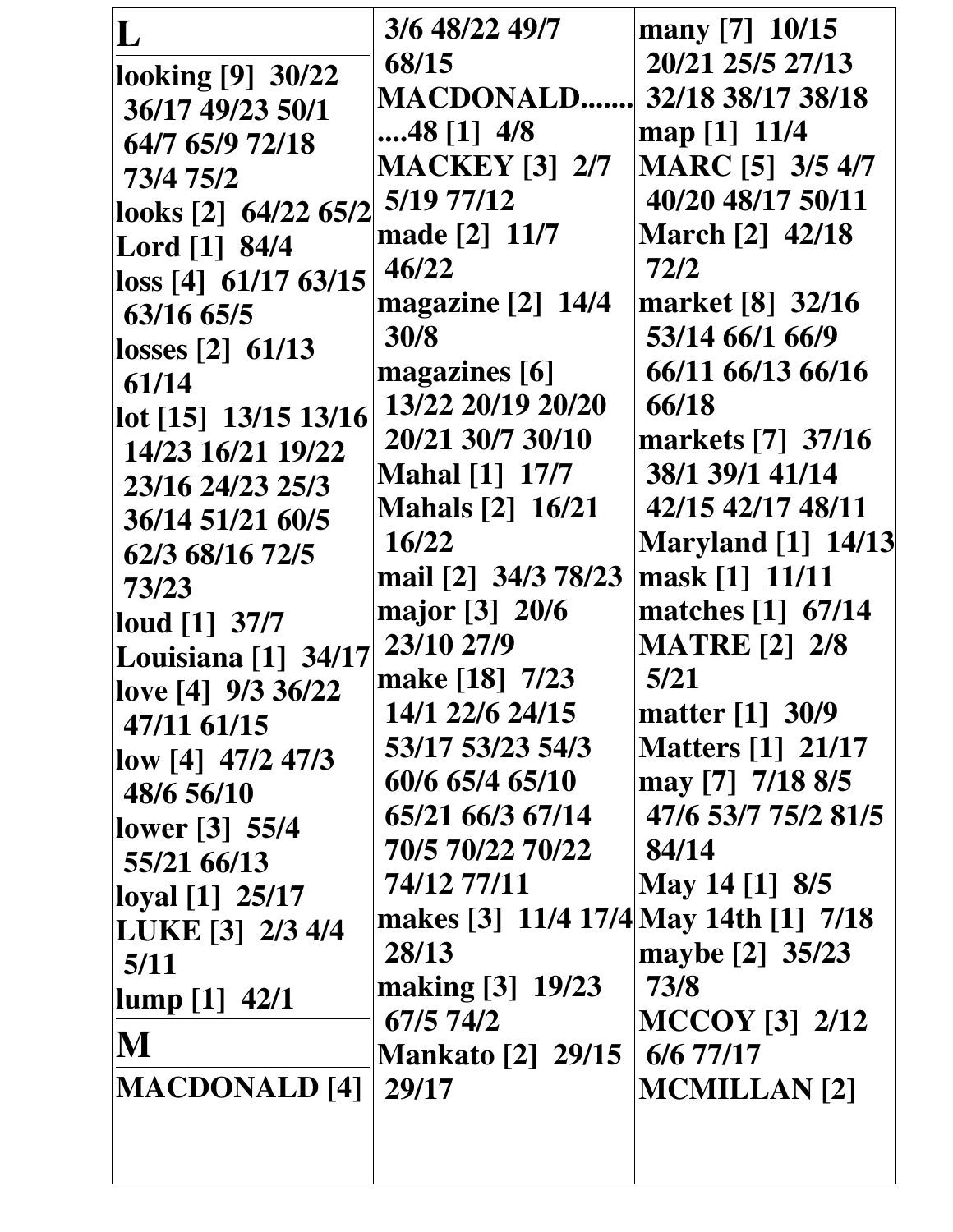| M                                 | 38/14 40/23 50/6          | 65/22 69/22 73/16        |
|-----------------------------------|---------------------------|--------------------------|
| <b>MCMILLAN</b> [2]               | 51/11 53/2 56/21          | 73/20 74/9 75/9          |
| $2/6$ 5/17                        | 56/22 57/13 57/15         | miles [2] 29/17          |
| <b>MCPHAUL</b> [1] 3/9            | 58/1 58/2 58/21           | 29/20                    |
| me [17] 5/8 27/23                 | 80/18 81/21               | million [15] 12/21       |
| 28/14 29/7 31/3                   | membership [3]            | 12/22 13/1 13/5          |
| 32/12 33/6 40/13                  | 10/18 13/9 53/5           | 13/21 15/18 16/1         |
| 45/3 47/14 49/8                   | mention $[1]$ 29/15       | 16/5 16/6 16/10          |
| 49/16 52/8 52/10                  | mentioned [8]             | 25/20 63/1 63/12         |
| 54/8 74/22 75/4                   | 11/10 15/11 16/10         | 63/17 63/18              |
| mean [10] 33/11                   | 21/3 29/14 31/19          | mind [2] 12/2 48/1       |
| 34/21 45/8 47/1                   | 71/7 78/2                 | <b>Minneapolis</b> [1]   |
| 47/8 47/23 71/15                  | metro [1] 12/10           | 29/16                    |
| 72/13 74/21 78/23                 | metros [2] 23/10          | <b>Minneapolis/Saint</b> |
| meaningful [1]                    | 27/10                     | $[1]$ 29/16              |
| 20/3                              | <b>Michigan</b> [1] 14/19 | <b>Minnesota</b> [2]     |
| means [3] 24/11                   | mid [3] 36/15 59/11       | 29/15 29/17              |
| 55/9 63/17                        | 78/15                     | minute [1] 13/1          |
| median [1] 46/9                   | mid-2050s $[1]$           | minutes [5] 7/16         |
| medium [1] 12/11                  | 59/11                     | 7/19 8/5 33/13           |
| meet [1] 78/3                     | mid-Atlantic [1]          | 50/12                    |
| meeting [15] 1/18                 | 36/15                     | <b>MINUTES7</b>          |
| 4/5 5/4 7/18 30/19                | mid-October [1]           | $[1]$ 4/5                |
| 36/3 40/13 51/3                   | 78/15                     | miss $[1]$ 75/8          |
| 75/16 76/6 78/4                   | middle [3] 16/23          | mission [1] 21/3         |
| 81/4 82/5 83/10                   | 41/3 72/2                 | <b>Missouri [3] 12/7</b> |
| 83/14                             | midsize $[1]$ 26/15       | 22/17 29/14              |
| meetings $[1]$ 8/1                | <b>Midwest</b> [1] 11/2   | misunderstood [1]        |
| member [3] 7/21                   | might [16] 22/19          | 17/17                    |
| 58/3 67/3                         | 28/18 30/21 32/2          | mix [2] 19/14 24/23      |
| members $\lceil 18 \rceil \; 2/2$ | 37/17 38/11 50/5          | mixed [1] 64/19          |
| 7/11 8/15 38/6                    | 52/8 54/8 59/23           | <b>MOBLEY</b> [4] 2/15   |
|                                   |                           |                          |
|                                   |                           |                          |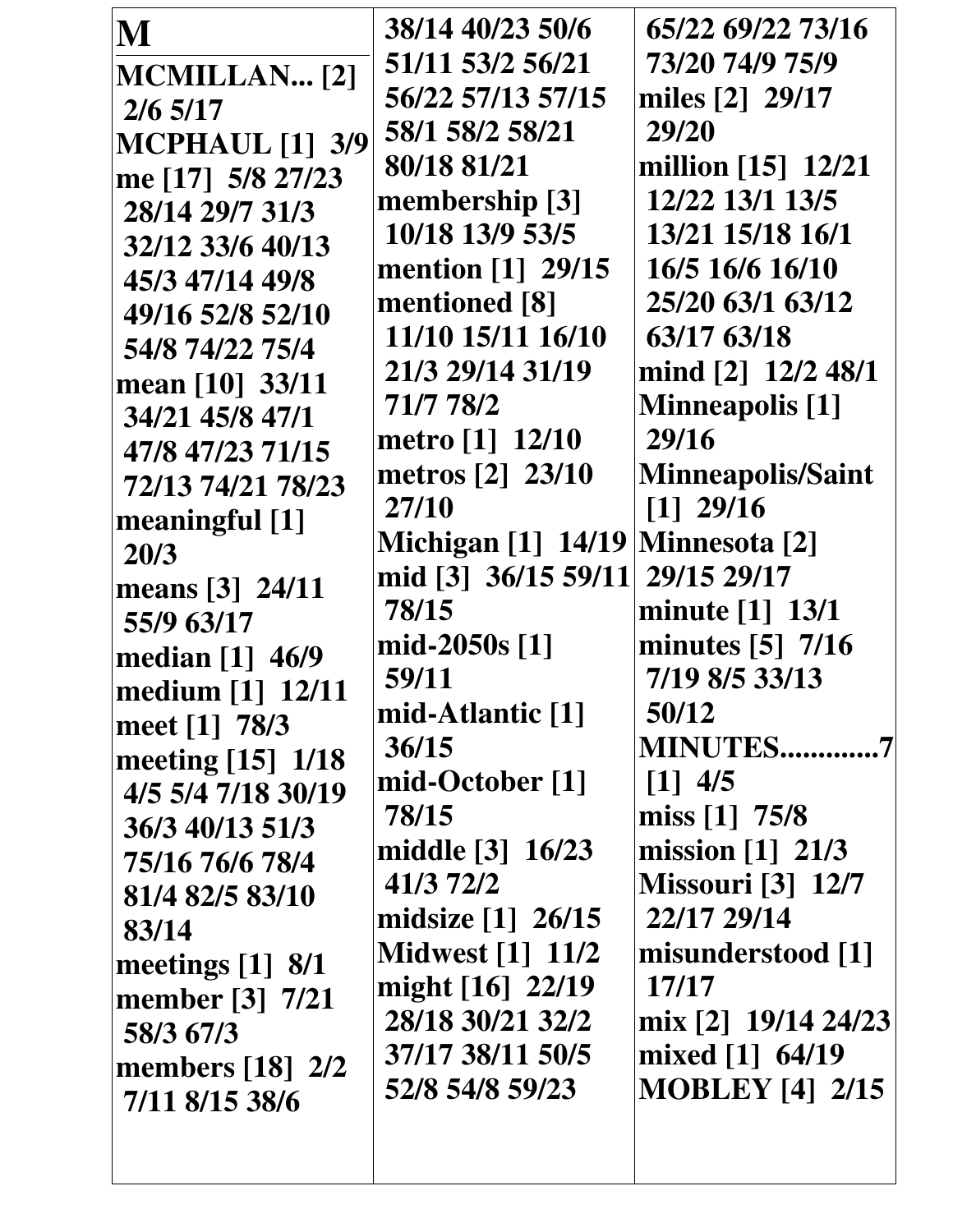| M<br>$MOBLEY$ [3]<br>$6/12$ 7/6 80/13<br>moment [1] 66/21<br>money [8] 16/3<br>17/8 18/22 19/1<br>47/10 47/14 54/14<br>58/11<br>monitor [2] 53/12<br>62/3<br><b>Montgomery</b> [3]<br>1/5 1/21 29/5<br>month $[1]$ 42/20<br>months $[3]$ 16/2<br>41/5 76/7<br>monumental [1]<br>72/21<br> more [25] 13/1 16/3 <br>17/7 18/6 19/13<br>21/4 25/14 26/1<br>26/3 26/3 28/19<br>30/3 34/22 35/1<br>39/6 53/9 64/7<br>64/18 66/8 73/1<br>73/8 73/11 73/12<br>74/4 78/12<br>morning $[2]$ 25/6<br>33/3<br>mortality $[5]$ 72/10<br>72/12 72/13 72/16<br>72/22 | 46/23<br>most [13] 10/13<br>12/18 20/5 23/1<br>26/10 27/16 28/8<br>29/2 30/11 42/14<br>45/11 45/12 68/20<br>motion [5] 7/4 8/4<br>80/8 80/9 81/11<br>mountains [2]<br>14/10 37/2<br>move [7] 8/20 13/18 8/21 80/10 80/13<br>15/11 21/2 59/14<br>77/4 79/15<br>moved [2] 7/5 8/6<br>moving [5] 16/4<br>17/13 29/11 61/10<br>68/3<br>MR [12] 2/3 2/4 2/5   much [8] 9/12 19/3<br>2/6 2/14 2/17 3/3<br>3/5 3/6 3/9 50/6<br>80/6<br>Mr. [11] 8/7 38/16<br>40/20 40/23 46/20<br>75/21 77/5 77/8<br>79/15 81/13 81/16<br>Mr. Butler [1]<br>81/16<br>Mr. Chair $[1]$<br>40/23<br>Mr. Chairman [2]<br>46/20 77/8 | Mr. Green [2]<br>40/20 75/21<br><b>Mr. Whaley [2] 8/7</b><br>38/16<br>Mr. Yancey [2]<br>77/5 79/15<br><b>MRS</b> [1] 2/13<br>MS [6] 2/11 2/12<br>2/15 2/16 3/4 3/8<br>Ms. [6] 7/6 7/7 8/10<br><b>Ms. Crew [2] 8/10</b><br>80/10<br><b>Ms. Donna</b> [1] 8/21<br><b>Ms. Gibson</b> [1] 7/7<br><b>Ms. Mobley [2] 7/6</b><br>80/13<br>39/12 39/22 48/5<br>54/14 58/13 72/8<br><b>Muncie</b> [1] 22/13<br>my [17] 28/7 29/2<br>30/13 31/21 31/22<br>33/11 46/14 46/23<br>47/13 51/19 67/21<br>70/20 71/15 74/23<br>76/12 83/13 83/19<br>myself [1] 75/6<br>N<br>name [1] 83/19<br>names [2] 12/9 78/6 |
|--------------------------------------------------------------------------------------------------------------------------------------------------------------------------------------------------------------------------------------------------------------------------------------------------------------------------------------------------------------------------------------------------------------------------------------------------------------------------------------------------------------------------------------------------------|----------------------------------------------------------------------------------------------------------------------------------------------------------------------------------------------------------------------------------------------------------------------------------------------------------------------------------------------------------------------------------------------------------------------------------------------------------------------------------------------------------------------------------------------------------------------------------------------------------|---------------------------------------------------------------------------------------------------------------------------------------------------------------------------------------------------------------------------------------------------------------------------------------------------------------------------------------------------------------------------------------------------------------------------------------------------------------------------------------------------------------------------------------------------------------------------------------------------|
| mortgages $[1]$                                                                                                                                                                                                                                                                                                                                                                                                                                                                                                                                        | <b>Mr. Cole [1] 81/13</b>                                                                                                                                                                                                                                                                                                                                                                                                                                                                                                                                                                                | <b>NASRA</b> [1] 56/7                                                                                                                                                                                                                                                                                                                                                                                                                                                                                                                                                                             |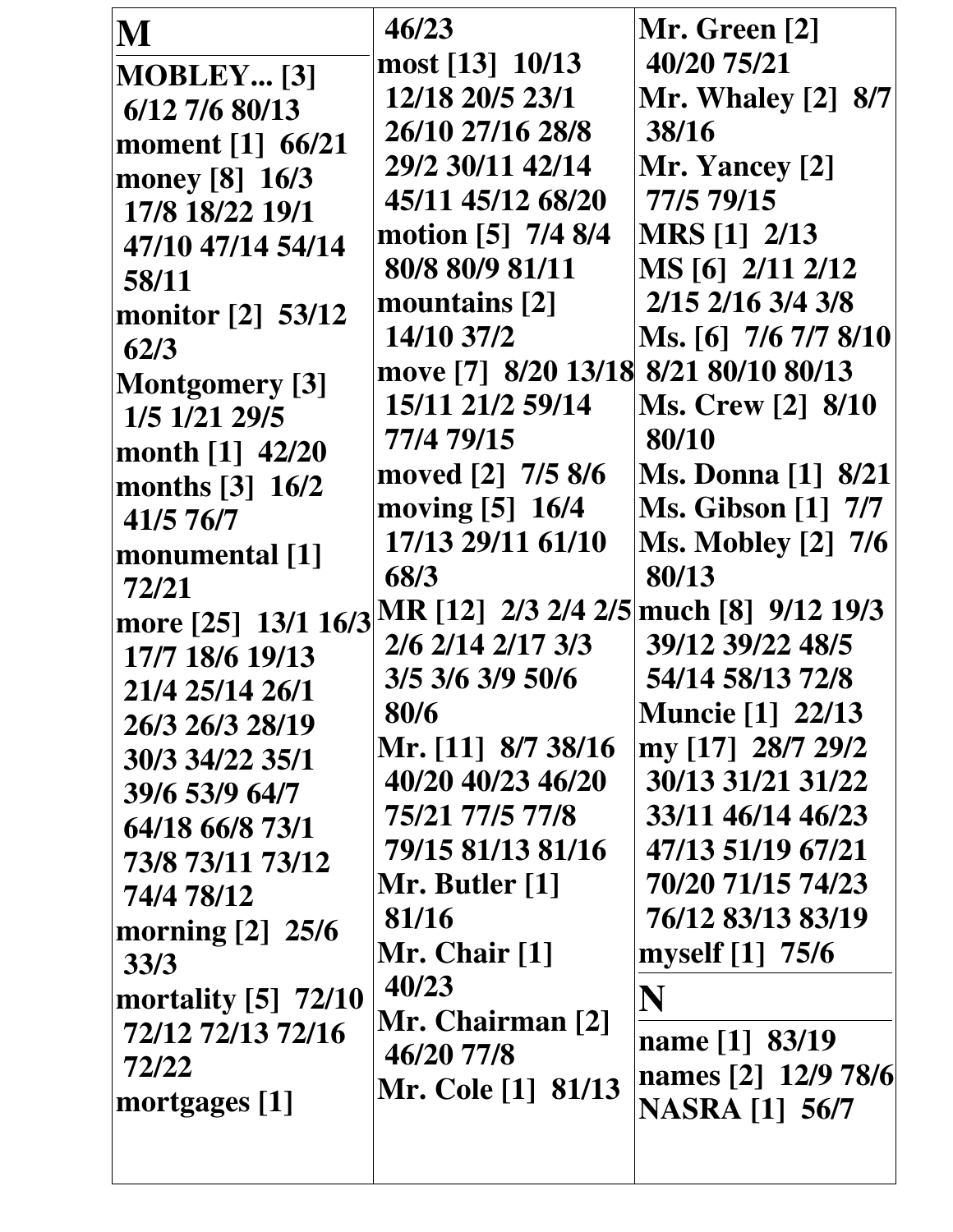| N                        | 16/15 16/17 20/5     | 51/16 75/3 76/21          |
|--------------------------|----------------------|---------------------------|
| nasty [1] 33/6           | 20/13 20/19 22/2     | 79/13 80/15 80/21         |
| national [3] 9/19        | 22/9 22/17 22/22     | 81/2 81/18 82/1           |
| 10/2 56/7                | 22/23 23/5 23/11     | 84/9 84/13                |
| nationwide [1] 21/7      | 25/3 25/6 25/11      | nobody $[4]$ 18/5         |
| <b>NDA</b> [1] 37/6      | 27/17 28/5 28/12     | 19/19 29/21 33/5          |
| nearest [1] 29/16        | 28/21 29/4 30/2      | nod [1] 65/18             |
| necessarily [1] 74/2     | 30/5 32/23 33/4      | nods [1] 49/11            |
| need [7] 6/23 7/3        | 37/18                | none [1] 43/11            |
| 8/4 52/16 78/3 80/8      | newspapers [25]      | normal [5] 57/9           |
| 81/10                    | 10/5 10/11 12/5      | 57/10 57/10 58/2          |
| needed [1] 23/1          | 13/3 13/4 13/10      | 74/11                     |
| negative [1] 72/5        | 13/16 13/23 14/18    | <b>Norman</b> [5] 12/6    |
| negatively [1]           | 16/13 18/5 18/9      | 23/5 31/20 33/1           |
| 18/13                    | 18/12 18/23 19/4     | 36/10                     |
| neglect [1] 27/8         | 19/20 20/1 20/4      | north [4] 14/10           |
| neighborhood [1]         | 20/22 22/1 23/17     | 36/16 37/2 37/11          |
| 25/19                    | 23/18 24/15 26/20    | <b>Northeast</b> [1] 11/3 |
| neither [1] 83/20        | 37/17                | not [41] 8/3 11/5         |
| <b>Netflix</b> [1] 41/23 | next [13] 21/14      | 12/8 12/10 16/19          |
| never [5] 15/6           | 40/18 42/11 43/21    | 17/19 17/21 20/19         |
| 18/20 21/4 47/2          | 48/20 60/18 66/17    | 21/10 22/12 22/15         |
| 48/6                     | 69/2 72/19 75/12     | 24/1 25/9 25/10           |
| new [6] $26/17$ 32/6     | 75/15 77/3 81/4      | 30/1 30/2 31/11           |
| 54/21 61/4 72/12         | nice [4] 21/15 35/16 | 31/20 32/2 33/8           |
| 73/15                    | 35/19 52/16          | 33/8 33/13 34/2           |
| news [10] 12/13          | nicer [1] 35/19      | 34/19 42/1 43/2           |
| 18/14 21/12 25/1         | no [27] 5/20 6/3 7/2 | 48/4 53/12 54/7           |
| 26/5 26/7 26/10          | 7/8 7/14 8/12 8/18   | 54/7 55/14 61/15          |
| 29/2 30/12 78/9          | 20/4 28/13 33/13     | 65/9 65/23 68/11          |
| newspaper [29]           | 39/19 43/9 44/10     | 69/23 70/23 72/11         |
| 9/17 10/3 10/7 12/4      | 47/5 48/15 49/20     | 73/5 74/10 74/23          |
|                          |                      |                           |
|                          |                      |                           |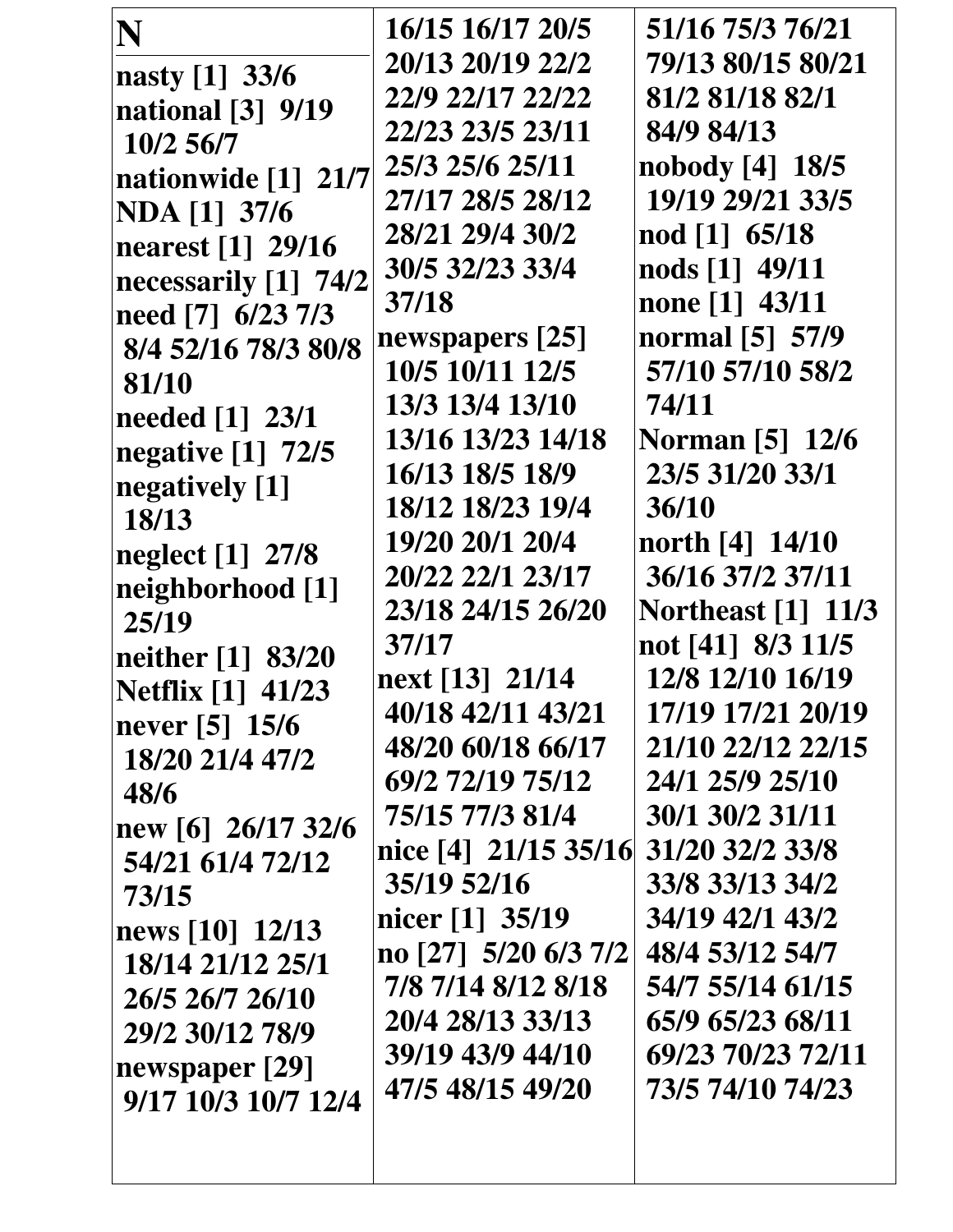| N                      | occurs [1] 73/3          | 24/1 24/2 24/12          |
|------------------------|--------------------------|--------------------------|
| not us $[1]$ 54/7      | <b>October</b> [2] 78/15 | 24/16 24/20 24/22        |
| <b>Notary</b> [3] 1/19 | 78/16                    | 26/4 26/21 28/4          |
| 83/7 84/10             | October 15th [1]         | 28/5 32/10 32/17         |
| nothing [8] 18/17      | 78/16                    | 32/22 40/11 40/14        |
| 22/5 22/22 26/13       | odd [1] 69/22            | 46/11 49/20 52/13        |
| 34/23 35/5 35/12       | off [4] 9/7 11/11        | 52/14 55/4 61/16         |
| 74/9                   | 69/6 69/7                | 73/8 74/6 74/7 75/3      |
| November [1]           | offset [1] 48/5          | 78/13                    |
| 78/17                  | often [3] 17/4 24/8      | ongoing [2] 12/19        |
| November 21 $[1]$      | 26/1                     | 79/5                     |
| 78/17                  | oh [1] 59/23             | online [2] 78/23         |
| now [20] 6/19 9/8      | oil [1] 11/22            | 79/5                     |
| 9/13 19/18 27/21       | okay [17] 6/21 9/12      | only [12] 19/9           |
| 31/19 31/20 37/1       | 15/15 28/3 31/4          | 19/18 22/12 23/17        |
| 42/21 48/11 49/1       | 32/16 35/11 43/10        | 23/19 30/1 30/2          |
| 49/20 51/22 52/9       | 45/19 46/1 46/17         | 32/16 32/22 35/18        |
| 52/11 58/9 72/7        | 47/11 65/19 67/8         | 46/4 67/20               |
| 74/23 77/10 81/8       | 76/18 79/17 80/5         | <b>Opelika</b> [3] 33/20 |
| number [17] 14/2       | Oklahoma [10]            | 34/20 35/10              |
| 27/5 34/13 37/16       | 11/22 12/6 23/4          | open [1] 14/5            |
| 37/23 39/1 39/4        | 23/6 31/20 33/1          | operate [2] 12/10        |
| 51/4 54/13 58/14       | 33/1 34/16 36/11         | 12/11                    |
| 63/2 68/5 68/6         | 36/11                    | operated [1] 19/4        |
| 77/16 77/17 77/20      | old [3] 31/3 31/4        | operating [3] 11/7       |
| 83/19                  | 32/14                    | 16/4 17/9                |
| numbers [2] 20/3       | older $[2]$ 36/20        | operational [1]          |
| 74/1                   | 37/15                    | 16/7                     |
| $\mathbf{O}$           | once [3] 43/21 51/4      | opportunistic [1]        |
|                        | 69/6                     | 70/10                    |
| obviously $[2]$ 37/5   | one [31] 9/9 11/21       | opportunities [1]        |
| 76/1                   | 14/5 15/1 20/13          | 11/19                    |
|                        |                          |                          |
|                        |                          |                          |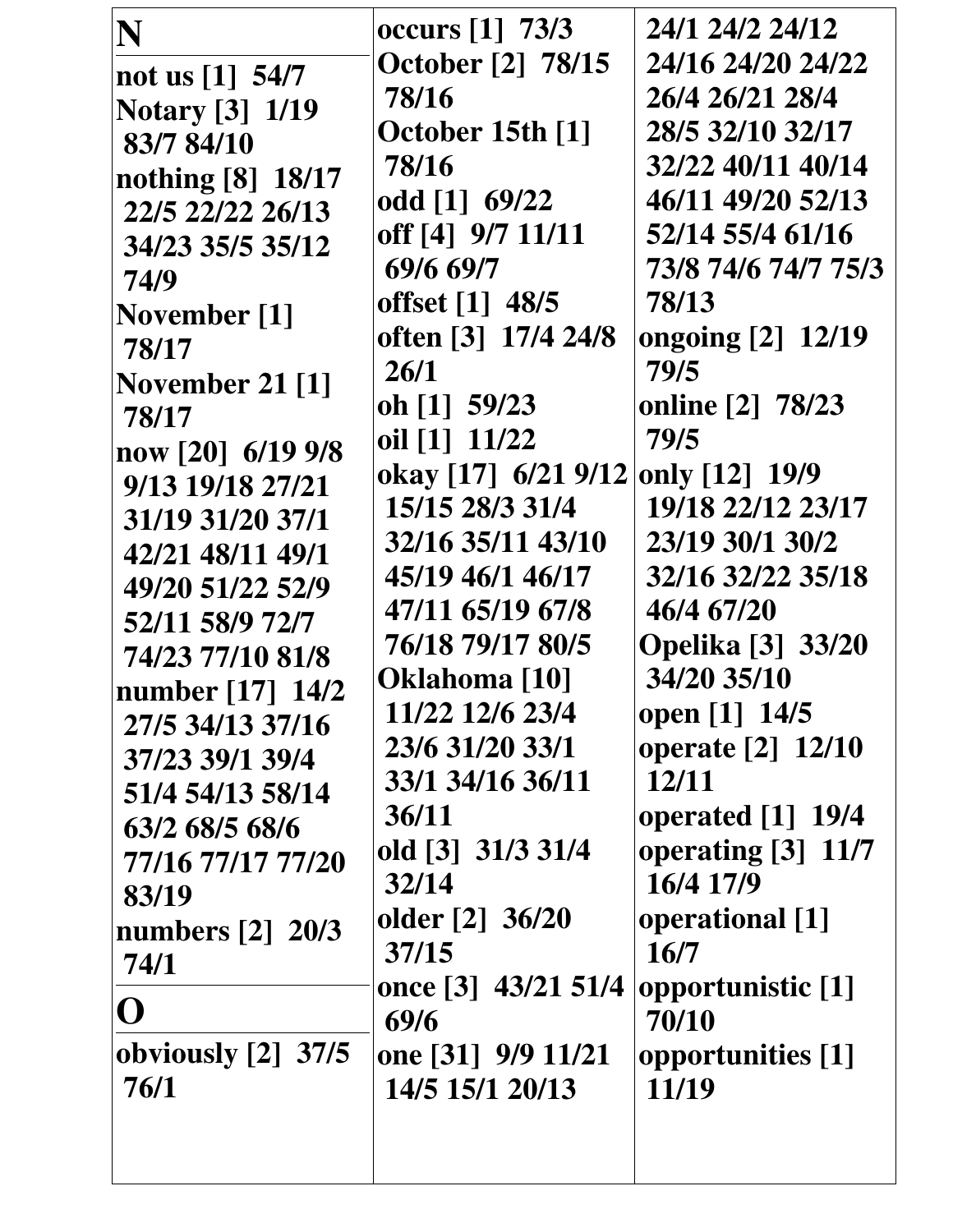| ( )                     | 18/2 18/2 18/16     | 24/22 32/4 33/11                     |
|-------------------------|---------------------|--------------------------------------|
| opposed $[4]$ 7/12      | 18/17 19/11 19/16   | 34/21 35/2 35/14                     |
| 8/16 80/19 81/22        | 19/17 19/20 19/23   | 38/23 39/12 44/13                    |
| opposite $[2]$ 18/6     | 20/16 21/3 21/10    | 44/14 47/20 49/19                    |
| 20/8                    | 21/12 21/21 23/15   | 50/12 55/17 55/18                    |
| opposition [1]          | 23/22 24/9 24/17    | 55/22 58/22 59/1                     |
| 78/12                   | 24/18 24/19 25/1    | 59/6 59/8 59/22                      |
| order [3] 4/3 5/1       | 25/3 25/14 25/15    | 60/3 61/1 62/18                      |
| 78/7                    | 26/2 27/4 27/13     | 63/9 63/20 64/11                     |
| <b>ORDER/ROLL [2]</b>   | 27/15 27/17 27/20   | 69/1 69/10 69/13                     |
| 4/3 5/1                 | 34/20 37/13 38/14   | 69/20 70/7 74/7                      |
| <b>Organization</b> [1] | 38/20 38/22 40/5    | 75/13                                |
| 10/7                    | 40/18 41/8 41/9     | <b>overall</b> [2] 23/14             |
| <b>OSHA</b> [1] 33/12   | 41/18 43/12 46/6    | 56/2                                 |
| other [21] 14/2 17/2    | 46/7 47/10 50/13    | own [6] 12/4 13/1                    |
| 18/19 18/19 19/4        | 54/15 54/22 61/7    | 16/21 36/6 37/17                     |
| 24/2 24/13 24/16        | 61/11 61/17 61/22   | 73/11                                |
| 24/21 24/22 31/9        | 62/5 64/9 68/5      | owned [3] 16/19                      |
| 39/17 40/15 48/13       | 72/13 81/4 84/4     | 16/19 38/5                           |
| 50/19 55/13 66/12       | ours [2] 14/5 19/9  | owners [2] 16/18                     |
| 67/13 70/21 71/12       | ourselves [1] 9/7   | 37/5                                 |
| 76/2                    | out [21] 11/13 20/6 | P                                    |
| others [3] 11/6 54/2    | 23/2 23/10 26/10    |                                      |
| 56/6                    | 29/10 33/23 34/4    | page [46] 9/9 10/12                  |
| otherwise $[2]$ 23/8    | 37/6 41/11 41/20    | 10/23 12/3 12/17                     |
| 53/20                   | 42/9 42/19 42/20    | 13/20 14/7 14/21                     |
| our [75] 5/3 7/18       | 46/11 52/14 63/3    | 15/11 15/17 17/13                    |
| 8/1 9/2 9/6 9/15        | 63/23 68/2 75/9     | 18/18 21/3 21/15                     |
| 10/13 10/23 11/7        | 78/15               | 21/16 25/13 28/18<br>41/2 41/3 43/11 |
| 11/10 12/1 12/4         | outside [1] 37/16   | 44/11 44/19 45/2                     |
| 13/14 13/22 13/23       | over [39] 5/10 16/4 | 45/4 46/1 51/9 52/9                  |
| 14/16 14/17 15/8        | 17/13 21/2 24/20    | 52/10 52/13 59/14                    |
|                         |                     |                                      |
|                         |                     |                                      |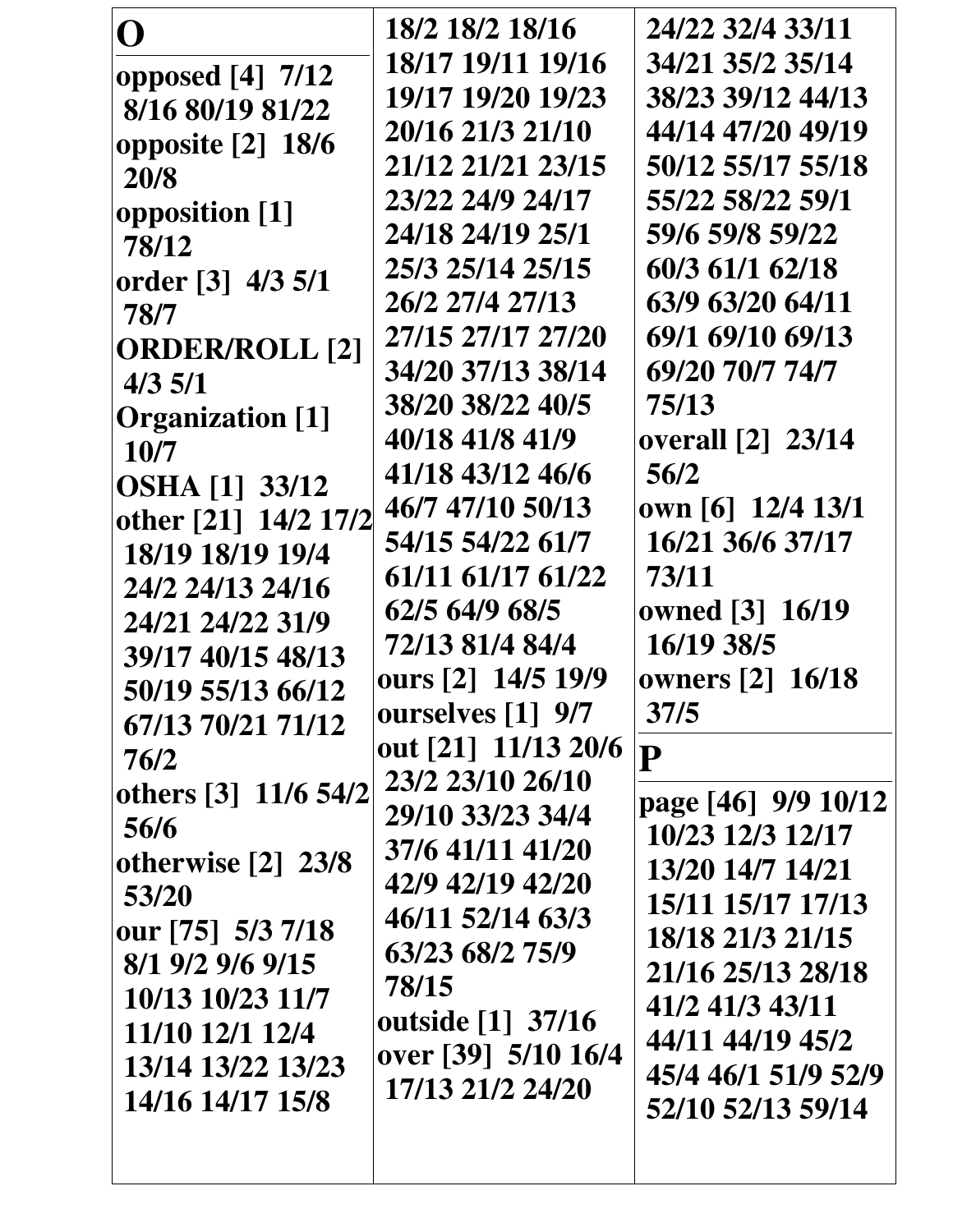| P                         | partway $[1]$ 62/10       | people [16] 18/5          |
|---------------------------|---------------------------|---------------------------|
| page [16] 59/15           | pass [1] 73/2             | 21/21 28/20 31/3          |
| 60/18 60/19 61/10         | passing $[1]$ 9/5         | 31/4 32/14 35/7           |
| 61/10 62/11 62/16         | past [11] 7/20 49/19      | 35/20 36/20 60/6          |
| 65/13 65/15 66/17         | 50/12 55/18 61/2          | 61/4 61/5 62/4 62/6       |
| 66/18 68/3 68/5           | 62/9 62/18 63/20          | 73/2 74/1                 |
| 68/5 79/18 79/18          | 64/11 74/8 75/13          | per [1] 41/6              |
| pages [2] 20/13           | <b>Patrick's [1] 72/2</b> | percent $[2]$ 56/3        |
| 83/12                     | Paul [1] 29/16            | 58/19                     |
| paid [4] 52/2 53/6        | pause [1] 66/21           | percentage [4] 47/9       |
| 69/7 69/17                | pay [8] 19/19 30/10       | 57/6 57/17 62/9           |
| <b>Palastine</b> [1] 27/1 | 51/17 57/6 57/17          | percentile [1] 46/8       |
| pandemic [4] 9/10         | 58/19 60/2 69/6           | performance [8]           |
| 13/12 21/7 27/14          | payment [10] 58/7         | 4/7 40/19 40/21           |
| panel [1] 73/10           | 59/2 68/8 68/10           | 41/1 41/18 43/1           |
| paper [6] 29/5            | 68/21 69/8 69/11          | 43/6 43/22                |
| 33/18 33/20 33/20         | 69/15 70/2 70/17          | period [4] 59/5           |
| 33/21 33/22               | payments [3] 12/21        | 60/15 63/10 77/22         |
| papers [4] 20/10          | 69/1 70/15                | periods $[1]$ 46/13       |
| 26/15 28/8 34/23          | payroll [6] 57/1          | person [3] 24/6           |
| paragraph [1]             | 57/7 59/19 59/21          | 54/6 76/10                |
| 28/19                     | 60/10 69/13               | <b>personal</b> [1] 73/11 |
| part [5] 19/1 24/18       | peak [2] 38/21            | personally [1]            |
| 28/22 36/22 68/9          | 38/23                     | 10/10                     |
| participants [1]          | peaks [1] 69/20           | perspective [1]           |
| 72/17                     | <b>PEGGY [2] 2/15</b>     | 42/3                      |
| particular $[3]$ 12/8     | 6/12                      | phenomenal [1]            |
| 38/2 50/11                | penetration [1]           | 34/13                     |
| particularly [5]          | 31/14                     | Philadelphia [1]          |
| 10/9 11/8 29/1            | Pennsylvania [1]          | 47/18                     |
| 36/16 36/23               | 14/13                     | phone [1] 17/22           |
| parties [1] 83/22         | pension [1] 71/9          | phones $[1]$ 25/2         |
|                           |                           |                           |
|                           |                           |                           |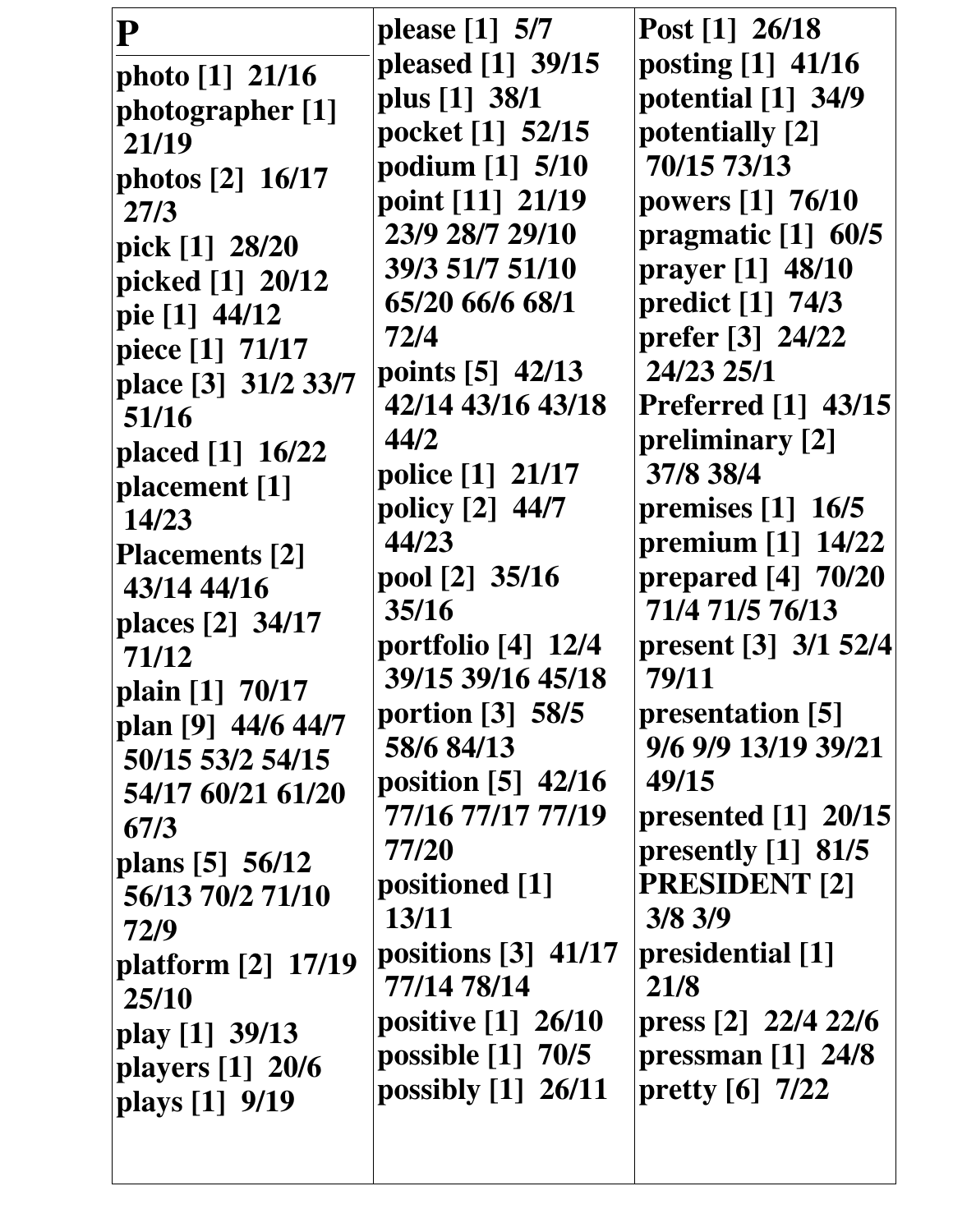| $\overline{\mathbf{P}}$<br>pretty [5] 31/15<br>56/14 68/3 74/16<br>74/17<br>previously [1]<br>79/20<br>price [2] 42/4 42/5<br>pride [1] 27/17<br>primary [3] 53/22<br>55/1 62/8<br>prime [1] 15/20<br>principal $[1]$ 77/19<br>print [5] 17/16<br>23/19 23/23 24/17<br>30/15<br>printing [3] 24/11<br>29/3 33/5<br>prisons $[1]$ 27/6<br><b>Private [4] 43/14</b><br>43/15 44/16 44/16<br>Prize [4] 26/14<br>26/17 26/23 27/11<br>probably [8] 12/18<br>16/16 23/16 25/4<br>26/16 32/15 54/9<br>65/3<br>process $\lceil 3 \rceil$ 51/18<br>51/21 66/22 | profitable $[2]$ 13/13 publication $[1]$<br>13/14<br>program [1] 41/13<br>projected $[5]$ 25/20<br>69/2 69/16 69/18<br>78/16<br>projecting [1]<br>51/23<br>projections [1]<br>50/22<br>prominently [1]<br>14/15<br>properties [4]<br>29/13 32/17 37/5<br>37/7<br>property $[2]$ 15/18<br>15/19<br>protest $[1]$ 21/18<br>protests $\lceil 1 \rceil \cdot 21/8$<br>proud [3] 9/4 21/1<br>22/18<br>provide [3] 12/19<br>12/22 21/11<br>provided $[2]$ 46/2<br>56/17<br>provides $\lceil 1 \rceil$ 24/18<br>providing $[1]$ 26/5<br>provisions $[1]$ 67/6 | 14/14<br>publications [1]<br>14/3<br>publish [1] 39/5<br>published [2] 10/11<br>14/8<br><b>Pulitzer</b> [5] 26/14<br>26/17 26/23 27/10<br>27/18<br>pull [2] 52/14 74/12<br>pulled [1] 20/6<br>purchased [1]<br>10/18<br>pure [2] 16/7 66/16<br>purpose [2] 66/19<br>78/4<br>put [7] 12/15 19/22<br>23/2 41/11 47/14<br>52/15 57/13<br>puts [2] 42/15<br>42/17<br>putting [1] 73/6<br>quality [3] 26/7<br>30/8 30/11<br>quarter $[1]$ 46/4 |
|--------------------------------------------------------------------------------------------------------------------------------------------------------------------------------------------------------------------------------------------------------------------------------------------------------------------------------------------------------------------------------------------------------------------------------------------------------------------------------------------------------------------------------------------------------|--------------------------------------------------------------------------------------------------------------------------------------------------------------------------------------------------------------------------------------------------------------------------------------------------------------------------------------------------------------------------------------------------------------------------------------------------------------------------------------------------------------------------------------------------------|-------------------------------------------------------------------------------------------------------------------------------------------------------------------------------------------------------------------------------------------------------------------------------------------------------------------------------------------------------------------------------------------------------------------------------------------|
| product $[1]$ 35/6<br>products [1] 37/14<br><b>Professional</b> [1]<br>83/6                                                                                                                                                                                                                                                                                                                                                                                                                                                                            | public [8] 1/19<br>68/14 68/16 69/23<br>72/15 72/16 83/7<br>84/10                                                                                                                                                                                                                                                                                                                                                                                                                                                                                      | quarters $[1]$ 46/6<br>question $\lceil 2 \rceil$ 36/1<br>45/4<br>questions [16]<br>27/22 28/2 38/13                                                                                                                                                                                                                                                                                                                                      |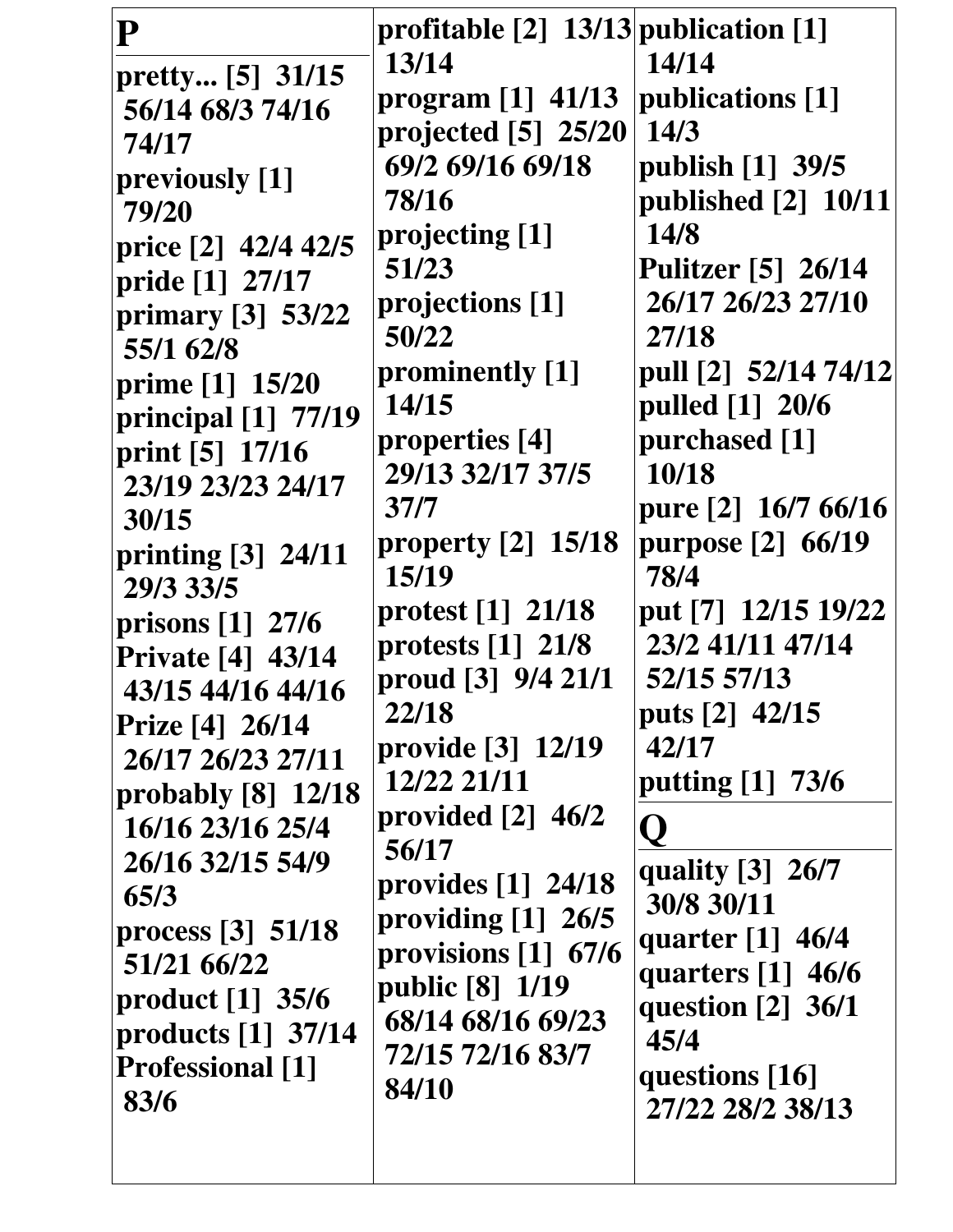|                      | rates [12] 50/17    | real [14] 13/2 13/4              |
|----------------------|---------------------|----------------------------------|
| questions [13]       | 53/19 56/16 56/20   | 15/6 15/17 15/18                 |
| 38/16 39/18 43/8     | 56/23 57/9 57/10    | 15/19 16/10 16/14                |
| 44/9 46/15 46/18     | 71/22 72/22 75/23   | 34/6 43/18 43/22                 |
| 48/14 50/4 59/13     | 76/4 84/1           | 43/23 44/17 65/14                |
| 65/8 76/20 79/12     | rather $[3] 64/5$   | reality [2] 67/15                |
| 83/11                | 68/18 70/12         | 67/23                            |
|                      | ratio [9] 50/15     | really [13] 12/9                 |
| quick [1] 27/13      | 54/12 54/14 55/3    | 17/11 21/10 26/21                |
| quickly [1] 15/22    | 55/10 56/2 58/14    | 33/6 37/11 38/8                  |
| quite [5] 9/18 10/1  | 66/2 75/23          | 39/5 52/8 71/16                  |
| 14/23 38/10 72/8     | ratios [1] 68/19    | 71/21 71/21 76/15                |
| quitting [1] 62/6    | Raycom [3] 10/16    | reason [2] 16/14                 |
| quorum [1] 6/22      | 10/17 10/19         | 26/4                             |
| R                    | re [1] 41/14        | reasons $[1]$ 11/6               |
| raise [1] 50/4       | re-ramped $[1]$     | recall [3] 22/19                 |
| raised [1] 70/23     | 41/14               | 50/21 75/13                      |
| rallied [1] 22/21    | reach [1] 59/10     | recast $[1]$ 54/22               |
| ramped $[1]$ 41/14   | read [3] 29/6 59/16 | receive [1] 79/3                 |
| ran $[1]$ 42/21      | 68/6                | received $\lceil 3 \rceil$ 18/22 |
| randomly [1] 78/6    | readers [11] 17/18  | 18/23 62/20                      |
| range [2] 45/7       | 19/1 19/8 19/17     | recent $[1]$ 10/13               |
| 56/12                | 20/16 24/21 24/23   | recommendations                  |
| ranges [1] 44/22     | 25/4 25/15 26/1     | $[1]$ 73/6                       |
| ranks [1] 46/8       | 37/22               | recommends [1]                   |
| rare $[1] 26/19$     | readership [2]      | 80/3                             |
| rarely [2] 26/14     | 25/14 25/15         | record $[1]$ 67/2                |
| 67/22                | reading $[3]$ 18/6  | recovery $[1]$ 27/14             |
| rate [6] $31/6$ 31/8 | 25/5 25/12          | reduce [1] 70/13                 |
| 47/12 59/5 66/8      | readmitted [1]      | reduced [3] 16/4                 |
| 68/10                | 12/21               | 17/9 83/12                       |
| rated [1] 42/19      | ready $[1]$ 51/3    | reducing $[1]$ 70/11             |
|                      |                     |                                  |
|                      |                     |                                  |
|                      |                     |                                  |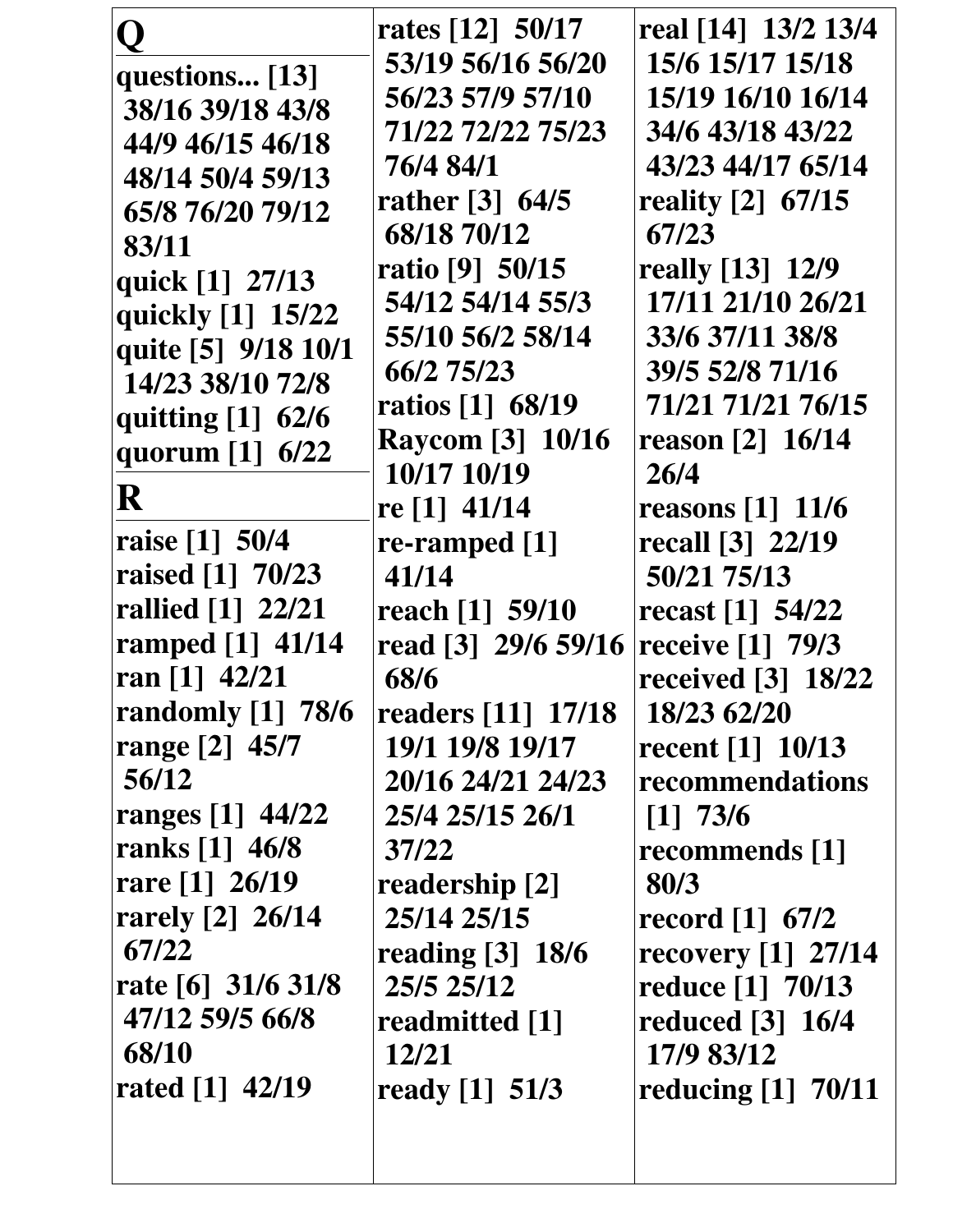| R                              | 4/8 8/22 30/12 40/4               | 81/18 82/1                       |
|--------------------------------|-----------------------------------|----------------------------------|
| reelection [1] 78/10           | 40/10 40/19 40/21                 | rest $[1]$ 75/21                 |
| reference [1] 49/14            | 41/1 43/21 44/20                  | result [2] 45/8 73/2             |
| reflect [1] 73/2               | 45/12 45/13 46/2                  | resulted $\lceil 1 \rceil$ 62/13 |
| reflected [1] 50/13            | 46/14 48/19 48/22                 | results $[15]$ 50/14             |
| regardless [1]                 | 50/9 52/13 59/16                  | 50/23 51/2 52/5                  |
| 25/12                          | 61/11 67/7 68/5                   | 52/12 52/19 52/20                |
| <b>regional</b> [4] 11/19      | 76/19 77/1                        | 54/22 55/5 56/2                  |
| 11/21 14/14 20/23              | reported $[2]$ 1/18               | 65/22 66/20 67/19                |
| regular $[3]$ 9/11             | 83/9                              | 78/18 84/1                       |
| 34/3 78/23                     | <b>Reporter</b> [4] 1/19          | retail [1] 18/20                 |
| reigning $[1]$ 22/9            | 83/7 83/18 84/10                  | retire [5] 60/7 62/4             |
| reinstated [2] 80/2            | <b>REPORTER'S [1]</b>             | 73/17 73/20 73/21                |
| 80/7                           | 82/7                              | retired $[4]$ 51/16              |
| reinstatements [1]             | <b>Reporting</b> [3]              | 53/5 67/4 79/20                  |
| 79/19                          | 83/17 84/13 84/14                 | retiree $[4]$ 61/3               |
| rejoining $[1]$ 12/20          | reports [2] 45/21                 | 61/5 61/6 61/8                   |
| relationship [3]               | 46/5                              | retirees [4] 36/14               |
| 14/16 15/8 23/3                | represents $\lceil 1 \rceil$ 10/4 | 37/9 53/10 60/21                 |
| relative [2] 83/21             | reproduced [1]                    | retirement $[15]$ 1/1            |
| 83/22                          | 84/14                             | 1/2 1/17 1/20 34/7               |
| relatively [2] 57/17           | request $[1]$ 80/6                | 35/23 56/8 60/6                  |
| 57/19                          | requesting [1] 80/1               | 60/22 62/5 68/13                 |
| relied [1] 18/9                | requests [2] 79/19                | 68/14 68/17 79/22                |
| remain [2] 13/13               | 80/4                              | 83/10                            |
| 36/21                          | require $[1]$ 70/6                | retirements [2]                  |
| remains $[1]$ 42/7             | reserved $\lceil 1 \rceil$ 84/13  | 73/13 74/4                       |
| remarks $\lceil 1 \rceil$ 28/1 | response $[16]$ 5/20              | return [15] 41/8                 |
| remember [2]                   | 6/3 7/8 7/14 8/12                 | 42/12 43/12 43/13                |
| 30/14 54/20                    | 8/18 39/19 43/9                   | 44/2 44/5 44/6 46/7              |
| reminders [1] 79/7             | 44/10 48/15 76/21                 | 46/9 51/5 55/5 55/7              |
| report [26] 4/6 4/7            | 79/13 80/15 80/21                 | 63/6 63/6 70/14                  |
|                                |                                   |                                  |
|                                |                                   |                                  |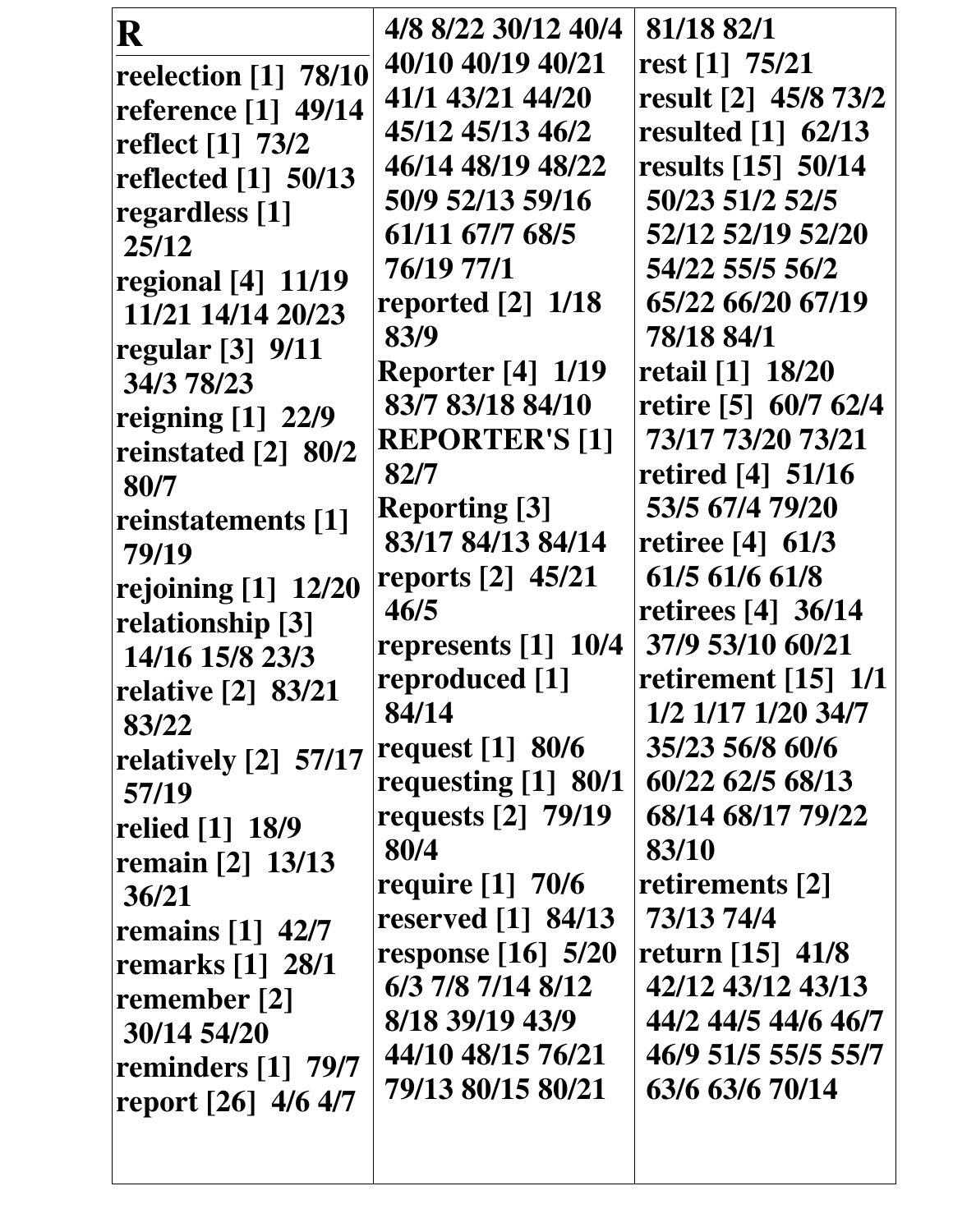| R                        | rises [1] 69/11         | salary [5] 55/16                 |
|--------------------------|-------------------------|----------------------------------|
| returned [1] 79/20       | road $[1]$ 27/2         | 55/17 55/18 62/11                |
| returns [9] 12/19        | robust [1] 36/19        | 64/13                            |
| 48/2 48/3 71/15          | roles $[1]$ 9/21        | same [3] 11/20                   |
| 71/18 71/19 72/3         | roll [3] 4/3 5/1 5/7    | 34/20 39/3                       |
| 72/8 75/20               | rolling [1] 41/11       | save [1] 17/8                    |
| <b>revenue</b> [6] 18/16 | rolls [2] 61/5 61/6     | saved [1] 16/3                   |
| 19/8 19/12 19/16         | room $[1]$ 1/20         | saving [1] 16/6                  |
| 74/11 74/20              | RSA [16] 3/2 3/4        | saw [3] 32/4 34/9                |
| reverbing $[1]$ 54/8     | 3/5 9/23 10/14          | 56/7                             |
| reverses [1] 62/17       | 10/18 10/22 12/20       | say [21] 7/10 8/14               |
| review [5] 7/20          | 12/20 12/22 13/9        | 15/4 18/5 22/5 24/8              |
| 64/3 65/3 65/7 73/7      | 14/7 14/15 15/3         | 24/10 26/22 27/23                |
| reviewing [1] 63/23      | 15/8 43/20              | 30/18 32/15 35/11                |
| <b>RICKY [3] 2/4</b>     | run [8] 11/13 13/22     | 42/20 48/11 59/23                |
| 5/13 77/12               | 13/23 14/17 15/8        | 60/18 65/15 67/8                 |
| <b>Ridge</b> [1] 14/11   | 28/19 78/1 78/10        | 72/12 80/17 81/20                |
| ridiculous [1] 24/20     | running [1] 31/15       | saying [6] 7/11 8/15             |
| right [32] 5/9 8/23      | runoff [2] 78/19        | 47/11 62/7 80/18                 |
| 29/8 29/18 31/19         | 78/19                   | 81/21                            |
| 32/22 37/1 37/12         | rush [2] 23/17          | says [3] 17/15 46/6              |
| 37/23 38/12 38/20        | 72/11                   | 61/12                            |
| 39/7 39/14 40/8          | <b>RUSSELL [3] 2/14</b> | schedule $\lceil 1 \rceil$ 68/23 |
| 42/6 44/11 44/18         | 6/10 77/18              | scheduled $[2]$ 59/6             |
| 44/21 46/9 48/10         | ${\bf S}$               | 81/4                             |
| 49/20 50/2 65/18         | safe [1] 76/17          | screen [4] 6/19 28/7             |
| 67/9 67/10 69/9          | safely [1] 13/14        | 49/16 50/3                       |
| 73/10 74/3 74/23         | said [10] 12/1 25/9     | screwed $\lceil 1 \rceil$ 28/9   |
| 75/6 77/2 77/10          | 29/6 32/11 33/13        | second [7] 8/8 8/10              |
| right-hand [2]           | 36/10 47/20 65/11       | 29/9 80/11 80/12                 |
| 44/21 50/2               | 66/23 83/14             | 81/14 81/15                      |
| rights [1] 84/13         | Saint [2] 29/16 72/1    | seconded $[1]$ 7/7               |
|                          |                         |                                  |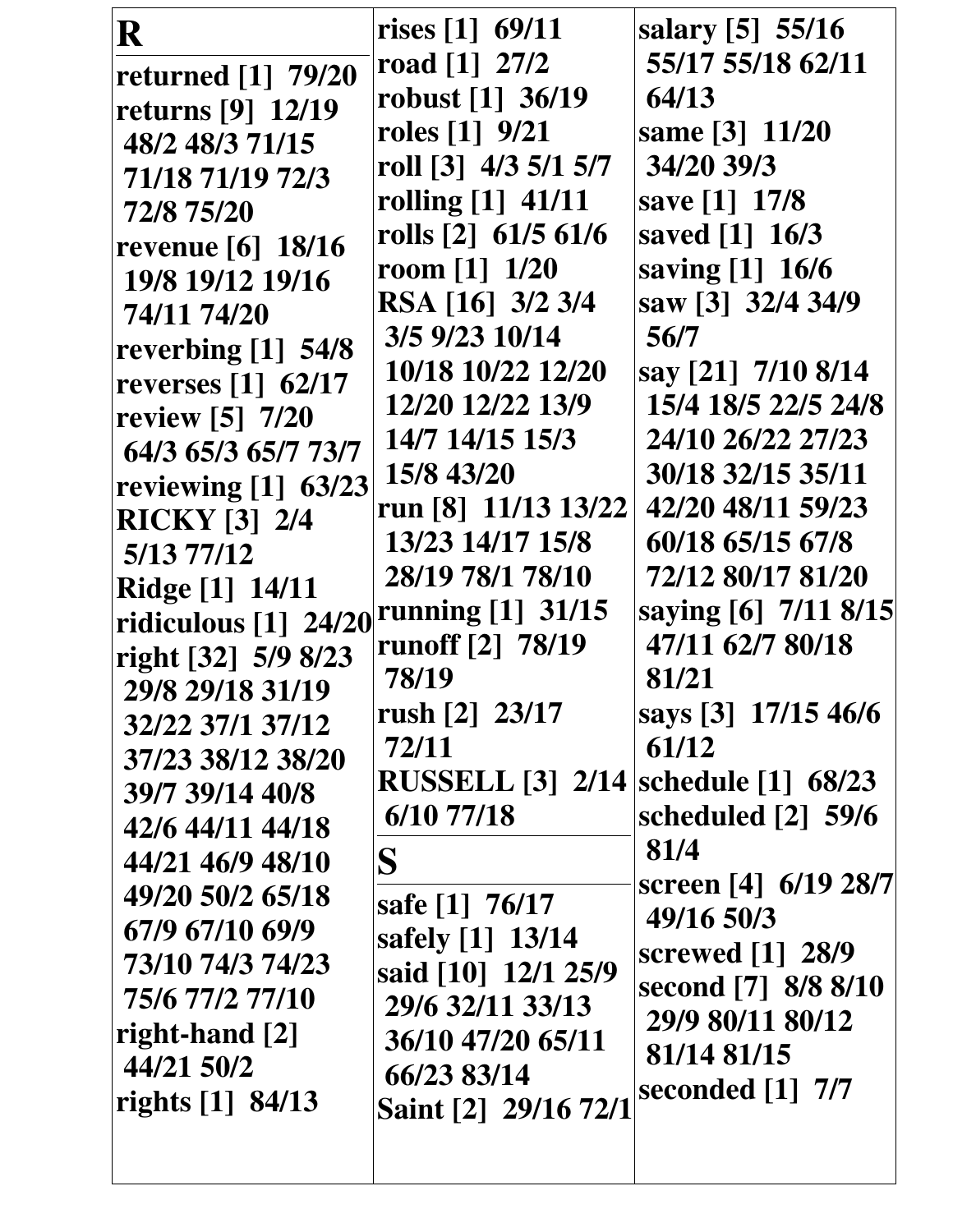| S                     | 65/17                    | set [2] 44/22 51/4         |
|-----------------------|--------------------------|----------------------------|
| <b>SECRETARY [1]</b>  | seem [1] $69/22$         | settled [1] 72/6           |
| 3/2                   | seemed [2] 72/4          | seven [2] 15/11            |
| <b>SECRETARY/TRE</b>  | 72/5                     | 15/17                      |
| <b>ASURER [1] 3/2</b> | seems [1] 74/7           | several [2] 10/11          |
| section [3] 14/21     | seen [6] $22/23$         | 36/7                       |
| 41/6 42/11            | 23/16 42/7 47/3          | shakes [1] 41/20           |
| sector [4] 68/14      | 48/6 62/18               | share [2] 26/11            |
| 68/17 72/16 72/17     | sell [3] 17/7 34/22      | 27/17                      |
| securing [1] 27/14    | 42/5                     | she [5] 24/9 28/6          |
| see [58] 5/8 5/10     | selling [2] 15/23        | 29/13 29/23 31/19          |
| 7/1 10/8 14/6 14/20   | 35/3                     | <b>SHOMAKER [3]</b>        |
| 19/14 24/14 27/3      | send [2] 33/22 79/7      | 2/9 5/23 77/21             |
| 29/2 32/3 35/14       | sense [3] 11/4 17/4      | shopper $[2]$ 30/4         |
| 41/8 41/19 42/12      | 28/13                    | 30/6                       |
| 43/5 43/12 44/5       | separate $[2]$ 13/3      | shot [1] 52/9              |
| 44/13 44/21 46/7      | 16/11                    | should [4] 31/6            |
| 46/10 49/11 50/5      | September [12]           | 32/14 54/17 78/18          |
| 53/2 55/11 55/20      | 1/23 50/9 50/16          | show [5] 9/10 10/23        |
| 56/18 57/15 59/9      | 50/18 51/2 55/7          | 13/20 50/23 57/5           |
| 59/12 59/13 59/21     | 56/17 62/22 64/10        | shown [1] 20/10            |
| 62/2 62/16 64/13      | 75/19 83/9 84/3          | sibling [1] 58/14          |
| 64/17 65/8 65/14      | September 30th [9]       | side [3] 48/3 52/21        |
| 67/16 69/10 69/14     | 50/9 50/16 50/18         | 52/21                      |
| 69/17 70/1 70/4       | 51/2 55/7 56/17          | sign [5] 7/13 8/17         |
| 70/23 70/23 71/1      | 62/22 64/10 75/19        | 35/15 80/20 81/23          |
| 73/5 73/8 73/12       | series [2] 27/4 27/8     | signed $[2]$ 34/23         |
| 73/13 73/17 74/3      | serve [3] 12/14          | 46/21                      |
| 74/13 75/12 76/8      | 15/21 21/22              | significant $[2]$ 9/22     |
| 76/22                 | served [2] 9/21 10/6     | 25/22                      |
| seeing [5] 28/23      | service [2] 62/4<br>80/1 | significantly [1]<br>22/11 |
| 49/13 49/18 60/9      |                          |                            |
|                       |                          |                            |
|                       |                          |                            |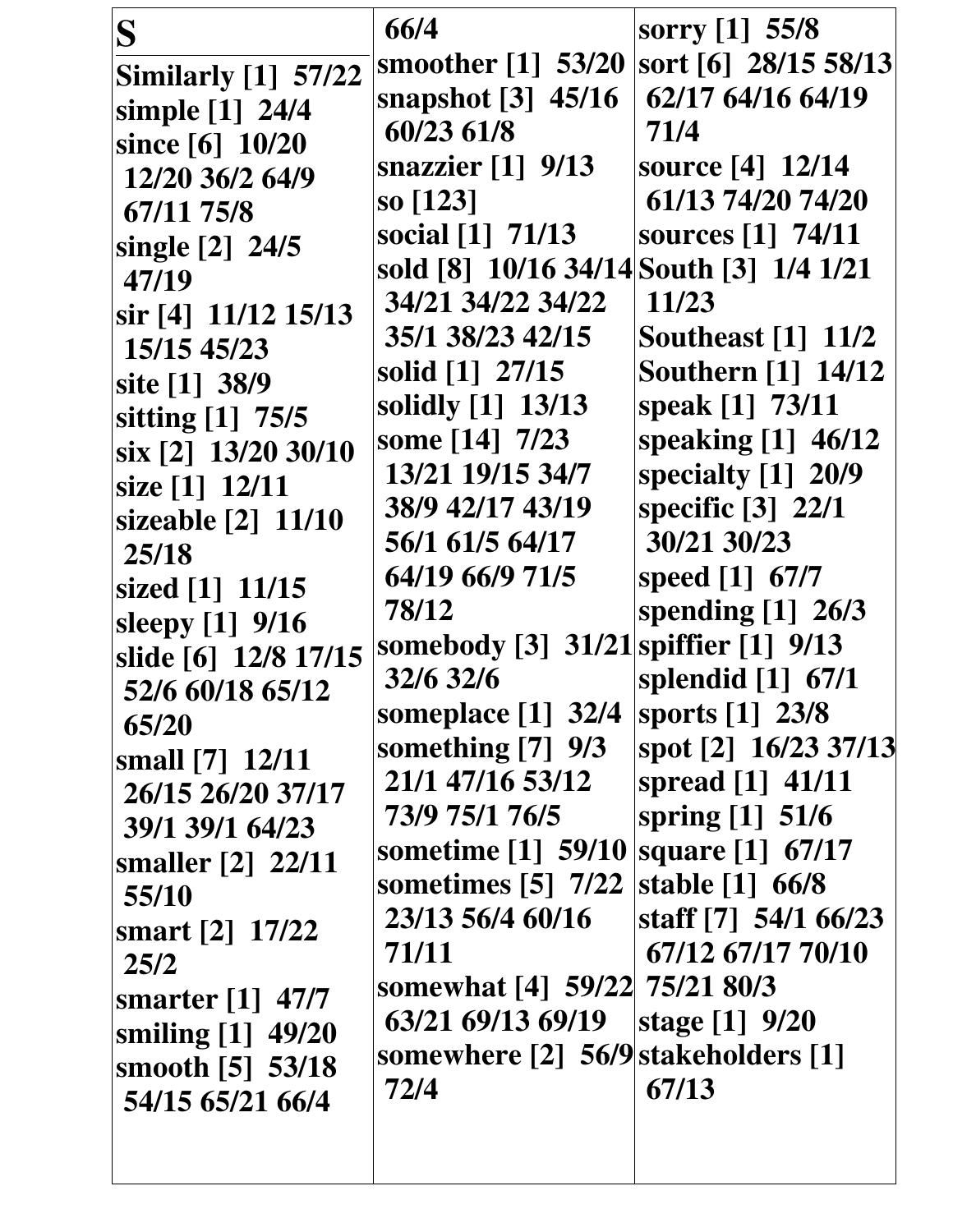| S<br>start [3] 9/7 30/21<br>47/11<br>started $[5]$ 5/4<br>19/11 29/10 41/12<br>41/14<br>starts $[2]$ 41/1<br>69/21<br>state [12] 10/10<br>20/2 22/4 22/6<br>30/13 46/2 56/8<br>74/19 74/19 77/23<br>83/3 83/7<br>Statehouse [2] 20/2<br>20/7<br>statement $[1]$ 44/23<br>statements [1]<br>83/11<br>states [4] 22/3<br>23/11 23/13 36/13<br>station [1] 29/20<br>stations [1] 29/19<br>status $\lceil 1 \rceil$ 80/2<br>stay [3] 57/19 69/13<br>76/16<br>stays [1] 69/19<br><b>STEVE [8] 3/9 9/5</b> | 34/10 41/18 65/8<br>73/4<br><b>Stillwater</b> [1] 36/11<br>stirring [1] 27/4<br>stock [1] 48/3<br>stocks [1] 41/22<br>stores [2] 18/10<br>18/11<br>story [6] $13/18$ 15/7<br>28/11 28/12 28/18<br>29/3<br>strategic $[2]$ 39/2<br>45/7<br>strategy [7] 18/15<br>23/15 23/22 24/5<br>24/9 24/10 38/3<br>strayed $[1]$ 11/5<br>Street [3] 1/4 1/21<br>46/3<br>striking [1] 56/11<br>struggles $[1]$ 13/16<br>stuff [5] 47/10<br>60/12 61/6 67/9<br>67/11<br>78/5<br>submitting $[1]$ 67/2 | such [4] 11/21<br>23/13 69/12 83/22<br>sufficient $\lceil 1 \rceil$ 51/17<br>summary [4] 52/11<br>52/16 52/23 59/17<br>supervision [1]<br>83/13<br>support [2] 12/23<br>77/17<br>sure [12] 5/5 5/5<br>19/23 45/5 50/1<br>54/3 65/4 65/10<br>67/5 67/10 67/14<br>70/22<br><b>SUSAN [4] 2/10</b><br>2/13 6/2 6/8<br>suspended [1]<br>79/21<br>sweet [1] 16/23<br>synergy $[1]$ 11/6<br>system [5] 1/2 1/17<br>68/13 80/2 83/10<br>systematically [1]<br>58/22<br>68/14 68/17<br>T |
|------------------------------------------------------------------------------------------------------------------------------------------------------------------------------------------------------------------------------------------------------------------------------------------------------------------------------------------------------------------------------------------------------------------------------------------------------------------------------------------------------|-----------------------------------------------------------------------------------------------------------------------------------------------------------------------------------------------------------------------------------------------------------------------------------------------------------------------------------------------------------------------------------------------------------------------------------------------------------------------------------------|---------------------------------------------------------------------------------------------------------------------------------------------------------------------------------------------------------------------------------------------------------------------------------------------------------------------------------------------------------------------------------------------------------------------------------------------------------------------------------|
| 9/20 10/8 24/7 25/9                                                                                                                                                                                                                                                                                                                                                                                                                                                                                  | subsequent [1]                                                                                                                                                                                                                                                                                                                                                                                                                                                                          | submitted [2] 53/16 systems [4] 1/1 1/20                                                                                                                                                                                                                                                                                                                                                                                                                                        |
| 26/11 39/20                                                                                                                                                                                                                                                                                                                                                                                                                                                                                          | 79/23                                                                                                                                                                                                                                                                                                                                                                                                                                                                                   | table [3] 59/20                                                                                                                                                                                                                                                                                                                                                                                                                                                                 |
| stick [1] 31/21                                                                                                                                                                                                                                                                                                                                                                                                                                                                                      | success [2] 13/18                                                                                                                                                                                                                                                                                                                                                                                                                                                                       | 72/13 72/16                                                                                                                                                                                                                                                                                                                                                                                                                                                                     |
| sticking $[1]$ 29/4                                                                                                                                                                                                                                                                                                                                                                                                                                                                                  | 23/14                                                                                                                                                                                                                                                                                                                                                                                                                                                                                   | tables [1] 72/13                                                                                                                                                                                                                                                                                                                                                                                                                                                                |
| still [6] 16/21 24/17                                                                                                                                                                                                                                                                                                                                                                                                                                                                                | successful [1] 20/23 Taj [3] 16/21 16/21                                                                                                                                                                                                                                                                                                                                                                                                                                                | 17/6                                                                                                                                                                                                                                                                                                                                                                                                                                                                            |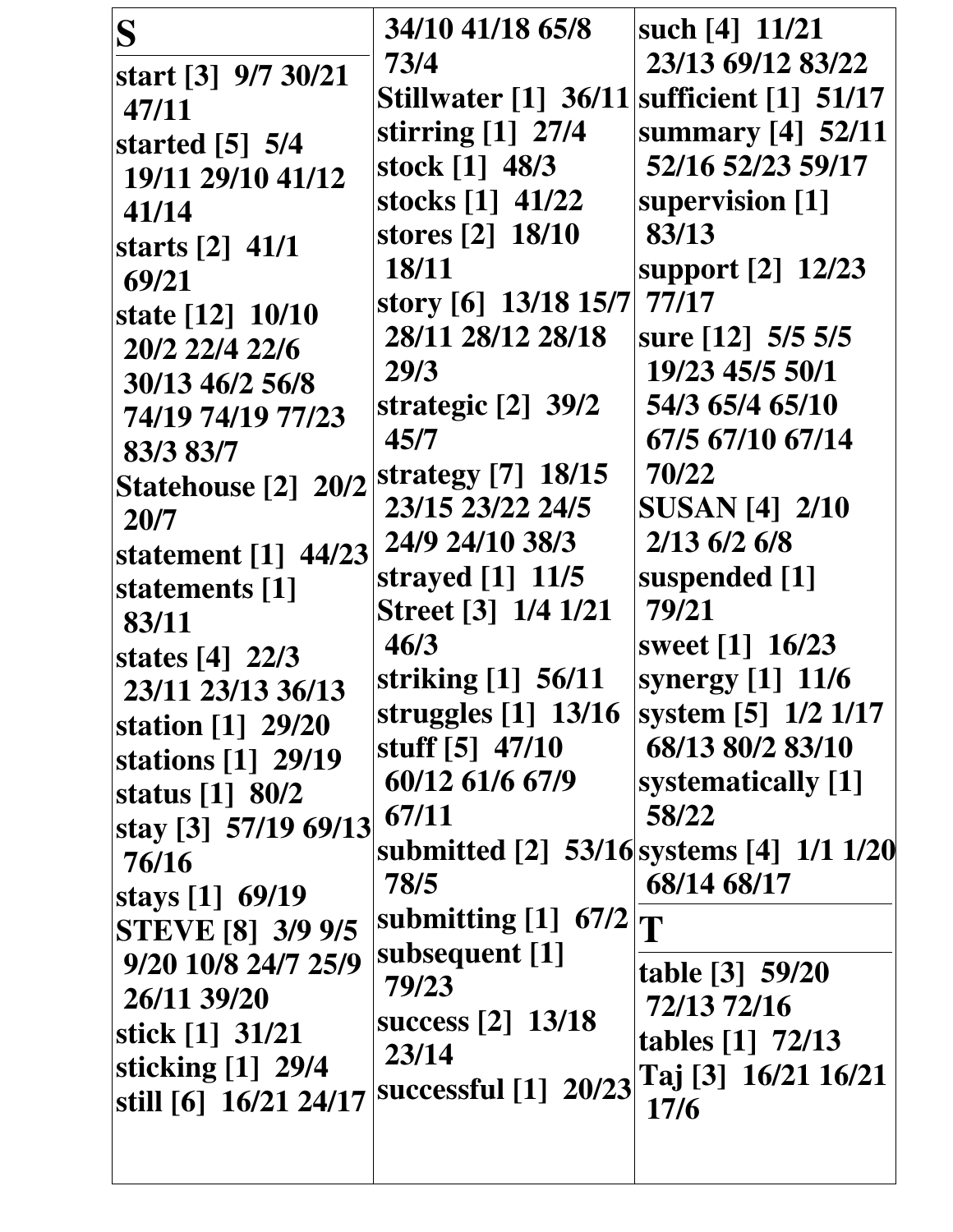| T                                | tears [1] 46/22           | 11/12 11/13 27/21   |
|----------------------------------|---------------------------|---------------------|
|                                  | tease [1] 28/17           | 39/22 40/2 40/16    |
| take [9] 11/11                   | technology [1]            | 48/18 54/4 54/10    |
| 11/18 21/14 27/22                | 65/10                     | 77/2 77/7 82/2      |
| 28/1 38/7 65/5 67/8              | <b>telephone</b> [1] 79/1 | that $[240]$        |
| 72/13                            | tell [10] 9/14 13/17      | that's $[44]$ 15/7  |
| takeaway $[1]$ 12/8              | 15/6 16/16 24/8           | 24/22 25/22 28/6    |
| taken [1] 21/18                  | 25/21 31/21 32/1          | 29/1 29/18 29/23    |
| takes [2] 33/6 52/10             | 49/21 67/17               | 31/15 32/23 35/9    |
| taking [2] 18/18                 | telling [2] 79/3 79/5     | 35/11 39/11 40/14   |
| 51/21                            | ten [2] 41/5 46/11        | 43/19 47/17 47/20   |
| talk [15] 9/2 12/23              |                           | 49/12 49/21 56/11   |
| 13/15 17/11 45/6                 | term [5] 31/7 61/15       |                     |
| 50/8 59/1 64/4                   | 61/17 62/6 71/18          | 57/18 58/4 58/19    |
| 66/21 67/20 68/8                 | terminating [1]           | 58/21 59/2 60/17    |
| 68/9 71/10 71/11                 | 62/6                      | 60/23 60/23 61/8    |
| 73/23                            | terminology [1]           | 62/19 63/5 64/16    |
| talked [6] 19/2 36/2             | 39/6                      | 65/17 65/23 66/1    |
| 41/11 50/12 54/20                | terms [5] 15/17           | 66/9 68/1 68/11     |
| 58/15                            | 17/14 61/15 63/4          | 70/19 76/4 76/6     |
| <b>talking</b> [4] 14/21         | 73/4                      | 76/10 76/14 77/4    |
| 36/9 37/21 75/5                  | terrific [3] 20/11        | 79/10               |
| talks [1] 28/6                   | <b>54/1 54/2</b>          | their [17] 18/22    |
| targeted $[1]$ 36/13             | Texas [2] 27/1 27/6       | 19/1 19/8 22/4 25/2 |
| targeting $[1]$ 37/15            | than [23] 9/13 17/7       | 25/3 33/18 33/21    |
| taxes $[1]$ 17/10                | 18/7 21/4 22/12           | 51/12 51/14 51/15   |
| <b>Taylor</b> [1] 54/2           | 26/13 27/19 28/19         | 57/13 73/11 77/23   |
| <b>Teacher</b> [1] 77/15         | 46/12 47/7 53/20          | 79/1 79/21 80/3     |
| teachers $\lceil 1 \rceil$ 73/15 | 55/19 55/21 62/12         | them [34] 7/19 7/20 |
| TEACHERS' [4]                    | 64/18 66/8 66/11          | 7/21 8/2 8/2 13/22  |
| 1/2 1/17 68/12 83/9              | 66/13 66/15 71/19         | 13/23 18/6 23/1     |
| team $[2]$ 37/20                 | 73/14 74/4 78/12          | 28/16 30/11 30/20   |
| 49/19                            | thank [13] 9/1            | 30/20 30/22 31/17   |
|                                  |                           |                     |
|                                  |                           |                     |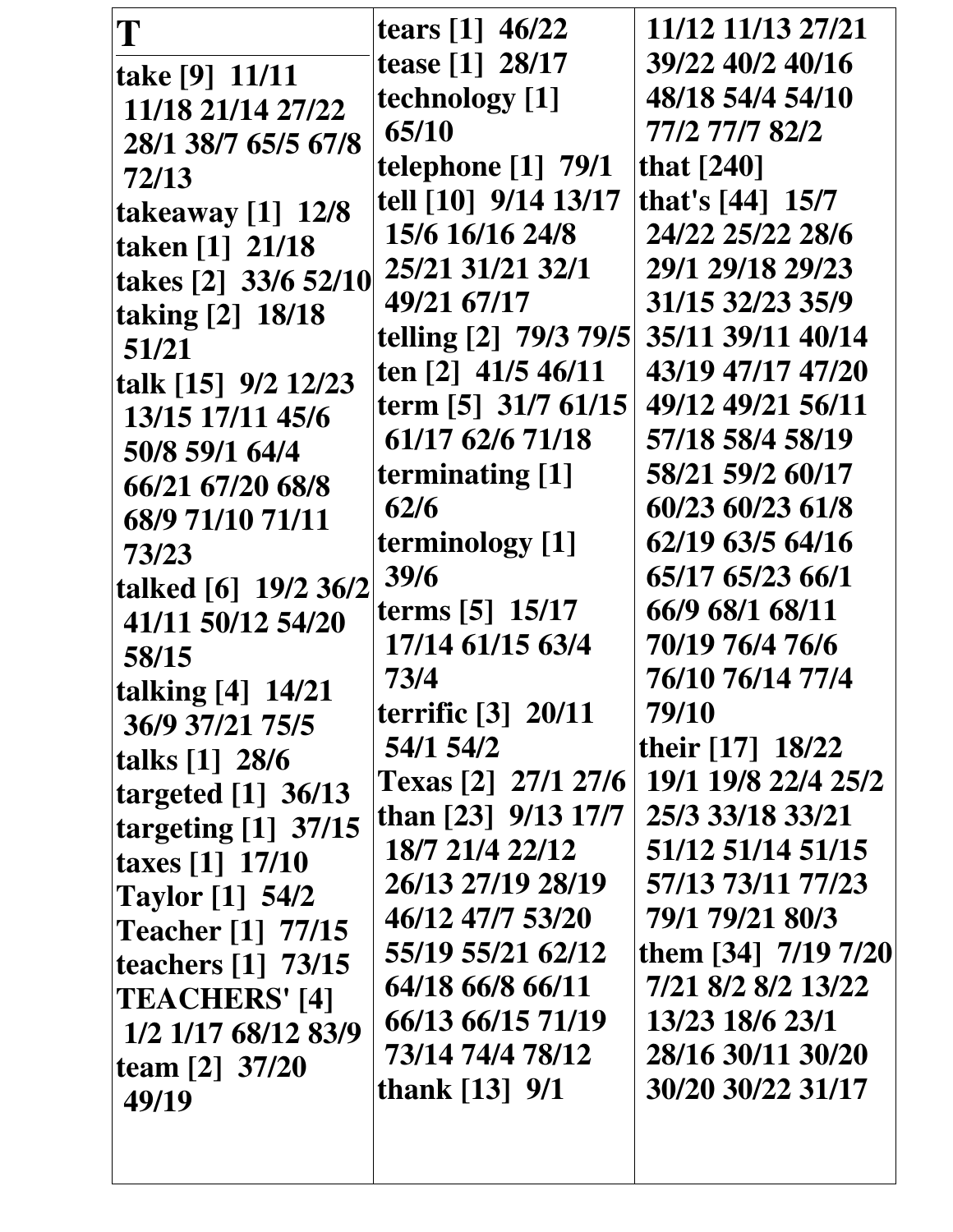| T                     | 73/9                                   | They're $[1]$ 31/5     |
|-----------------------|----------------------------------------|------------------------|
| them [19] 31/22       | thereafter [3] $56/23$ thing [16] 14/6 |                        |
| 32/11 32/15 33/15     | 60/8 78/18                             | 26/22 29/9 30/19       |
| 33/23 34/4 35/4       | thereof $[1]$ 84/1                     | 30/21 30/23 32/12      |
| 42/1 42/4 47/3        | thereto $[1]$ 83/12                    | 34/20 35/18 52/7       |
| 52/21 54/4 54/10      | these [19] 13/21                       | 57/8 62/7 75/7         |
| 64/8 65/9 67/7 71/5   | 15/3 15/9 20/13                        | 75/11 75/12 81/3       |
| 79/4 79/5             | 23/10 27/3 32/14                       | thing that $[1]$ 30/19 |
| themselves $[1]$ 43/2 | 36/5 36/18 45/20                       | things [13] 28/4       |
| then [15] 10/16       | 45/21 52/4 56/23                       | 30/7 32/10 38/1        |
| 28/1 29/3 32/7        | 57/5 64/4 67/18                        | 47/18 54/23 55/1       |
| 37/23 38/21 41/13     | 73/23 74/1 74/14                       | 60/5 60/8 62/3         |
| 45/7 48/8 51/5 64/4   | they [58] $6/18$ 6/19                  | 67/16 71/6 72/5        |
| 70/3 78/20 79/7       | 16/18 16/19 16/22                      | think $[24]$ 7/20      |
| 81/8                  | 17/1 17/1 17/19                        | 9/16 11/22 20/12       |
| therapist $[1]$ 67/21 | 18/18 18/20 18/21                      | 21/5 25/10 27/21       |
| there [42] 5/9 7/2    | 20/1 20/22 20/23                       | 30/13 32/1 32/6        |
| 8/3 18/14 18/15       | 22/20 23/1 24/2                        | 38/21 42/18 49/2       |
| 23/1 26/13 31/1       | 25/1 25/17 26/2                        | 50/10 52/1 55/6        |
| 33/5 33/5 33/10       | 26/2 28/9 28/10                        | 56/6 62/21 67/20       |
| 33/11 33/19 34/10     | 29/3 30/15 31/10                       | 70/13 72/7 75/18       |
| 34/21 35/2 35/12      | 31/11 31/12 33/23                      | 75/22 79/14            |
| 35/14 35/17 36/13     | 33/23 34/1 34/15                       | thinking $[1]$ 32/13   |
| 37/10 46/10 47/14     | 34/16 34/16 36/7                       | third $[1]$ 45/15      |
| 49/21 51/16 53/9      | 36/19 46/4 51/12                       | this $[107]$           |
| 55/1 56/14 57/4       | 51/15 53/20 55/21                      | thoroughly $[1]$ 7/22  |
| 61/4 63/4 69/9        | 56/19 57/2 57/6                        | those [23] 12/14       |
| 73/18 74/10 74/11     | 60/7 60/7 62/13                        | 12/16 16/20 16/21      |
| 75/6 75/9 76/19       | 67/3 72/15 73/16                       | 23/19 30/7 34/17       |
| 77/14 78/12 78/19     | 73/20 74/16 78/7                       | 38/6 41/17 42/1        |
| 78/19                 | 78/16 78/22 78/23                      | 43/16 46/13 51/17      |
|                       | 79/6 80/1                              | 53/15 53/22 60/8       |
| there's $[2]$ 56/12   |                                        |                        |
|                       |                                        |                        |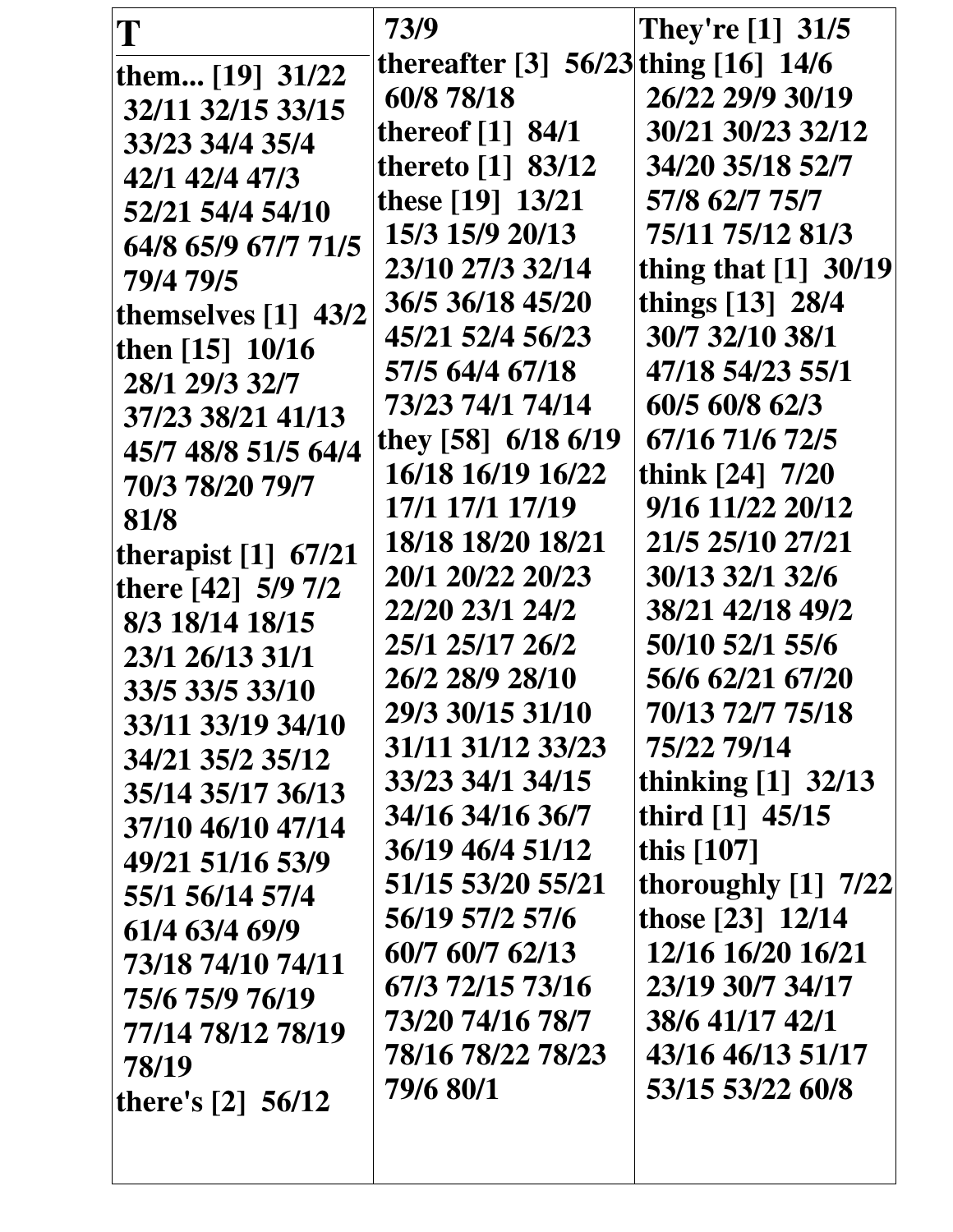| T                         | 26/3 26/12 38/7                    | 29/16 29/22 35/7                         |
|---------------------------|------------------------------------|------------------------------------------|
| those [7] 72/21           | 39/18 40/4 40/4                    | 35/22                                    |
| 75/15 77/23 78/2          | 40/7 40/15 46/18                   | towns [4] 33/17                          |
| 78/13 79/2 80/7           | 48/14 58/23 59/1                   | 36/5 36/7 36/18                          |
| though [1] 18/8           | 59/5 59/8 59/23                    | track [1] 18/1                           |
| thought [1] 52/3          | 60/4 60/16 69/10                   | tracked $\lceil 2 \rceil$ 43/2           |
| thousand $[1]$ 31/12      | 69/14 72/17 72/23                  | 64/8                                     |
| three [13] 10/23          | 73/21 76/15 76/20                  | traditional [2] 25/4                     |
| 14/7 22/3 35/1 46/6       | 79/11 79/21 79/23                  | 81/6                                     |
| 46/11 47/19 59/15         | 80/8 81/9 81/10                    | trail [1] 13/9                           |
| 64/12 76/6 77/16          | timely $[3]$ 21/12                 | transcript $[1]$ 83/15                   |
| 78/2 79/19                | 26/6 54/3                          | transcription [1]                        |
| three-year $[1]$          | <b>Times</b> [1] 26/18             | 83/14                                    |
| 47/19                     | timing $[1]$ 42/23                 | <b>Traverse</b> [1] 14/19                |
| thrilled $[2]$ 10/21      | tiny $[1]$ 27/1                    | <b>TREASURER [2]</b>                     |
| 20/14                     | today [7] 9/2 14/2                 | 3/2 30/14                                |
| through $[6]$ 7/21        | 19/6 19/12 20/5                    | tremendous [1]                           |
| 8/2 13/18 29/12           | 20/21 21/5                         | 32/16                                    |
| 33/6 51/18                | today's $[2]$ 7/1 29/5             | trenches $[1]$ 32/3                      |
| throughout [2]            | together $[1]$ 42/2                | trend $[1]$ 64/21                        |
| 25/23 79/8                | tomorrow $[1]$ 19/6                | trial $[1]$ 27/7                         |
| throw $[1] 21/8$          | too [4] $25/18$ 40/12              | <b>Tribune [1] 26/19</b>                 |
| thumbs [2] 49/10          | 50/1 54/6                          | tried $[1]$ 35/9                         |
| 65/17                     | top [4] 52/18 59/18                | TRS [3] 5/3 77/9                         |
| <b>Thursday</b> [1] 34/11 | 61/12 65/15                        | 82/4                                     |
| Tier $[11]$ 56/21         | tornado [1] 22/20                  | true [5] $18/6$ 18/8                     |
| 56/21 56/21 56/23         | total [5] 43/5 44/1                | 20/4 36/4 83/14                          |
| 57/2 57/3 57/15           | 44/6 63/15 63/16                   | trustees $\lceil 3 \rceil$ 67/11         |
| 57/22 58/1 58/20          | towards $\lceil 2 \rceil$ 68/21    | 67/13 75/2                               |
| 58/20                     | 69/8                               | truth $[1]$ 23/19                        |
| time $[36]$ 5/6 7/3       | town [8] 16/18<br>16/22 22/15 27/2 | try [8] 23/17 23/18<br>31/20 45/12 46/16 |
| 7/19 8/1 11/20 15/1       |                                    |                                          |
|                           |                                    |                                          |
|                           |                                    |                                          |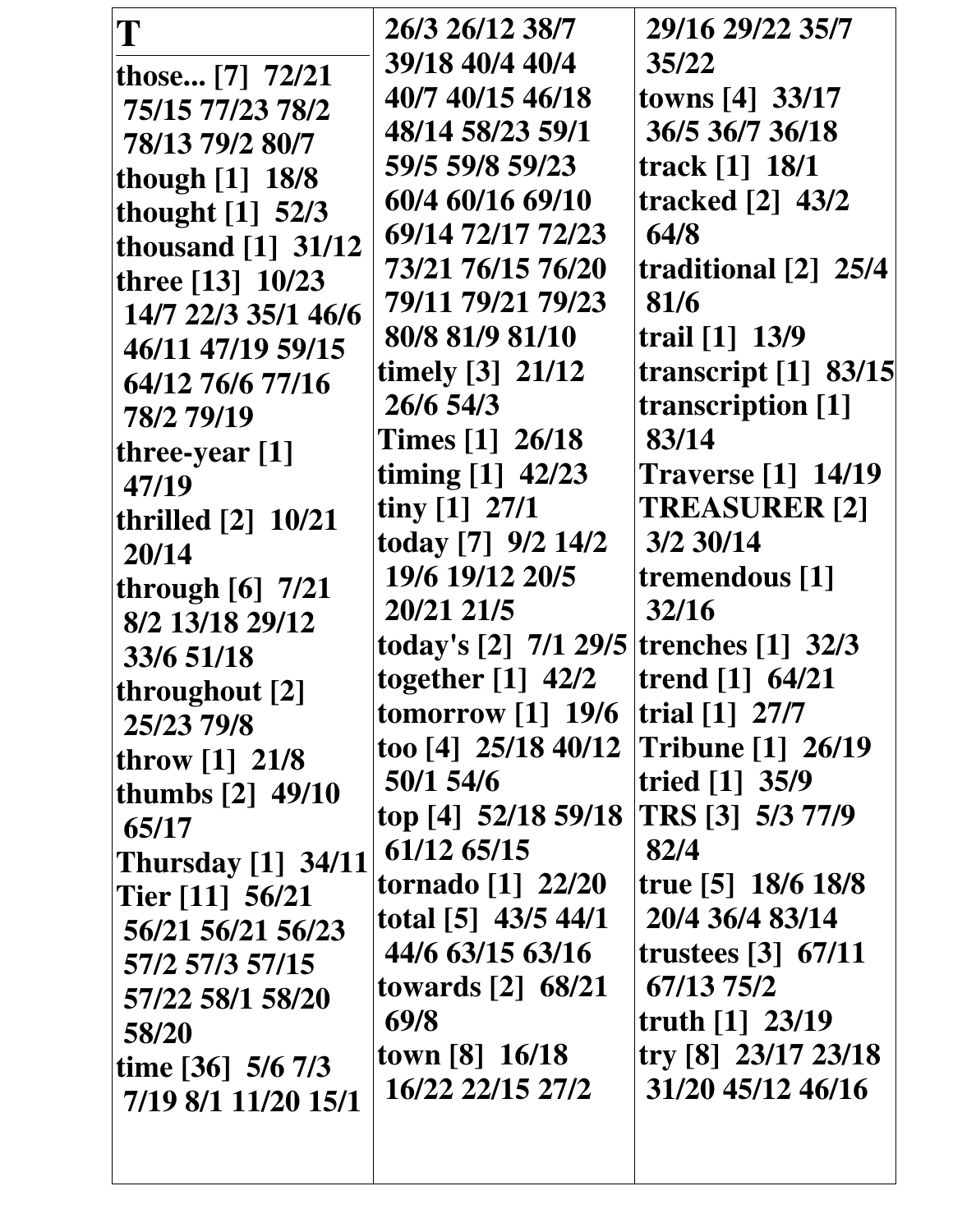| T                       | 83/12                | 69/5 69/11 69/16                  |
|-------------------------|----------------------|-----------------------------------|
|                         | typical $[1]$ 64/5   | 70/1 70/16 70/18                  |
| try [3] 50/22           | typically [1] 63/2   | Union [2] 1/4 1/21                |
| 54/22 60/4              |                      | unique [1] 12/19                  |
| trying [2] 34/8         | U                    | universal $\lceil 1 \rceil$ 68/13 |
| 47/23                   | U.S [6] 10/6 18/21   | <b>Universe</b> [1] 46/2          |
| <b>Tuesday</b> [2] 1/23 | 19/10 30/12 68/15    | universities [2]                  |
| 83/8                    | 68/18                | 31/19 37/10                       |
| <b>Turcot</b> [1] 49/17 | <b>UAAL</b> [1] 69/3 | university [5] 23/6               |
| turned [1] 45/14        | unable [1] 71/2      | 33/17 35/22 36/5                  |
| Tuscaloosa [1]          | unbelievable [1]     | 36/7                              |
| 33/21                   | 34/15                | unless [1] 78/18                  |
| TV [2] 29/19 29/20      | uncommon [1] 70/1    | unprepared [1]                    |
| tweak [1] 76/2          | under [5] 37/6       | 76/14                             |
| twenty [2] 32/18        | 59/20 70/2 71/2      | up [32] 11/3 20/12                |
| 49/12                   | 83/13                | 20/17 24/4 28/9                   |
| twice [1] 67/20         | Underneath [1]       | 28/21 29/5 33/15                  |
| <b>TWILLEY [3] 2/14</b> | 56/15                |                                   |
| 6/10 77/18              | understand [1]       | 36/15 40/7 42/22                  |
| two $[23] 10/12$        | 46/21                | 43/14 43/15 43/17                 |
| 20/10 20/13 28/4        | understandable [1]   | 44/3 45/13 49/3                   |
| 28/13 28/19 29/6        | 61/16                | 49/10 50/23 52/15                 |
| 34/1 34/22 37/5         | underweight [2]      | 52/18 56/19 59/17                 |
| 37/7 41/8 41/19         | 41/22 42/2           | 61/11 65/17 67/6                  |
| 43/16 55/1 56/19        | unexpected [1]       | 67/14 68/3 74/7                   |
| 62/8 62/17 72/18        | 65/6                 | 77/11 77/14 78/20                 |
| 75/13 77/18 77/21       | unfortunately [3]    | update [4] 4/9 52/2               |
| 79/22                   | 26/14 71/23 73/1     | 77/5 77/6                         |
| type [6] 17/5 30/5      | unfunded [19] 58/8   | updated [1] 52/5                  |
| 52/1 57/2 62/7          | 58/10 59/2 61/19     | upon [4] 11/20 57/1               |
| 64/16                   | 62/23 63/11 63/17    | 67/23 75/19                       |
| types [1] 60/8          | 65/6 68/11 68/19     | us [30] 9/1 11/18                 |
| typewritten [1]         | 68/21 69/1 69/3      | 13/7 15/4 17/4 19/5               |
|                         |                      |                                   |
|                         |                      |                                   |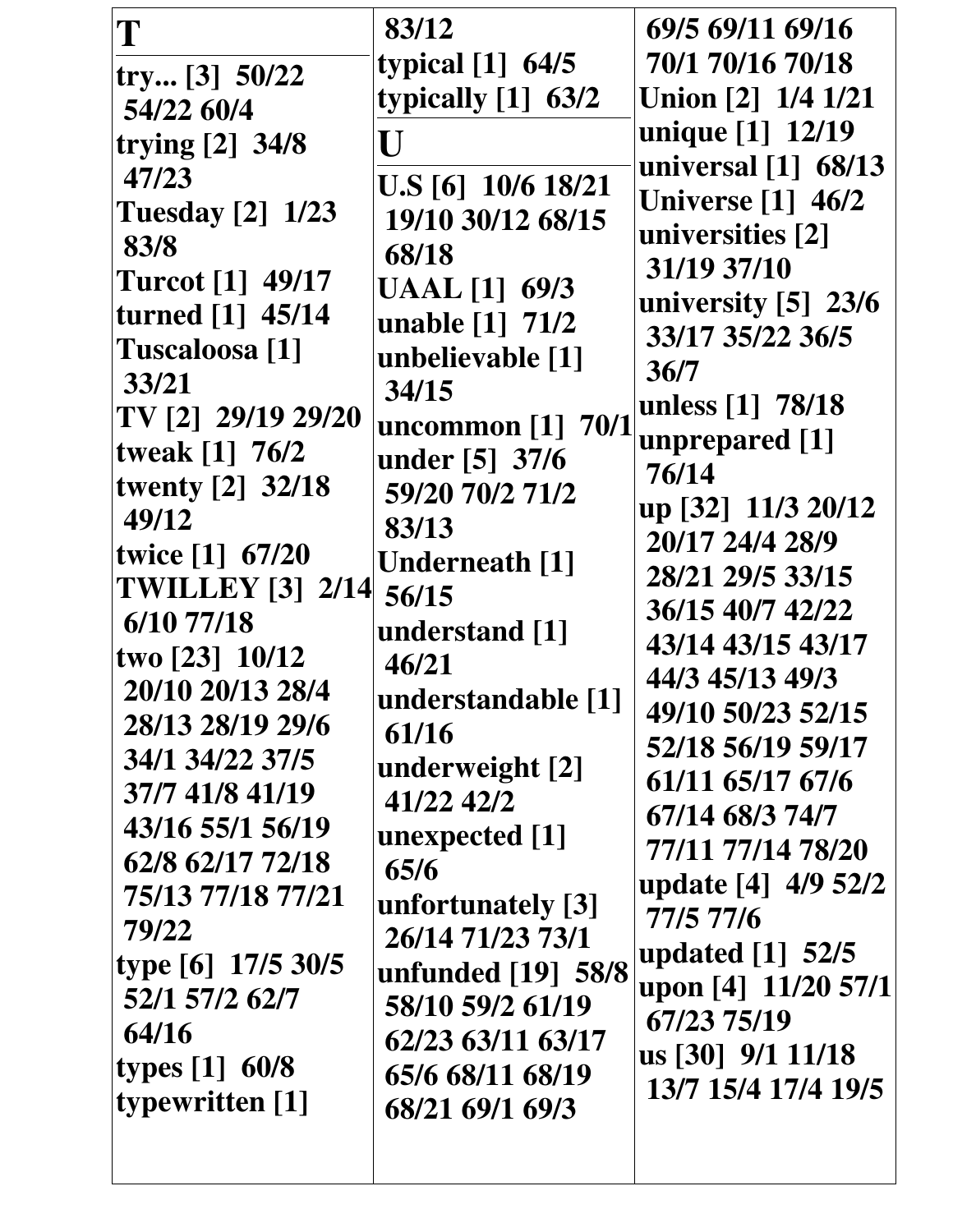| U                                                 | 50/9 50/13 50/14                     | versa [1] 13/5           |
|---------------------------------------------------|--------------------------------------|--------------------------|
| us [24] 19/20 22/5                                | 50/23 51/2 51/7                      | version [2] 30/16        |
| 24/8 24/14 24/14                                  | 51/10 51/11 51/19                    | 67/15                    |
| 25/5 26/1 26/3                                    | 51/20 52/12 52/13                    | versus [5] 42/5 43/6     |
| 27/13 27/17 30/1                                  | 52/17 52/19 52/20                    | 43/12 44/6 63/8          |
| 37/19 39/2 54/7                                   | 53/1 53/8 53/16                      | very [34] 9/4 10/8       |
| 54/7 58/21 58/22                                  | 53/23 54/6 55/5                      | 11/10 11/15 11/17        |
| 60/10 60/16 67/1                                  | 59/16 60/1 60/13                     | 14/5 14/14 14/20         |
| 67/4 75/8 75/11                                   | 60/15 61/7 61/9                      | 16/22 19/13 20/16        |
| 76/3                                              | 61/11 64/10 66/4                     | 21/1 25/4 25/16          |
| <b>USA</b> [1] 14/2                               | 66/20 66/22 67/19                    | 25/16 25/18 25/18        |
| use [8] 28/16 36/1                                | 68/1 69/4 70/20                      | 25/22 26/19 26/19        |
| 39/6 53/17 53/23                                  | 73/3 75/15 75/19                     | 27/2 31/1 36/8           |
| 65/21 66/4 79/6                                   | valuations [3]                       | 36/21 39/1 39/1          |
| used [10] 30/12                                   | 42/10 53/14 72/1                     | 39/15 39/15 42/9         |
| 38/18 49/17 50/14                                 | value [20] 13/4 13/6 43/3 48/11 59/4 |                          |
| 53/19 66/1 66/8                                   | 15/19 15/23 16/11                    | 59/13 71/13              |
| 66/16 66/19 67/6                                  | 16/11 17/8 20/15                     | very high [1] 25/16      |
| useless [1] 29/7                                  | 42/4 42/8 53/15                      | VI [1] 48/21             |
| using [5] 26/1 67/9                               | 53/17 53/18 65/16                    | viability [1] 13/12      |
| 67/10 71/18 74/22                                 | 65/21 66/1 66/5                      | <b>VICE</b> [1] 3/9      |
| usual [2] 41/6 84/1                               | 66/10 66/12 66/18                    | <b>VICE-PRESIDEN</b>     |
| usually $[1]$ 40/11                               | value-added [1]                      | $T[1]$ 3/9               |
| utilities $\begin{bmatrix} 1 \end{bmatrix}$ 17/10 | 20/15                                | Video [2] 84/13          |
| utilization $\lceil 2 \rceil$ 31/5                | valued [2] 13/2                      | 84/14                    |
| 31/8                                              | 43/20                                | views [1] 25/20          |
| $\mathbf{V}$                                      | VAN [2] 2/8 5/21                     | VII [1] 77/4             |
|                                                   | varies [2] 74/18                     | <b>Villages</b> [3] 31/3 |
| vacate $[1]$ 17/6                                 | 74/19                                | 31/5 32/13               |
| <b>Valdosta</b> [1] 12/5                          | various [2] 45/21                    | Virginia [4] 12/7        |
| valuable [1] 16/15                                | 51/13                                | 14/12 36/17 37/3         |
| valuation $[40]$ 42/3                             | vary [1] $45/21$                     | virtual [3] 49/3         |
|                                                   |                                      |                          |
|                                                   |                                      |                          |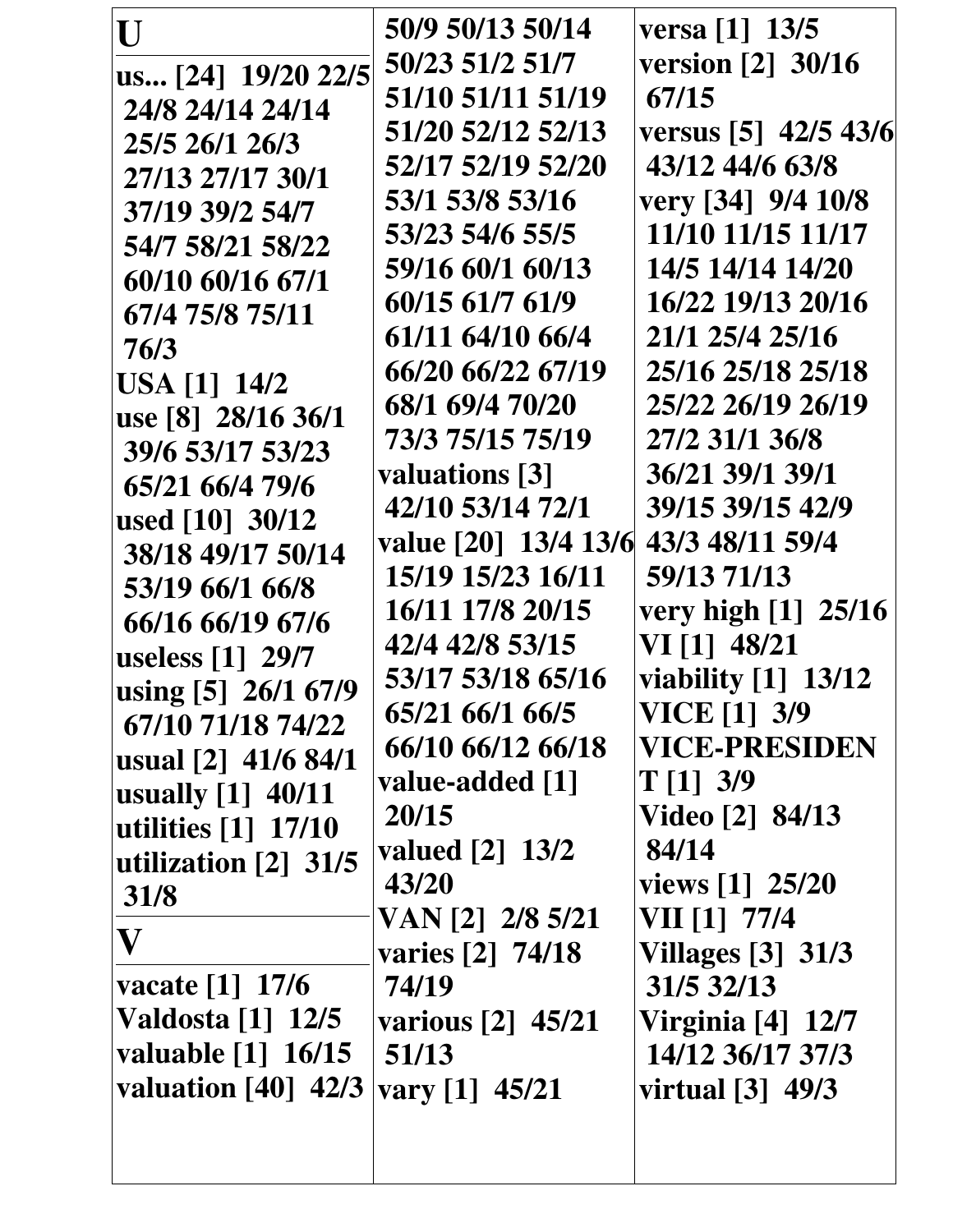| $\mathbf V$                       | 45/11 45/14 45/15               | 10/9 13/11 16/8       |
|-----------------------------------|---------------------------------|-----------------------|
| virtual [2] 49/5                  | 46/9 52/3 53/1                  | 16/22 19/17 24/23     |
| 81/6                              | 53/18 55/8 56/7                 | 26/4 29/11 30/14      |
| virtually $[1]$ 49/23             | 57/16 62/11 63/9                | 33/20 37/21 40/6      |
| visa [1] 13/5                     | 65/11 66/14 66/19               | 42/7 42/9 43/1 43/3   |
| visa-versa $\lceil 1 \rceil$ 13/5 | 71/15 71/17 74/17               | 50/5 50/16 56/4       |
| visit $[1]$ 24/7                  | <b>Washington</b> [1]           | 57/5 57/9 65/23       |
| visited $[1]$ 32/17               | 26/18                           | 68/19 70/8 71/8       |
| visiting [1] 38/10                | watched [1] 24/13               | 71/12 72/1 73/16      |
| voice [1] 12/16                   | <b>Water</b> [1] 43/20          | went [1] 32/23        |
| vote $[1]$ 79/6                   | wave [1] 50/4                   | were [20] 10/14       |
| voters [1] 78/22                  | <b>Waving [2] 6/9</b>           | 10/15 10/16 16/18     |
|                                   | 6/11                            | 16/18 16/19 37/7      |
| W                                 | way [16] 12/15                  | 37/12 45/17 48/7      |
| wait [1] 73/5                     | 19/17 25/11 26/6                | 53/16 53/19 54/23     |
| waiting [1] 27/6                  | 26/7 32/4 37/20                 | 55/2 55/19 57/9       |
| want $[16]$ 5/3 9/15              | 42/9 42/22 42/22                | 61/22 62/12 67/6      |
| 17/11 27/16 28/11                 | 48/4 50/10 55/6                 | 83/12                 |
| 30/17 32/9 35/7                   | 57/18 58/17 69/12               | weren't [1] 39/2      |
| 40/11 47/9 51/14                  | ways [1] 27/13                  | West [3] 12/6 14/12   |
| 52/14 64/12 65/9                  | we [356]                        | 22/12                 |
| 66/20 69/6                        | we'd [1] 58/16                  | western [2] 37/2      |
| wanted $[2]$ 9/10                 | we'll [2] 51/1 64/2             | 37/11                 |
| 9/14                              | we've [1] 40/11                 | <b>WHALEY</b> [5] 2/4 |
| <b>Warren</b> [1] 32/5            | websites $\lceil 1 \rceil$ 26/2 | 5/13 8/7 38/16        |
| was [39] 1/22 11/13               | week [2] 35/2 46/22 77/13       |                       |
| 12/1 15/7 19/1 19/4               | weeklies [3] 38/18              | what [55] 9/11        |
| 19/10 21/18 22/23                 | 38/22 39/4                      | 12/18 13/13 15/6      |
| 27/7 27/9 29/11                   | weeks [1] 41/19                 | 17/18 18/8 18/12      |
| 30/23 33/2 33/10                  | weightings [1]                  | 18/18 23/21 24/9      |
| 36/9 38/21 41/9                   | 45/17                           | 28/6 28/9 28/23       |
| 41/9 44/5 44/6                    | well [30] 8/23 9/5              | 30/22 31/6 31/17      |
|                                   |                                 |                       |
|                                   |                                 |                       |
|                                   |                                 |                       |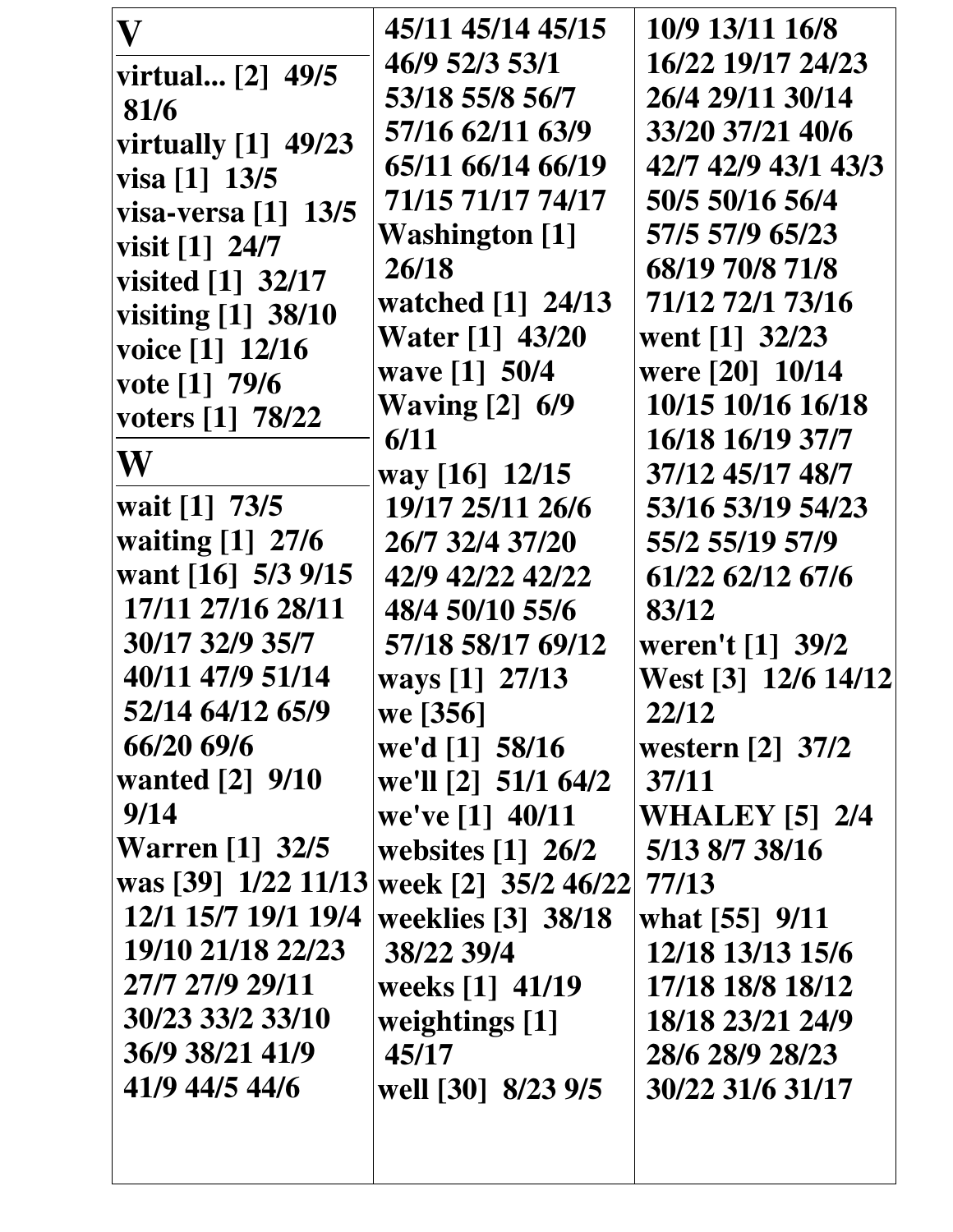| W                               | where [27] 10/10                | 28/11 41/10 68/1    |
|---------------------------------|---------------------------------|---------------------|
| what [39] 32/1                  | 17/4 19/16 20/3                 | wide [1] 56/11      |
| 32/4 32/8 34/8                  | 23/6 29/2 29/10                 | will [72] 7/17 8/4  |
| 34/12 34/18 35/9                | 29/18 29/23 31/3                | 8/20 10/8 11/16     |
| 35/14 36/9 36/12                | 32/13 32/14 35/7                | 12/23 13/13 13/17   |
| 36/19 38/11 40/7                | 36/3 36/13 37/9                 | 14/6 14/19 15/12    |
| 45/16 47/23 48/23               | 37/9 37/16 61/8                 | 15/16 19/14 19/15   |
| 50/22 51/22 52/1                | 61/22 61/22 64/19               | 22/15 25/16 26/22   |
| 52/2 52/3 52/22                 | 65/2 65/17 73/18                | 28/1 28/10 28/10    |
| 54/23 57/1 58/9                 | 76/3 79/10                      | 28/20 30/18 31/22   |
| 59/1 59/2 60/14                 | wherever $\lceil 1 \rceil$ 38/2 | 32/1 33/22 35/14    |
| 61/18 61/20 61/23               | whether [6] 17/20               | 37/13 40/18 41/2    |
| 62/18 63/7 63/8                 | 17/21 32/5 42/6                 | 41/4 41/19 43/22    |
| 71/8 74/17 75/18                | 67/3 74/10                      | 44/19 47/19 50/20   |
| 75/22 81/7                      | which [23] 10/4                 | 50/21 50/23 51/5    |
| what's [7] 18/11                | 11/1 12/23 13/2                 | 52/1 55/11 55/20    |
| 29/6 56/5 57/10                 | 18/16 19/13 22/10               | 57/20 58/23 59/9    |
| 57/13 58/8 72/20                | 23/6 24/7 30/5                  | 59/9 59/16 60/6     |
| whatever $\lceil 1 \rceil$ 81/6 | 34/10 41/17 48/3                | 64/3 64/18 65/14    |
| when [38] 9/8 11/4              | 53/18 53/19 56/17               | 65/15 66/10 66/13   |
| 16/2 17/6 18/4                  | 59/6 62/5 63/7 63/8             | 67/17 69/7 69/12    |
| 19/11 23/1 24/6                 | 67/23 74/4 75/4                 | 69/14 72/10 72/21   |
| 24/14 24/21 26/2                | while $[4]$ 51/11               | 74/13 75/18 75/20   |
| 28/5 29/11 30/6                 | 51/12 73/22 75/8                | 76/2 76/2 76/8 78/2 |
| 31/13 31/21 32/16               | who [11] 15/2 22/5              | 78/7 78/15 78/20    |
| 34/9 36/8 37/21                 | 24/6 24/21 26/16                | 79/3 79/7 80/8      |
| 40/9 40/14 41/14                | 36/21 36/21 36/21               | win [4] 17/12 17/12 |
| 45/6 45/11 45/13                | 49/17 79/2 79/20                | 23/12 26/20         |
| 46/23 47/10 51/15               | whole [6] 28/10                 | win-win $[1]$ 17/12 |
| 60/7 61/18 62/4                 | 28/12 29/3 65/20                | winning [2] 26/13   |
| 63/14 63/20 65/3                | 66/5 72/5                       | 27/18               |
| 71/10 72/3 76/1                 | why [4] 13/17                   | wins $[1]$ 26/17    |
|                                 |                                 |                     |
|                                 |                                 |                     |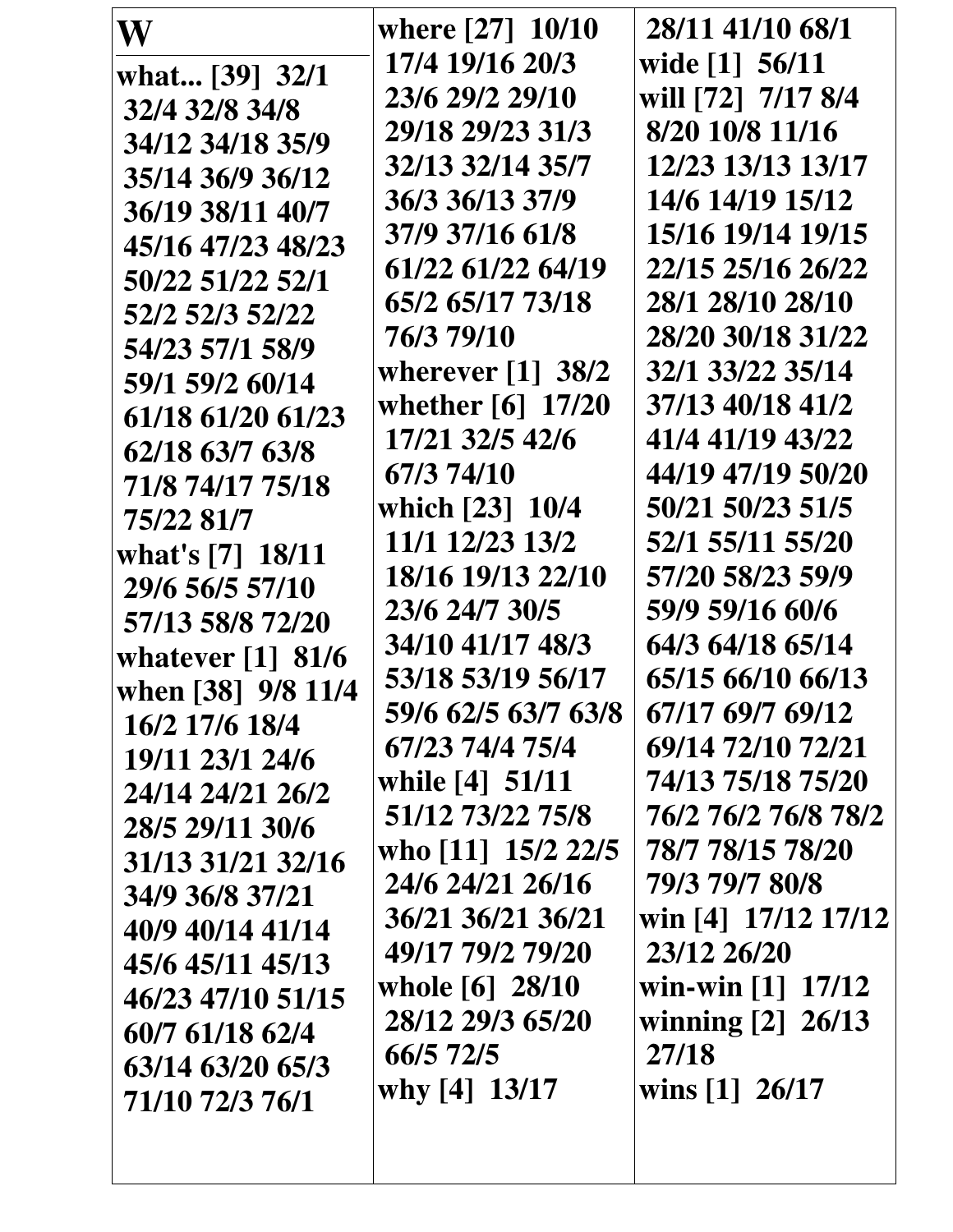| W                                               | 7/22 12/15 14/11                    | 55/17 55/18 56/16     |
|-------------------------------------------------|-------------------------------------|-----------------------|
| wish $[1]$ 79/6                                 | 20/14 24/20 29/11                   | 56/18 57/15 57/16     |
| withdraw [1] 64/22                              | 31/6 35/18 38/22                    | 57/21 59/8 60/23      |
| withdrawal [1]                                  | 46/6 46/15 47/11                    | 61/2 61/18 62/9       |
| 62/5                                            | 53/9 53/21 58/12                    | 62/21 63/3 63/10      |
| within [7] 16/1                                 | 63/19 70/6 70/12                    | 63/16 63/20 63/22     |
| 44/22 45/17 53/2                                | 70/21                               | 64/2 64/5 64/6 64/6   |
| 53/8 54/6 56/10                                 | written [1] 84/14                   | 64/14 64/14 64/15     |
| without $\begin{bmatrix} 1 \end{bmatrix}$ 84/14 | wrong [3] 23/20                     | 66/11 66/14 69/8      |
| won [1] $26/22$                                 | 24/15 42/6                          | 70/4 70/6 70/13       |
| won't [1] 55/10                                 | wrote [2] 27/4 27/8                 | 72/3 73/16 73/17      |
| wondered $[1]$ 15/2                             | $\mathbf {Y}$                       | 74/18 77/15 84/4      |
| wonderful [1]                                   |                                     | year's [2] 52/19      |
| 30/13                                           | Y'all $[1]$ 76/18                   | 55/18                 |
| wondering $[1]$ 71/8                            | <b>YANCEY [3] 3/3</b><br>77/5 79/15 | yearend $[2]$ 63/3    |
| words [2] 31/9                                  |                                     | 63/22                 |
| 51/19                                           | <b>Yancey's [1] 80/6</b><br>YANCEY  | years [23] 10/15      |
| work [4] 61/9 68/16                             | $\ldots$ 79 [1] 4/10                | 16/17 22/20 23/20     |
| 79/21 79/23                                     | YANCEY                              | 29/11 32/18 32/19     |
| worked [1] 29/23                                | $\dots$ .77 [1] 4/9                 | 34/8 38/23 39/13      |
| working [4] 37/4                                | Yeah [2] 5/8 40/16                  | 55/22 62/19 64/12     |
| 51/13 65/10 76/15                               | year [68] 10/17                     | 64/17 66/9 66/12      |
| works [2] 23/23                                 | 13/12 16/7 22/2                     | 67/18 72/14 72/14     |
| 24/6                                            | 22/9 22/18 23/5                     | 72/18 74/8 75/14      |
| world [2] 30/12                                 | 23/12 23/12 25/19                   | 79/22                 |
| 69/23                                           | 27/12 41/4 41/5                     | yes [7] 15/10 15/12   |
| worried [3] 52/8                                | 41/12 43/3 43/21                    | 15/15 32/20 32/20     |
| 71/17 72/8                                      | 45/9 46/7 47/19                     | 45/23 49/9            |
| worry [2] 53/7                                  | 49/20 50/18 52/2                    | yesterday $[1]$ 47/16 |
| 53/12                                           | 53/3 53/4 54/17                     | yet [3] 50/14 51/8    |
| worth [2] 16/1 69/5                             | 54/18 55/2 55/3                     | 74/15                 |
| would [20] 7/21                                 | 55/6 55/7 55/17                     | yields $[1]$ 47/1     |
|                                                 |                                     |                       |
|                                                 |                                     |                       |